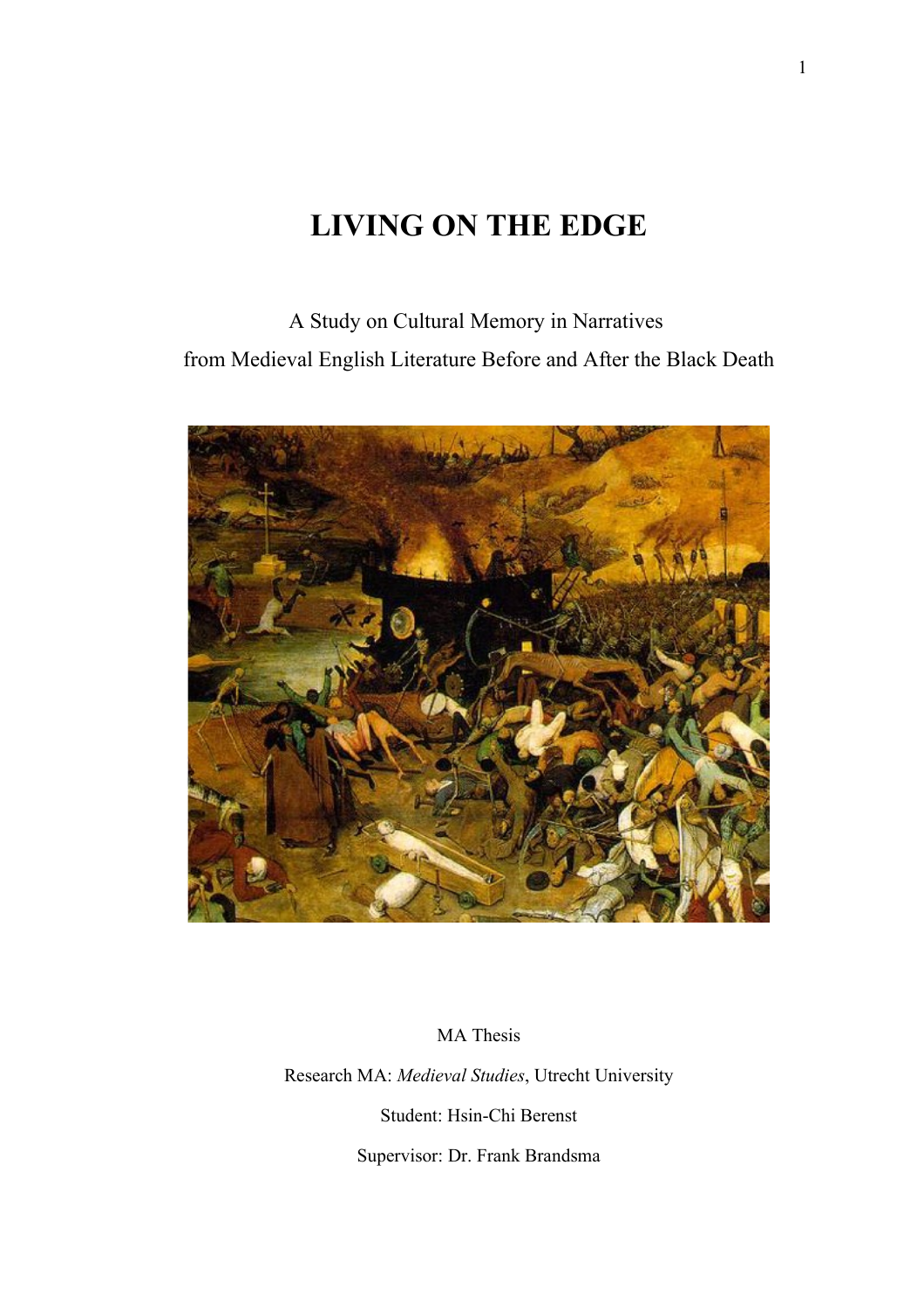## **Preface**

Between the months of January and July in 2009, I was more than occasionally occupied with the subject of the Black Death. Morbid as it may sound, I have found the process of researching pieces of literature that were produced before and after the outbreak of such a calamity quite intriguing and at some times even amusing. However, if it had not been for the presence of a certain group of people who were willing to listen to my rantings, read the drafts in between, and offer their advice, the whole operation would have been much less enjoyable. Therefore, I would first of all like to thank my parents for making it possible for me to study at all. Without their help, I would have probably not been able to continue my education to such a degree, and the beauty of (Middle English) literature would have remained oblivious to me. Moreover, I would like to acknowledge my thesis supervisor Dr. Frank Brandsma for his guidance, suggestions and patience. I imagine that there are few thesis supervisors who would agree with a student travelling abroad for two months in the midst of their thesis research and who are willing to continue the supervision through means of electronic mail. Dr. Erik Kooper and Dr. Thea Summerfield should not go unmentioned as well, for if it had not been for their contagious enthusiasm during the lectures at which I was present as a first year bachelor student, I probably would not have been so intrigued by Middle English in the first place. Finally, I would like to express my appreciation to Merel van de Beek, Leonie Abels and David Vink. Merel for her valuable advice and opinion on my research, Leonie for her excellent knowledge of English and willingness to share this with me, and David for his reassuring trust that I could actually produce a study that was worthwhile. The result of all this various input, lies before the reader. May it be a pleasant read.

### August 2009

### Hsin-Chi Berenst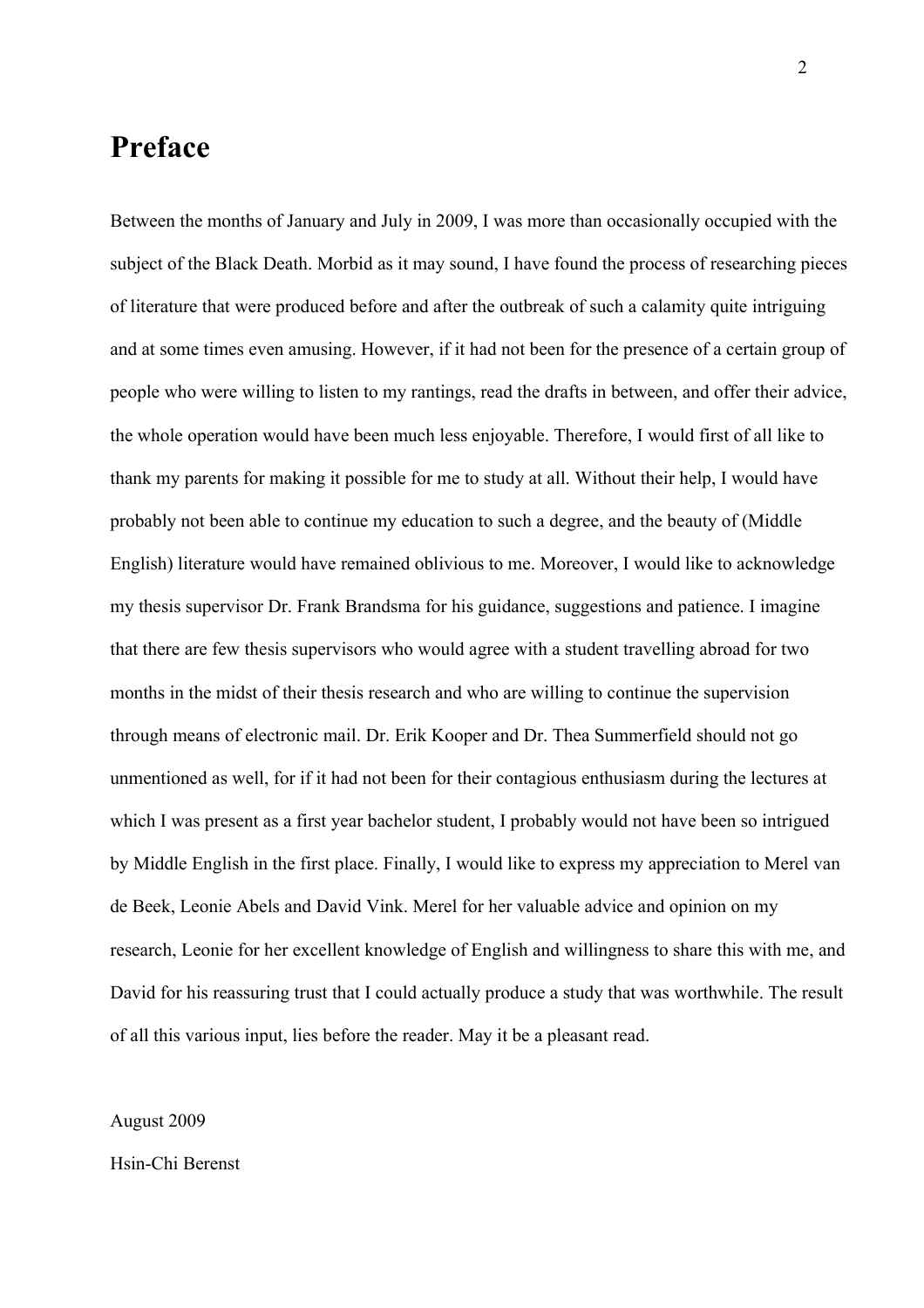# **Table of Contents**

| Preface                                                                                                                                                                                                                             | $\overline{2}$                         |
|-------------------------------------------------------------------------------------------------------------------------------------------------------------------------------------------------------------------------------------|----------------------------------------|
| <b>Chapter 1: Introduction</b>                                                                                                                                                                                                      | 5                                      |
| <b>Chapter 2: The Black Death in England</b>                                                                                                                                                                                        | 10                                     |
| <b>Chapter 3: The Plague in Literature</b>                                                                                                                                                                                          | 17                                     |
| <b>Chapter 4: Pre- and Post-Plague Literature</b>                                                                                                                                                                                   | 23                                     |
| I. The Owl $\&$ the Nightingale<br><b>II.Parliament of Foules</b><br><b>III.Land of Cokaygne</b><br>IV. Wynnere & Wastoure<br>V.Piers Plowman<br>VI. Ubi Sount Qui Ante Nos Fuerount<br>VII.A Disptacioun betwyx be Body and Wormes | 24<br>25<br>26<br>27<br>28<br>29<br>30 |
| <b>Chapter 5: Pre- &amp; Post-Plague Literary Comparisons</b>                                                                                                                                                                       | 32                                     |
| I. The Owl $\&$ the Nightingale VS. Parliament of Foules<br>II. Land of Cokaygne VS. Wynnere & Wastoure and Piers Plowman<br>III. Ubi Sount Qui Ante Nos Fuerount VS. A Disptacioun betwyx be Body                                  | 31<br>45                               |
| and Wormes                                                                                                                                                                                                                          | 76                                     |
| <b>Chapter 6: Conclusion</b>                                                                                                                                                                                                        | 89                                     |
| <b>Bibliography</b>                                                                                                                                                                                                                 | 95                                     |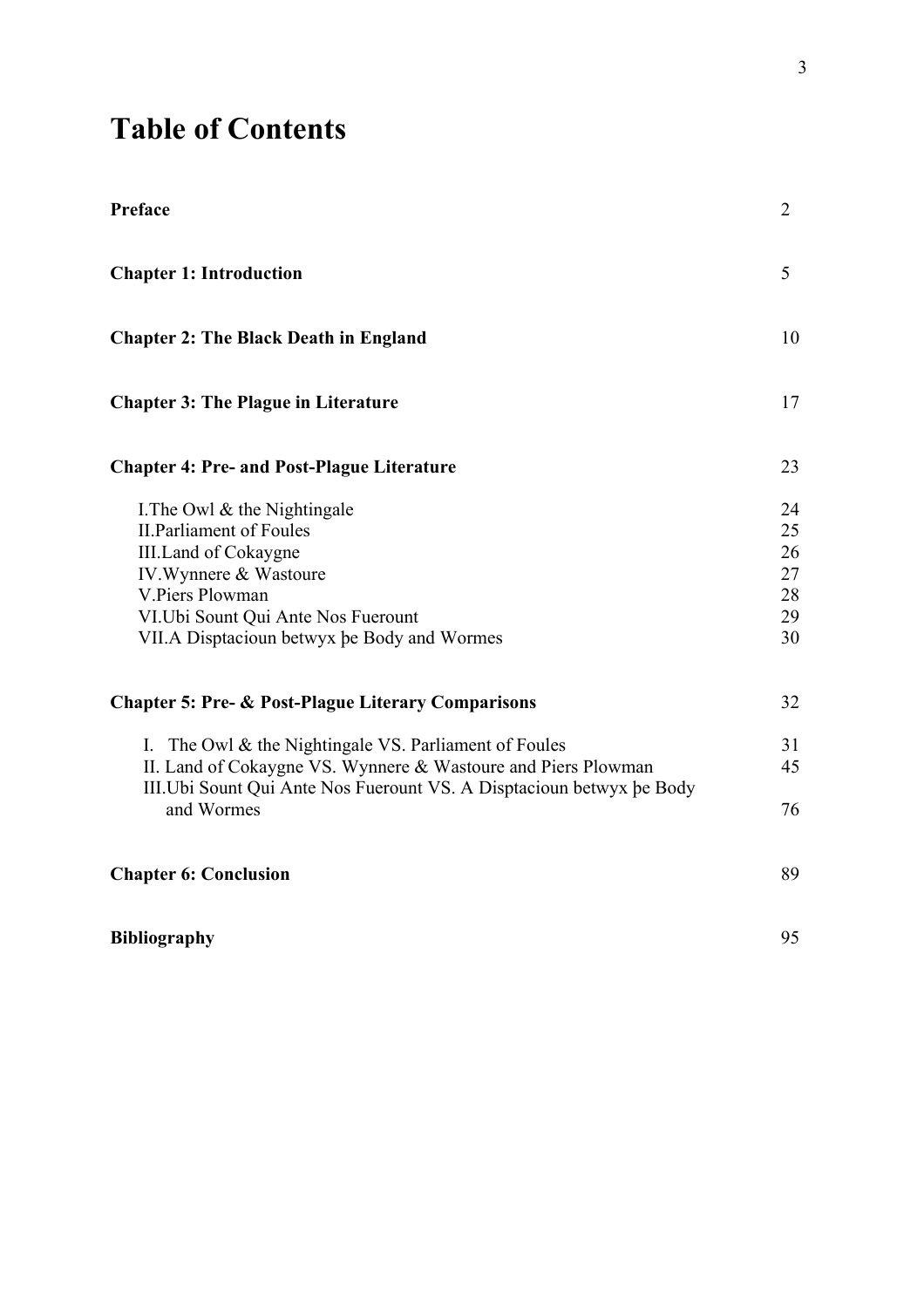Front page image: detail from *Triumph of Death,* by Pieter Bruegel the Elder in c. 1562. Current location: Museo Del Prado, Madrid. Image from: http://www.artchive.com/artchive/B/bruegel/death.jpg.html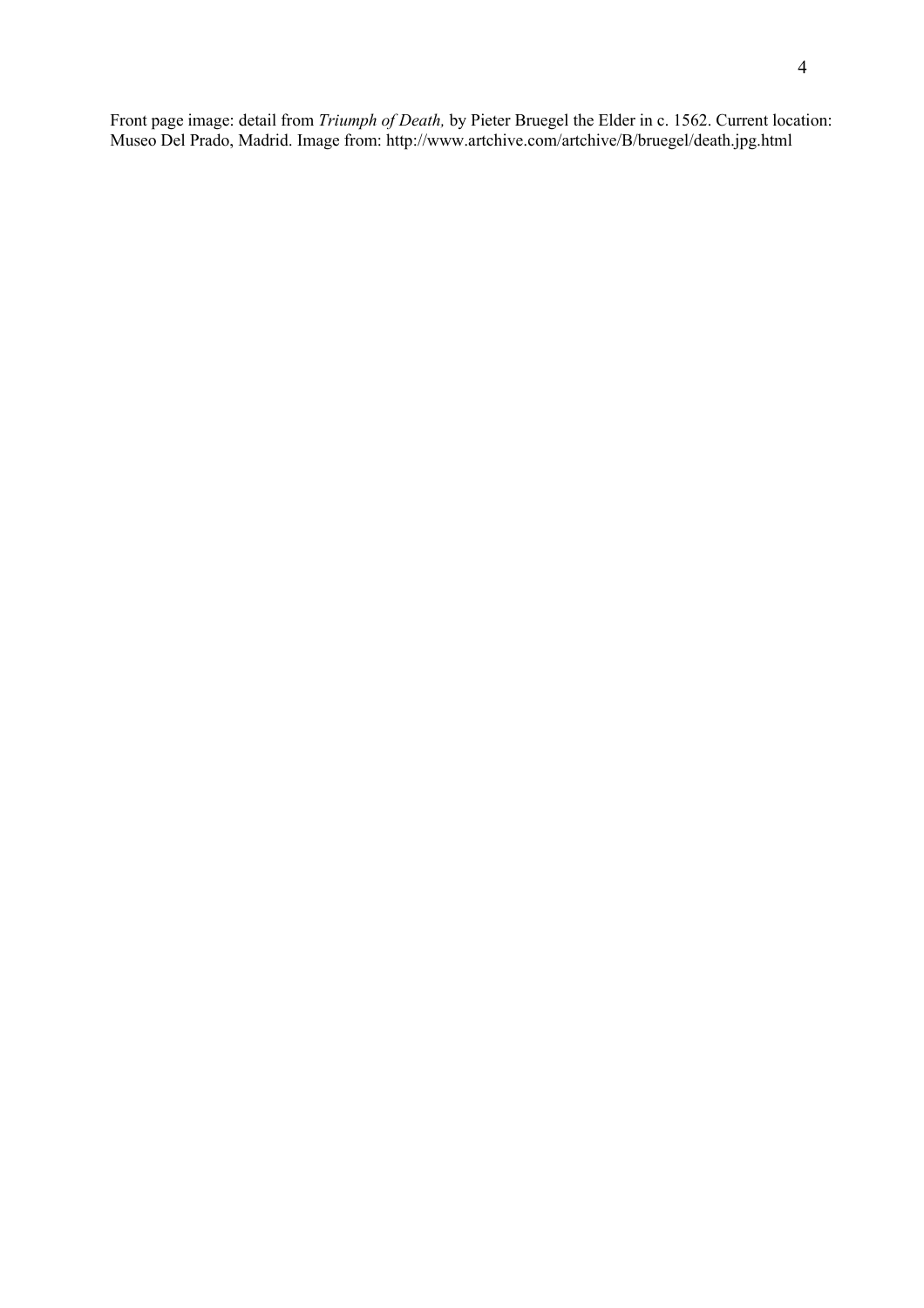*This day, much against my will, I did in Drury lane see two or three houses marked with a red cross upon the doors, and "Lord have mercy upon us" writ there; which was a sad sight to me, being the first of that kind that, to my remembrance, I ever saw.* 

Samuel Pepys, *Diary*, 7 June 1665

*And I will smite the inhabitants of this city, both man and beast: they shall die of a great pestilence.* 

Jeremiah 21:6, King James Bible

*Tis the time's plague when madmen lead the blind*. The Earl of Gloucester, *King Lear*, Act IV, Scene I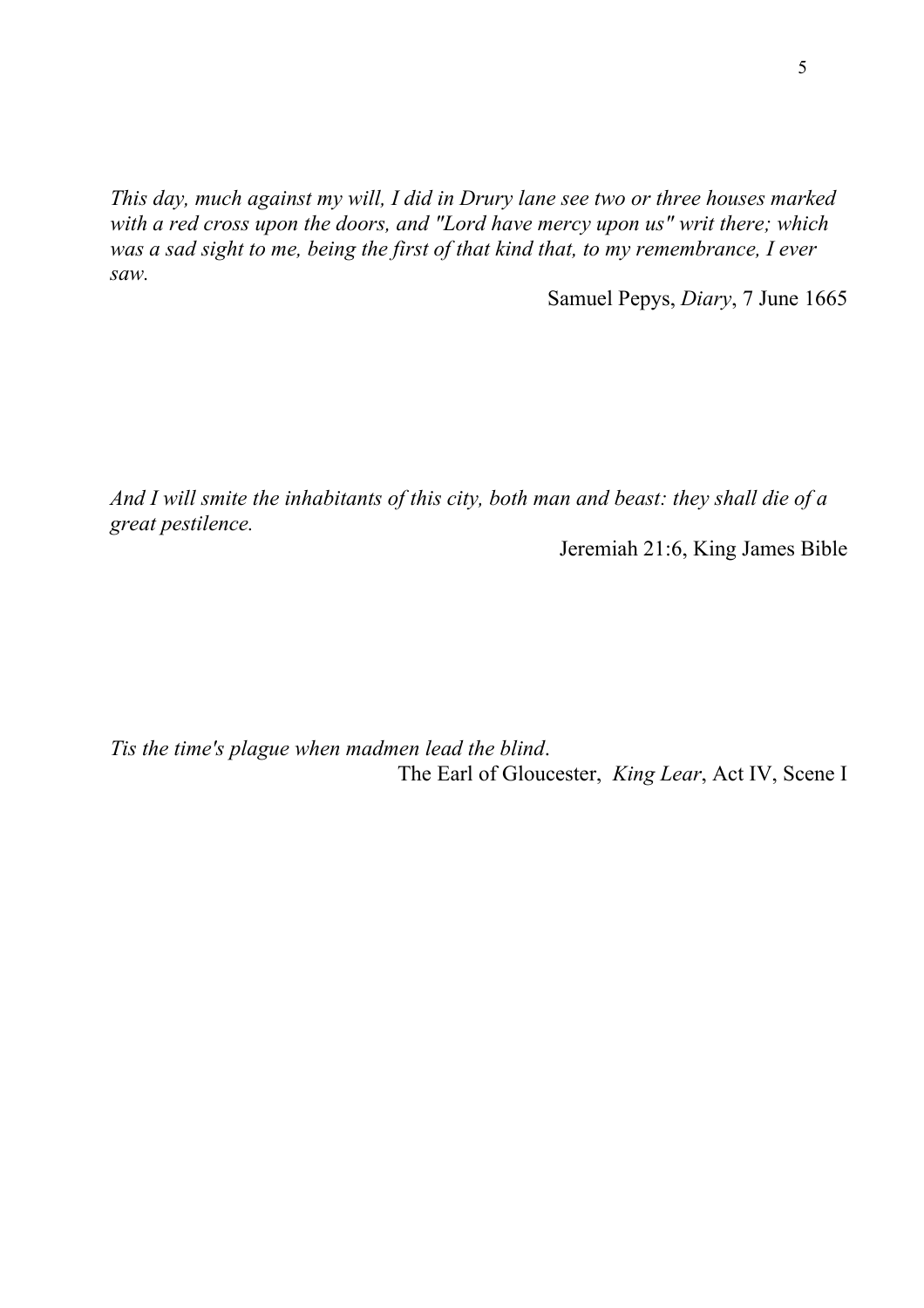# **I. Introduction**

Leafing through James Thompson's *Economic and Social History of Europe in the Later Middle* Ages ([1](#page-5-0)300-1500)<sup>1</sup> in search of interesting information on the economic development and its subsequent influence on literature in the later Middle Ages, which was one of my first thoughts for my Master thesis, I encountered the chapter on the "Black Death" that bore the interesting remark that literature after the outbreak of the plague exhibited a heavy decline in quality. Thompson states that people had lost their manners and that even the language demonstrated a steady deterioration. However, it is the following sentence that left a mark, "Every student of the literature of the fourteenth and fifteenth centuries has observed this". (Thompson, 384) Since my main interest lies in the Middle English literature of the aforementioned period, I felt intrigued and slightly reprimanded at the same time. I had not yet noticed, nor had I ever been told, that the plague had impacted literature to such an extent that this had to be noticeable to anyone who had devoted any research and study to it for some time.

This brought back to memory an article that I had recently read in a Dutch newspaper, which described the very interesting phenomenon of the parallel between the dynamics of economy and films that are developed.<sup>[2](#page-5-1)</sup> According to this article, during times of economic depression, production companies start to (over)generate feel-good, romantic comedies or straightforward action films where good prevails over evil, which are then more in favour and in demand with the public. When the financial tide seems to turn around to a strong and steady surge, people tend to appreciate more thought-provoking art house films. Essentially, in times of woe and despair, people want to see a film and be entertained on an easygoing level, whereas when people

find themselves in a prospering situation, they are able to cope with somewhat more serious and

<span id="page-5-0"></span><sup>&</sup>lt;sup>1</sup> Published in 1959

<span id="page-5-1"></span><sup>&</sup>lt;sup>2</sup> Newspaper article "Filmmakers voelen actualiteit aan" by Joost van der Vaart, published on 5 February 2009 in *NRC Handelsblad*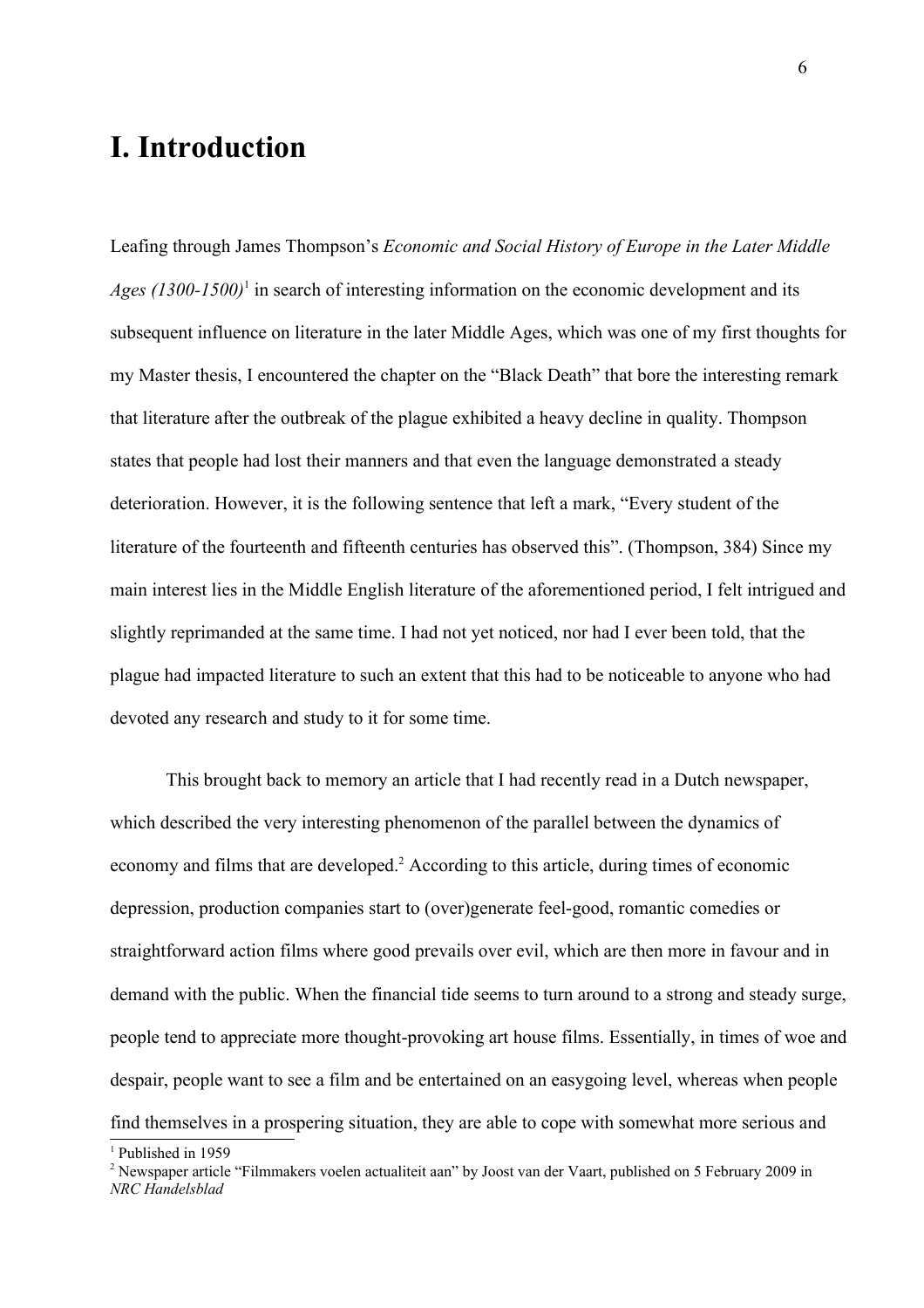critical affairs. This is how I eventually ended up with James Thompson's study. I was curious whether this development could be seen in medieval literature as well. The Black Death is a topic that combines all elements that kindled my interest. It influenced not only the economy, but also the arts, religion, language; essentially all components of culture were affected.

Thompson is right in saying that one of the biggest disasters that took place in history is the outbreak of the plague in Europe during the fourteenth century.<sup>[3](#page-6-0)</sup> Within a few years' time, at least one-third of the population was wiped out and some estimates would go even as far as stating that the Black Death, the name by which this pestilence was eventually referred to, took as many as half of Europe's inhabitants with it. It seems to me, or to anyone who has been fortunate enough to be born and raised in a prosperous and relatively safe time and place, that it is almost impossible to imagine the impact of such an occurrence, let alone the consequences of such a cataclysm. Imagine a situation in which society as you knew it no longer exists; all established rules (both written and unwritten) were defied in the face of the plague, and people deserted each other as quickly as they could, as soon as symptoms of the plague revealed itself on one person or the other.

In essence, one could argue that in such circumstances, the world seemed to have gone topsy-turvy. One of the interesting questions that springs from all this chaos is in what way did the outbreak affect the mentality of fourteenth-century society and, if affected, how does this show? A general and wide-held opinion is that societies are able to ventilate and overcome their feelings of unrest, oppression, pain or other forms of anxiety through creative outlets. These give people the possibility to voice their feelings (even collectively) in an imaginative way, thereby stimulating their own innovativeness and also offering themselves a way out of their distress, by turning something horrific into a work of art, which might be recognised by many. In other words, traumas might also foster potential for innovation and renewal. In his article on *The York Cycle*,

<span id="page-6-0"></span><sup>&</sup>lt;sup>3</sup> For this research, I am using the term Europe to cover the countries that are part of the EU as we know it nowadays in 2009.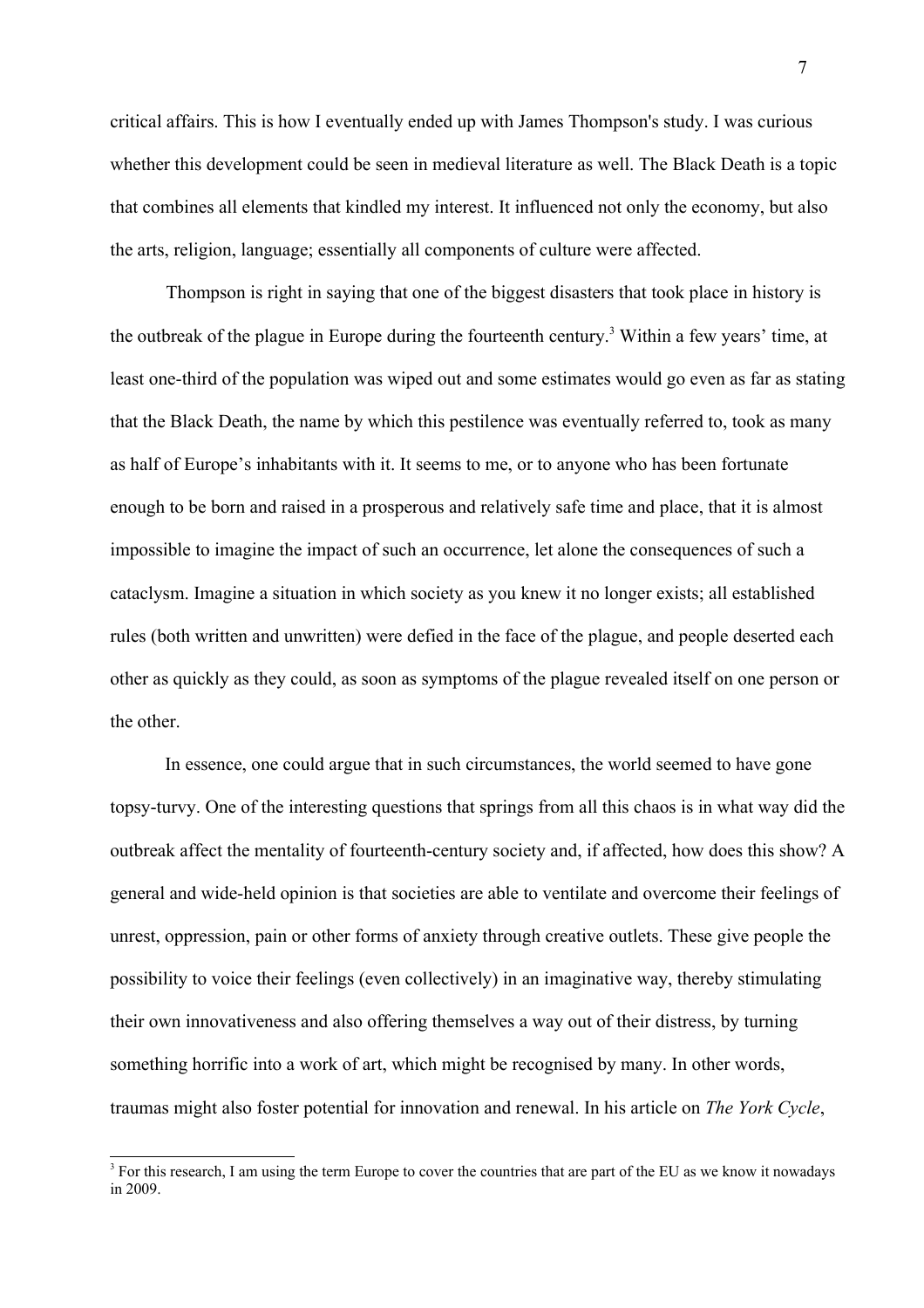Richard Beadle explains that "survival from plagues and other disasters has traditionally moved communities to great acts of collective expression, often artistic expression". (Beadle, 86) Beadle goes on to demonstrate that the medieval English theatre that was developed through the York Cycle is a fine illustration of this phenomenon. If this assumption is true, this might imply that more proof of people dealing with the aftermath of the plague in an imaginative way exists.

In this study, my intention is to focus on literature produced in thirteenth- and fourteenthcentury England and to see if, and how the impact and effects of the pestilence are reflected in literary works from that period. By analysing and comparing works from before and after the Black Death, I hope to find a distinctive break and shift in mentalities, mirrored perhaps by a sudden change of popular themes or forms in literary works.

Moreover, it is interesting to try and discover how (and if) medieval English literature functioned as cultural memory for those who survived the plague, and whether this is traceable in the works that will be considered in this study. The selection of literature is based on its estimated date and genre. [4](#page-7-0) Since it is obvious that a homily would contain different information than the average love poem, the principle comparison will be made between several debate poems and dream visions, namely *The Owl & the Nightingale* and Geoffrey Chaucer's *Parliament of Foules*, *The Land of Cokaygne*, *Wynnere and Wastoure* and *Piers Plowman*, as well as two Middle English poems: *Ubi Sount Qui Ante Nos Fuerount* and *A Disputacioun betwyx þe Body and Wormes*. Translations of the fragments discussed are provided if there was a proper translation available and in instances where reviewers and I deemed it necessary to supply the reader with some extra help. Whenever it concerns larger sections of text, the translation (if available) follows the example given. If only several lines are quoted, the translation is given in a footnote.

There were two reasons for choosing these works. Firstly, the debate poem is a much-loved and popular form of literature and poetry throughout the entire Middle Ages (as the amount of

<span id="page-7-0"></span><sup>&</sup>lt;sup>4</sup> Since these are medieval writings and anyone dealing with these materials will be familiar with the difficulties in locating the exact date of a written work.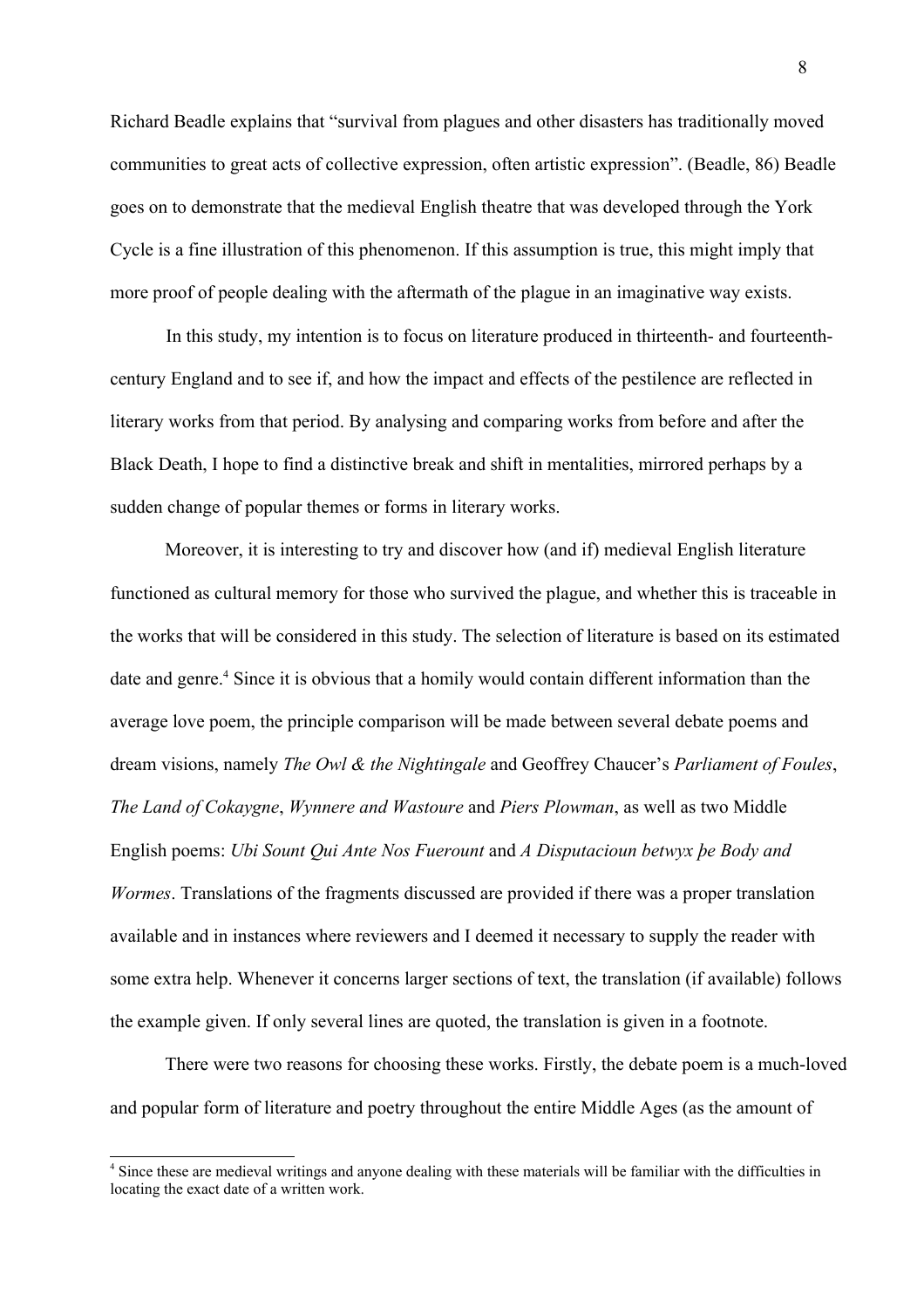literature produced within this genre shows) and secondly, it would be interesting, and not to mention necessary, to analyse texts within the same few genres, in order to bring some structure to the body of works that will be treated. I have chosen to focus on dream visions, since this was a favoured device used by medieval authors as a framework in which they could mould their tale and the everlasting approved and celebrated debate poem. Additionally, it might come to the reader's attention that the amount of secondary sources used is quite limited. The argument underlying this choice is also twofold. Firstly, my research concentrates on the comparison between seven primary works. Considering the amount of primary literature chosen, the comparison and discussion of these works are enough to devote an entire study to. By the same token, investigating a whole array of secondary sources with regard to all these literary compositions would be another study in itself, especially when considering the fact that studies on *Piers Plowman* alone can fill an entire library.

Bearing in mind the hypothesis that communities are prone to express themselves creatively after major disruptions, combined with the fact that the arrival and outcome of the plague is almost incomparable to any other form of disaster in Europe, it would be intriguing to compare the conclusions of the analyses of the medieval to works created during-, and as a reaction to the horrors of more recent years, such as both world wars or the famine in Ireland in a study of its own. Time has prevented me from doing exactly this in this same paper, but it would nevertheless be very interesting to examine several works from different time periods in contrast to each other.

First of all, an introduction to the Black Death and specifically the damage it did in England during its outbreak in 1348 will be given. The second chapter will discuss one of the most famous instances in which the plague is introduced to the public in literary form, namely Boccaccio's *Decameron*. I have chosen to focus on this particular piece of work to introduce the reader to an example of a literary account of the (in)direct consequences of the plague,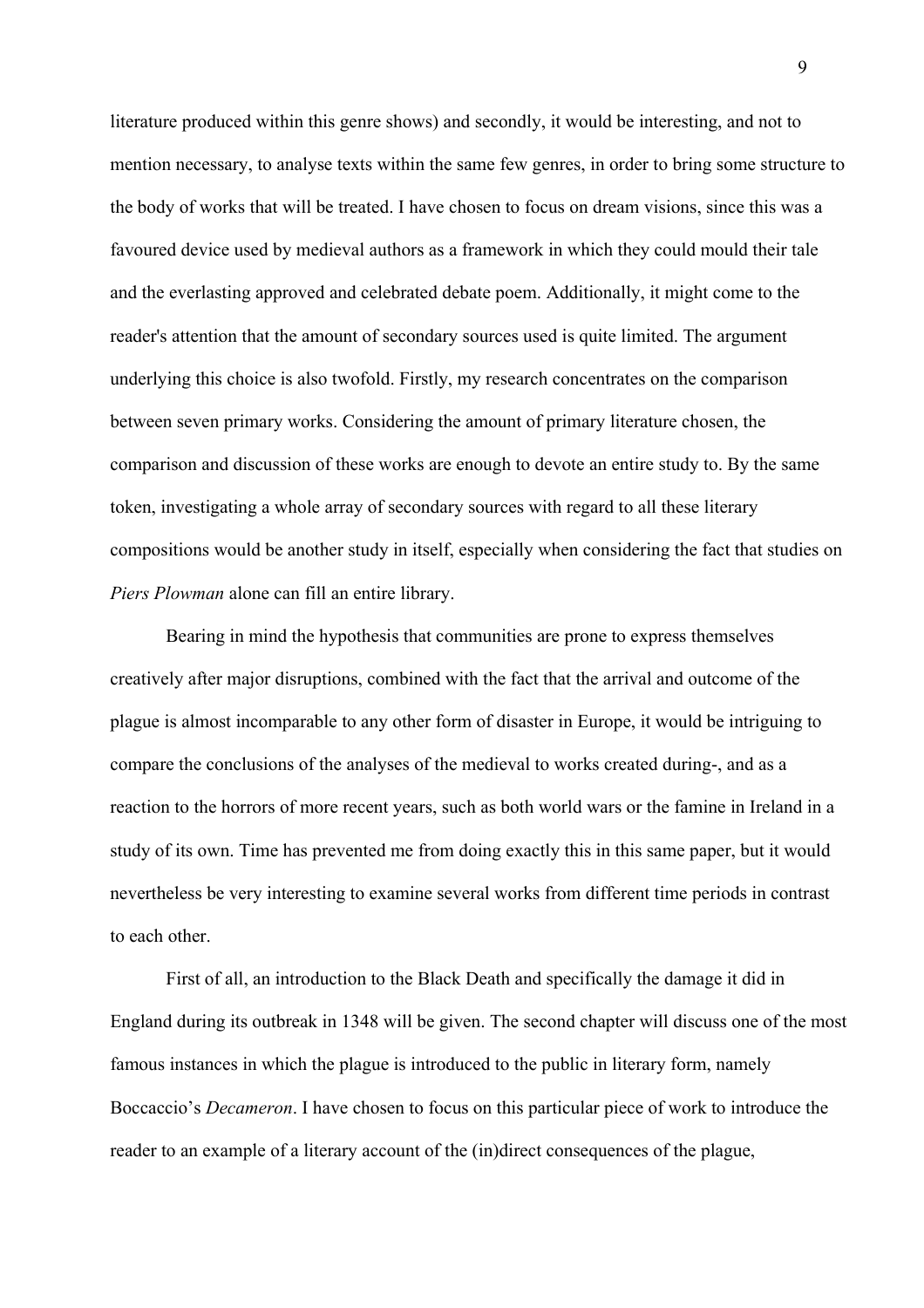documented by a contemporary. In the following chapter there will be a short summary of all the poems so that the reader will be acquainted with the contents and background of the works. After having established what the literary compositions convey, the analyses of these works will be examined in contrast in chapter four. Ultimately, the findings of this study will be summarised in the conclusion and viewed in the context of the main question as posed in this introduction.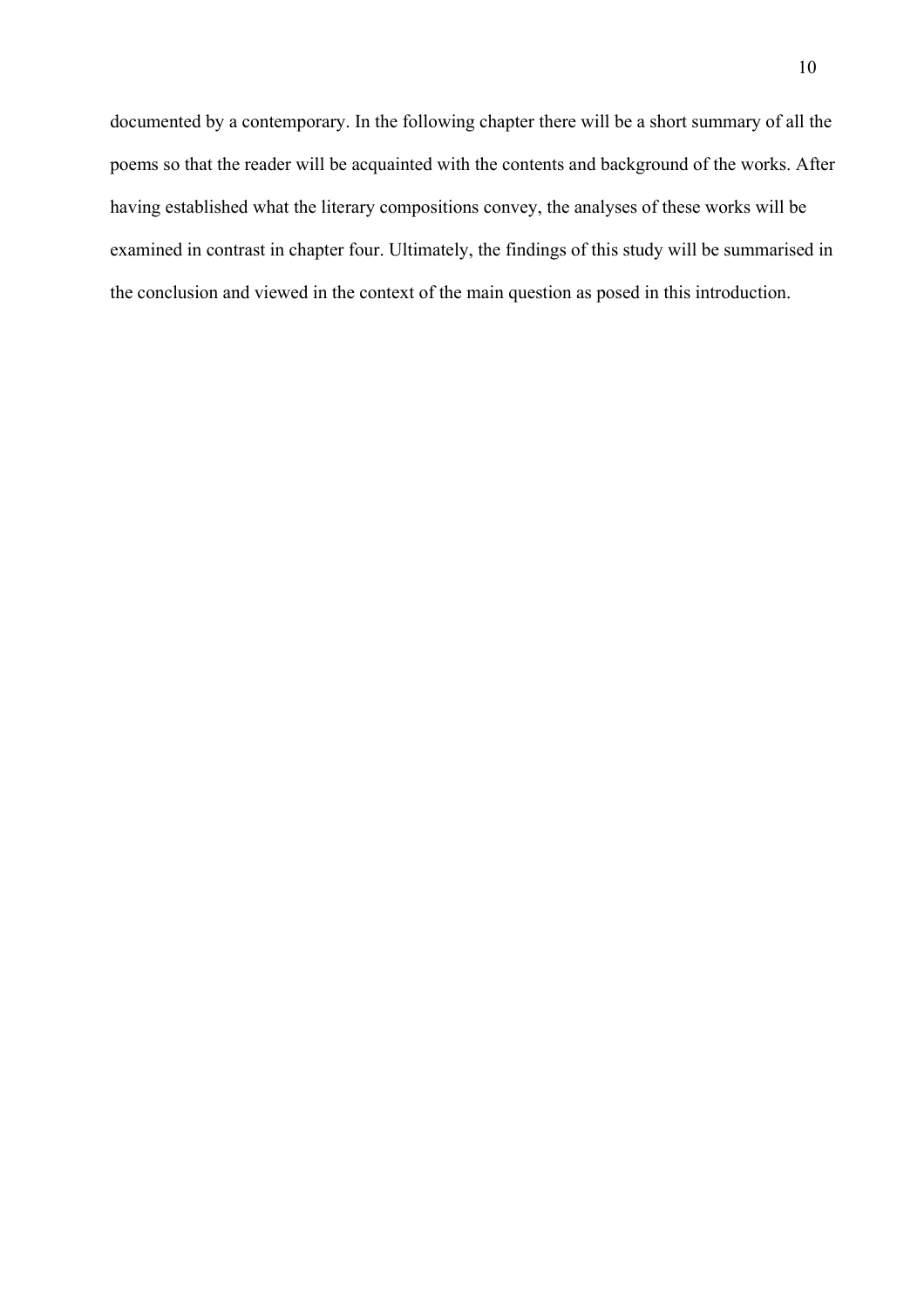## **II. The Black Death in England**

In this year 1348, in Melcombe, in the county of Dorset, a little before the Feast of St John the Baptist, two ships, one of them from Bristol, came alongside. One of the sailors had brought with him from Gascony the seeds of the terrible pestilence and, through him, the men of that town of Melcombe were the first of England to be infected. ("A 14<sup>th</sup> century chronicle from the Grey Friars at Lynn", from Philip Ziegler's *The Black Death*)

According to this chronicle, the Black Death first hit England in the West Country, before spreading with a swift and steady pace throughout the rest of the country and what remained of Europe. If we believe the scribe who recorded this event, the plague set foot on land just before the 24 June in 1348, whereas other sources claim later dates, ranging from St Peter's Day (29 June) or the feast of St James (25 July). (Ziegler, 123) Be that as it may, what we do know is that during 1346, travellers from the East had already reported strange and grim events taking place, whole cities and regions from China to Armenia were said to be wiped out by an uncommon disease. A chronicler from Este wrote the following:

Between Cathay and Persia there rained a vast rain of fire; falling in flakes like snow and burning up mountains and plains and other lands, with men and women; and then arose vast masses of smoke, and whosoever beheld this died within the space of half a day; and likewise any man or woman who looked upon those had seen this. (Ziegler, 14)

There are several theories on how the plague reached Europe from Asia, be that by caravans and trade routes that led from Asia to the location of Crimea, or by vessels carrying spices and silk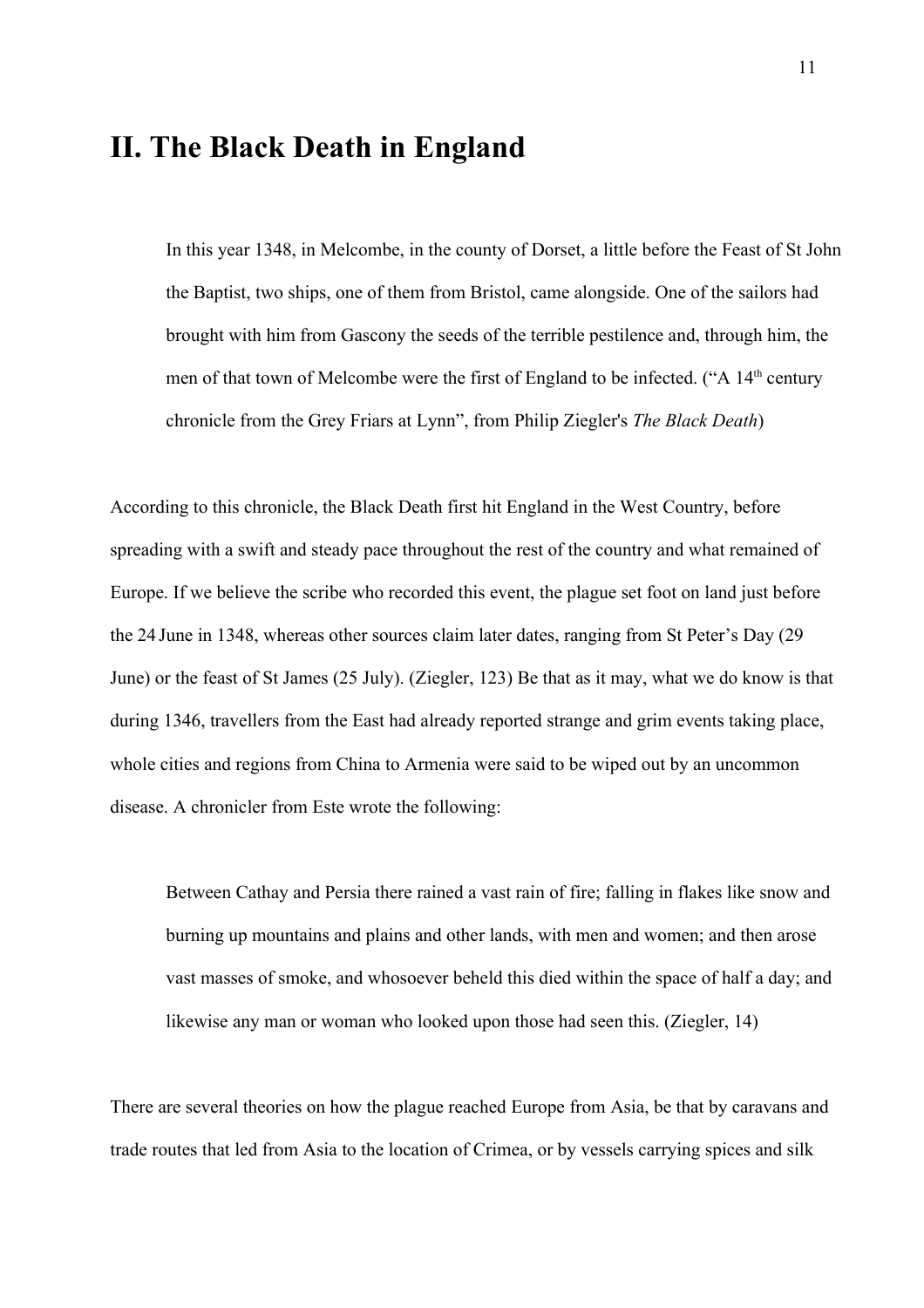from the Orient landing in Italian ports. According to the Sicilian chronicler Michele da Piazza who is quoted by John Aberth in his study *The Black Death: the Great Mortality of 1348-1350*, it was in Italy where the plague first landed in Europe:

It so happened that in the month of October in the year of our Lord 1347, around the first of that month, twelve Genoese galleys, fleeing our Lord's wrath which came down upon them for their misdeeds, put in at the port of the city of Messina. They brought with them a plague that they carried down to the very marrow of their bones, so that if anyone so much as spoke to them, he was infected with a mortal sickness which brought on an immediate death that he could in no way avoid. (Aberth, 1)

Starting in Asia as an endemic, "that is, a locally confined disease that, once established, is perpetually present in a given area" (Aberth, 2), it evolved into a pandemic, "a widespread disease – when flea, rodent, or human populations spread the disease far afield though faster, more efficient trade or communication networks". (Aberth, 2) The plague, or the Black Death, was known to infect and kill victims at first sight; even the slightest communication between a victim and a (yet) healthy person, could lead to infection with the disease. Also known as the bubonic plague, a name referring to the boils, spots and tumours that grew on the body of the infected, this is just one of the three appearances in which the plague revealed itself. According to John Aberth in another study titled *On the Brink of the Apocalypse*, the bacterium *Pasteurella pestis*, is the cause of all evil. Once it has found and settled inside its host, for instance a flea, it may produce three types of symptoms. The first, which we already discussed and which was the most wellknown, is that where a victim's body starts to show swellings in the lymph glands, which are part of the body's immune system. Whenever a victim got infected with this type of pestilence, chances were sixty percent that he would not make the end of the week. The second manifestation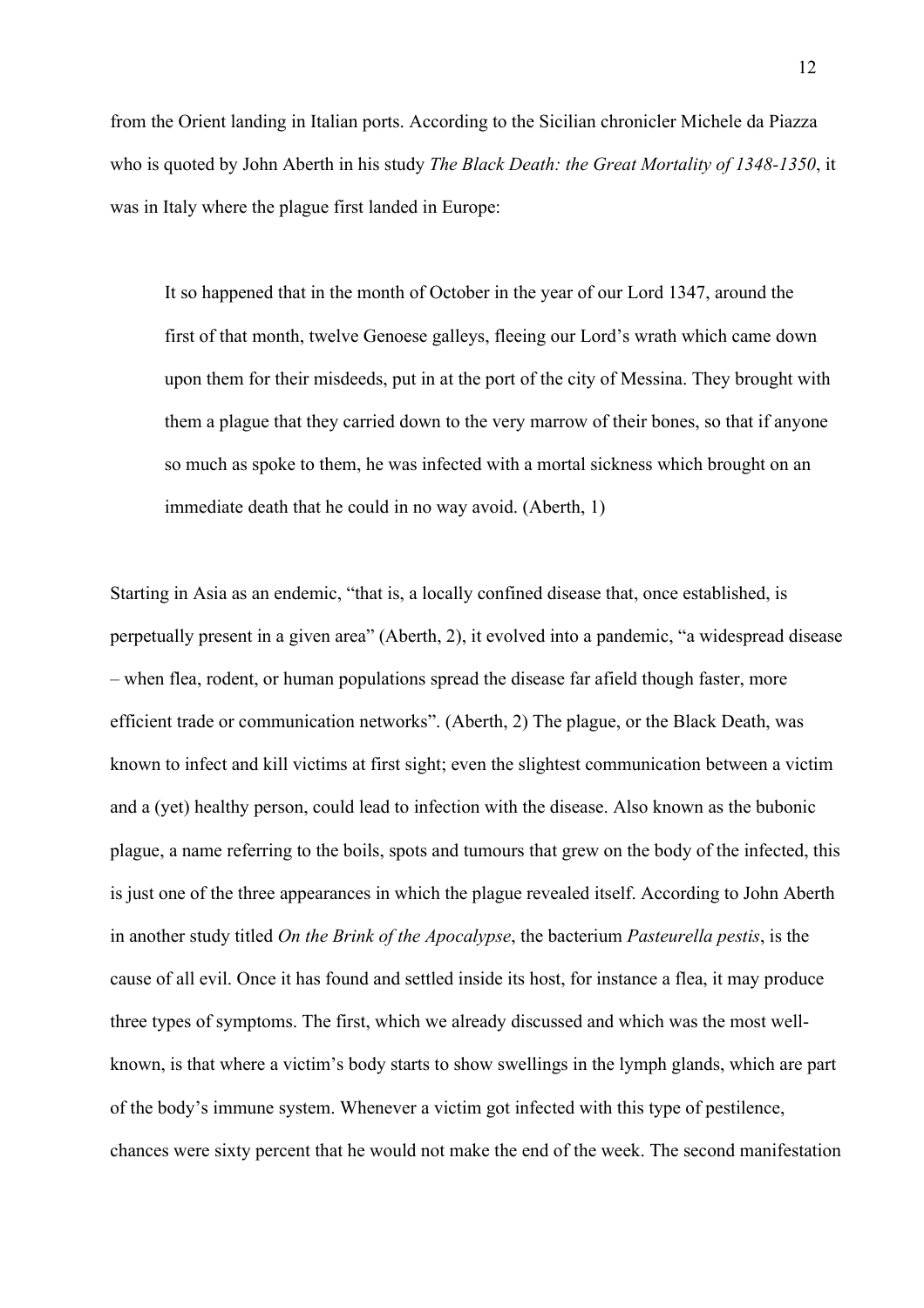of the plague was the highly contagious pneumonic type, where the bacteria nestled in the lungs and caused its victim to cough up blood. Those who showed symptoms like these had almost nil percent chance of survival and generally died within a couple of days. The third and last type is the most inauspicious of all. According to eye-witness accounts, those who got this infection could drop dead on the spot the very day they got sick or never wake from their sleep, without any other sort of symptoms that could warn its victim of its near impending death. (Aberth, 110-112) It is questionable whether these last symptoms were in fact the work of the plague, but as it seems to have occurred more often during the plague outbreak, we can only guess. A contemporary account from the Pope's physician at the court in Avignon shows that medieval doctors also saw a clear distinction between at least two types of infection. The physician Guy de Chauliac recounts his observations and the following results:

The mortality lasted seven months. It was of two kinds. The first lasted two months, with continuous fever and spitting of blood, and from this one died in three days. The second lasted for the rest of the period, also with continuous fever but with tumours in the external parts, principally the armpits and groin. From this one died in five days. It was so contagious, especially that accompanied by spitting of blood, that not only by staying together, but even by looking at one another, people caught it, with the result that men died without attendants and were buried without priests. The father did not visit his son, nor the son his father. Charity was dead and hope crushed. (Keys, 40)

From Italy and France in 1347 and to Spain and Paris in 1348, the Black Death, although never referred to as such by its contemporaries, but alluded to as 'the great mortality', 'the plague' or 'pestilence', steadily spread its shadow over Europe, until it disembarked in the ports of Bristol in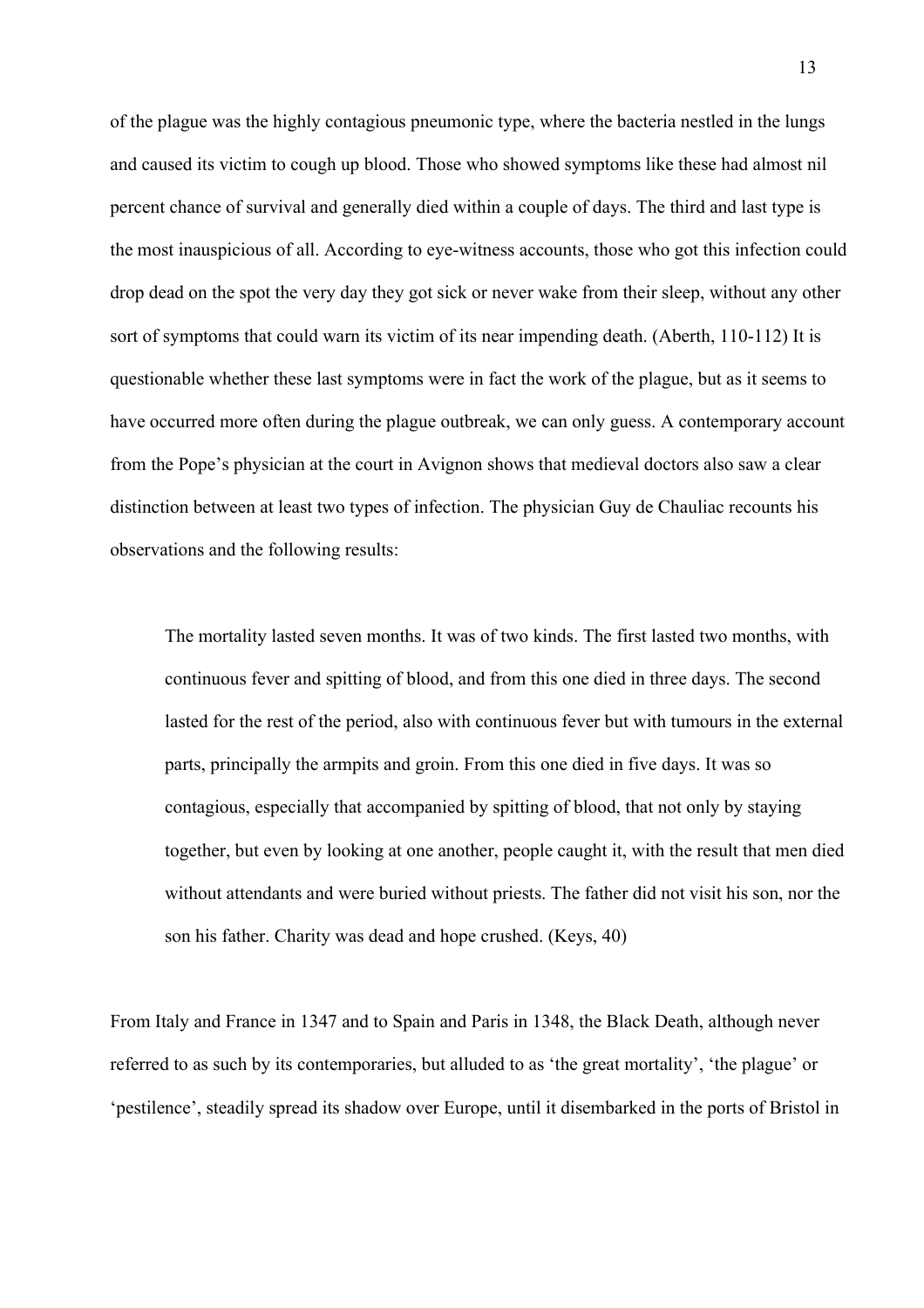the summer of 1348.<sup>[5](#page-13-0)</sup> From thereon, it travelled through Ireland, Scotland and the Scandinavian countries in 1349 and 1350. According to Aberth, "the only large area seemingly untouched was Bohemia and Poland, perhaps because of relatively few trading contacts there."(Aberth, 120)

However, to return to our primary focus in this study, England seemed to have been hit with full force by the disease. Even though, under the reign of Edward III, England was already a highly prosperous country, "it was under severe financial strain and the strain was beginning to tell" (Ziegler, 121). Taxes had been raised to soaring heights, in order to meet the financial demands of the Hundred Years' war and the king's creditors, both at home and abroad.<sup>[6](#page-13-1)</sup> According to Christopher Dyer, the English economy was flourishing during the (late) thirteenth century and, up until 1348, there was a huge increase in the demand for food, due to population growth and urbanisation. Even so, the late fourteenth century did bring new problems relating to labour and the number of men able to work seemed to take a plunge between 1330 and 1340. To make things worse, during the Black Plague of 1348/ 49, the workforce decreased by half and never fully recovered from this nigh fatal blow. This was due to other epidemic outbreaks, decline in birth rates and the migration of villagers and peasants to other parts of the country (mainly larger towns) where they seemed to have become active in other lines of employment. (Dyer, 24- 25).

The plague did more than just influence the economical circumstances of mid-fourteenth century England. In his study *The Black Death*, Philip Ziegler gives detailed figures concerning the casualties in the bigger towns of each county in England. It would go too far to mention each municipality investigated by Ziegler, but the general picture he presents seems to reveal a grim reality. In Bristol, situated in the West Country and the place where the plague first arrived, the number of casualties was estimated to have been between thirty-five and forty percent of the

<span id="page-13-0"></span> $<sup>5</sup>$  The first reference to the plague as 'the Black Death' occurs in the sixteenth century in a Swedish manuscript,</sup> referring to it as the *swarte döden* and half a century later it appears in a Danish source as the *sorte død*. In England the term came into use after 1666, to highlight the difference between the Great Plague of that year and the midfourteenth century plague outbreak. (Ziegler, 18)

<span id="page-13-1"></span> $6$  Or, to be more precise, the Edwardian War that raged from  $1337 - 1360$ .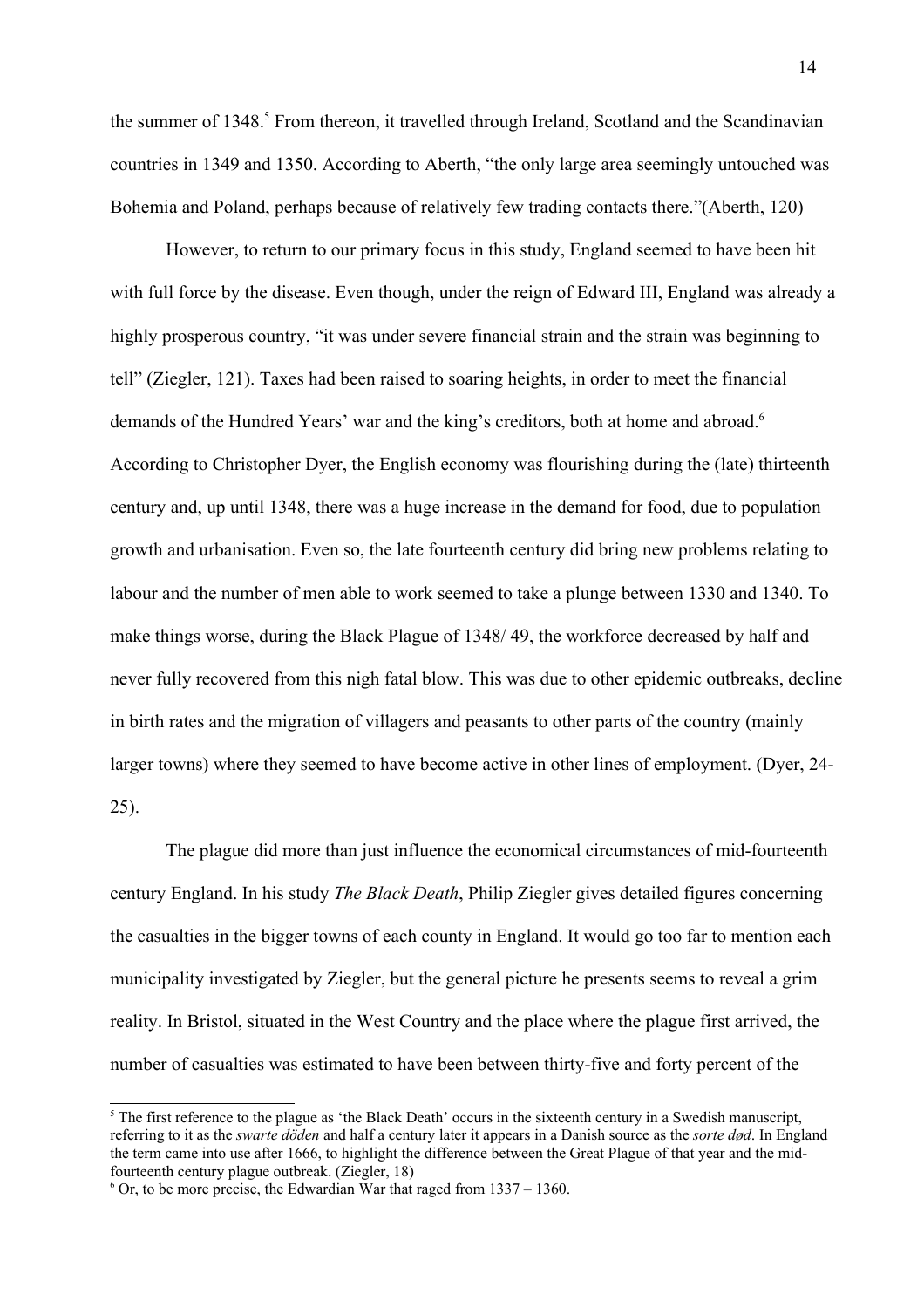population. Considering Bristol town council alone, it is known that from the fifty-two members it held, twelve names were crossed out in 1349. Bearing in mind the fact that members of the city council usually belonged to the higher ranks of society, and assuming these deaths were due to the plague, the death figures would in all probability have been a lot higher among the lower classes who lived in densely crowded and damp surroundings. (Ziegler, 139)

If we follow the plague route and travel through the South towards the East, we arrive in London, by then already the biggest and most important town in England, economically and politically. London is estimated to have contained around sixty-thousand inhabitants within its city walls before the Black Death. When including all the neighbouring villages, Ziegler calculates that this must have added roughly ten- to fifteen thousand to the total sum. How quick and ruthless the epidemic ravaged the town is illustrated by the fact that all the existing London graveyards were soon unable to hold the huge amount of bodies of those struck by- and succumbed to the disease. Two new graveyards were consecrated and one of these, opened by Sir Walter Manny, is said to have buried almost two hundred people every day between the months of February and April. Taking these figures at face value and employing them as an example of the casualties that fell during the worst months of the plague, one could estimate that approximately eighteen thousand people were buried in this graveyard alone. Astounding and bleak as this number might appear, it is still far below the observation made by the sixteenth century historian John Stow, who in his *Survey of London* claimed to have seen an inscription in this same graveyard that announced that:

A great plague raging in the year of our Lord 1349, this churchyard was consecrated; wherein, and within the bounds of the present monastery, were buried more than fifty thousand bodies of the dead, besides many others from thence to the present time, whose souls God have mercy upon. Amen. (Ziegler, 163)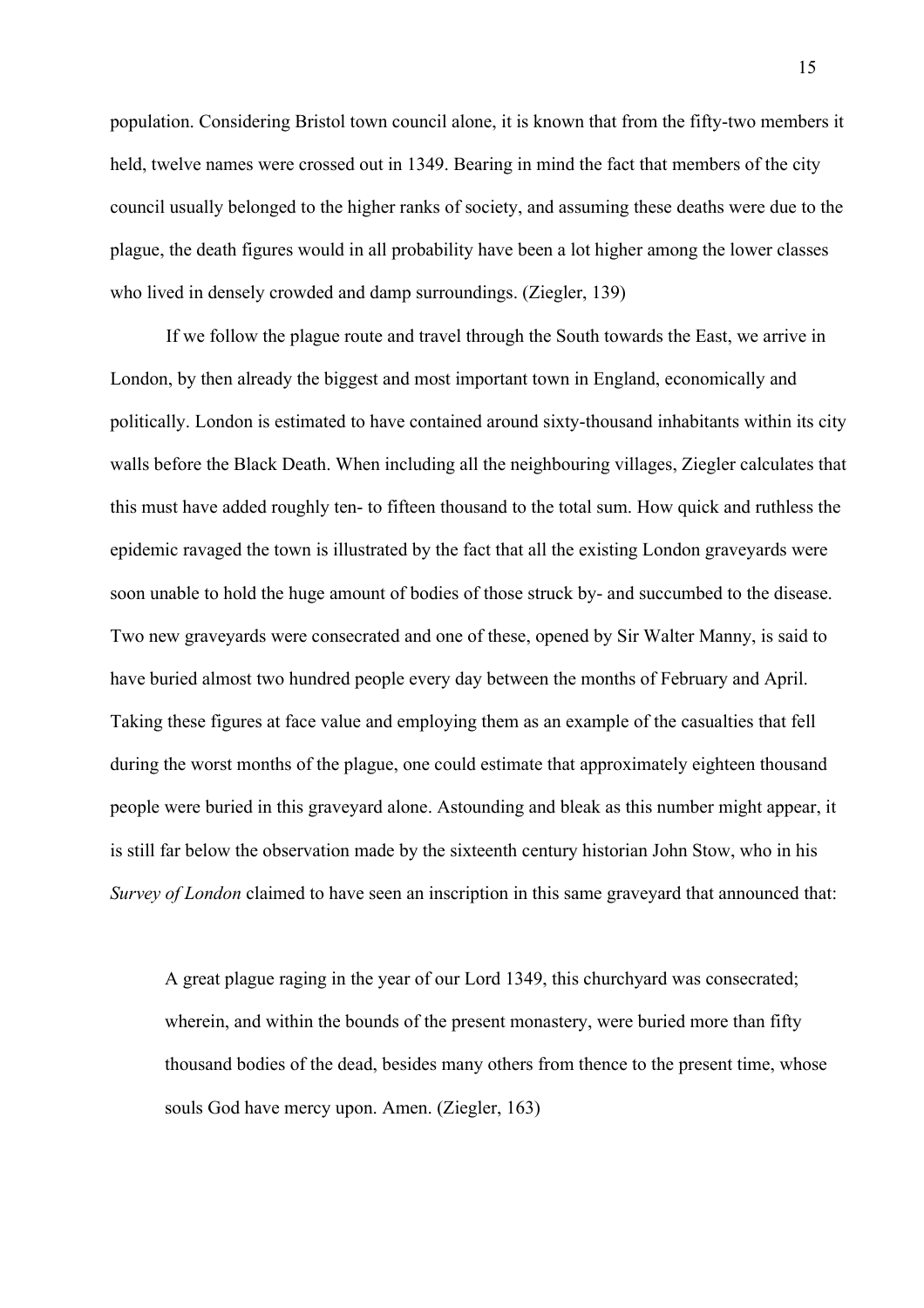It is important to bear in mind that Stow was criticised by both contemporary and modern scholars for this evidence that boasts such a huge amount of casualties. Nevertheless, it would not be far from the truth to have an estimated guess that the total sum of victims in London would lie between the twenty- and thirty thousand.

Towards the upper East coast, Norwich, the largest city after London in fourteenth-century England, seems to have been hit even worse than most country towns. Although evidence from this area produces contradictory figures (one source goes as far as to claim that almost ninety percent of the population fell victim to the plague), Ziegler is convinced that it would be no more than fair to state that Norwich did certainly lose over fifty percent of its inhabitants.

Up North, in the Yorkshire region, the mortality rate seems to have been (slightly) less disastrous than in other counties in England, considering the data in the record accounts of the archdeaconry of York. These sources show that the city of York, the third biggest town in England at the time, lost thirty-two percent of its clergy, which is a relatively small number compared to the other figures we have come across so far. Although there is also a mention of a huge flood that afflicted the city in the same year, this is by no means an explanation for the high mortality rate, especially when one compares the number of victims in York to those in other municipalities in the vicinity. Comparatively, Pontefract had a death rate of forty percent amongst its clerical staff while it was not troubled by the overwhelming flow of a nearby river. (Ziegler, 140-188).

Overall, these figures affirm and maybe deepen the preconceptions people might already have had about the impact of the Black Death. However, it is vital to bear in mind that all these numbers of casualties, how astounding and bizarre the rates might seem, also represent men and women who were once someone's parent, relative, spouse, friend, or neighbour. Behind these clear and neat sums lies a whole array of tragic stories and untold miseries, which might be even more difficult to comprehend (if at all) than these facts and figures. A glimpse at the devastation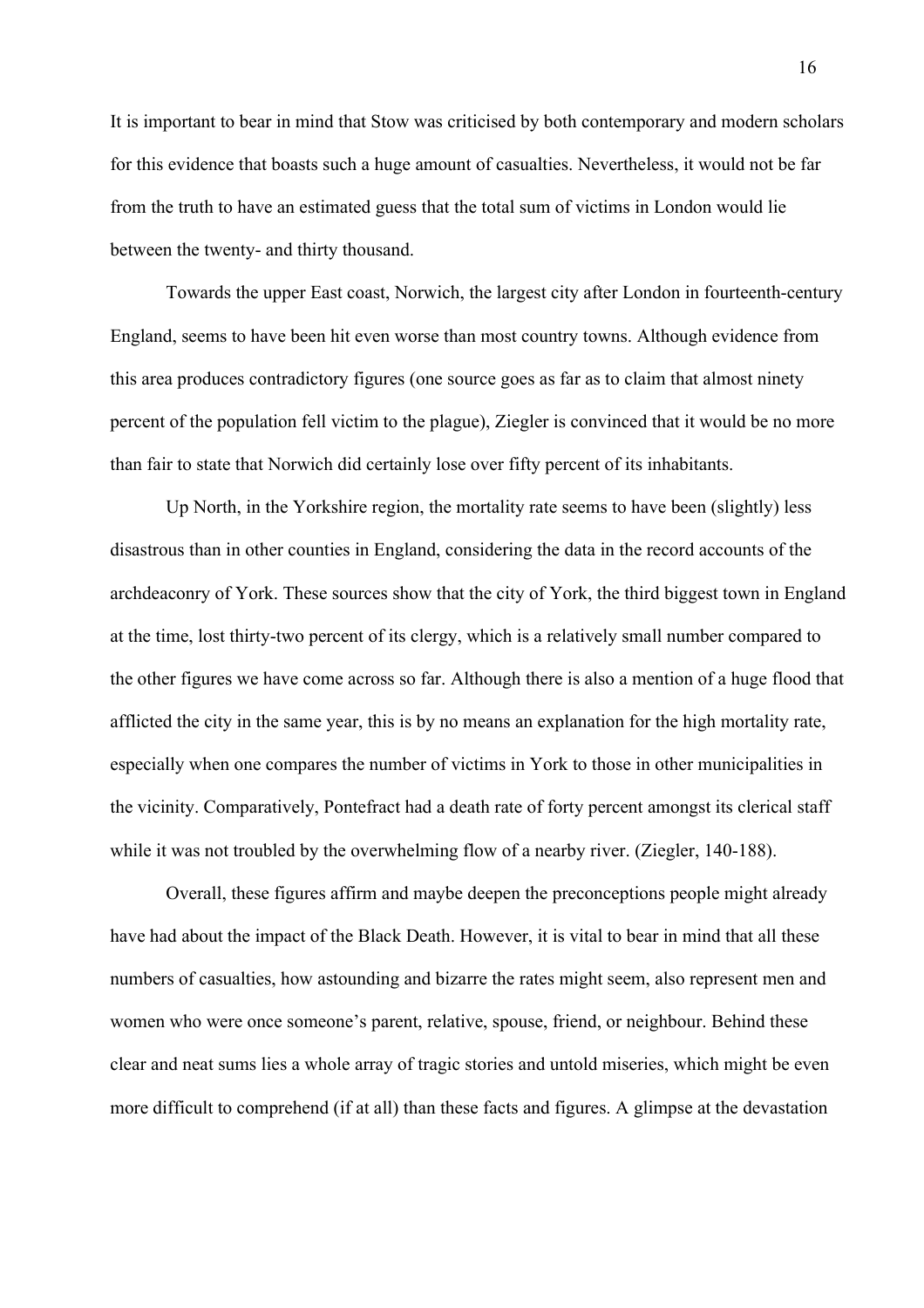and (practical) consequences the plague caused in everyday life is offered by the canon of Leicester Abbey, who narrates about the following events:

A great number of sheep died throughout the whole country, so much that in one field alone more than five thousand sheep were slain. Their bodies were so corrupted by the plague that neither beast nor bird would touch them. The price of every commodity fell heavily since, because of their fear of death, men seemed to have lost their interest in wealth or in world[l]y goods. At that time a man could buy for half a mark a horse which formerly had been worth forty shillings.<sup>[7](#page-16-0)</sup> [...] Sheep and cattle were left to wander through the fields and among the standing crops since there was no one to drive them off or collect them; for want of people to look after them they died in untold numbers in the hedgerows and ditches all over the country. So few servants and labourers were left that nobody knew where to turn for help. (Ziegler, 181)

It would not be too exaggerated to state that this Black Death was a disaster unparalleled by anything before. Still, people did manage to survive and share their experiences with those who came after them, either in speech or by means of the written word. Considering the written evidence we have come across up till now, it is time to turn to the more literary samples of work, to see if writers entrusted their observations and feelings as easily to parchment in a poetical form as they did when recounting the mere facts.

<span id="page-16-0"></span> $7$  One pound consisted of twenty shillings during the late Middle Ages.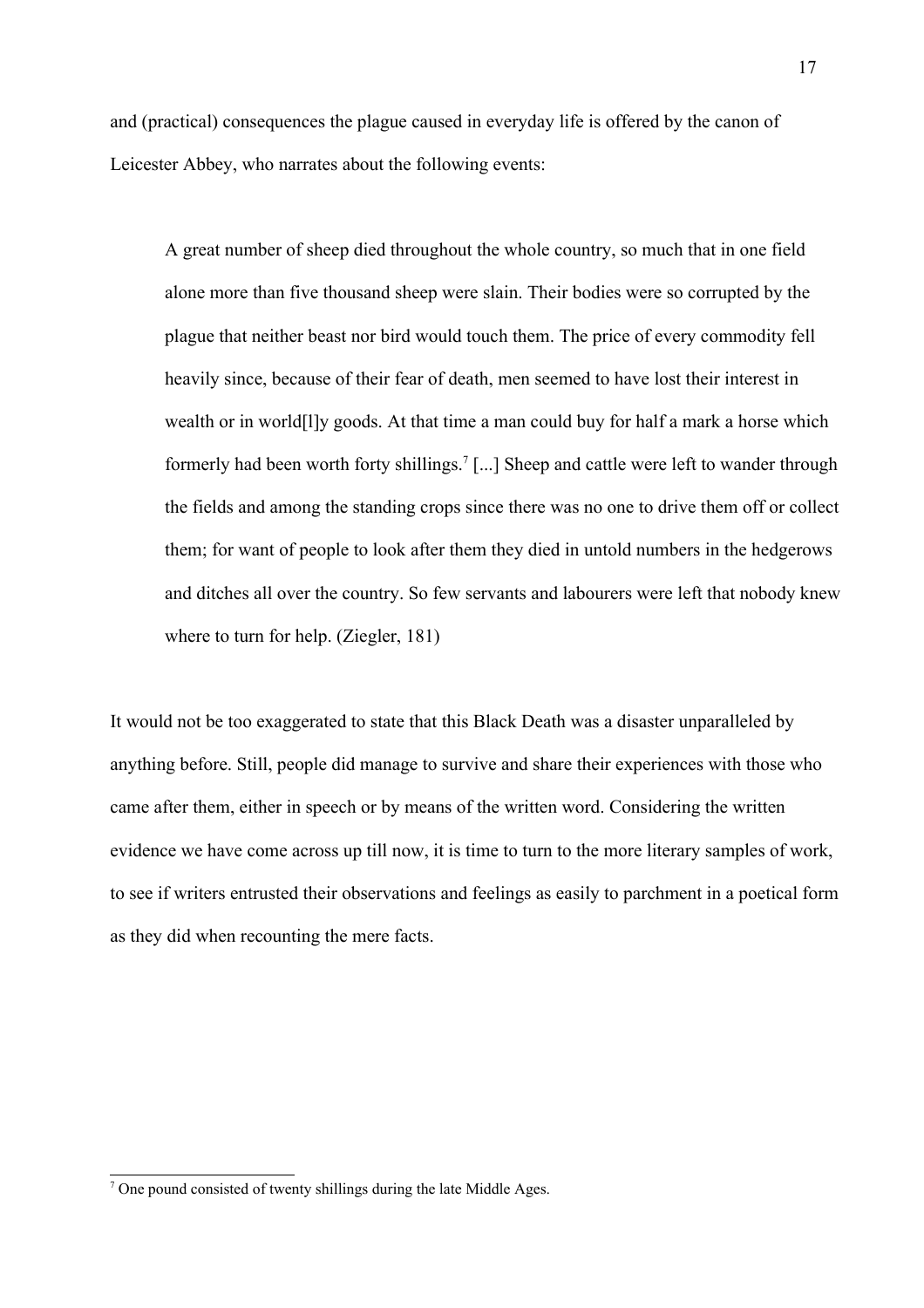## **III. The Plague in Literature**

Men of letters have many advantages over physicians. They can embroider their stories to make the final result more interesting. They know their language constructions and have a wider and more flexible vocabulary. They can also make their descriptions dramatic. For instance, they may time their descriptions at crucial moments. (Keys, 35)

One of the most well-known and dramatic descriptions of the biggest plague outbreak during the Middle Ages is the vivid account that Giovanni Boccaccio presents to his audience in the introduction of his masterpiece, the *Decameron*. Although modern scholars do have some doubts as to whether this account reflects his own experience, it is also possible that Boccaccio must have heard it from someone who did and took the effort of writing it down. (Keys, 41) Be that as it may, what Boccaccio presents is a detailed description of how the plague affected people and society as soon as it reared its ugly head. He starts as follows:

I say, then, that the sum of thirteen hundred and forty-eight years had elapsed since the fruitful Incarnation of the Son of God, when the noble city of Florence, which for its great beauty excels all others in Italy, was visited by the deadly pestilence. Some say that it descended upon the human race through the influence of heavenly bodies, others that it was a punishment signifying God's righteous anger at our iniquitous way of life. But whatever its cause, it had originated some years earlier in the East, where it had claimed countless lives before it unhappily spread westward, growing in strength as it swept relentlessly on from one place to the next. $8(50)$  $8(50)$ 

<span id="page-17-0"></span><sup>&</sup>lt;sup>8</sup> For the quotations discussed here, I have used the Penguin Classics 1972 edition, translated by Prof. G.H. McWilliam. For a version in Italian, the edition by Prof. Vittore Branca can be recommended.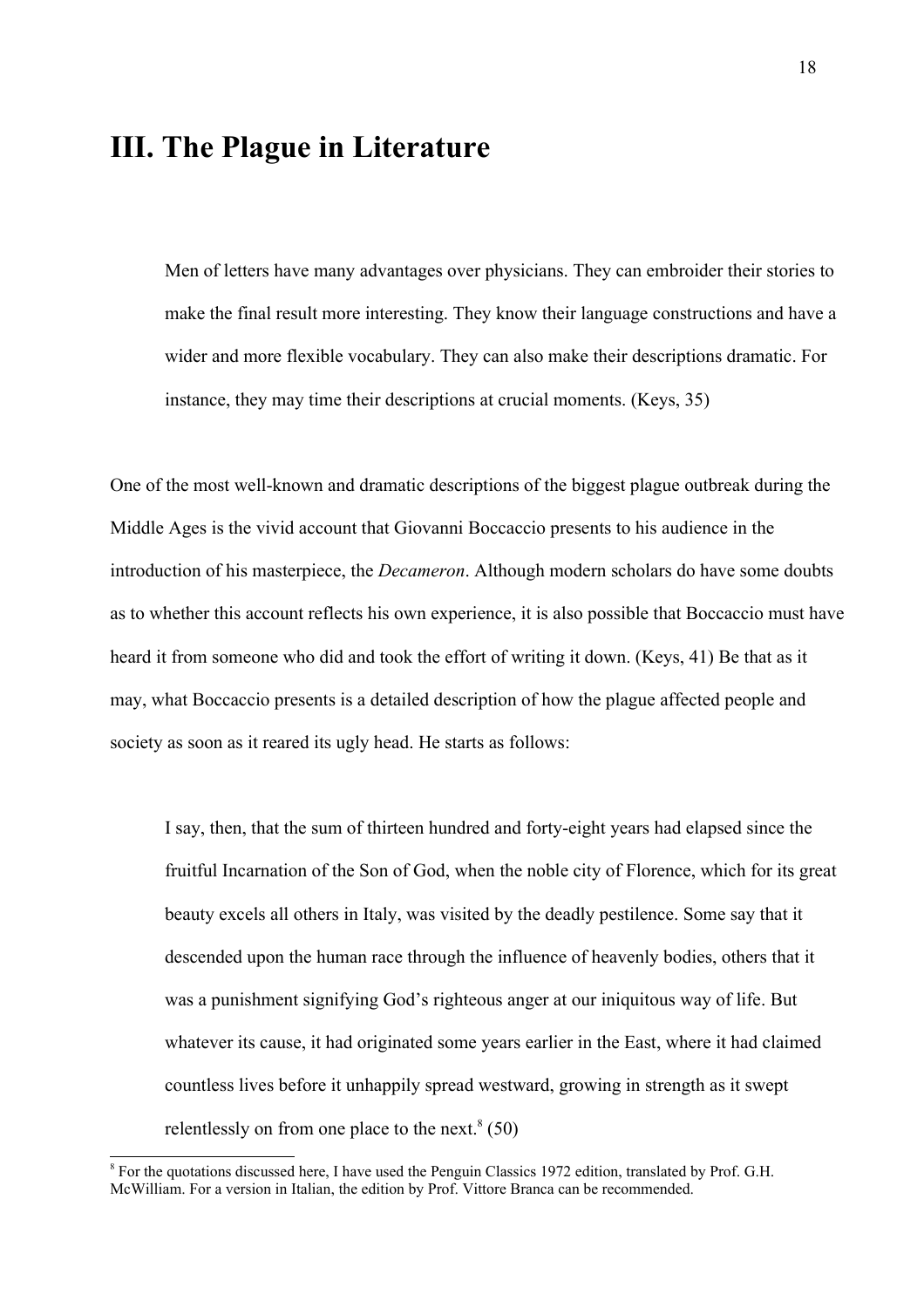Boccaccio swiftly introduces the disease, by explaining where it might have originated from and also recording the various reasons that people believed to lie underneath this outbreak of deadly pestilence. Having set the time, place and context of this story, he also accounts of what made this disease so much more extraordinary than other maladies:

But what made this pestilence even more severe was that whenever those suffering from it mixed with people who were still unaffected, it would rush upon these with the speed of fire racing through dry or oily substances that happened to be placed within its reach. [...] For not only did it infect healthy persons who conversed or had any dealings with the sick, making them ill or visiting an equally horrible death upon them, but it also seemed to transfer the sickness to anyone touching the clothes or other objects which had been handled or used by its victims. (51)

Not only did the plague hit- and kill people like a ruthless assassin, it also managed to wreck social constructions that were fundamental to society. Besides creating a catastrophe regarding the scale of the casualties, it also eliminated unwritten rules and codes for moral behaviour intrinsic to human survival:

These things [...] caused fears and fantasies to take root in the minds of those who were alive and well. And almost without exception, they took a single and very inhuman precaution, namely to avoid or run away from the sick and their belongings, by which means they all thought that their own health would be preserved. [...] This scourge had implanted so great a terror in the hearts of men and women that brothers abandoned brothers, uncles their nephews, sisters their brothers, and in many cases wives deserted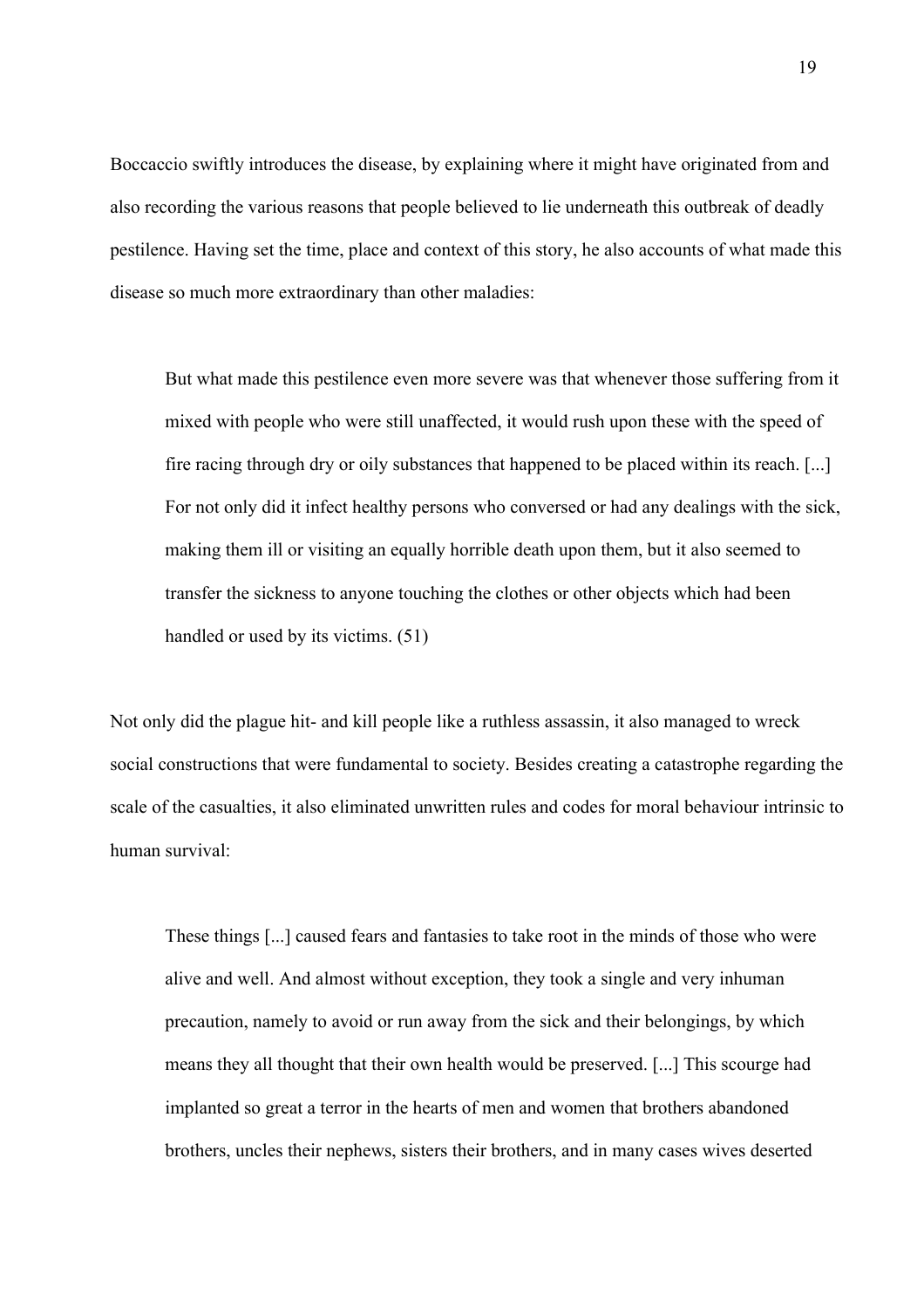their husbands. But even worse, and almost incredible, was the fact that fathers and mothers refused to nurse and assist their own children as though they did not belong to them. (52-54)

Parents abandoned their children to take care of themselves, family refused to come to the aid of their afflicted kin, neighbours deserted each other as quick as possible: all these actions suggest that people resorted to their own primal instinct to survive, thereby forsaking all others in view of their own continuance. This situation, as Boccaccio illustrates, sounds like that of a (developed) society that has lost some of the most important pillars on which it rests, namely caring for those who are not able to take care of themselves, thereby revealing a state that approaches complete anarchy:

In the face of so much affliction and misery, all respect for the laws of God and man had virtually broken down and been extinguished in our city. For like everybody else, those ministers and executors of the laws who were not either dead or ill were left with so few subordinates that they were unable to discharge any of their duties. Hence everyone was free to behave as he pleased. (53)

Even though one could interpret the last sentence as a positive twist to things, Boccaccio probably meant that there were now several options available to people. He notes that they either let go of all restrictions imposed on them by society and maybe even common sense, by overindulging in everything that they were not allowed under normal circumstances, or they chose to bar themselves from other humans and restrict themselves to a sober diet, as a way of both escaping the affliction and showing atonement for the sins of mankind. The third option seems to be a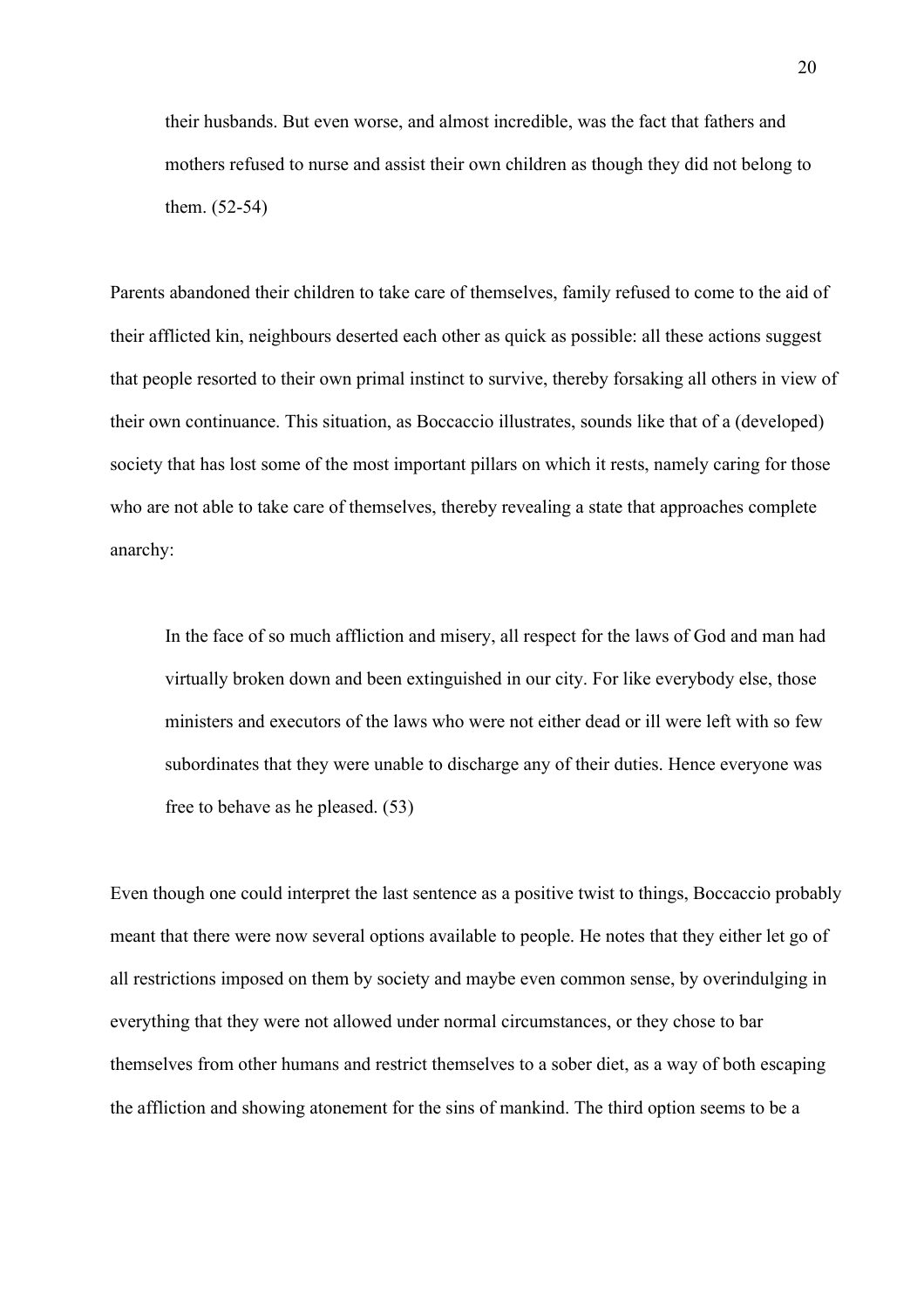consensus between the two aforementioned. Instead of eschewing all worldly pleasures or by acting purely on their instincts, there was also a group that held the opinion that:

[...] there was no better or more efficacious remedy against a plague than to run away from it. Swayed by this argument, and sparing no thought for anyone but themselves, large numbers of men and women abandoned their city [...] and headed for the countryside, either in Florentine territory or, better still, abroad. (53)

Needless to say, despite all precautions (or the lack thereof) in these groups with different opinions, there were always people who fell victim to the disease. However, the last alternative mentioned, escaping town and heading off to some secluded corner of the earth, seemed to work in some cases. The protagonists of Boccaccio's *Decameron* follow this route: ten youngsters, seven women and three men, all of whom have lost a (close) family member or friend to the plague, gather themselves and leave the town of Florence in exchange for less harrowing surroundings than a city where the dead are being charted off every day. The eldest of the ladies, Pampinea, reasons that:

[...] the country air is much more refreshing, the necessities of life in such a time as this are more abundant, and there are fewer obstacles to contend with. For although the farmworkers are dying there in the same way as the townspeople here in Florence, the spectacle is less harrowing inasmuch as the houses and people are more widely scattered. (61)

They retire to a non-urban area in one of their country estates and try to make the best of it, "until such time as we discover (provided we are spared from early death) the end decreed by Heaven for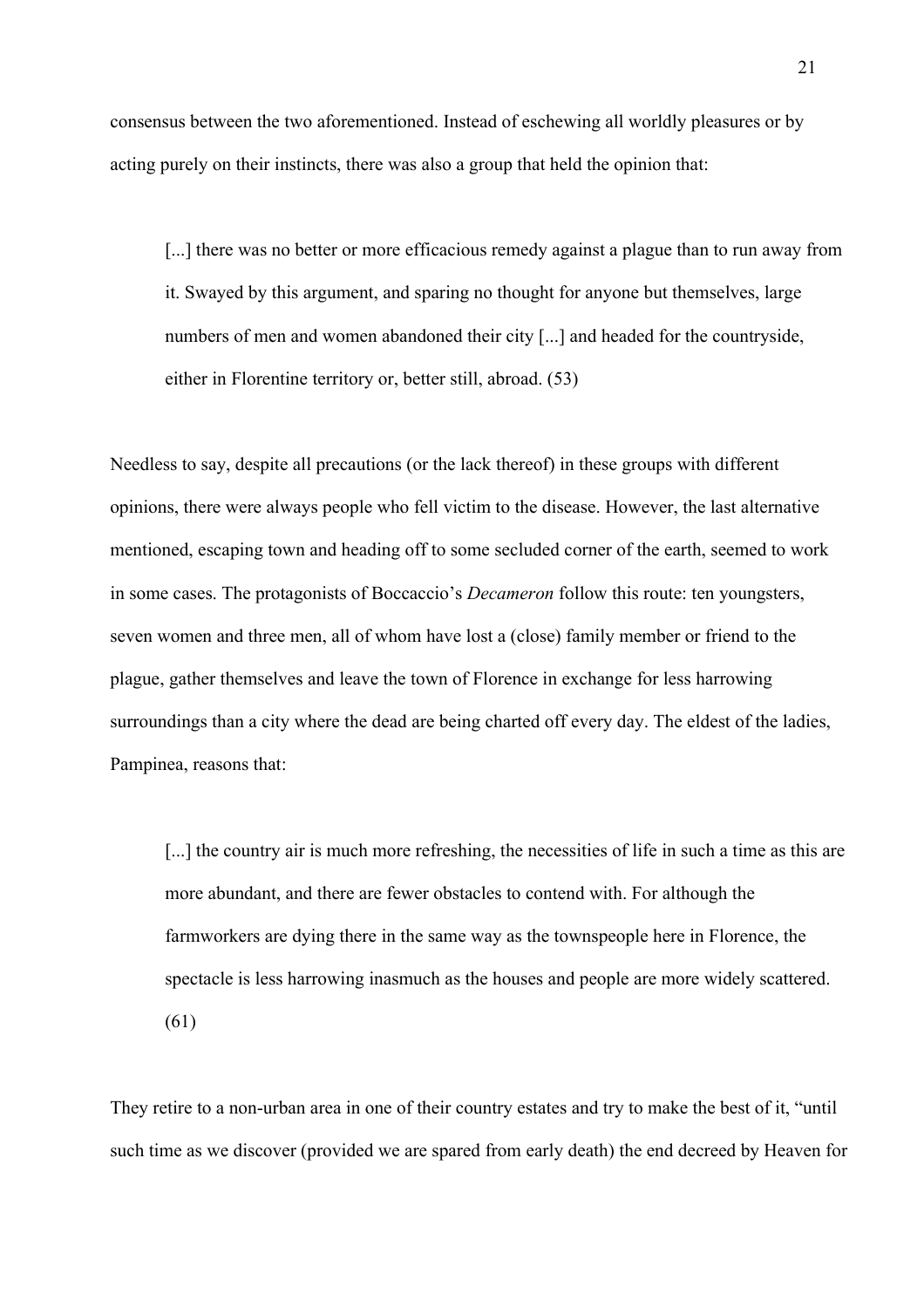these terrible events" (62). To kill the time, each member of the group tells one story for each night that they pass in the villa and although they spend fourteen days in total, two days are set aside each week for either chores or rest (considering the Sunday), thus leaving ten days during which each member of the group tells his or her tale to entertain the rest.

This frame story that Boccaccio devised (a hundred tales told by the narrators in his own story) is just one of the examples of how the plague is considered in a literary text. There are certainly numerous other works of literature centred around and elaborating on the same topic, such as Guillaume de Machaut's *Le jugement dou Roy de Navarre.* Furthermore, Chaucer mentions the plague briefly in *the Pardoner's Tale*, by introducing Death to his audience as follows:

Ther cam a privee theef, men clepeth Deeth That in this contree al the peple sleeth, And with his spere he smoot his herte a-two, And wente his wey with-outen wordes mo. He hath a thousdand slayn this pestilence [...] (ll. 675-759, *The Riverside Chaucer*)

However, to return to the research question, what makes it interesting is to find out whether texts, that seemingly do not have the plague as their main motif, but that, in one way or another, appear to be inspired by the disease, contain different subjects as their main focus to those who are more aware of the existence of the deadly pestilence. By comparing these different sources, I am to discover any change of effect or sub-themes incorporated in these texts, such as those introduced previously. Before we take a closer look at the following topics, let us consider the words of Boccaccio when he describes what he believed to be the effects of the plague on the ethos of man, or rather, in this case, women: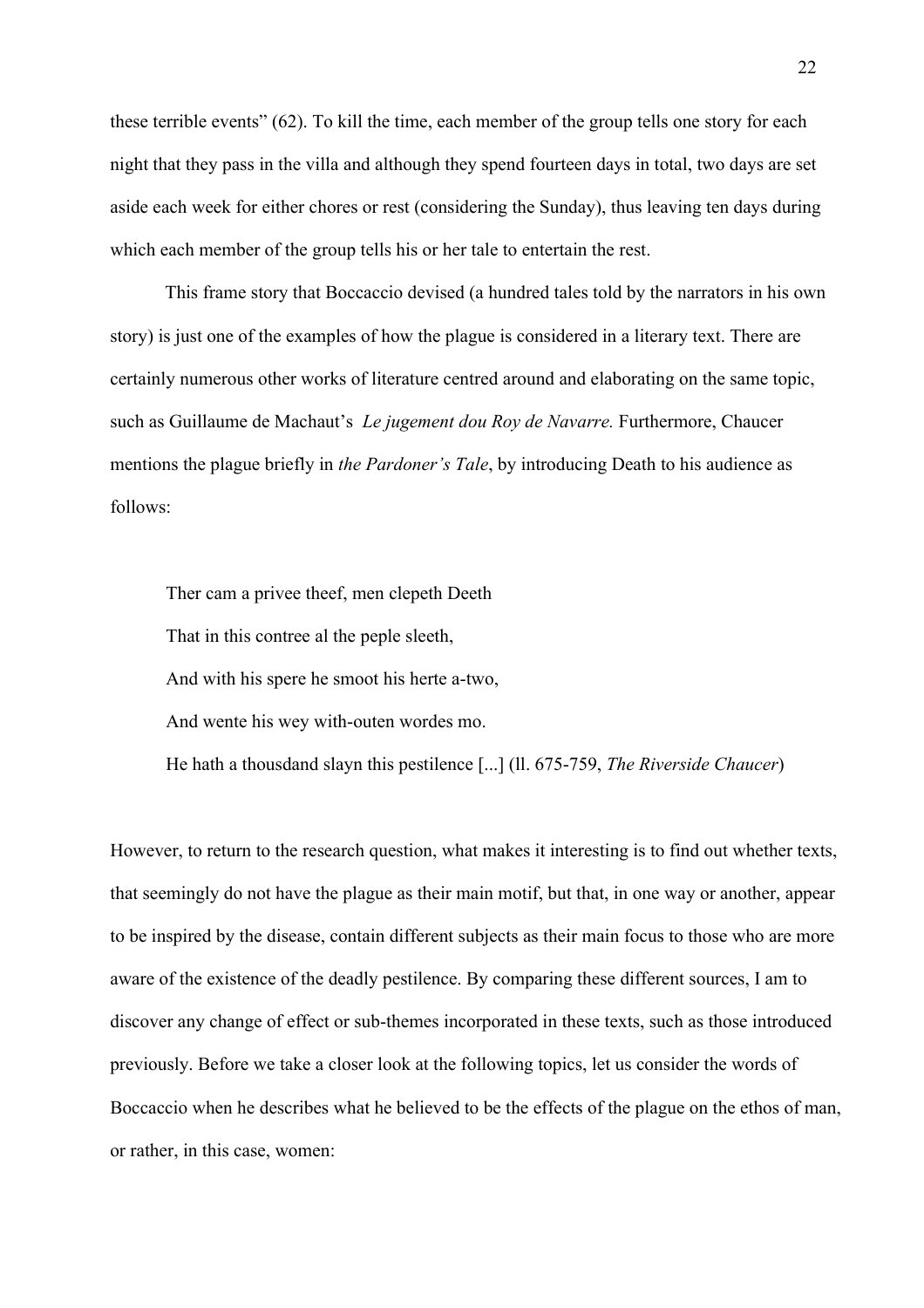As a result of this wholesale desertion of the sick by neighbours, relatives and friends, and in view of the scarcity of servants, there grew up a practice almost never previously heard of, whereby when a woman fell ill, no matter how gracious or beautiful or gently bred she might be, she raised no objection to being attended by a male servant, whether he was young or not. Nor did she have any scruples about showing him every part of her body as freely as she would have displayed it to a woman, provided that the nature of her infirmity required her to do so; and this explains why those women who recovered were possibly less chaste in the period that followed. (54)

This description coincides with what Boccaccio continues to observe in the change of attitude during the outbreak. He paints a portrait of the peasants, who "like the townspeople, they too grew apathetic in their ways, disregarded their affairs, and neglected their possessions" (57).

Having observed al these remarks by Boccaccio on the influence of the outbreak of the plague on the Florentine community, let us now turn to the aforementioned texts, namely *The Owl & the Nightingale, the Parliament of Foules*, *The Land of Cokaygne*, *Wynnere and Wastoure*, *Piers Plowman*, *Ubi Sount Qui Ante Nos Fuerount* and *A Disputacioun betwyx þe Body and Wormes* to see, after a brief description of each text, whether they show any traces of the changes in mentalities that Boccaccio beheld in the townspeople of Florence.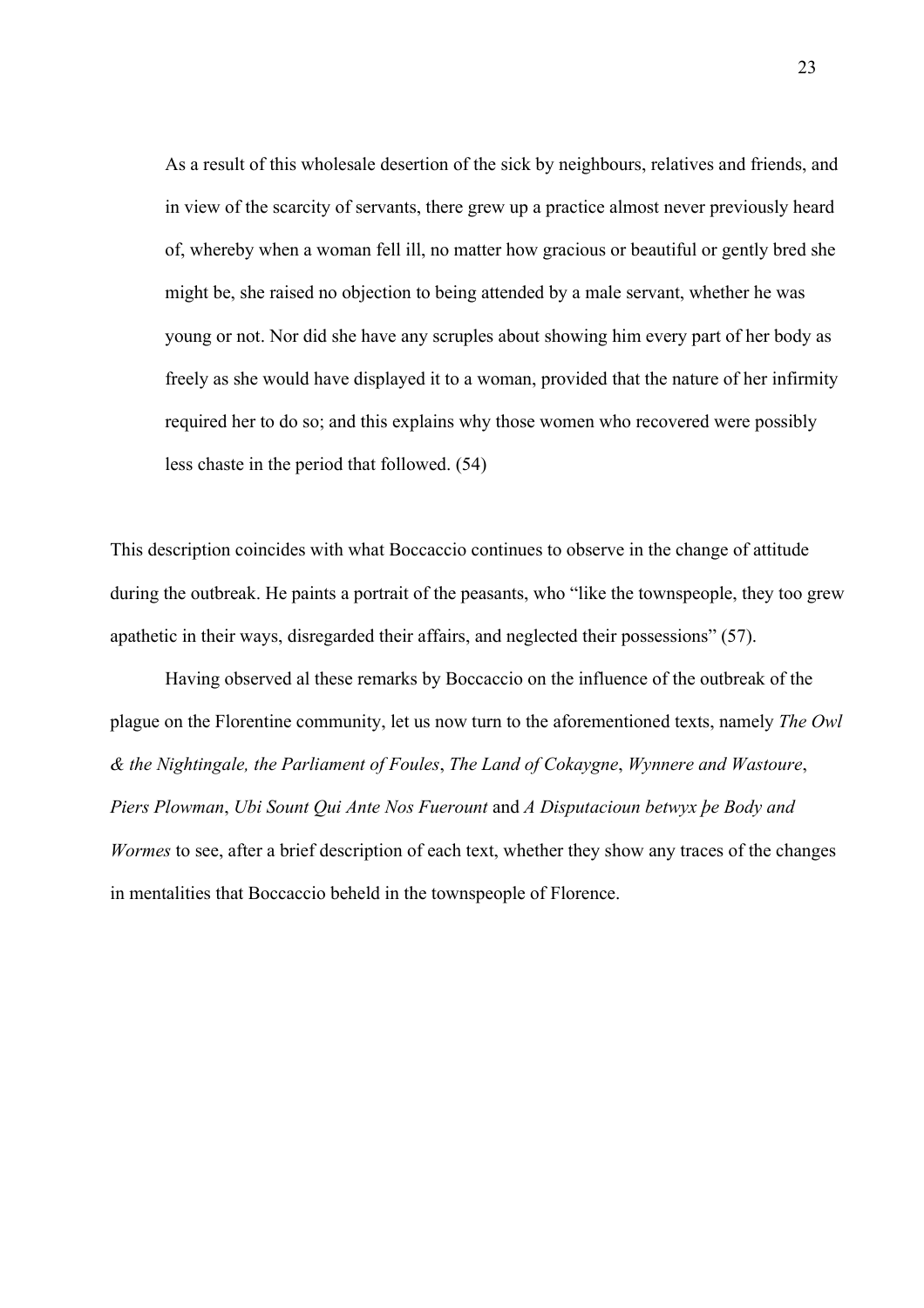## **IV. Pre- and Post-Plague Literature**

This chapters serves as an introduction to the literature corpus under investigation.

| Text                                                          | Date                                |
|---------------------------------------------------------------|-------------------------------------|
| The Owl & the Nightingale                                     | last quarter of $13th$ century      |
| <b>Parliament of Foules</b>                                   | 1382                                |
| The Land of Cokaygne<br>Wynnere and Wastoure<br>Piers Plowman | 1330<br>1352/70<br>1377/79 (B-text) |
| Ubi Sount Qui Ante Nos<br>Fuerount                            | last quarter of $13th$ century      |
| A Disputacioun betwyx be<br><b>Body and Wormes</b>            | early 15 <sup>th</sup> century      |

The reason why I have chosen these specific texts does not constitute a specific element shared by all. What most of the materials do have in common is that they contain either a dream vision or a debate, or a combination of both. It is interesting to try and focus on works that belong more or less to the same genre (roughly speaking), to see whether comparisons of these materials show a development or a sudden change overtime, which cannot be explained by means of genre differences. The popularity of certain texts has also been taken into account, as far as this can still be judged, seeing as we are forced to manage by means of remnants of manuscripts alone. Even so, what remains can still be a silent witness to that which was once considered in vogue. Nevertheless, this argument does not apply to all the chosen texts. For instance, *A Disputacioun betwyx þe Body and Wormes* is only found in one MS and yet, regardless of the argument that entire libraries containing manuscripts were lost forever while these texts may have been popular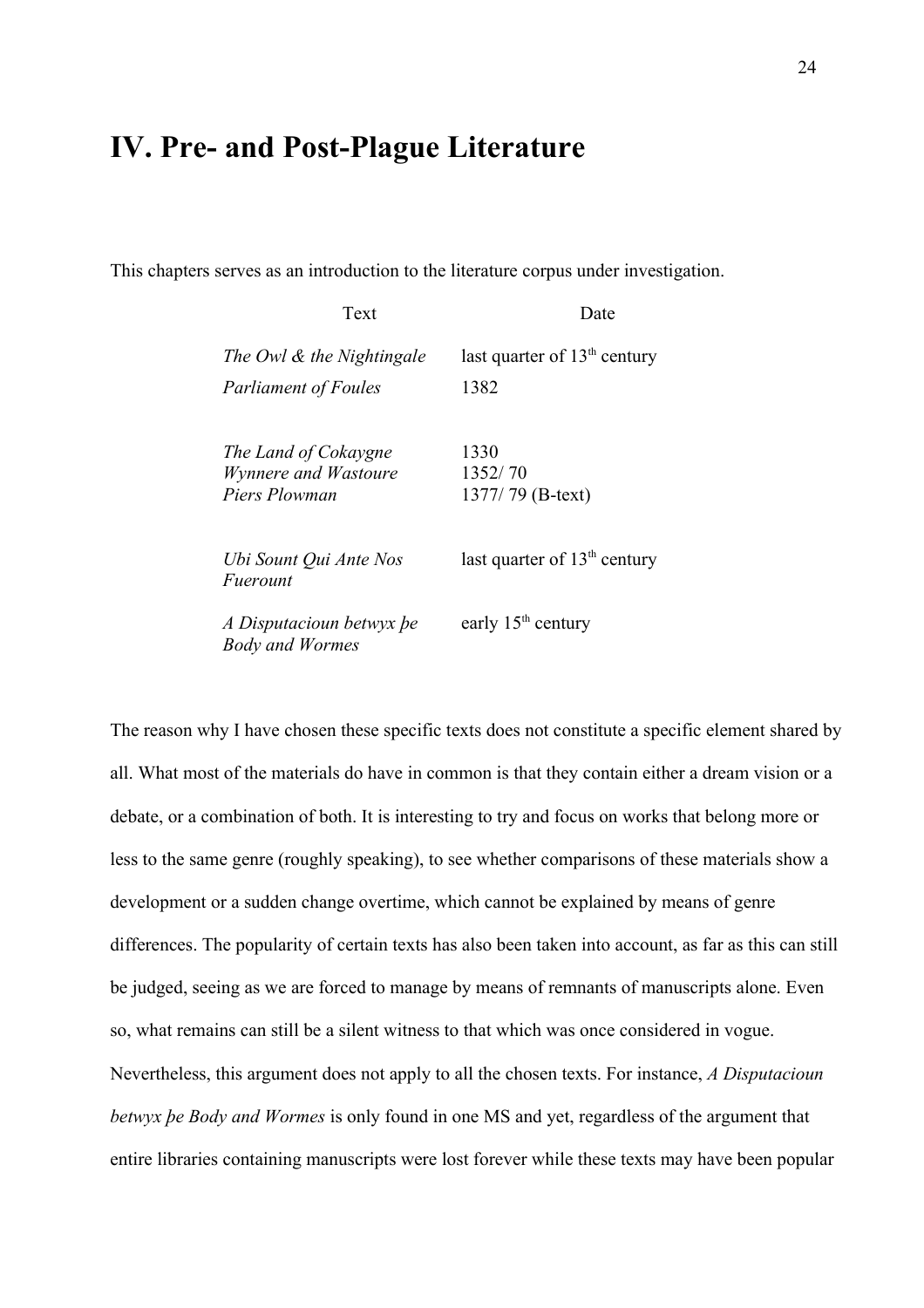when they were written, the reason why I incorporated this poem as well is because of its sheer originality and the fact that it seems to contain and reveal for instance fascinating new insights into the writer's attitude to life and death.

Consequently, the texts are grouped together in sets of two or three in the following manner: the first group, *The Owl & the Nightingale* and *Parliament of Foules* both contain the elements of a dream-vision and a debate between several birds that seem to represent and symbolise different groups and opinions that were part of society of that time. *The Owl & the Nightingale* stem from before the plague, whereas *Parliament of Foules* was created by Chaucer after the plague had done (most of) its damage in England. This structure applies to all three sets: the first text discussed is created before the Great Plague of 1348 while the second composition, and in one case the third, has its origins in the time that followed the plague immediately, or some time considerably later (up until the fifteenth century).

The second group is also the largest, consisting of *The Land of Cokaygne*, *Wynnere and Wastoure* and *Piers Plowman*. The first text, which was probably already much in favour in its own time, is an inverted ideal of Utopia, which was also one of the main reasons for selecting it for this study. It shows a world gone topsy-turvy in the positive sense and, from a certain point of view, seems to resemble a dream-vision as well, since it provides a setting in which events take place that could never happen in reality or that would be deemed highly unorthodox and unfitting. *Wynnere and Wastoure* and *Piers Plowman* resemble one another more strongly, since these are definitively dream-visions structured around a debate (or several, in *Piers Plowman*) between different people, classes, if you will, that were part of English society in late fourteenth-century England. *Wynnere and Wastoure* was composed shortly after the plague and shows a society that was still strongly influenced by the (immediate) effects of the epidemic, whereas the same arguments apply to *Piers Plowman* , adding to that the fact that the latter piece was already a noted text in Langland's (the author of the work) time and that he kept revising it throughout his life,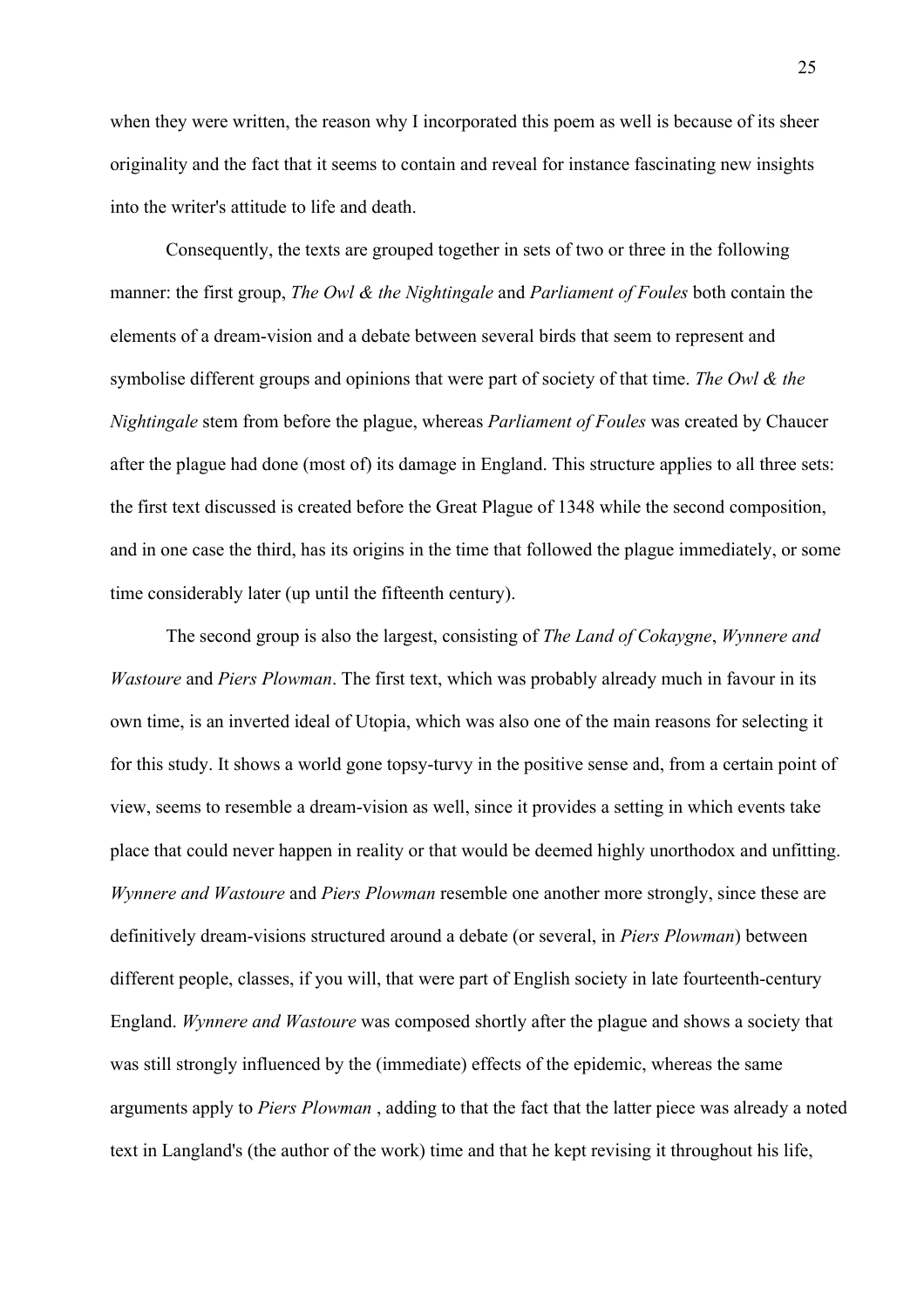adding bits and pieces that he deemed relevant for his contemporaries to know. One of the versions, the B-text, is of such quantity that it contains a bulk load of information on the appearance of society, as well as the most striking features that proved to be compelling (or frustrating) enough to devote an entire work to them.

The third and final group, consisting of the Middle English lyric *Ubi Sount Qui Ante Nos Fuerount* and the debate *A Disputacioun betwyx þe Body and Wormes,* seems to be the odd one out, or at least its first poem is. The motive behind choosing these two texts has to do with the fact that both poems seem to encapsulate the existing Zeitgeist of their age, albeit partially. The *Ubi Sunt* theme central to the first poem, had always been a favourite with medieval audiences and was already prevalent during the Anglo-Saxon period. *A Disputacioun* reflects the medieval public's love for debates, but it also includes something new that, to me, shows a significant change in how people might have dealt with mortality after the plague outbreak.

Overall, the texts are chosen because of their apparent genre, the framework in which they are presented, the message they try to convey and last, but certainly not least, because of their originality, humour, beauty and the way in which all of them are reflections of an age that was already turbulent enough, with or without a mass outbreak of a plague epidemic.

### *The Owl and the Nightingale*

This literary debate is generally believed to originate from the twelfth- or thirteenth century in England and survives in two manuscripts, MS Cotton Caligula A. ix, and MS Jesus College 29. Both date from the thirteenth century, of which the Cotton Caligula manuscript is the elder of the two. The unknown author composed this verse in more or less 2000 lines, using octosyllabic couplets. (Treharne, 370) The narrative structure of the poem consists of a debate between an owl and a nightingale. It begins with the nightingale insulting the owl and telling her to clear off, since the nightingale loathes the very sight and sound of the owl. The owl defends herself, by proposing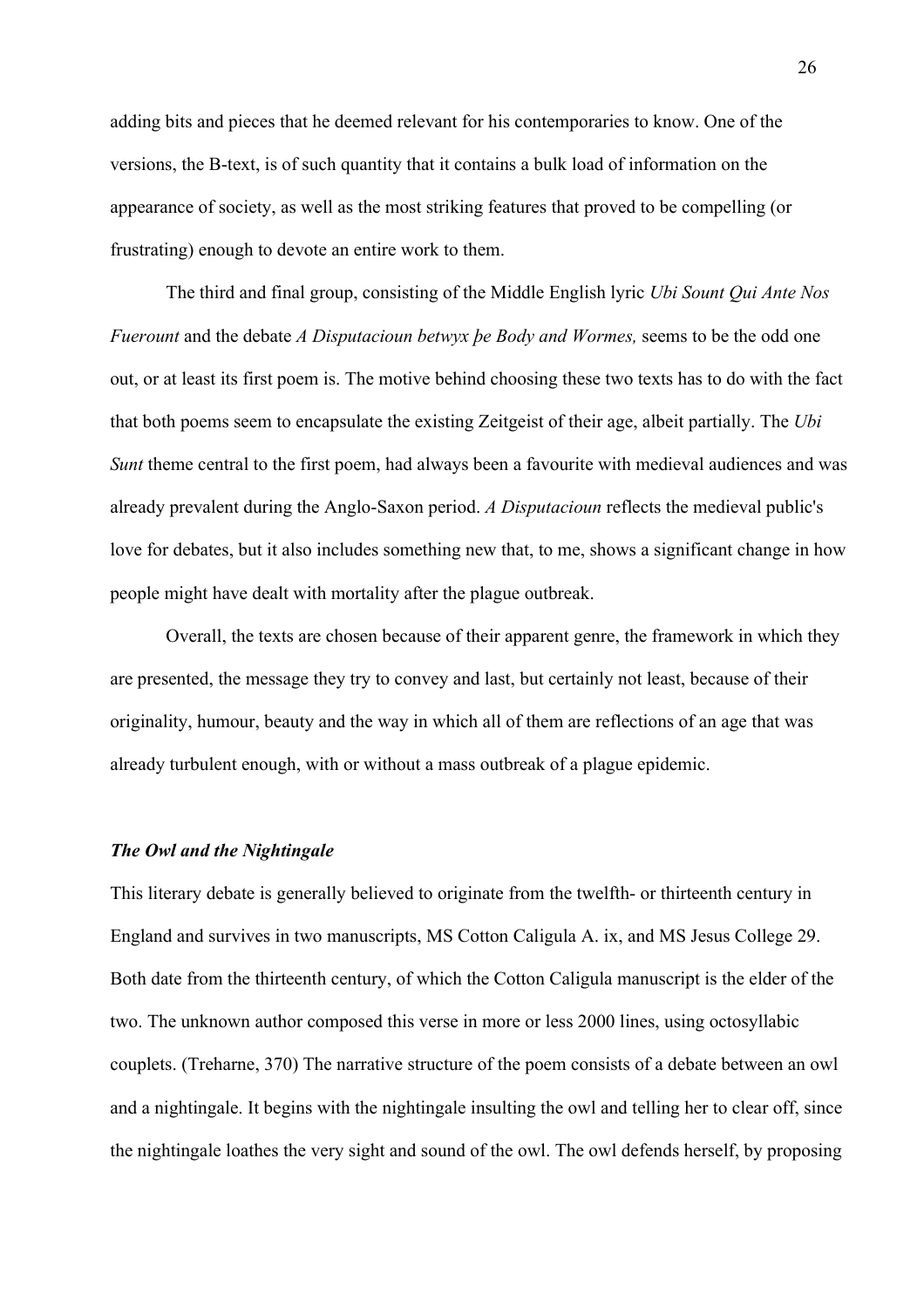a duel between the two of them which the nightingale declines. However, as they are still verbally assaulting each other, a discussion slowly enfolds where both birds propagate the qualities they either embody or awaken in people by their singing and presence. They accuse each other (for instance) of being a fiend for shunning light and only revealing themselves when the sun goes down (the owl) or of luring and inspiring people into superficial and uncouth behaviour by the frivolous melody they produce (the nightingale). All kinds of topics are touched upon in their discussion, ranging from love, sin, to proper versus immoral behaviour; thus, subjects that would very well fit the company of theologians, but the birds also do not shun affairs that would be considered less high-brow. Between their arguments, King Alfred is often quoted as an authoritative source to underline their reasoning. Although there is no definitive outcome, both birds agree to ask the judgement of a certain "Maister Nichole of Guldeforde" (ll. 191) who may decide upon the ultimate winner of the debate.<sup>[9](#page-26-0)</sup>

#### *Parliament of Foules*

A fourteenth-century poem by Geoffrey Chaucer, in the form of a dream vision, wherein not two birds, but a whole company of birds gather on the day of St. Valentine to choose their mate.<sup>[10](#page-26-1)</sup> This poem can be found in fifteen manuscripts, most of which are in the possession of either the library of Cambridge or the Oxford Bodleian library. Chaucer composed his poem in approximately 700 lines, using the rhyme royal as the narrative meter and introduces himself as the narrator of the story, in which he falls asleep while reading 'olde bokes', specifically the *Somnium Scipionis* by Cicero, in pursuit of (more) knowledge in love. In his dream, Chaucer the narrator encounters Scipio, who shares his knowledge of the meaning and brevity of life. As they travel through the heavenly spheres, they encounter the temple of Venus which depicts scenes of legendary and ill-

<span id="page-26-0"></span><sup>9</sup> According to some scholars, this explicit reference might be a hint as to who the author of *The Owl and The Nightingale* might have been.

<span id="page-26-1"></span> $10$  That alone in itself makes the poem interesting, since this is the first reference as far as we know to Saint Valentine's Day as being a day especially for lovers or those who are seeking a lover.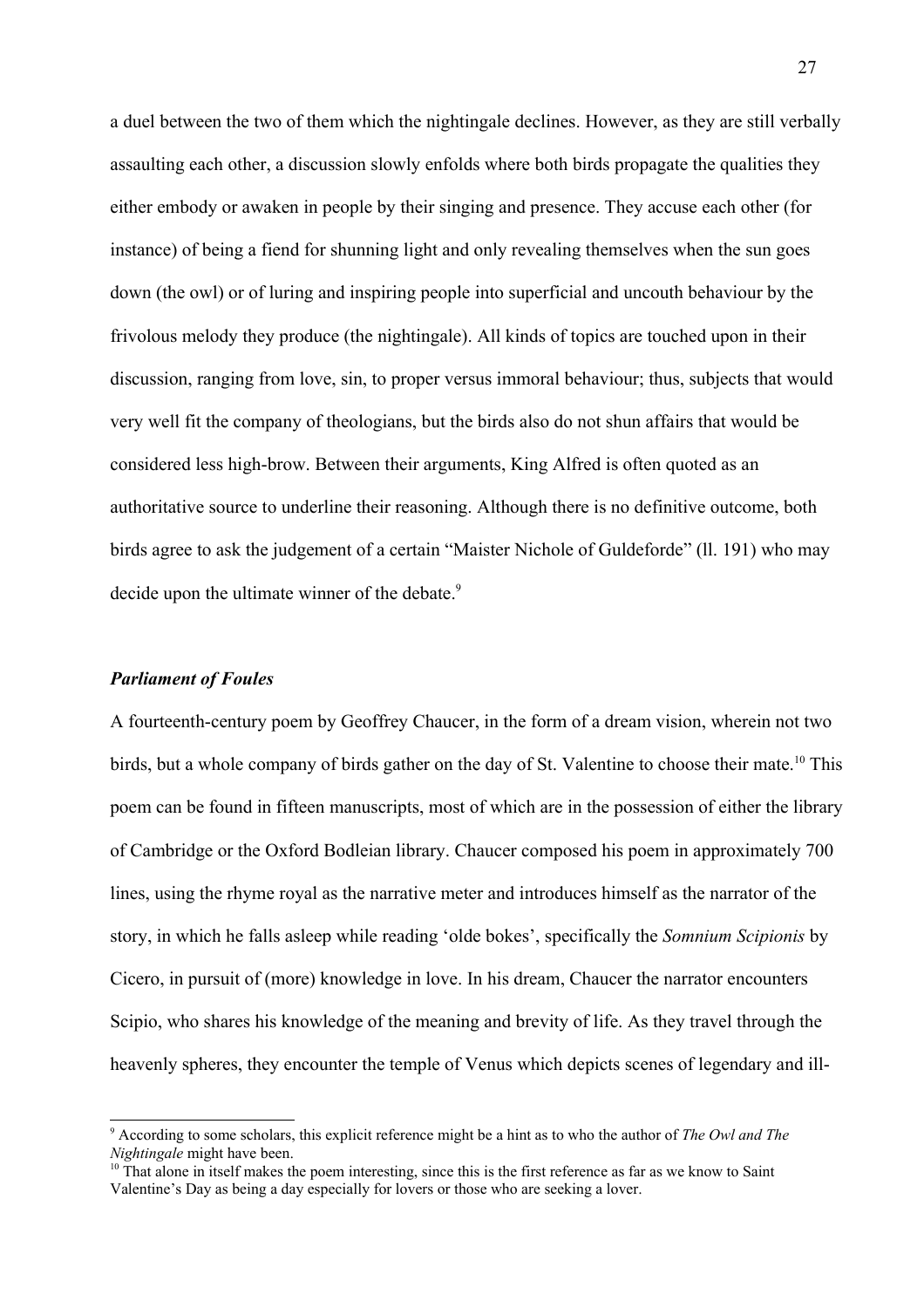fated couples doomed as a result of their amorousness. As soon as they pass through this sanctuary, they encounter a gathering of birds outside, hosted by Mother Nature herself. She gives three different eagles the chance to explain and defend why they are the most suitable mate to a hen-eagle, who is ultimately allowed to postpone her decision for a year, thanks to Nature. The narrator wakes up from his dream and concludes the poem by stating that he is still not any wiser, and, while returning to his books, continues his quest for sapience. (Benson, 383-384).

### *The Land of Cokaygne*

Consisting of 190 lines, this poem parodies the Utopian ideal of the perfect world. Found in the Harley MS 913 and kept in the British Library, this composition shows a world where all established rules (both morally and scientifically) are put to practice in reverse. The text is considered to be from around 1330 and although this work does not classify and fits the genre of a dream-vision such as *Wynnere and Wastoure*, it is nevertheless sort of a daydream that probably appealed to an (medieval) audience, maybe especially those who were accustomed to scarcity and hardships. (Treharne, 430) The author introduces his public to this miraculous country by explaining the geographical location, and continues by saying that he would rather find this new Eden than end up in Paradise, where he reckons that there is not half as much food, wine, pleasure and people. The scenes that are strikingly outlined speak highly to the imagination: well-cooked geese flying around and straight into one's mouth, an abbey that is highly reminiscent of the house of the witch in *Hans and Gretel*, monks who can choose their fair share of nuns for more than just spiritual communion, all surrounded by rivers overflowing with sugar and spice and everything nice. The only drawback to it all is that in order to gain access to this country, one must wade through a huge amount of swine's dung for seven whole years. According to Elaine Treharne, this was "in non-orthodox homiletic literature, a punishment of one hell set aside especially for liars" (Treharne, 431).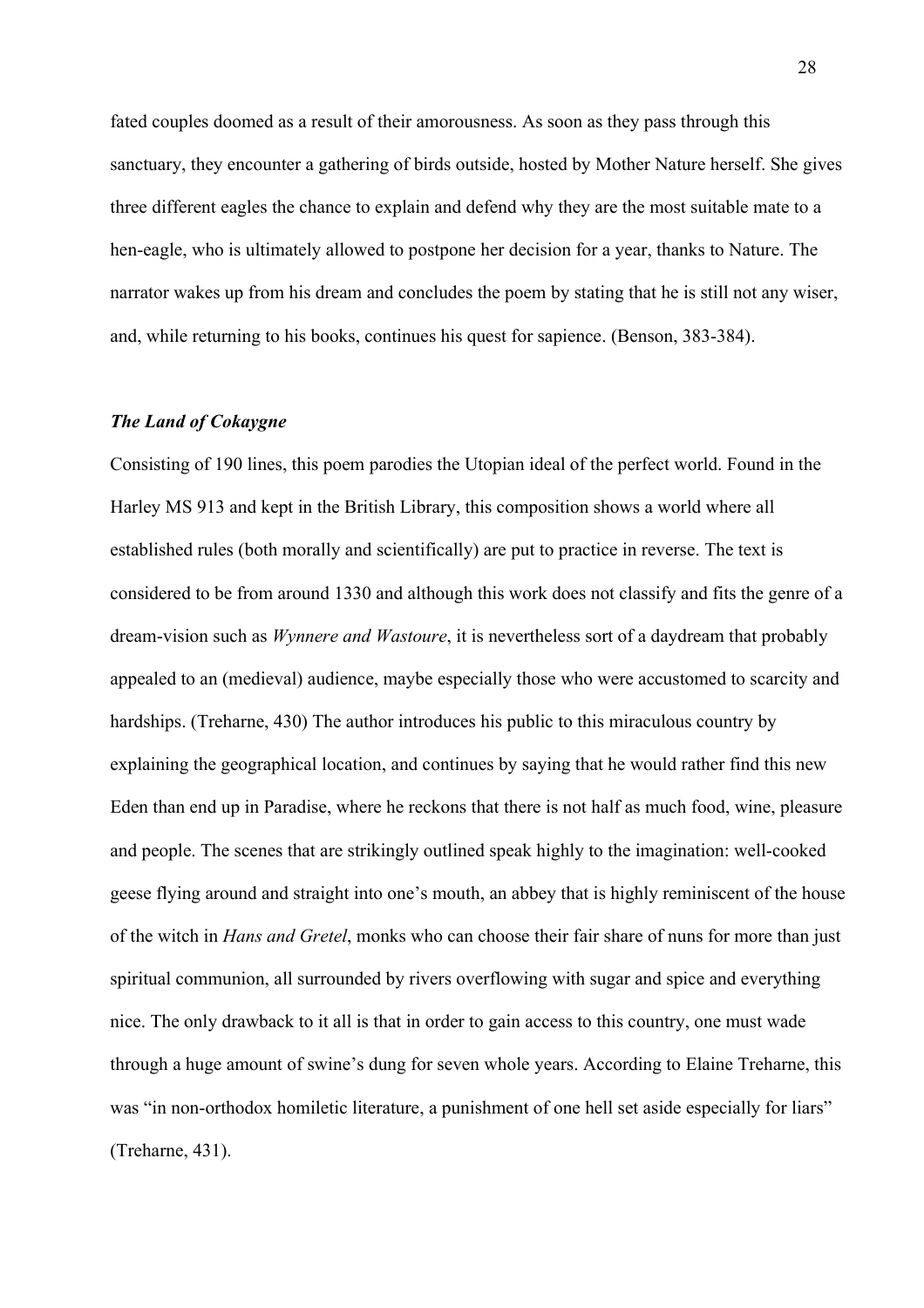### *Wynnere and Wastoure*

Another dream-vision in which the two protagonists, aptly named Winner and Waster, plead their cases before the king in hope that he might favour the one above the other. The text is preserved in MS Additional 31402 in the British Library in London, and although the manuscript dates from the fifteenth century, general consensus nowadays agrees on a period around 1350 and 1370 for the creation of Wynnere *and Wastoure*. It consists of roughly 500 lines with the conclusion, including the final verdict of the king, missing. The style of the text is alliterative. According to Elaine Treharne, alliteration grew in popularity again in the fourteenth century. (Treharne, 535) The narrator begins by referring to Brutus who founded and conquered Britain, and as it is a dream-vision, he continues by falling into a slumber while lying on the banks next to a creek. In his vision, he sees two armies that are, each in their own turn, lead by Winner and Waster respectively. Winner's army consists of various ranks of clergy (both the pope and several orders of friars are represented) and gentry, whereas Waster's battalion boasts men of arms and plenty of bowmen. As they both approach the king, they begin their discussion, in which Winner blames Waster for being an indulgent spendthrift, squandering money that he did not earn himself on lavish paraphernalia while Waster criticises Winner for his hoarding of money and possessions, arguing that it is better to spend money while one is alive than to stockpile it until after one's death, when the only good it will do is that executors, relatives and church are able to squabble over the remaining sum. They essentially both represent a vital element of the economy: Waster calls people forth to enjoy live in the present and spend as much as you have to keep things going, whereas Winner urges to be prudent with money and to consider carefully on what schemes and objects people bestow their coinage.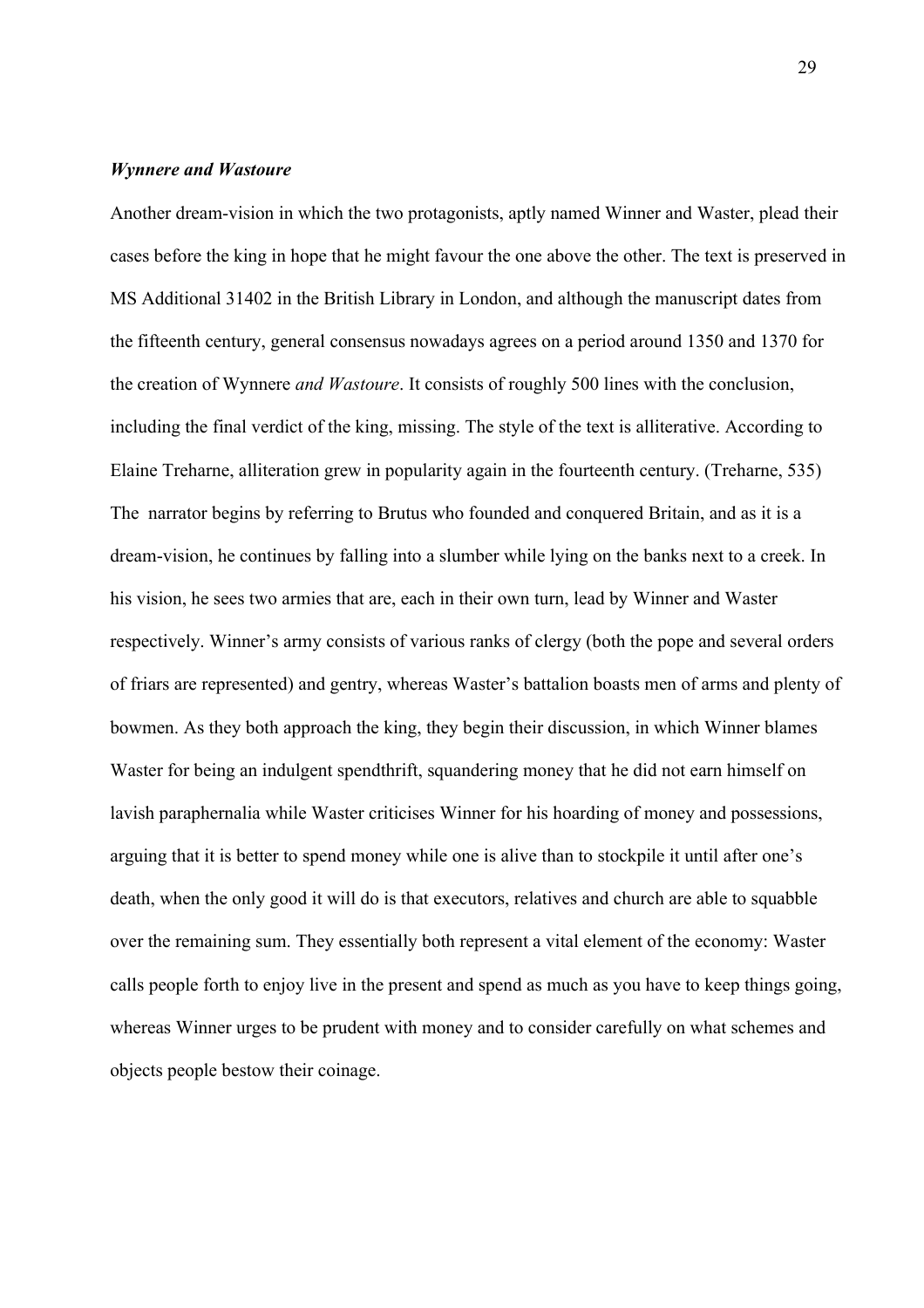### *Piers Plowman*

Found in more than fifty manuscripts, all of which date from the late fourteenth century, this dream-vision by William Langland was already popular in its own time. Although it was clearly favoured by his contemporaries, Langland never ceased to work on the text and kept revising it throughout his life. This has resulted in four different variants of the text, namely the A, B, C and Z version. The B-text is mostly used as the basis for editions made for a wider audience, since this version, preserved in MS Cambridge Trinity College B. 15. 17, is considered to be the oldest complete version. According to W.W. Skeat, the A-text (which is, by date of composition, the oldest) is incomplete and seems to break off at Book 11. (Treharne, 547-48) Therefore, considering its date and completeness I have chosen to focus on the B-text, since the C-text appears to be a complete revision of the B-text and is fixed at a later date as well. Even though a revision of a text might imply that the later, thus the C-text, is a better one, the motive for choosing the B-text can be narrowed down to two basic reasons. One, its fixed date lies more closely to the outbreak of the plague in England. Two, there is some disputation whether or not the C-text is finished, and seeing that there is a complete version at hand, it would seem more logical to work with the text that has a beginning and an end, instead of one which has not. **[11](#page-29-0)**

This allegorical narrative poem uses social satire to criticise the clerical world of Langland's time, more or less in the same manner as Chaucer did, by ridiculing the (uncouth) practices of the clergy. Yet Langland is unique in his critique, for he does not only mock all the misbehaviour and errors that he observes, he offers some very practical alternatives and solutions to the problems as well. The poem consists of eight visions, which are subdivided in passus. **[12](#page-29-1)** The amount of visions and passus depends on the texts, for instance, the B-text contains only seven passus instead of the usual eight. (Treharne, 548) The narrator Will, after falling into a slumber

<span id="page-29-0"></span><sup>&</sup>lt;sup>11</sup> A note to say that I am also fully aware of the debate that exists amongst medieval scholars whether Skeat's categorisation of the A-, B-, and C-text is chronologically correct. Since my specialisation does not lie in the research of *Piers Plowman*, I have chosen to accept Skeat's conclusion and index, for the time being.  $12$  i.e. passus is the Latin noun for 'steps'

<span id="page-29-1"></span>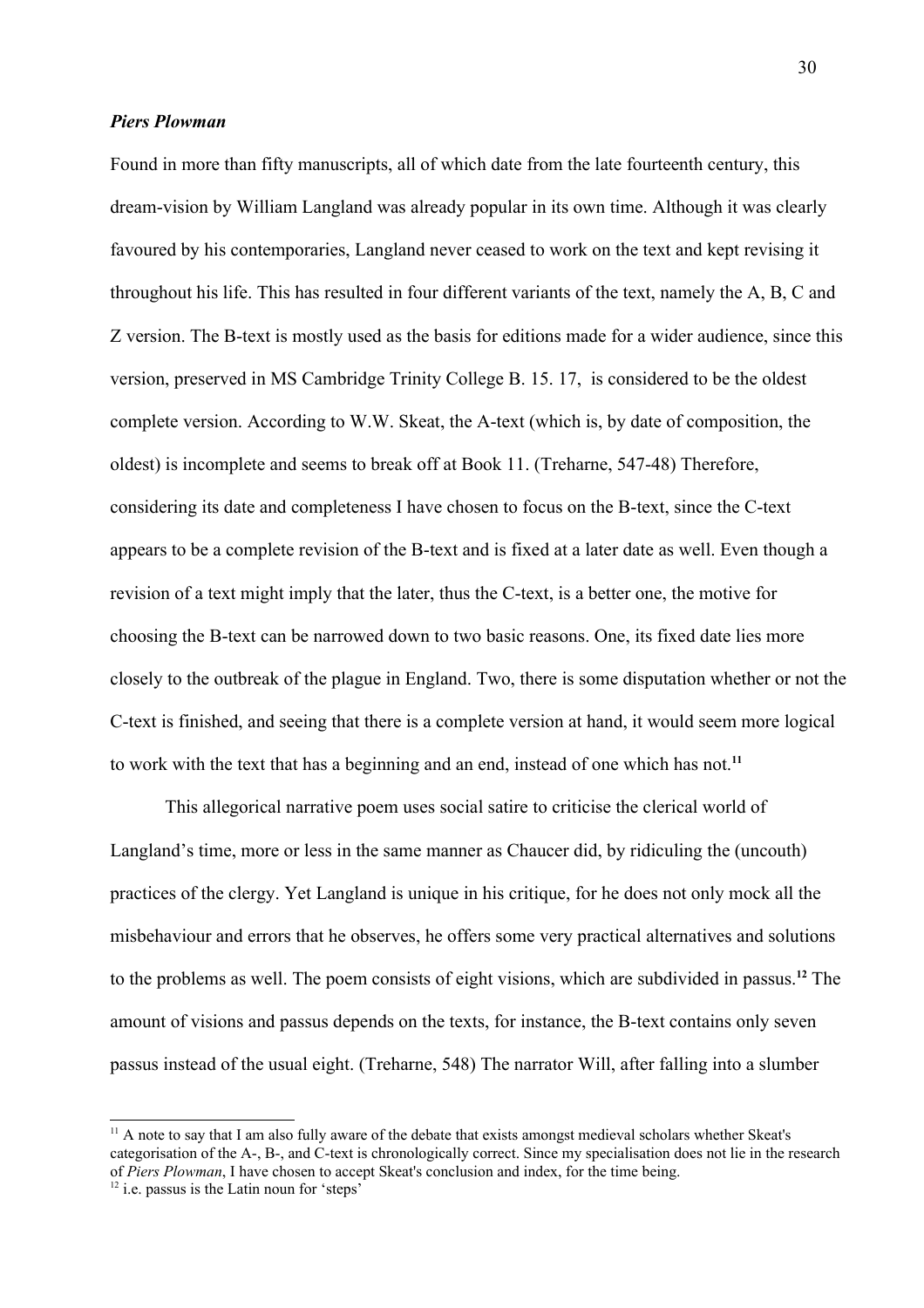next to a brook, experiences a dream in which he sees a tower on a hill and a dungeon in a valley, with "a fair feeld ful of folk" (1, 17) in between. From thereon a quest for the true Christian life begins (vaguely reminiscent of Bunyan's *The Pilgrim's Progress*) and during his journey, Will is aided by the humble ploughman Piers, the name bearer of the text. During their voyage, the narrator encounters three allegorical figures by the names Dowel, Dobet and Dobest whose lives turn into the subject of Will's research.

#### *Ubi Sount Qui Ante Nos Fuerount*

This Middle English poem, which is found in several manuscripts, amongst which the Auchinleck MS and Oxford Bodleian Library Digby 86, bears the notorious 'Ubi Sunt' motif that was already quite popular during the Anglo-Saxon period. The version that will be treated in this study is taken from the Digby MS, which is estimated to date from the later part of the thirteenth century. (Treharne, 328) In the poem, the audience is addressed by a speaker who narrates his tale in the first person. The speaker starts off immediately by posing the question where those are who were before us, "Were beþ þey biforen us weren" (ll. 1), those who led the hounds and hawks, the ladies with their rich attire. The first three stanzas continue in this manner, the speaker sums up all the pleasure and delights in which people might lose themselves for a short time, until all is snatched away from them in a blink of an eye. Although those who amused themselves with riches, music, laughter and dance, thought themselves to be in paradise, they now find themselves burning in hell for their pride. From the fifth stanza on, the narrator urges his audience to withdraw themselves from comforts and take consolation in the thought that suffering on earth means an eternal reward in heaven. One should not succumb to the lies of the fiend: by using the cross as his staff and righteous faith as his shield, man can overcome the temptations in life. The poem rounds off with an invocation to Mary, to aid mankind in their battle against sin and to help them earn their bliss without end in the afterlife.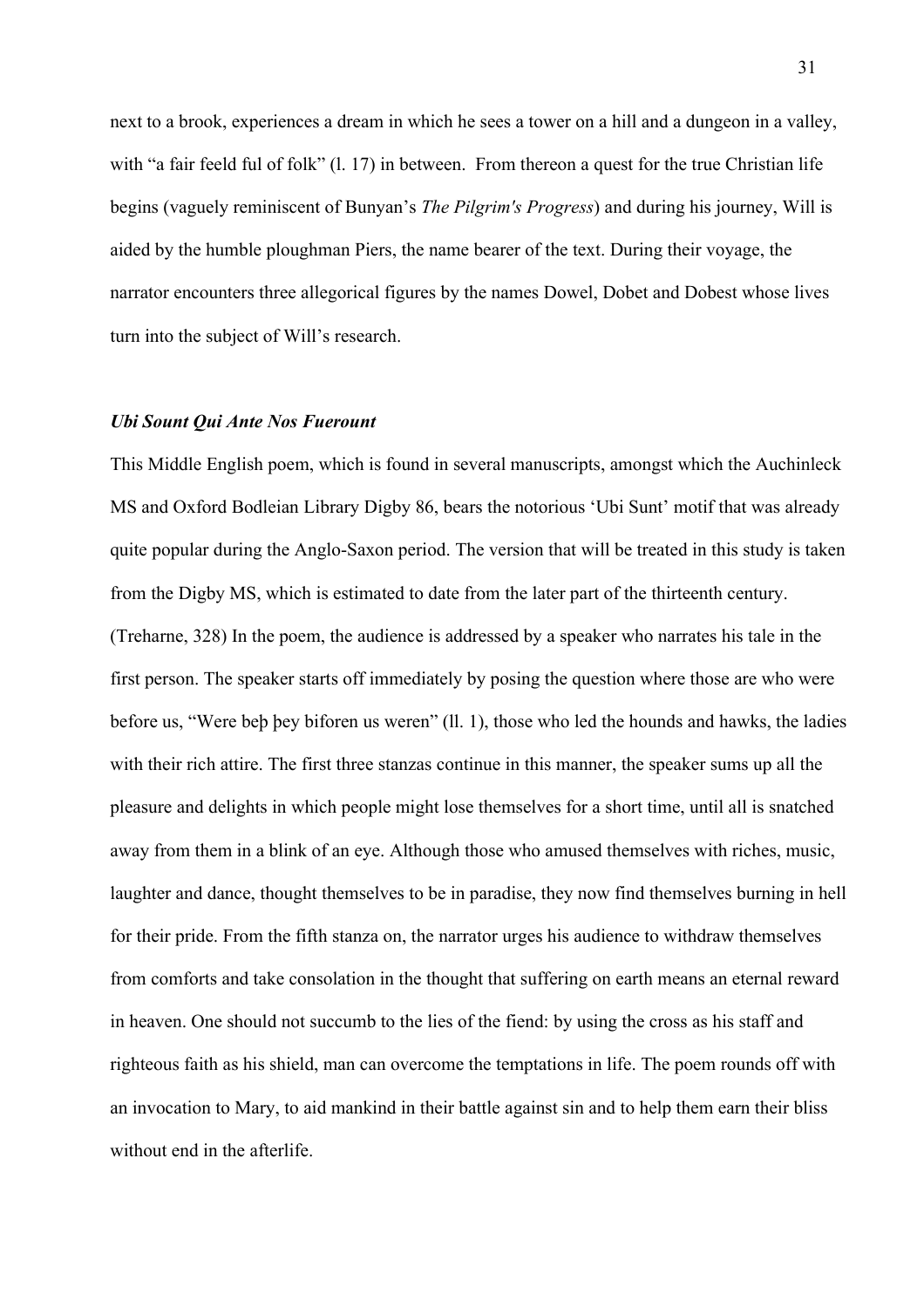#### *A Disputacioun betwyx þe Body and Wormes*

In this lesser-known poem from the British Museum MS Add. 37049, we are faced with a debate, which was a highly popular literary form in the Middle Ages. The element that marks this poem as extraordinary is that the disputation is not between the body and the soul (which is the case in most of the other bodily debate poems), but between the carcass of what was once a beautiful young noblewoman and the worms inhabiting it in its current state. Estimated to date from around 1450, written in a rhyme-royal metre and consisting of 218 lines, the poem tells of a pilgrim who has fled the city "in þe ceson of huge mortalite/ Of sondre disseses with þe pestilence" (ll. 1-2) and while saying his prayers in a church on his pilgrimage route, his attention is drawn to a new tomb built for a lady. (Rytting, 218) While pondering this object, he falls into a slumber and dreams of the body of the deceased discussing its fate with the worms that are feeding on it. The body chides the worms for gnawing on what remains of her and recounts the days in which she was adored by men from the highest ranks, while the worms reply that their are merely doing their job by cleaning up the mess and by pointing out that they are the only creatures who are willing to come as near, since she is now so repugnant and repelling. Yet, the corpse does not give in yet and calls on her former lovers to come to her aid, which the worms welcome wholeheartedly, since there is not a single person that they have not had. Famous men, the fairest of women, royal beasts or filthy insects, all are brought down to nothing but ashes and bones (as far as applicable). Eventually, the body concedes and takes comfort in the thought that when Christ returns, all dead bodies will be resurrected and made wholly new again. The poem ends with the narrator waking from his dream and recounting that he has written it down, because a holy man to whom he related the vision, told him so. He implores his audience to take heed, live a wholesome life and to bind themselves to Christ, instead of worldly pleasures. (Aberth, 176)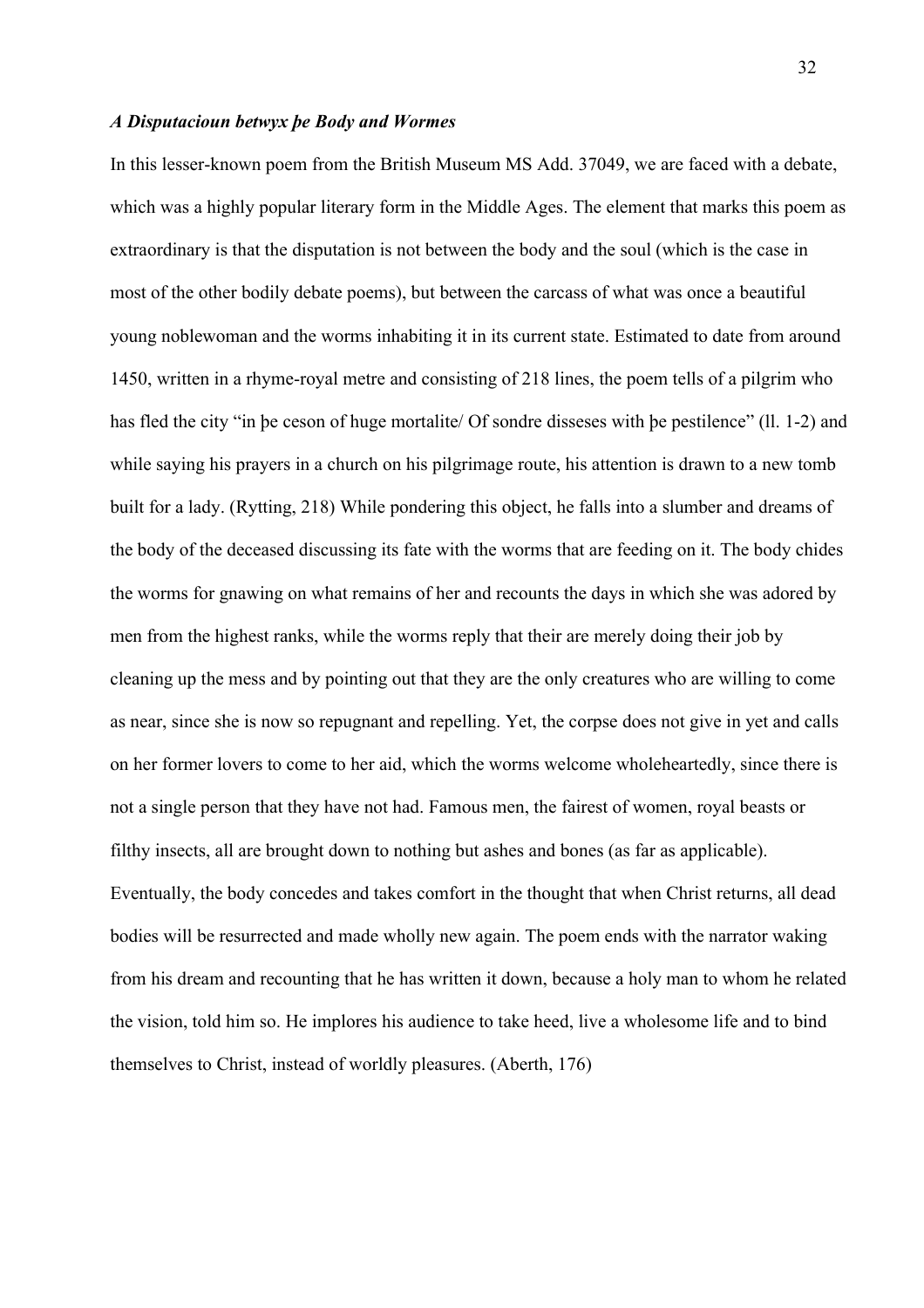# **V. Pre- & Post-Plague Literary Comparisons**

*The Owl & the Nightingale (Pre) VS Parliament of Foules (Post)*

*The Owl & the Nightingale* last quarter of  $13<sup>th</sup>$  century *Parliament of Foules* 1382

#### *The Owl & the Nightingale*

One of the first elements that seems noticeable in *The Owl & the Nightingale* is its many references to King Alfred's proverbs on the matters which the birds debate. **[13](#page-32-0)** For instance, when the nightingale accuses the owl of behaving as if she has something to hide by only flying out at night, she quotes King Alfred saying "For Alvred King hit seide and wrot: 'He schunet þat hine vul wot'"(ll. 235-6), which translates roughly as 'he that knows himself to be foul, slinks away'. In total, Alfred is quoted twelve times on matters such as social behaviour, in a very practical and straightforward manner, varying from advice to keep out of trouble by avoiding people who are bickering and lessons such as that a sweet voice alone cannot hold anyone's love for a very long time. The overall picture that springs from this poem are the two birds as allegorical figures who discuss life's great oppositions such as youth and old age, wisdom and passion, free will and predestination, while they underline their arguments with Alfred's wise words.

Drawing further upon the idea of the birds as allegorical symbols, it would be reasonable to steal a glance at a medieval bestiary to see what it has to say with regard to the figures of the owl and the nightingale. According to the twelfth-century *Aberdeen Bestiary***,** the nightingale may be compared to a poor matron: "[a] poor but modest mother, her arm dragging the millstone around, that her children may not lack bread, imitates the nightingale, easing the misery of her poverty with a night-time song, and although she cannot imitate the sweetness of the bird, she matches it in her devotion to duty." (*Nightingale.* "The Medieval Bestiary", par. 2) This same

<span id="page-32-0"></span><sup>&</sup>lt;sup>13</sup> I have not yet found any other literary work that quotes King Alfred so extensively as a source of wisdom.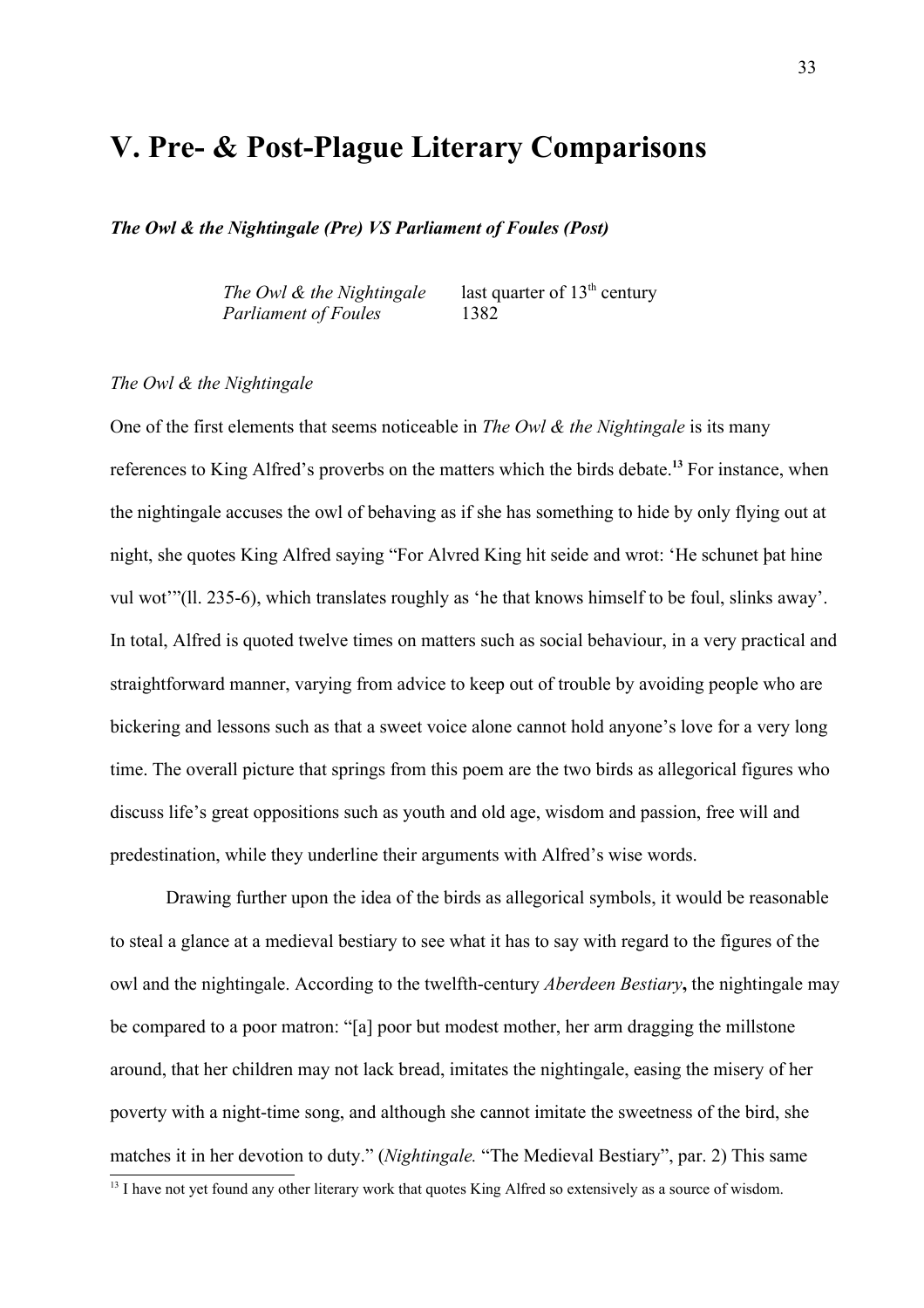source also gives information on the owl and interestingly enough, sheds a positive light on the otherwise negatively portrayed *noctua***,** stating that:

In a mystic sense, the night-owl signifies Christ. Christ loves the darkness of night because he does not want sinners - who are represented by darkness - to die but to be converted and live. The night-owl lives in the cracks in walls, as Christ wished to be born one of the Jewish people. But Christ is crushed in the cracks of the walls, because he is killed by the Jews. Christ shuns the light in the sense that he detests and hates vainglory. In a moral sense, moreover, the night-owl signifies to us not just any righteous man, but rather one who lives among other men yet hides from their view as much as possible. He flees from the light, in the sense that he does not look for the glory of human praise. (*Owl.* "The Medieval Bestiary", par. 2)

It might be too blunt a statement, but considering the points of debate between the owl and the nightingale, one interpretation could be that the nightingale represents the worldly and at the same time 'common sense' values, whereas the owl embodies the opinions of the religious and ecclesiastical body of thought.

However, besides the fact that from this poem one could distillate the diverse opinions that different social classes in the thirteenth century might have held, another interesting detail is the clear distinction that is made by the nightingale between sins of the flesh and those of the spirit. While the flesh entices people to drunkenness, wantonness and lechery, it is the spirit that lures people into malice and envy and, that rejoices in another man's downfall, fosters pride and takes little heed of mercy and pity:

Forþan hi beoþ tweire kunne: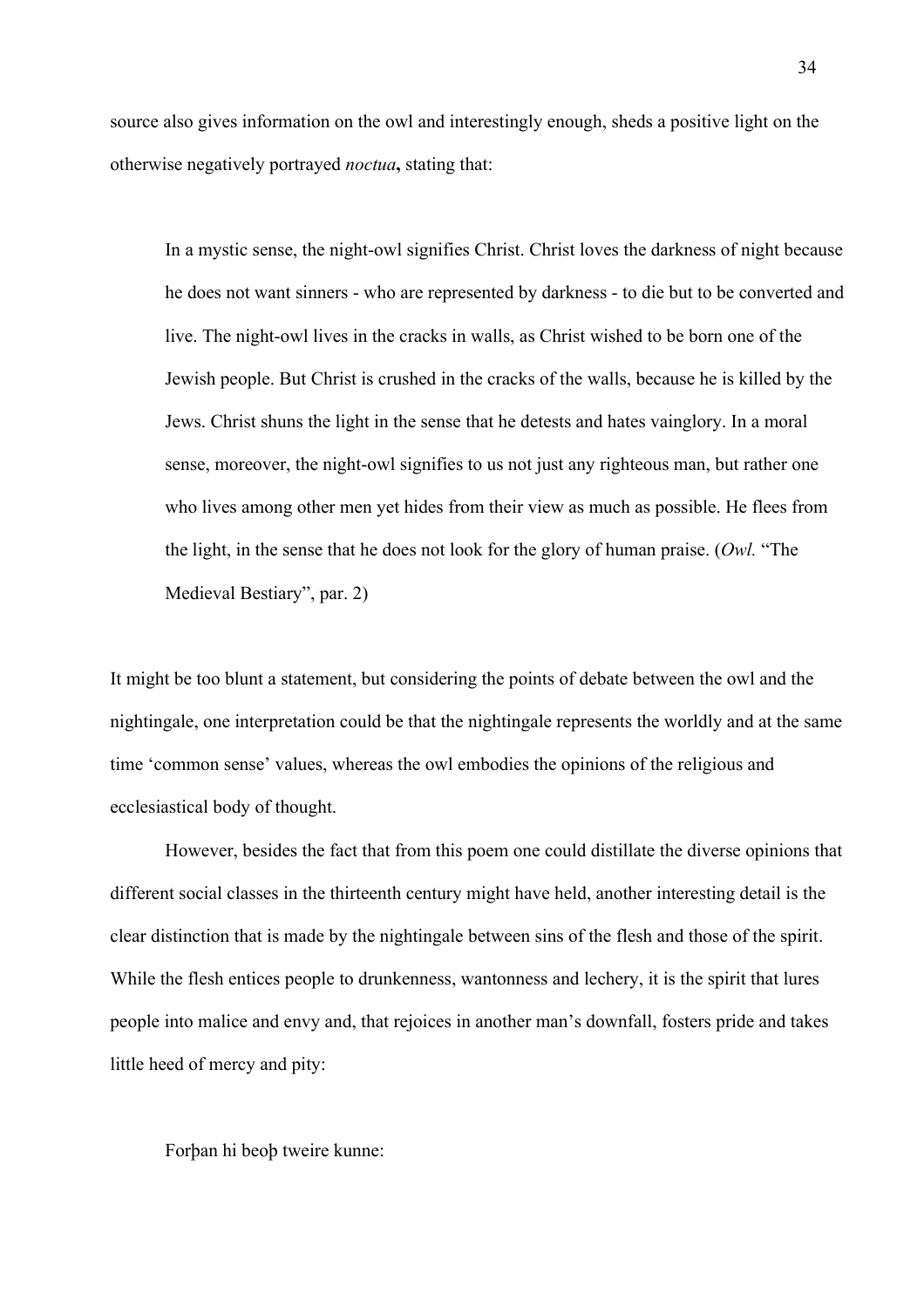Sun arist of the flesches luste, An sum of þe gostes custe þar flesch draheþ men to drunnesse, An to wrovehede and to golnesse, þe gost misdeþ þurch niþe an onde, Amd seoþþe mid murhþe of monne shonde, An 3eoneþ after more and more, An lutel rehþ of milce and ore; An sti3þ on heþ þurþ modinesse, An overhoheð þanne lasse (ll. 1395-1406)

The nightingale continues to defend the sins of the flesh by illustrating that if a young girl goes astray by following the will of her wild ways and young flesh, she can easily make up for these errors by marrying her lover, so that she can appear at day with him to whom she crept secretly before during the night. Interestingly enough, the owl responds by saying that although the nightingale might defend the case for young girls, it is the owl who hears the complaints of the women, who are maltreated by their husbands who run after other (and younger) ladies. It is intriguing to hear how the owl is commenting on men behaving badly: she argues that if men treat their wives so inferiorly, the woman in question will naturally look for love and comfort in the arms of another. As they lay the blame on both man and woman, their stance on who is to blame in an extra-marital affair is surprisingly enlightened.**[14](#page-34-0)**

Nevertheless, it appears that both birds take a lenient view on sins. Although they do condemn these and discuss the dramatic consequences of sinful behaviour, the errant nature of mankind is not overtly stressed. Better yet, the misfortunes that the birds discuss, strikes one as the

<span id="page-34-0"></span> $14$  It would go too far to cite all the examples from this poem, but for those who are interested: the main arguments lechery and whose to blame are found between lines 1400 – 1500.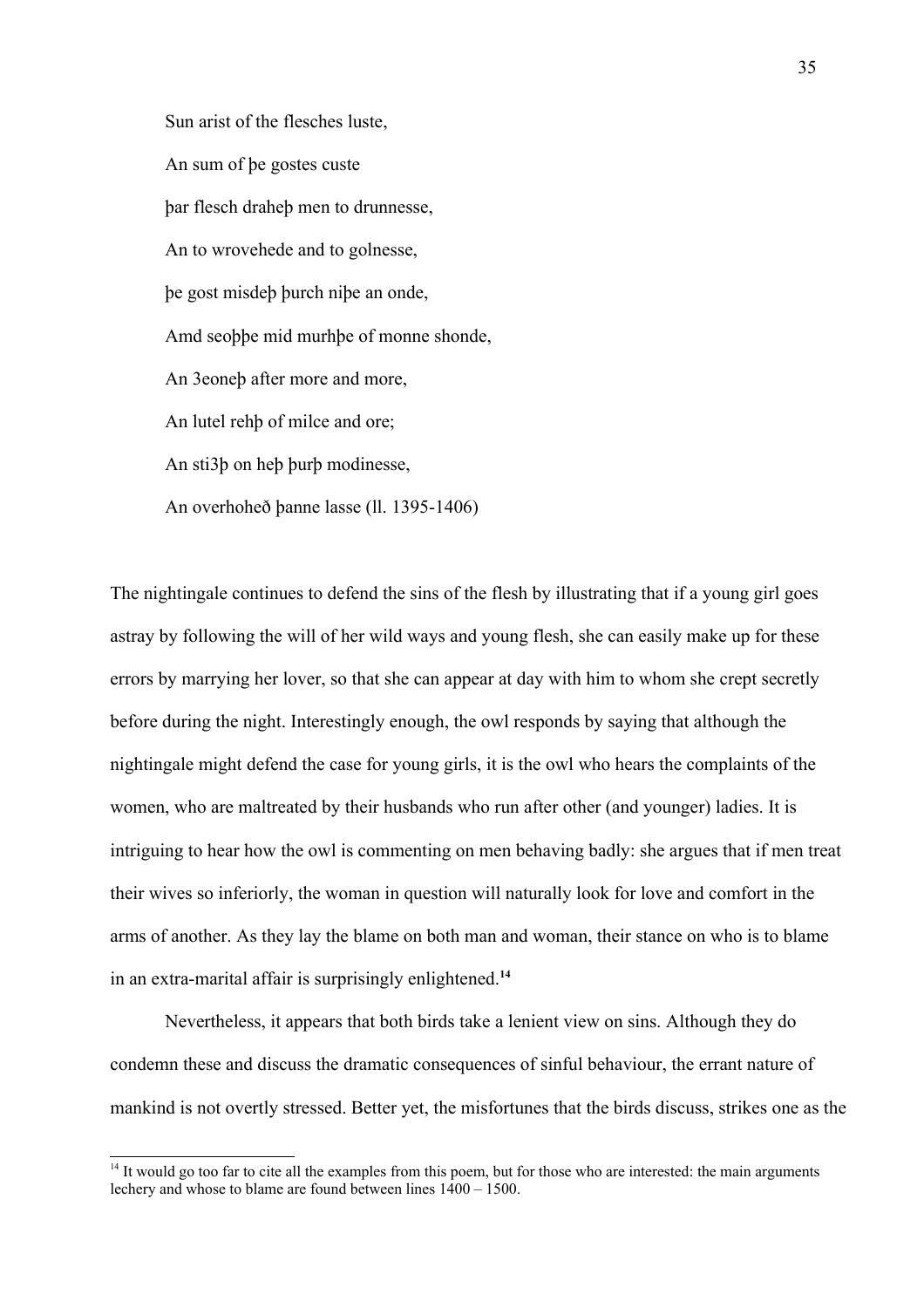usual sorrows in life which none can escape, rather than these being the results of man's horrid behaviour. The view they give on life is pretty straightforward, without being too idealistic and pessimistic.

Moreover, the last twenty lines features some social critique on the higher clergy as well, when both the owl and the nightingale agree on the fact that bishops often fail to recognise, listen to, or reward good men capable of giving sound advice, but that they favour their family and friends (thereby ignoring the poor and needy) when distributing money:

þeos riche men wel muche misdoð, þat leteþ þane gode mon, þat of so feole þinge con, An 3iveþ rente wel misliche, An of him leteþ wel lihtliche Wið heore cunne heo beoþ mildre (ll. 1770-1775)

Although they both criticise the bishops, there is no hint of critique on the lower clergy, such as monks, nuns or friars. It is interesting to note that these are also some of the last lines, before the owl and nightingale fly off to have their cases judged, without any clue of which of the two might be the winner. This seems to be a case in which a story or tale is not given any closure and the audience is left to ponder the varying possible outcomes, as is the case in most debate poems from the Middle Ages.

According to Morton W. Bloomfield, *The Owl and the Nightingale* fits into a longstanding literary tradition in the court of Henry II, who was responsible for an environment in which writers such as Walter Map and Nigel Wireker were given the opportunity to develop their work and in which the genres of social satire and *jeux d'espirit* were able to flourish. (Bloomfield,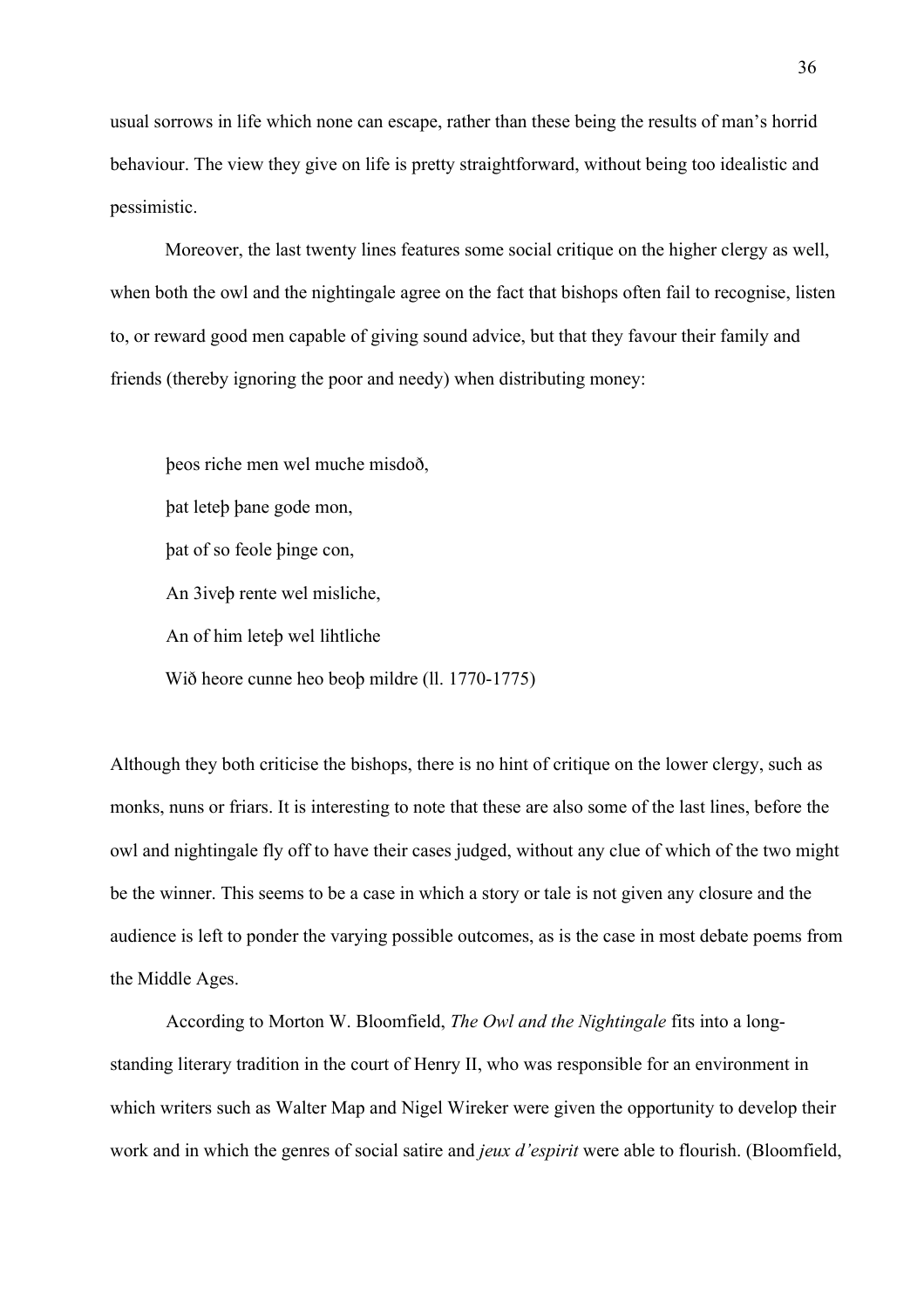999) As a final remark that might be interesting to ponder, Christopher Canon argues in his essay on "The Owl and the Nightingale and the Meaning of Life" that the birds not only represent the allegorical figures as discussed earlier, but that both the nightingale and the owl are in fact female and thus (also) embody the medieval female stereotype of the quarrelling woman whose only aim in life seems to slander others. (Canon, 12) He refers to Andreas Capellanus who writes in his *De Amore* that: "All women are also free with their tongues, for not one of them can restrain her tongue from reviling people, or from crying out all day long like a barking dog over the loss of a single egg, disturbing the whole neighbourhood over a trifle."<sup>[15](#page-36-0)</sup> Canon continues his argument by stating that not only do the birds represent female voices, "but that what they actually talk *about* most is women (from lines 1043-1111 and again from lines 1336-1603). [...] These birds generally accept medieval misogyny's major premises." (Canon, 13) Be that as it may, I am not entirely convinced about the misogynist intentions of the author, since (and this has been pointed out earlier) both men and women are subject to discussion and I find that it is the woman who comes away more unscathed than her male companion, thus making this poem rather avant-garde, considering its date and context.

Overall, the main themes that catch the eye in the debate between the birds is the extensive usage of King Alfred's quotations as a guideline for proper behaviour and the distinction they draw on bodily sins and spiritual ones (i.e. gluttony vs. pride) and their corresponding viewpoint. Also, although there are some critical remarks towards the clergy, these are only directed at those who were high up in office. There is no hint of disapproval towards the lower ranked clerics, such as monks or friars. Finally, its opinion concerning women is highly nuanced and refreshingly positive, compared to what one might expect from a medieval text.

<span id="page-36-0"></span><sup>&</sup>lt;sup>15</sup> "Est et omnis femina virlingosa, quia nulla est quae suam noverit a maledictis compescere linguam, et quae pro unius ovi amissione die tota velut canis latrando non clamaret et totam pro re modica viciniam non turbaret." Ed. P.G. Walsh, London: 1982.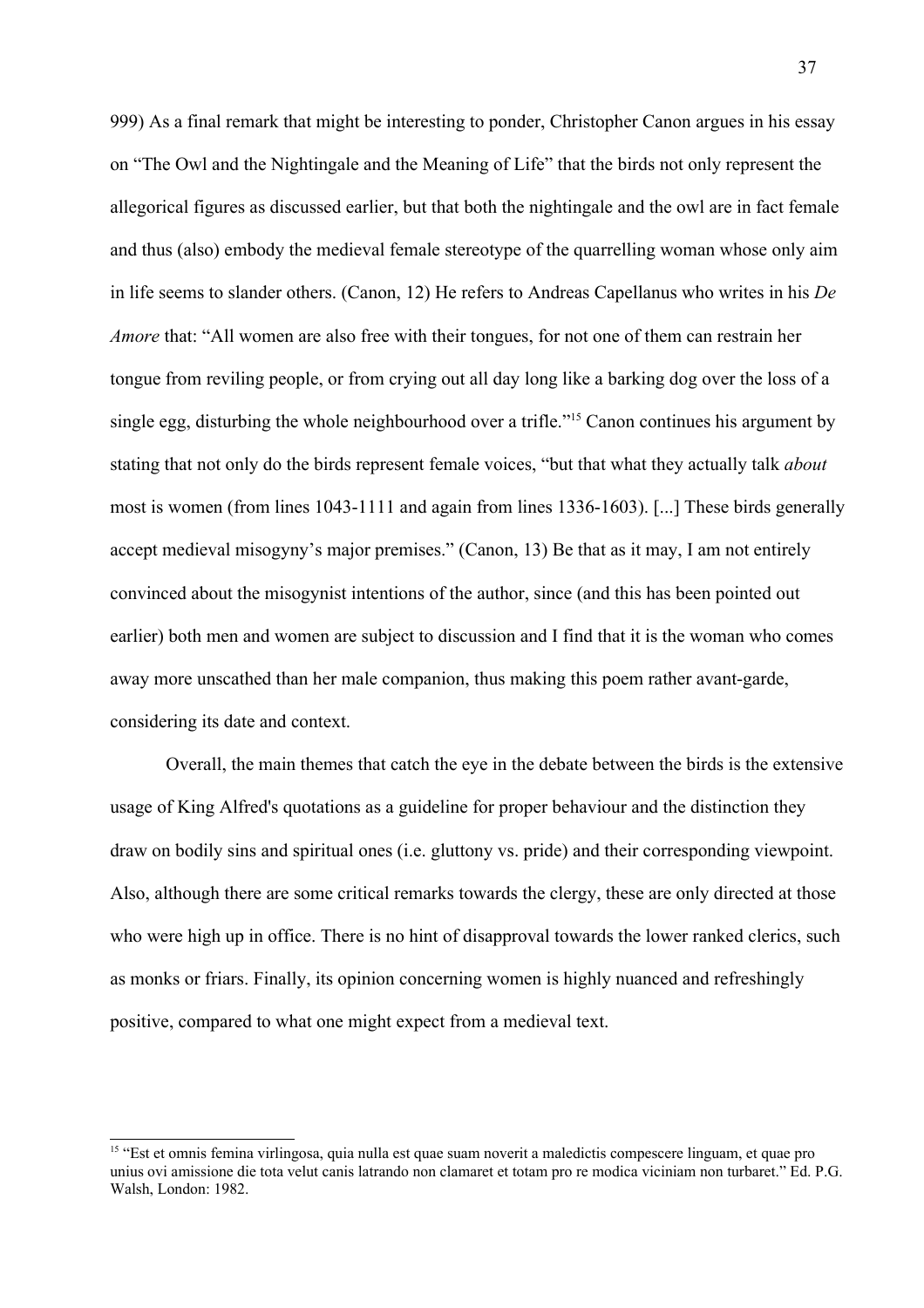### *Parliament of Foules*

This brings us to the corresponding post-plague text: Chaucer's *Parliament of Foules* wherein all manner of birds gather to seek out their mate. The beginning of this poem is already substantially different to that of *O&N*. Instead of quoting a former and native ruler, the text begins with a Latin saying, translated from Greek and borrowed from a classical source, namely Hippocrates.<sup>[16](#page-37-0)</sup> While he is searching through old books in the hope to attain some ancient wisdom, Chaucer the narrator continues to present himself quite explicitly to the reader.<sup>[17](#page-37-1)</sup> The book in this poem is said to be The Dream of Scipio<sup>[18](#page-37-2)</sup>, a narrated vision by the character Scipio Africanus Minor, a speaker in Cicero's *Republic*, who is visited by his (adoptive) grandfather in a dream. The vision ends with Scipio asking his grandfather for advice on how to lead a good life so that he might come into that heavenly happiness. Africanus answers that he should firstly recognise and acknowledge his own mortality and, aided by this humbling knowledge, devote himself to labour and advise for the common good. (ll. 71-84) Shortly afterwards, the narrator drifts off into a slumber and subsequently encounters Africanus in his own dream.

Although this seems pretty logical in the beginning, as Robert Worth Frank Jr. aptly points out in his article on *Structure and Meaning in the Parliament of Foules*, it is somewhat unexpected that even though Africanus shows up in Chaucer's dream, the rest of his vision takes place in the garden of Venus and in a courtroom where the debate revolving around love is staged. (Frank Jr., 532) Better yet, Chaucer even invokes Cytherea (Venus) to guide him through his dream and poem. (l. 113) Not exactly what one would expect of someone who just finished a classical and highly moral tale, with explanations on the heavenly spheres and the content of the galaxy. Although both Venus and Scipio share their classical background, Scipio is foremost associated with scientific knowledge, wisdom and the search for the meaning of life, whereas

<span id="page-37-0"></span><sup>16</sup> *O&N* stands for *The Owl & the Nightingale*, an abbreviation which I will use now and then.

<span id="page-37-1"></span> $17$  Although this is not necessarily the exact same person as the historical Geoffrey Chaucer himself, it might be a way in which the author chooses to show himself to the audience.

<span id="page-37-2"></span><sup>18</sup>Latin title: *Somnium Scipionis*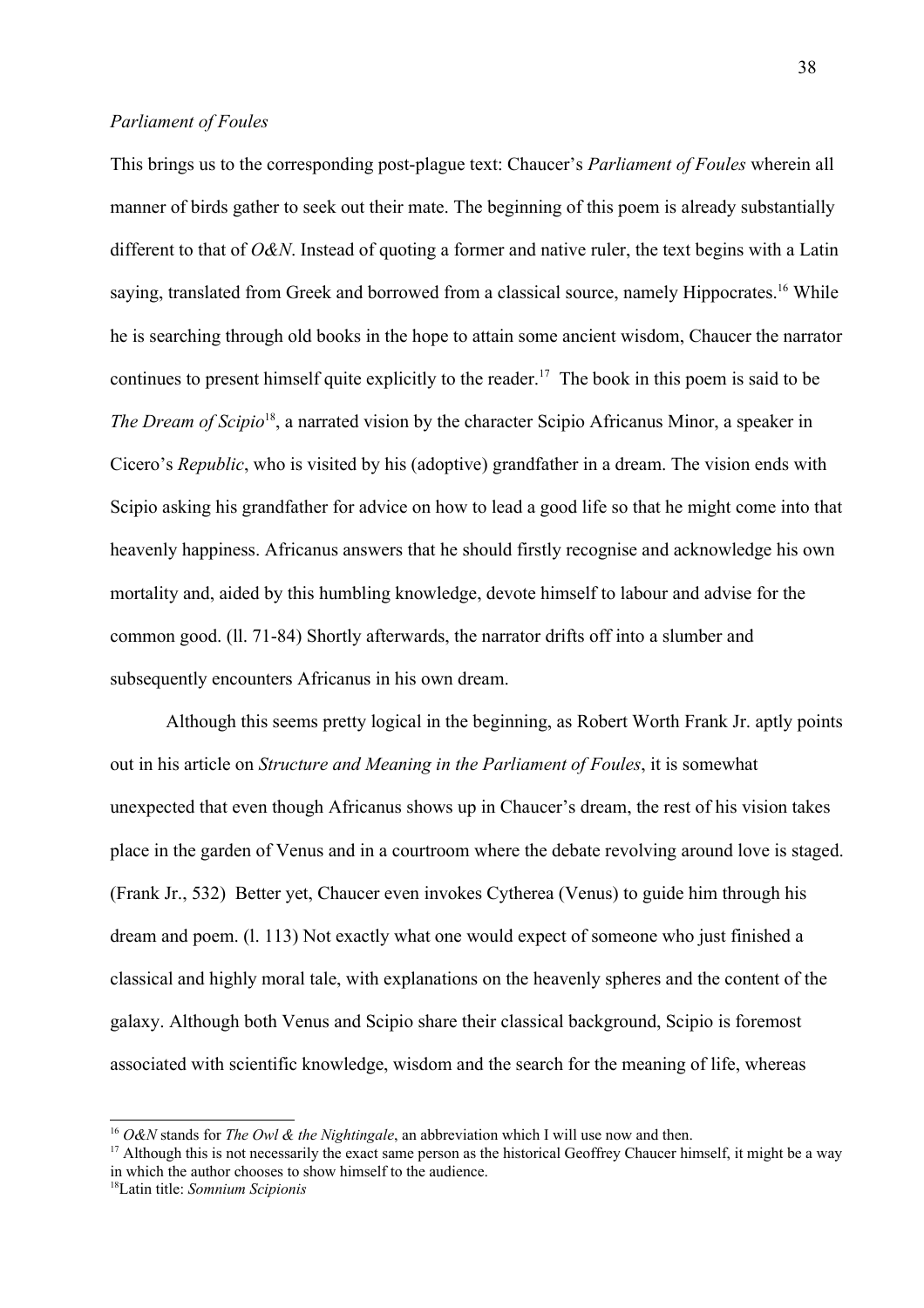Venus is more likely to be known for her amorous escapades. Especially note the way she is introduced in this poem: from the rational Scipio with his quest for a greater understanding of the world, the audience finds a semi-naked Venus in a temple, accompanied by a set of unfortunate **lovers** 

Frank Jr. argues that Chaucer inserted this abrupt break in expectations both to shock his audience, and to lay out the structure of the poem in which love is discussed by several voices that hold contrasting opinions. (Frank Jr., 534) As Frank Jr. states himself: "the morality in the poem, then, is not morality for its own sake. It is 'literary' morality which serves a literary purpose. That purpose is to state, within a comic framework, one attitude toward love, the disapproving attitude of the moralist, and to contrast it with other contradictory attitudes." (Frank Jr., 533) Also, an important difference between *O&N* and *the Parliament* is the warning that Africanus gives to Chaucer, " syn erthe was so lyte/ And ful of torment and of harde grace/ That he ne shulde him in the world delyte" (ll. 64-66) As far as I can tell, no such advice is spoken about in the debate between the owl and the nightingale. Even though one might argue that Chaucer ends up in the garden of love and the temple of Venus where almost all seems to revolve around love and pleasure, it is significant to bear in mind that all the couples that Chaucer sees depicted in Venus' shrine became (in)famous as a result of the fact that all of them met rather pathetic ends. Nevertheless, it is striking that although the birds in the *O&N* do cover almost every range of topic in life, none of them seems to propagate the notion of *Memento Mori*. Whereas Chaucer, who presents the reader with a blend of classical knowledge, intertextuality, humour, lavish descriptions of the creation (the birds and the garden) and several viewpoints on love, also drops an inkling of admonition when Africanus warns Chaucer the narrator to take heed and not to trust in worldly comforts. Also, as my thesis supervisor Frank Brandsma has pointed out, it seems that whereas the birds in *O&N* merely voice different and opposing opinions, the several figures in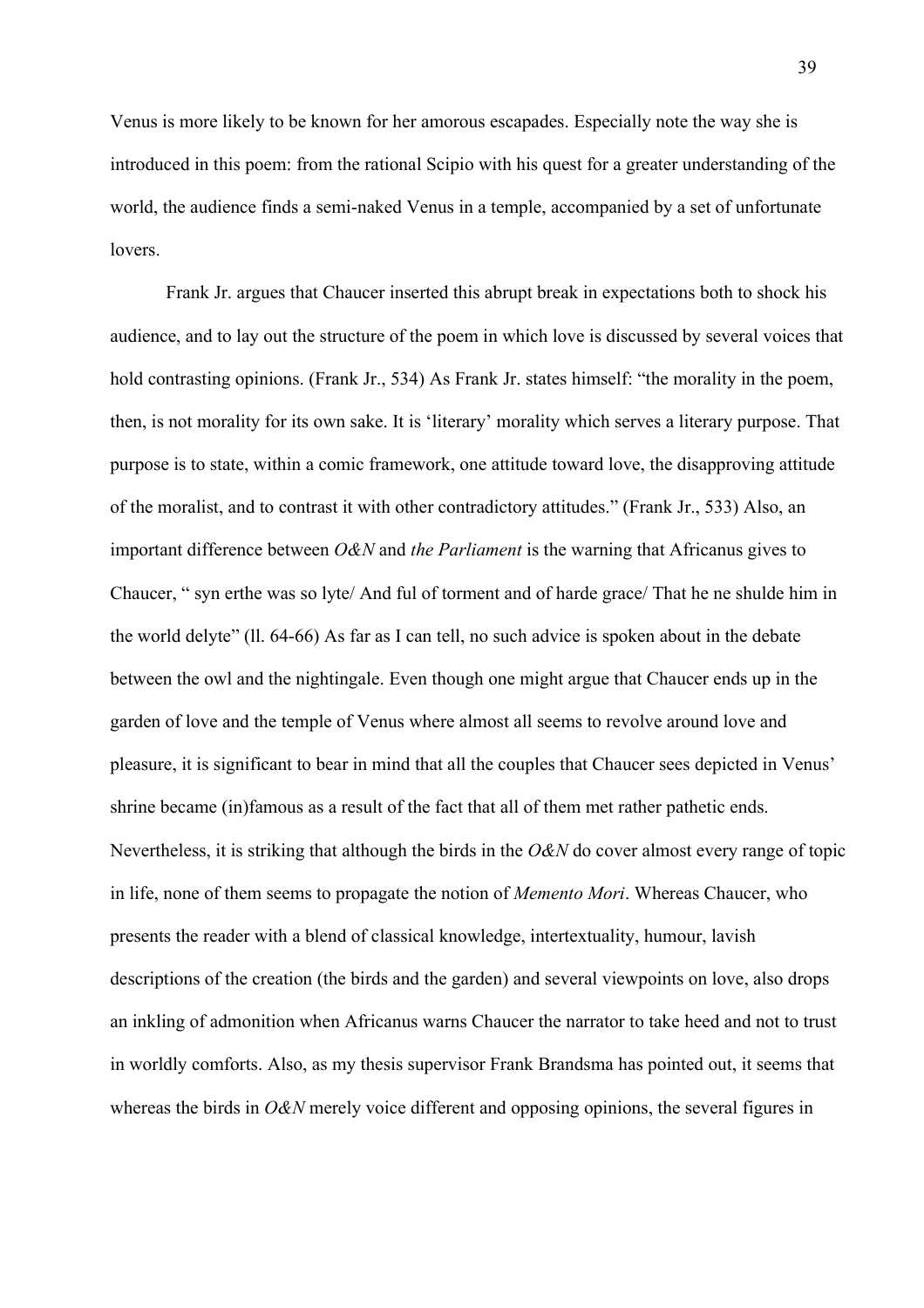PoF<sup>[19](#page-39-0)</sup> actually proceed to distribute advice to the reader. This element of direct counsel is entirely lacking in *O&N*.

The overall picture that the reader gets from Chaucer's narrative is that of an author who is trying to proclaim himself the reputation of being a highly learned man, reading through his ancient books and scattering old sayings throughout the text. It is telling to observe that Chaucer's references to knowledge and wisdom are almost entirely from the classical sources, except for Dante who was more or less a contemporary of Chaucer, whereas the main source of sagacity in the *O&N* stems from Alfred's sayings and common-sense insights.<sup>[20](#page-39-1)</sup> Also, another striking detail is the portrayal of Venus. As most of Chaucer's audience was (and is) probably aware of, Venus is indeed the goddess of love. To have her introduced as a lady of delights would not be inappropriate. Yet, the way Chaucer describes her in *The Parliament* is highly sensuous:

> And on a bed of golde she lay to rest, Hir gilte heres with a golden threde Y-bounden were, untressed as she lay, And naked fro the breste unto the hede Men might hir see; and soothly for to say, The remenant wel kevered to my pay Right with a subtil coverchief of Valence, Ther was no thicker cloth of no defence. (ll. 265-273)

Basically, Venus is draped over a bed and practically naked apart from a cloth that covers her up from the waist down and the overall atmosphere is virtually dripping with sensuality. Although I

<span id="page-39-0"></span><sup>19</sup> *Parliament of Foules*

<span id="page-39-1"></span><sup>&</sup>lt;sup>20</sup> This might even be a difference between an oral culture and a written one, since Chaucer refers to books all throughout his poem, while the owl and nightingale only mention books two or three times. Whenever they quote Alfred, their text is: "As Alfred *says*". Not: As it is *written*.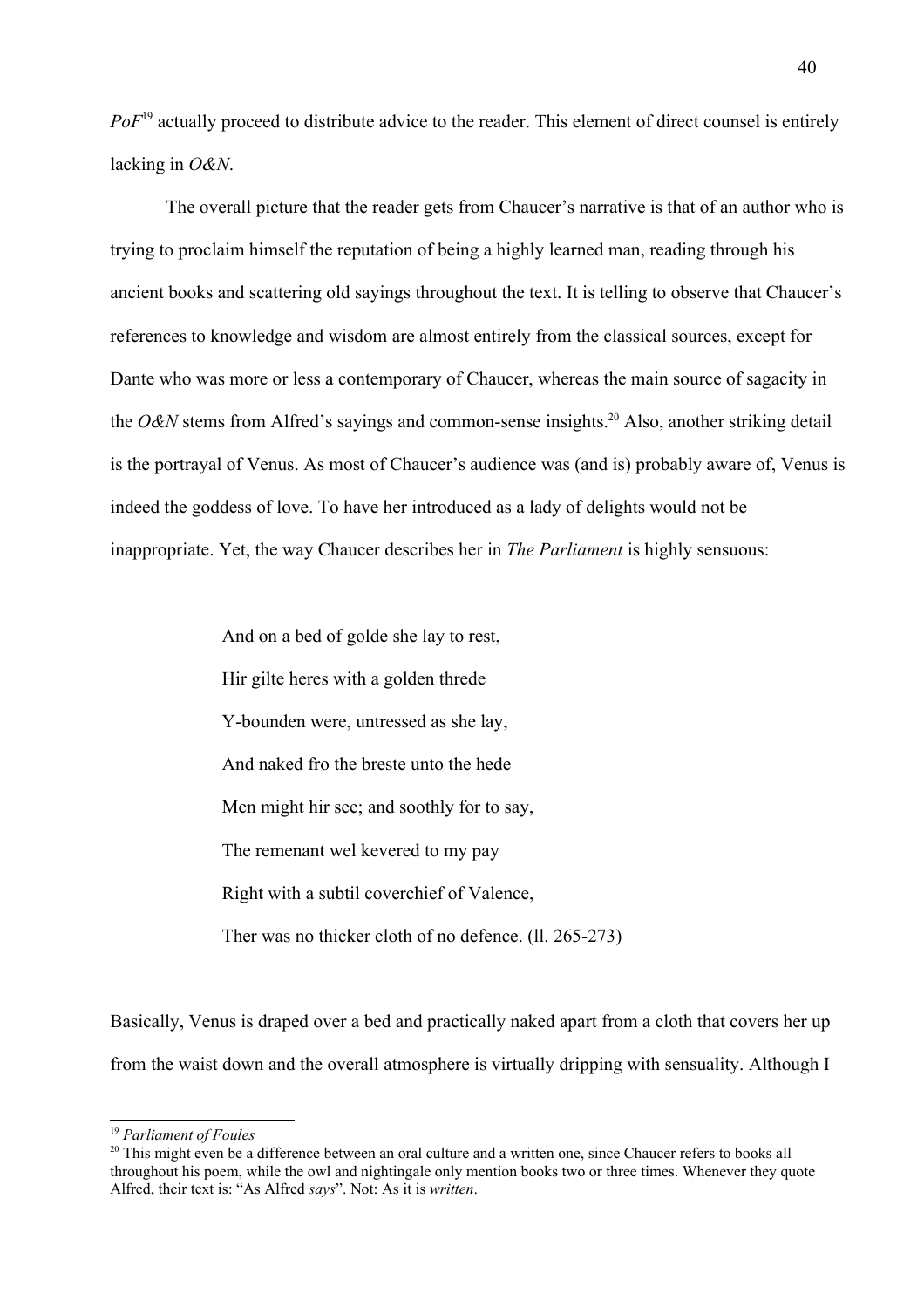am not sure whether this was commonly acceptable, it is reminiscent of what Boccaccio writes about looser morals amongst women after the Black Death (chapter I).<sup>[21](#page-40-0)</sup> Even though a vividly exciting description certainly does not indicate ongoing debauchery in society, the fact that Chaucer's overt sensuous depiction was more easily accepted after the plague than beforehand could certainly be a possibility. From line 280 onwards, Chaucer relapses back into his spectacular name-dropping modus of ancient celebrities and contemporary stars, from Dido to Isolt and Cleopatra to Troilus. This is a difference to the *O&N*, since the only notable public figure they refer to is, as one might have guessed, King Alfred.

This raises the question as to what the intended public was that the author of *The Owl & the Nightingale* and Chaucer were aiming for and whether there was a considerable shift in their target group which found its cause in the outbreak of the plague. Chaucer's constant referring to antique (anti)heroes could imply two things: firstly, that his public knew all the names mentioned in the text and would thus experience a moment of recognition and instantly know the background behind these names, resulting in a deeper understanding of the message that Chaucer was trying to convey through his work. Alternatively, Chaucer could have been trying to educate his readers by summing up large numbers of classical characters, placing them in a setting that would make clear to the public that these were names of famous and unfortunate lovers. Droning on about all relevant facts and historical personalities, much like a schoolmaster, it is almost as if he is trying to teach the crowd some essential or potentially useful knowledge. It does not seem too irrational to imply that, when vast amounts of people died during the plague, the group of fatal victims also included those belonging to a (highly) educated background, who took their knowledge with them to the grave. Consequently, this left the survivors bereft from these living and wandering sources of knowledge. Perhaps the new nobility, rising up from the ashes of what was left or from what had previous been the middle classes, needed instruction on what was considered to be common knowledge to those who were still fortunate enough to live amongst the higher ranks in society. As

<span id="page-40-0"></span> $21$  Venus as a goddess was usually, if not always, depicted semi-naked.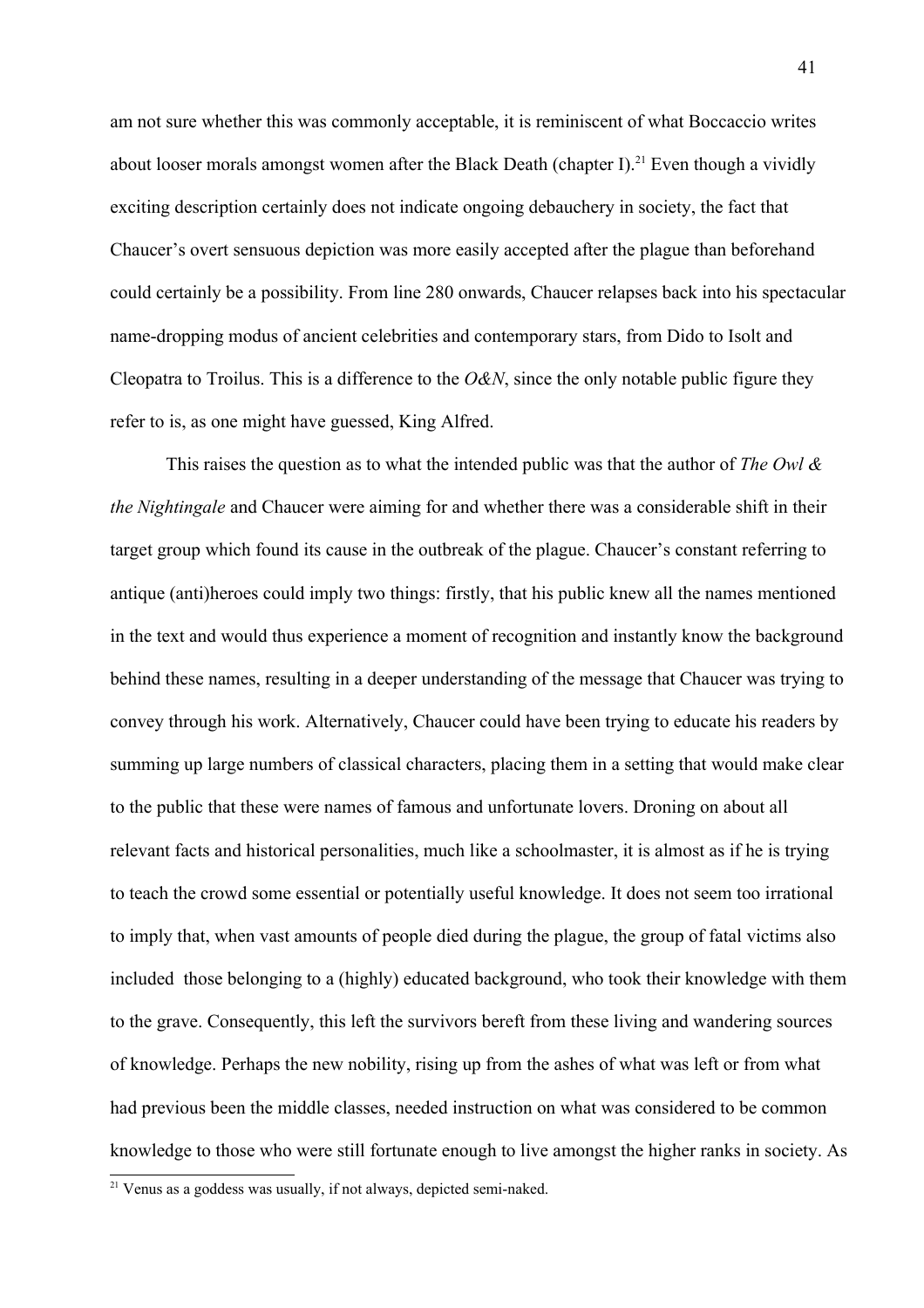there was also a huge increase in demand for books on etiquette and courtesy, this could very well imply that the new aristocrats lacked the necessary baggage to perform according to their new role in society. (Thompson, 384) As Chaucer himself rose from being a son of a wealthy wine merchant to the position of poet at the King's court, he must have known how it was to change class as well as the adaptations and knowledge required for this switch.

Nevertheless, besides the two options discussed, there is also a possibility that Chaucer did not bear in mind the education or knowledge of his audience at all and that he himself was simply flaunting his knowledge to impress his readers, who, in their turn, could boost their social prestige by reading Chaucer's book. Another example of this might be his reference to "Aleyn, [...] Pleynt of Kynde" in line 316, where *De planctu naturae* by Alanus de Insulis is mentioned. A twelfthcentury philosophical treatise on Nature lamenting mankind's stray from her laws, thereby giving themselves over to unnatural and perverse types of love and relationships, this was a popular work throughout the Middle Ages which, according to Richard Hamilton Green in his essay on the aforementioned poem, has had "an influence on later vernacular poetry" (Hamilton Green, 649). Bearing this in mind, this work might have been the medieval equivalent of any other impressive modern author, such as James Joyce, of whom many have probably heard, but who has actually been read by but few, and understood by even less. Consequently, Chaucer's reference to Alanus de Insulis seems to be an instance of intertextuality where both author and possibly, the reader, are showing off their highbrow literary knowledge, since the mentioning of this philosophical work is interesting, but, essentially, does not add much more depth to the story of Chaucer itself. Then again, even if Chaucer was boasting his literary skills and intellectual capacity, this could still benefit his audience. If they did not know what Chaucer was referring to or writing about, this could entice them to read these works themselves and try to find out why all these classical names were so important in the context of Chaucer's dream vision.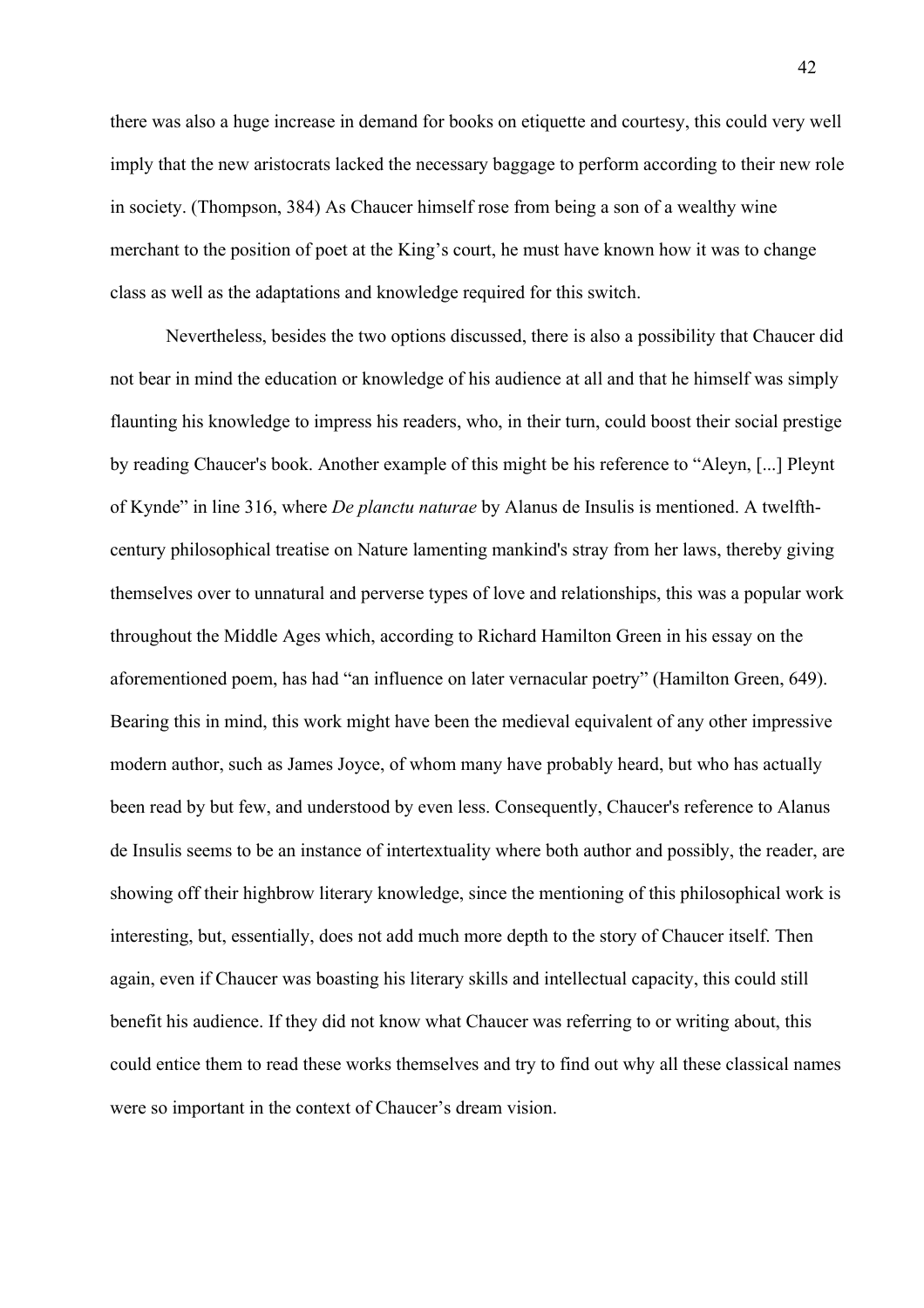After an excessively long account of all the birds that are present in the court of Dame Nature, there is a remark in line 403 that struck me, "But which of yow that love most entryketh", which translates roughly as 'But which of you that is most ensnared by love'. This made me wonder whether the reasons for marriage might have changed as well, however slightly, after the Black Death. It goes without saying that even in the Middle Ages, some people would find themselves in the position of being lucky enough to marry for love, but it would also be reasonable to argue that most people did not. If politics and the necessity of heirs of a certain bloodline were not the grounds for marriage, then pure practicality was the main motive in most cases. Yet, bearing in mind that after the plague, labourers were able to request more payment in return for their work thus improving their living standards, this could also imply that people found that they were not only in demand work-wise, but also in matters of the heart.

To put it another way, if the economical position of women improved after the plague, it would be interesting to assume that the same development is to be seen in the relational sphere. Women could find themselves to be able to choose whom they wanted to marry, instead of being forced to due to economic or social pressure. Those who were merely the wives-of would now be wealthy widows, while daughters ended up as heiresses. Either way, women were much-needed as another pair of hands to work, considering the huge decrease in the labour force. In Cordelia Beattie's study on "Women's Work Identities in Post Black Death England", she compares three official documents which show that women were "conceptualised [...] in relation to their marital/ sexual/ social statuses, [yet their] occupational and economic statutes were also important." (Beattie, 18) The texts that are researched are a nominative poll tax return for the city of Lynn in Norfolk from 1379, a court record containing a disputed marriage case in 1394 in the city of York, and another legal document of a case in which a woman was brought before the King's Bench in 1386, due to trespassing. (Beattie, 3) Without wanting to delve too much into the details of Beattie's extensive research, the interesting outcome of the comparison of these three documents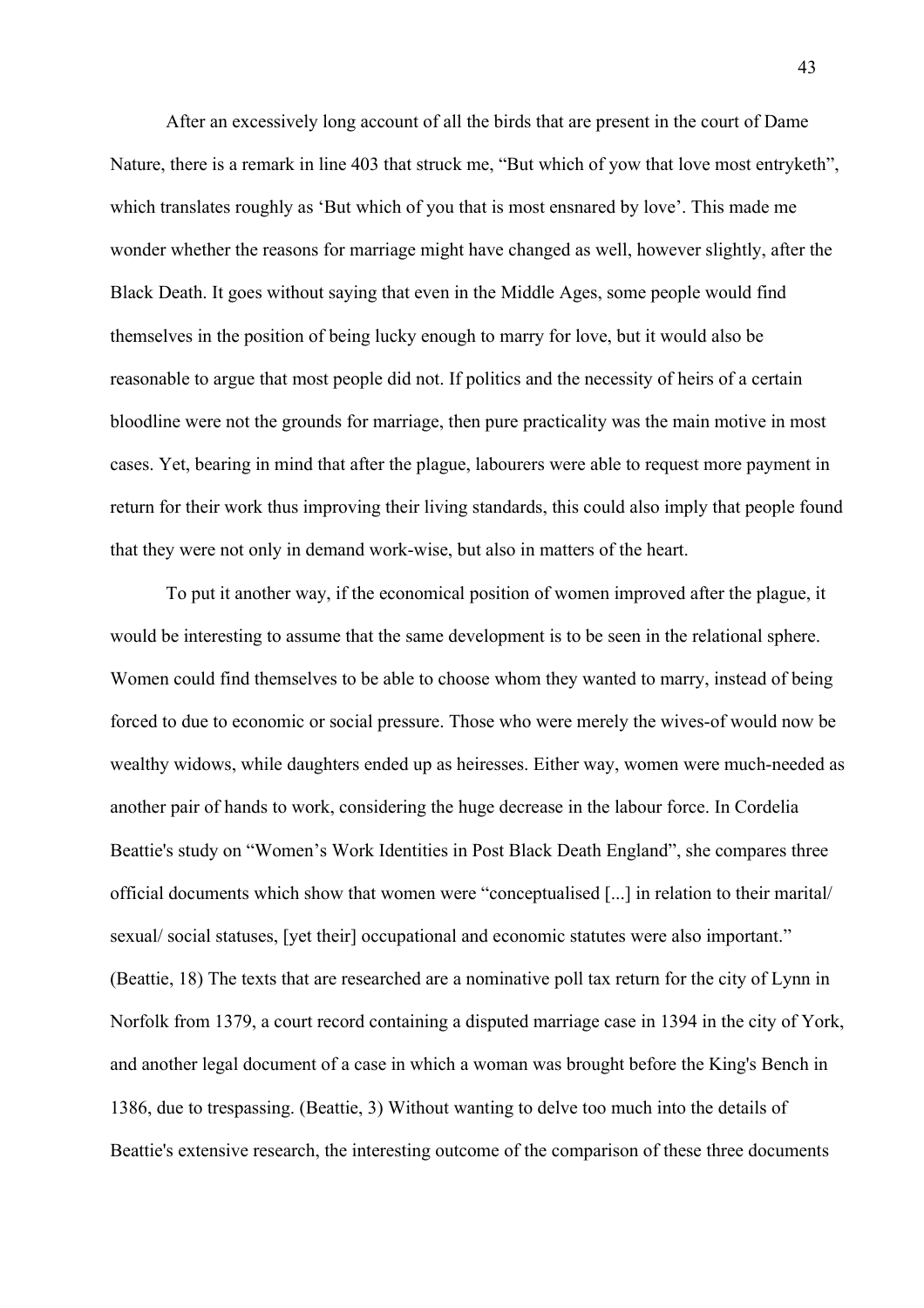show that although women were most definitely part of the workforce, especially after the Black Death, there were also still some strong differences in the way this was viewed by society. (Beattie, 19) According to Beattie herself, "[...] in post Black Death England, women's work was needed. However, that they were generally hired for lower-status, lower-paid jobs than men suggests the existence of gendered ideas about work." (Beattie, 19) Putting the last element aside for now, it is clear that women's position on the labour market did improve, however relatively unimpressive it may have seemed.

The same upward trend seems to have taken place amongst nobility as well. In Colin Platt's chapter "Impoverished Noblemen and Rich Old Ladies" in his research *King Death*, it is stated that "Already in the late 1370s and 1380s, when the nobility's demographic crisis was at its worst, only about half of England's noblemen left sons to take their places. Moreover, of the [...] 30 percent of landowners who died with no surviving child of either sex, fully 60 percent were succeeded by female collateral relatives [...]." (Platt, 50) Even though both these researches do not explicitly mention the fact that women were now free to marry whoever they wished (which was probably still not the case for many), it does show that women had an economic status and thus more financial weight, which might have included other privileges in the personal sphere as well.

Throughout this text we have seen that, whatever his intentions were, Chaucer manages to refer to whole series of classical names, persons, texts and even philosophies, around which he has woven his own story of a bird debate. Even so, despite all the ancient wisdom, glory and fancy details, he also feels the need to point out that all this is just temporarily and that everyone should bear in mind that this life on earth is relatively small and insignificant on a larger scale. Notwithstanding this *Memento Mori* moment, the audience is also treated to a lavish description of the garden of Venus, with the good goddess herself lying around bare-chested, which could reflect a change in attitude towards- and about sexuality, be it even in a literary text such as this. Taking this thought further, the improved economical position of women might also have enhanced their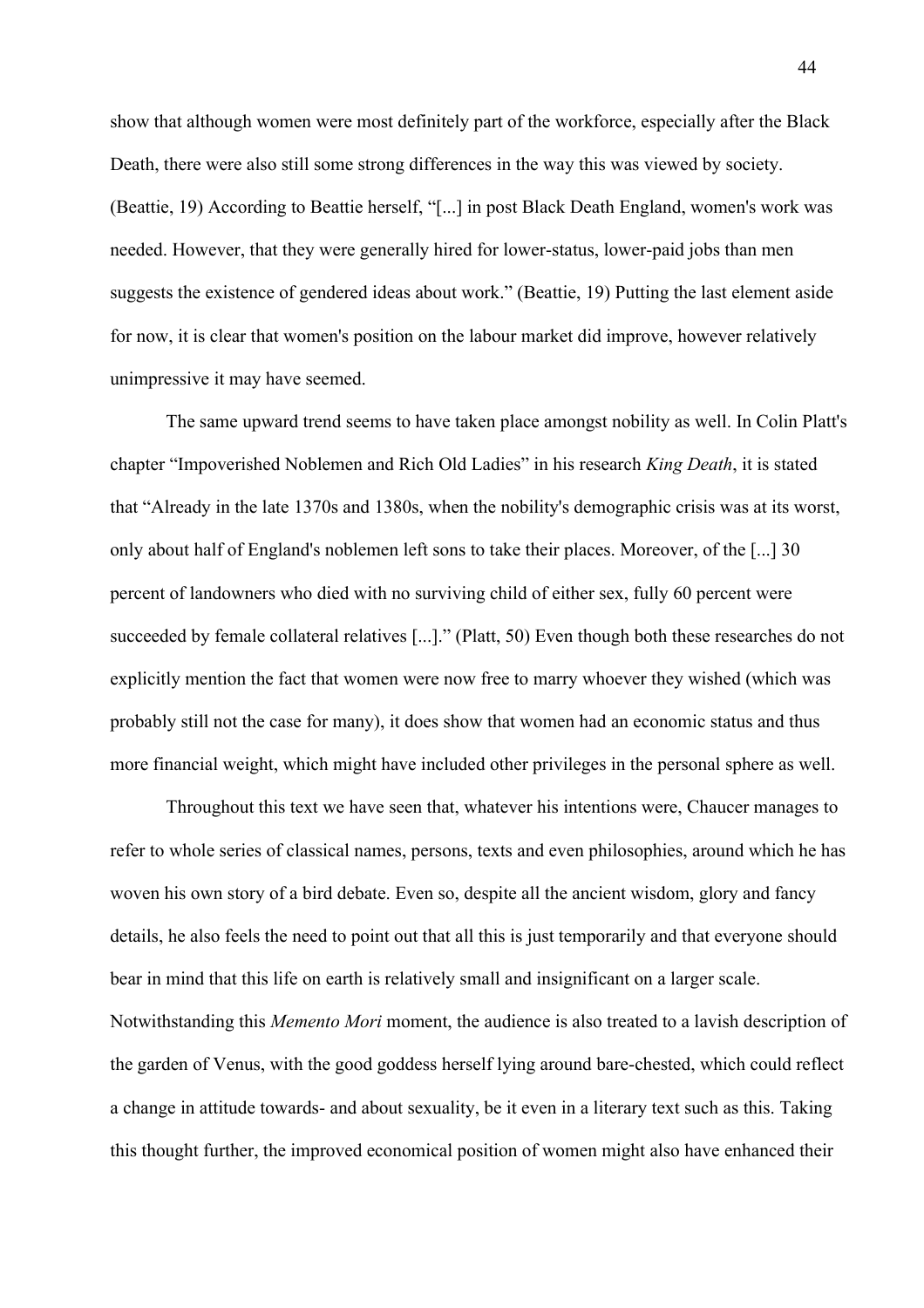liberty to choose their marriage partner, which is one of the main points in the *Parliament of Foules*, seeing that the female bird who cannot decide who to choose as a mate, is given another year of repose.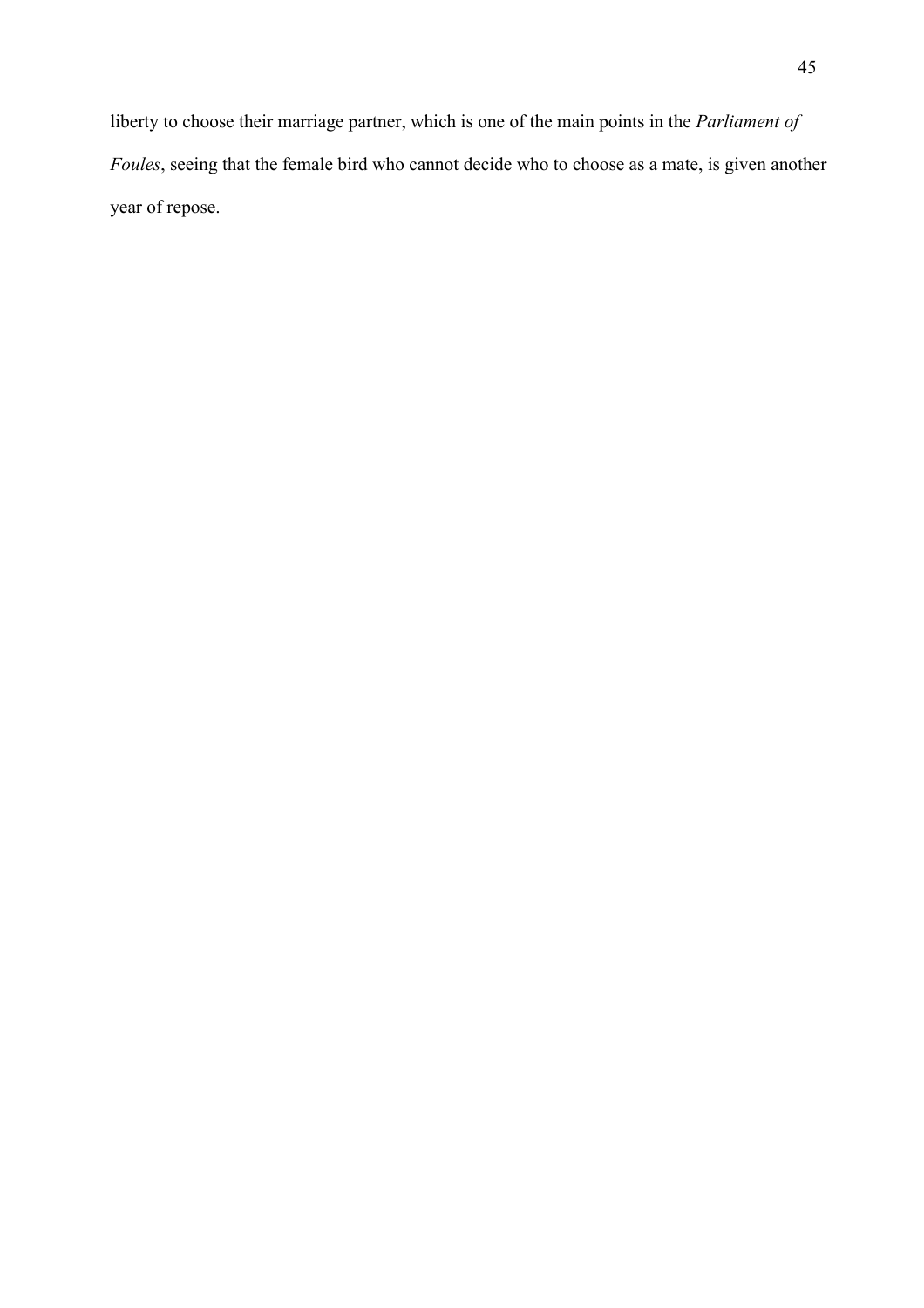## *II. The Land of Cokaygne (Pre) VS Wynnere and Waster (Post) & Piers Plowman (Post)*

| The Land of Cokaygne        | 1330             |
|-----------------------------|------------------|
| <i>Wynnere and Wastoure</i> | $1352/70^{22}$   |
| Piers Plowman               | 1377/79 (B-text) |

## *Land of Cokaygne*

In this next set of texts that will be discussed, *The Land of Cokaygne* is one of the most amusing ones to read. Introduced as situated somewhere west of Spain, this plot of land offers unlimited possibilities to everyone who is able to find it, so that they may indulge in all their wishes. It is interesting that the text mentions Paradise in lines 5 and 6, "þo3 Paradis be miri and bri3t/ Cokaygn is of fairir si3t"<sup>[23](#page-45-1)</sup>, since the rest of the description of Cokaygne sounds very similar to that of an(other) Eden. For instance, it is telling that food is mentioned throughout the text as being abundant and fully present for everyone who wishes to enjoy it. Better yet, one does not even have to hunt and prepare his own food, "for þe gees irostid on þe spitte/ Flee3 to þat abbai, God hit wot,/ And grediþ: 'Gees al hote, al hote!'".  $(11. 102-104)^{24}$  $(11. 102-104)^{24}$  $(11. 102-104)^{24}$  Furthermore, there is said to be no death and conflict, "per nis baret nober strif,/ Nis þer no deþ, ac euer lif". (ll. 27-28)<sup>[25](#page-45-3)</sup> In essence, Cokaygne is an earthly paradise, but without the saintly and celestial atmosphere that one would expect. Instead we are given full view of all the earthly pleasures that are present and which can be indulged in without having to fear divine retribution. All needs and desires are instantly met, without any of the negative consequences this would have in actual society.

If we accept the notion that this is a collection of fantasies of how life ultimately should be like, let us assume that the situations described in *The Land of Cokaygne* are in fact either opposites or an exaggeration of how life was or could be in (early fourteenth century) medieval

<span id="page-45-0"></span><sup>&</sup>lt;sup>22</sup> In line 206 it is written that the king has fed and fostered both Wynnere and Wastour for 25 years. Seeing as Edward III reigned from 1327 to 1377, this text seems to be written down (or composed) in 1352, only three years after the Black Death reached England. Treharne places the text somewhere between 1352 and 1370. <sup>23</sup> "Though Paradise is fair and bright/ Cokaygne is a finer sight."

<span id="page-45-2"></span><span id="page-45-1"></span><sup>&</sup>lt;sup>24</sup> "The geese roasted on the spit/ Fly to that abbey, God knows, /And cry out: 'Geese, all hot, all hot'!"

<span id="page-45-3"></span> $25$  "There is no conflict or strife;/ There is no death, but life forever"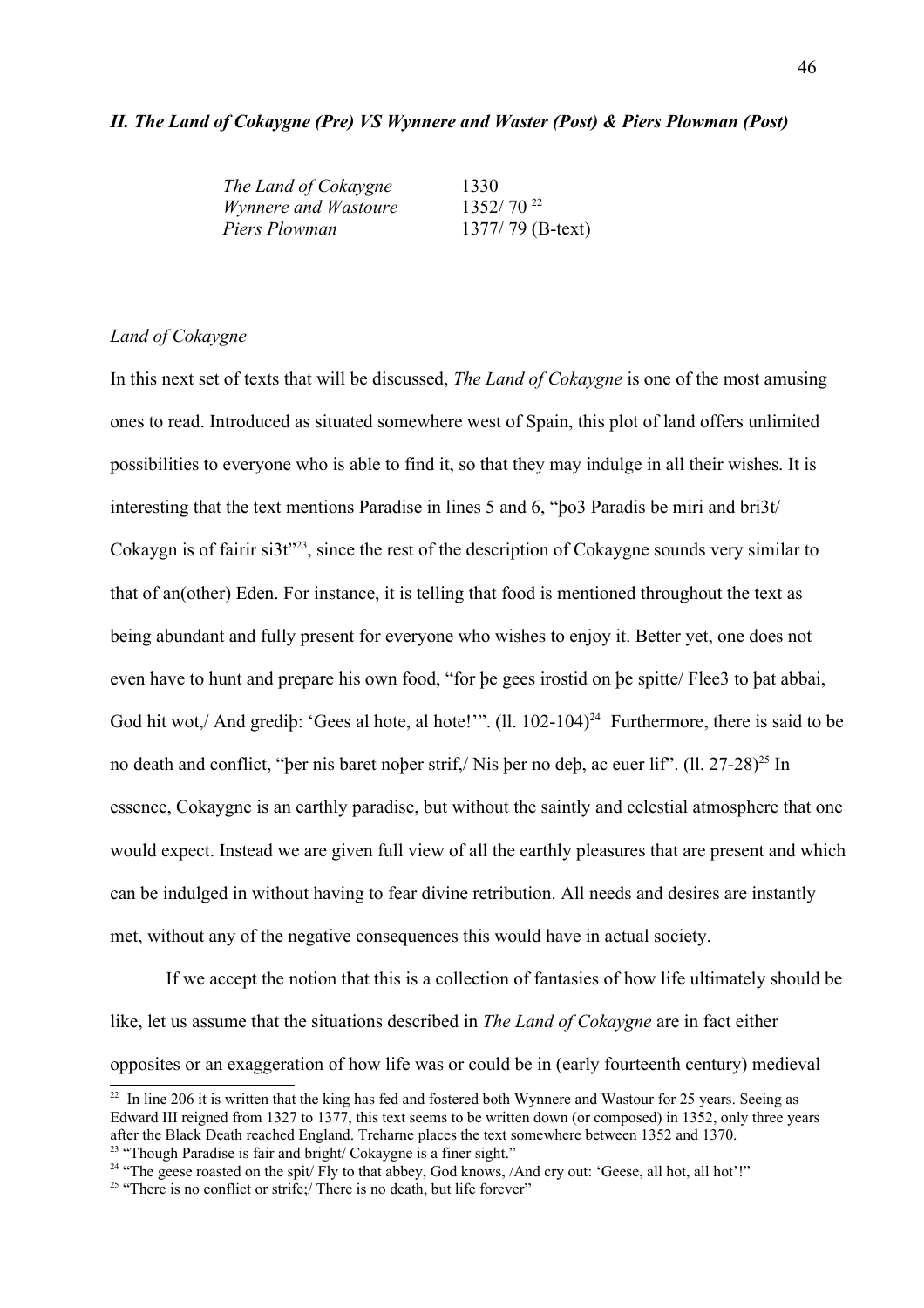society. So, if the situation described is one where food and drinks are freely available and up for grabs wherever you look, this could imply that the actual circumstances were much less convenient and that nourishment was scarce and certainly not abundantly present for each and everyone. If we take this train of thought and apply it to the rest of the text, lines 83 and 84 are remarkable since they say that: "ber beb foure willis in be abbei /Of triacle and halwei"<sup>[26](#page-46-0)</sup>, especially if one bears in mind that Cokaygne is basically an Utopia with no death or strife (lines 27 and 28), then why would there be any need for a fountain that brings forth medicinal potions? Although it seems contradictory, this could be a glimpse into the author's mind, revealing that, in his ideal world, free medication would be available to everyone in case of any emergency. Maybe the idea of a world where there is no sickness at all is too hard to imagine, even in an idealised universe. It seems to be the only reference in the entire text that reminds the reader of the fact that not everything is pure pleasure and delight. There are no moral lessons to be found nor are there any warnings, except perhaps for the last fifteen lines of the text, where it is explained how people can gain access into Cokaygne:

| Whose wil com bat lond to,              | Whoever wants to come to that land              |
|-----------------------------------------|-------------------------------------------------|
| Ful grete penaunce he mot do:           | Must do a very great penance:                   |
| Seue yere in swine is dritte            | Seven years in swine's dung                     |
| He mote wade, wol ye iwitte,            | He must wade, well may you understand,          |
| Al anon vp to be chynne,                | All the way up to his chin,                     |
| So he schal be lond winne (ll. 177-182) | So he can deserve this land. (Dunn&Byrnes, 192) |

According to Elaine Treharne, the punishment of standing in pig's dung for seven years seems to resemble a retribution for another category of sin: "To stand eternally in dung was, in nonorthodox homiletic literature, a punishment of one hell set aside especially for liars." (Treharne, 431) This could be interpreted as a warning for those who wished to enter such a land, that the

<span id="page-46-0"></span> $26$  There are four springs in the abbey/ Of ointment and healing potion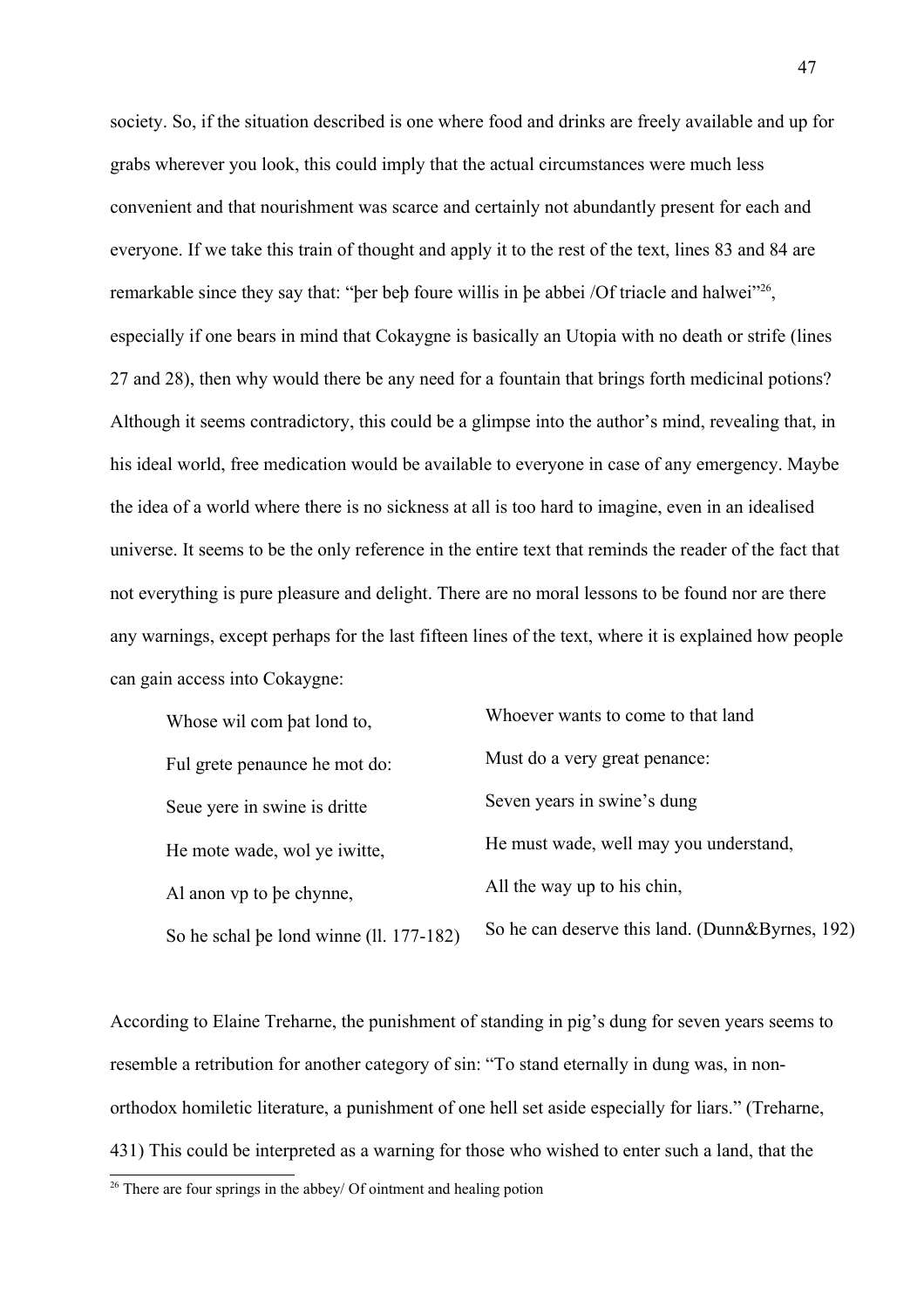only way to 'reach' it was to let your imagination run wild, with the possible result that you might one day have to pay the price for it.

Another point in the text that seems paradoxical with regard to the rest of the contents is that when the monks say Mass, the glass windows in the church miraculously transform into crystal ones, so that the monks may have more light during the service (ll. 113-116).<sup>[27](#page-47-0)</sup> Immediately after this magical transformation, however, the monks put away their books and fly into the air, until they encounter a maiden with whom they subsequently start amusing themselves. At one hand, the author reveals that in Cokaygne the churches are even better lit so that the monks may say their masses more properly, but then again, these same monks are also airborne and happily engage in all the pleasures that the world offers. It is as if the author wants to make sure that people understand that these flying hooded men are indeed monks, by stressing the fact that they certainly do hold church services. If they were only frolicking around, then their identity would be less clear, less important and subsequently less comical. Mentioning the church, the cloisters and the Mass seems to set a relevant context in which the audience would expect a certain set of events, but instead, the author and clerics go completely wild within this given frame of reference, thereby proving this to be a world gone topsy-turvy.

The aspect that is the most curious to me, however, is the penance one must endure before entering the land of Cokaygne. It is unclear to me whether there is any such thing that one does penance before sinning (which, basically, is all what the land of Cokaygne is about, although it must be stressed that the activities that take place here are all considered to be bodily sins and not spiritual ones), except when bearing in mind the reasoning behind traditional penance. A person sins, thereby removing himself from God and slimming down the chances of ever getting into heaven. The sinner therefore confesses and follows the prescribed instructions to get back in line and make all things well again. That way, one may enter heaven. Viewing the process from this

<span id="page-47-0"></span><sup>&</sup>lt;sup>27</sup> Whan be monkes geeb to Masse, /Al be fenestres bat beb of glasse/ Turneb into cristal bri3t,/ To yiue monkes more li3t.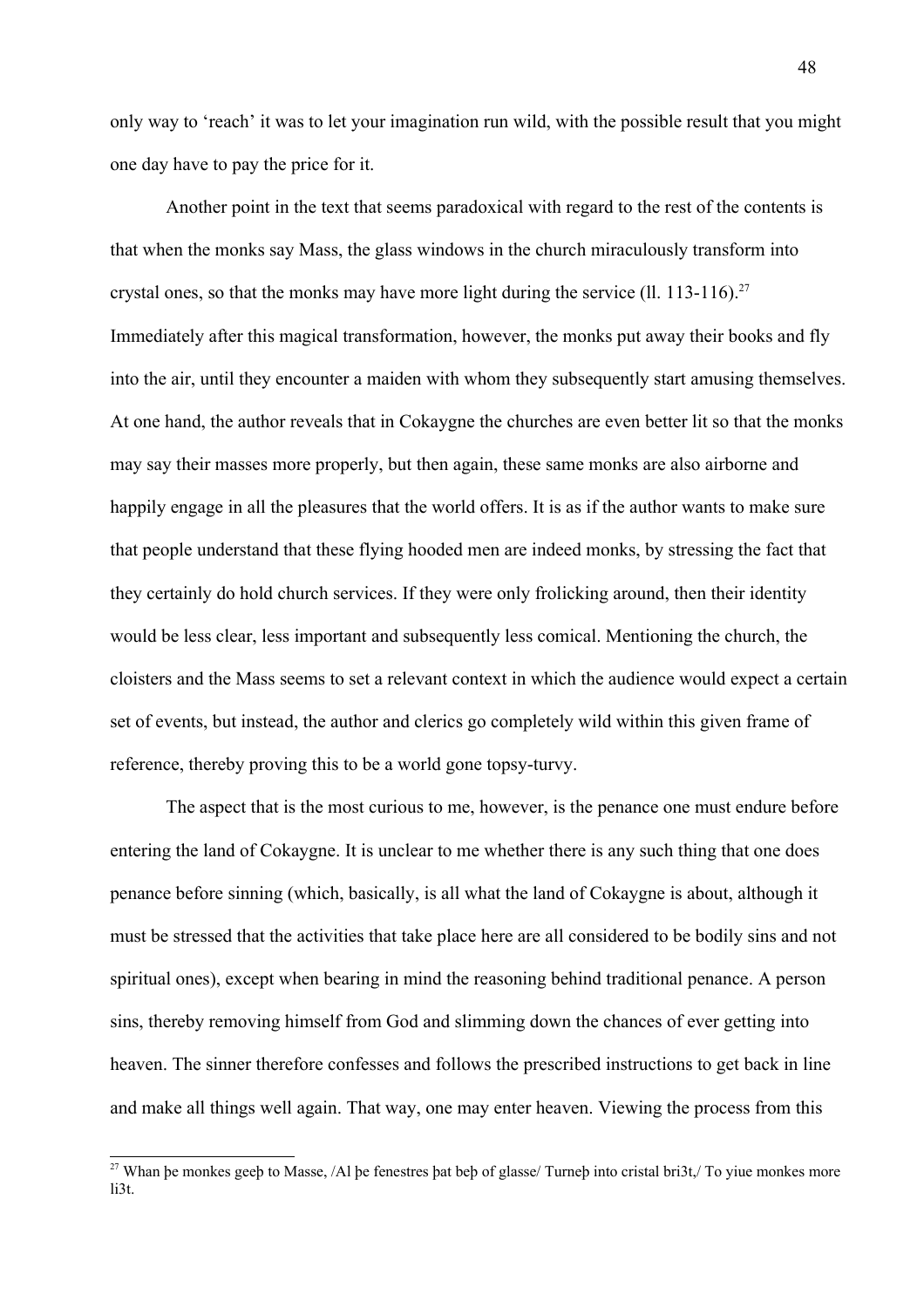perspective and remembering that Cokaygne is a (phantasmal) paradise, it almost seems to make sense that one has to gain some credit before entering this place of enduring bliss. Maybe we could go as far as suggesting that Cokaygne was how, in the early fourteenth century, people imagined or hoped heaven to be like. Then again, this could simply be a parody on existing texts that offered a glimpse into the eternal pleasures that heaven would give. Instead of being lavished with spiritual rewards, one could freely indulge in all physical amusements.

Principally, *Land of Cokaygne* revolves around a fantasy that shows a desire for a place where food, drinks, casual sex and more riches than one could ever wish for, are completely up for grabs for every person who is willing to endure the penance beforehand. All these elements may be enjoyed without having to fear the wrath of God, bodily deterioration, sickness or sorrow, and throughout the entire text no warnings are given nor is there any morale to the tale, except for the fact that one has to endure seven years of swine dung before entering this land. Compared with what we have seen up till now, it does not show much or any resemblance to the other texts. Nevertheless, it is an interesting and an amusing poem, which might reveal a bit more than initially seems to be the case. It is especially interesting with regard to the works that will be discussed and specifically those who were composed after the plague.

# *Wynnere & Wastour*

This poem is reminiscent of *The Owl & the Nightingale*, since it also revolves around a debate between two allegorical figures representing opposite principles. During their debate, several themes pass by, most of which interesting enough to merit further examination. Firstly, the text starts with an allusion to the mythical story of the founding of Britain by Brutus, "Sythen that Bretayne was biggede/ and Bruyttus it aughte"(1.1) and, in lines 10 to 16, it is King Solomon (not Alfred) who is quoted to add a dash of credible wisdom to the text: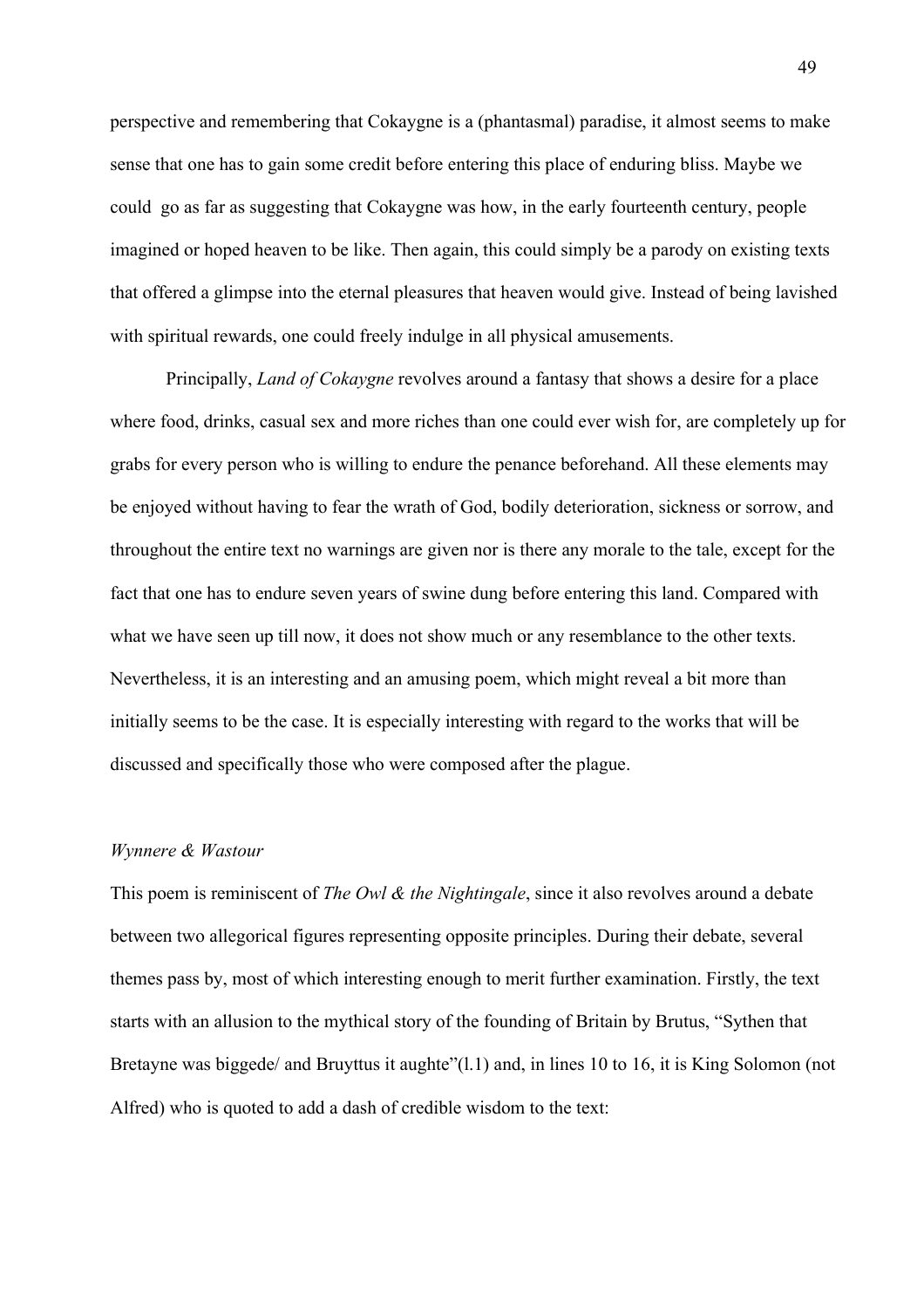Forthi sayde was a sawe of Salomon the wyse, It hyeghte harde appone honde, hope I no noþer, When wawes waxen schall wilde and walles bene doun, And hares appon herthe-stones schall hurcle in hire fourme, And eke boyes of blode with boste and with pryde, Schall wedde ladyes in londe and lede hem at will, Thene dredfull Domesdaye it draweth neghe aftir. (TEAMS)

(translation)

And so there was a saying of Solomon the wise, Which will soon come to pass, I expect nothing else, 'When waves grow wilder and walls tumble down, And hares crouch on hearth-stones, making their forms, And men of low birth with boasting and pride Marry noble ladies, and lord it over their wives, The dreadful day of Judgement begins to draw near.' (Wessex Parallel Web Texts)

There are several aspects in this fragment that are of interest, for instance the reference to Solomon. It is certainly not uncommon to quote old and ancient authorities to spice up a text in medieval (English) literature, but I find it intriguing that Alfred is not mentioned at all in this entire poem. Whereas both the owl and the nightingale could not get enough of him, it seems that the good old king is simply ignored or perhaps maybe even disregarded by the time this text was produced. Moreover, who could have forgotten all the references by Chaucer to anything classical in his *Parliament of Fowles*, and considering that Brutus and Solomon are one of the first few characters to which we are introduced in this poem – as well as the fact that, later on, Augustine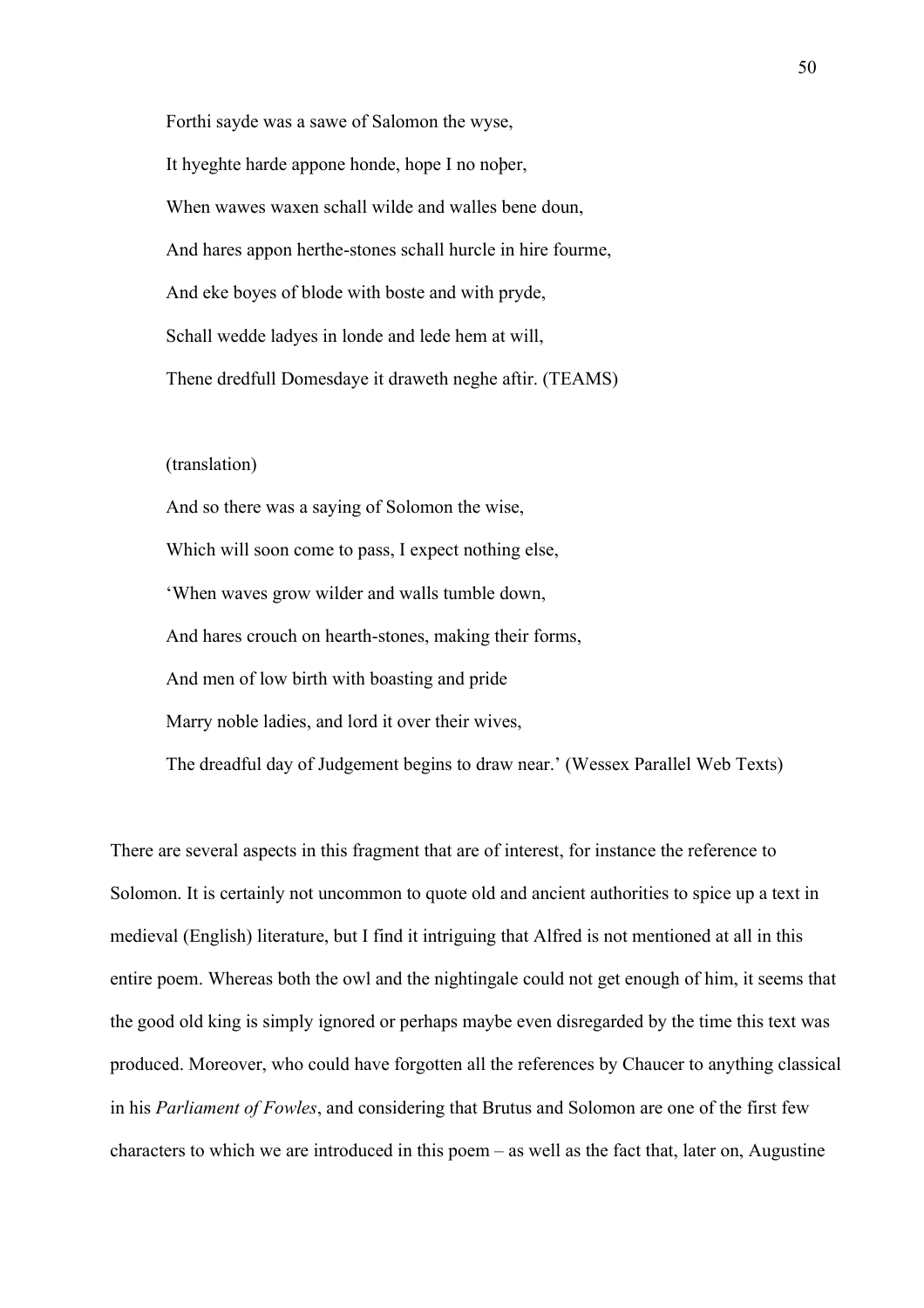and Aristotle are also mentioned (line 316) – this could signify a shift in the middle-fourteenthcentury focus.

Let me elaborate: perhaps it was the case that people felt disappointed in the knowledge they possessed during the outbreak and in the aftermath of the Black Death, that had offered no comfort, aid, nor explanation to them. In their misfortune and desperation to make some meaning of this, people might have abandoned their contemporary knowledge and started to look for wisdom in old and classical texts. They turned to the roots of ancient wisdom, perhaps in the search of answers, perhaps out of sheer helplessness.. Anglo-Saxon wisdom had become the past perfect tense and the Classics became the simple present.

Also, the second element to consider is the contemporary developments commented on by the narrator, which could very well be consequences of the plague epidemic. Take for instance line 14, in which it is said that men of low birth are marrying noble ladies. Although it is introduced as a saying of Solomon and therefore this situation was already applicable in the eight century BC, it must have been quoted on purpose by the author.<sup>[28](#page-50-0)</sup> A situation wherein the death toll among nobles had been disastrous enough for aristocratic women to marry below their own status in order to continue their bloodline, is not unlikely, especially considering the figures as shown in chapter 1. Besides, the author's gloomy outlook on the present age is further emphasised by the following lines in which he portrays a situation in which he laments the decline in the quality of artists, wisdom and amity:

[...] now es no frenchipe in fere bot fayntnesse of hert, Wyse wordes withinn that wroghte were never, Ne redde in no romance that ever renke herde. Bot now a childe appon chere, withowtten chyn-wedys, That never wroghte thurgh witt thies wordes togedire,

<span id="page-50-0"></span><sup>&</sup>lt;sup>28</sup>Solomon is estimated to have lived and reigned during the  $8<sup>th</sup>$  century B.C.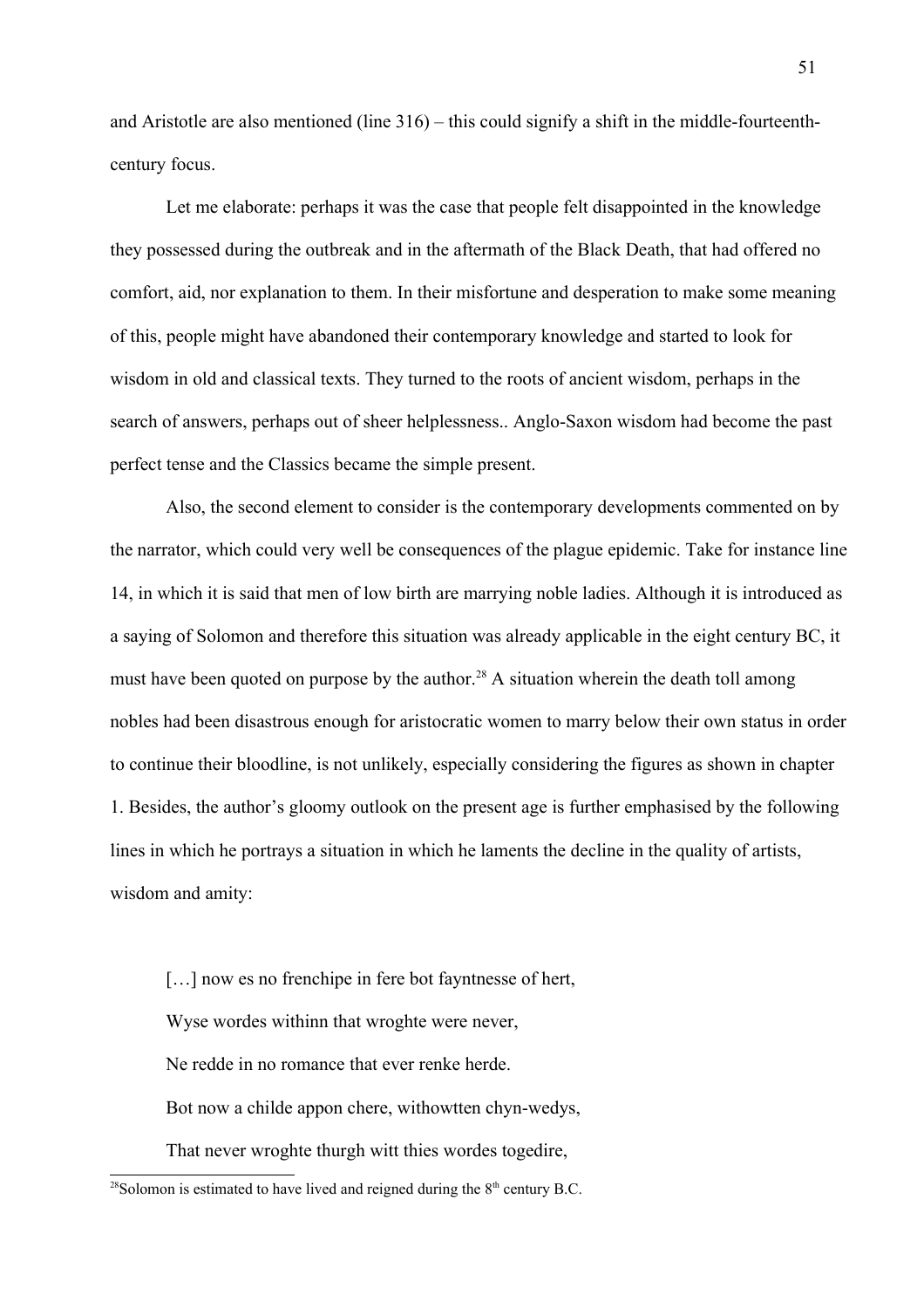Fro he can jangle als a jaye and japes telle,

He schall be levede and lovede and lett of a while

Wele more than the man that made it hymselven. (11, 21-28)

## (translation)

[...] now there is no shared friendship, but faintness of heart, Wise words unspoken that were never expressed, Or read in any romance that any man heard. But now a mere boy whose beard had not grown, Without the wit to string together words in a line, If he can chatter like a jay and tell a few jokes, Will be listened to and praised, and applauded in time Much more than the writer whose works are his own. (WPWT)

It is telling to read and experience the melancholic atmosphere that this division of work encapsulates. Also, his lamenting over the deterioration of performers reveals an insight into the (entertainment) world after the Black Death. If we take this description for granted, then there would have been a serious lack of professional performers, minstrels even, who could tell a tale properly and entertain a crowd. Furthermore, few would be left who could teach the newcomers.

Another feature that seems worth mentioning is the manner in which the king is portrayed in the poem. After the introduction, the narrator recalls an event where he wanders through the country, finds a river, lies down and falls asleep, subsequently dreaming of a vision where besides whole arrays of armies, there is also "a comliche kynge crowned with golde" (1, 86) which is supposed to be Edward III who reigned England for fifty years from 1327 onwards. Assuming that the author is referring to King Edward III and not just to a stereotype monarch, it strikes me that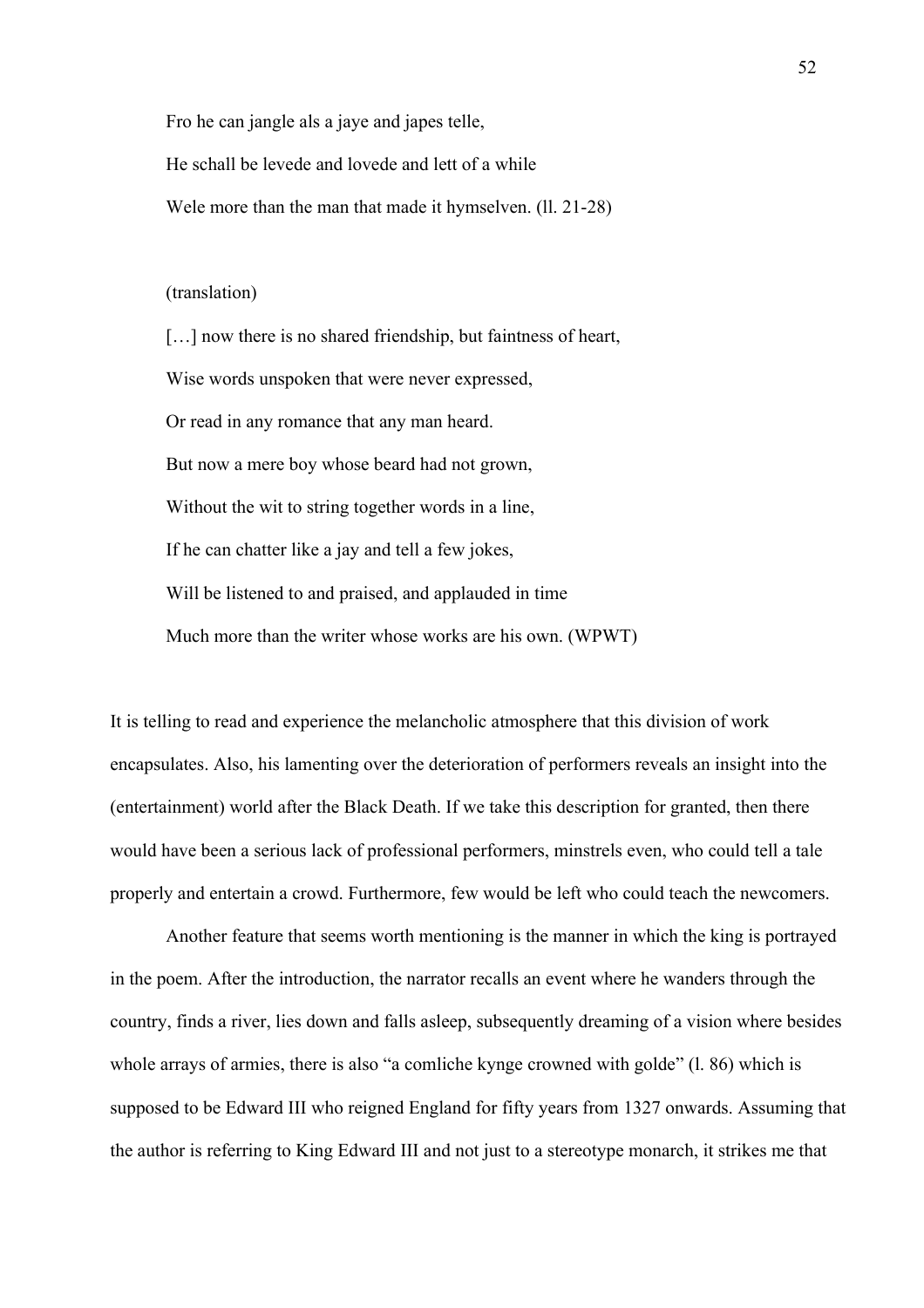the way in which he is depicted here and throughout the rest of the poem, is positively good. Whereas the clergy, nobility and merchants are all represented in this text as harbouring both positive and negative elements and bearing in mind all the literary satires and critique on essentially every layer of society after the plague of 1348, it seems as if the Crown is never verbally attacked. This raises the question whether people really did not blame the royalty since they were ordained by God to their position, or that people felt (and knew) that they could not ventilate their negative feelings and doubts about the king for their own safety, thereby content themselves by blaming others. [29](#page-52-0)

If we turn to the debate between Wynnere and Wastour, who are subsequently representations of the merchants and clergy (Wynnere) and the gentry and lower nobility (Wastour), the entire discussion could essentially be brought down to two points of argument: firstly, Wynnere chastises Wastour for spending everything Wynnere earned without doing an honest day's work himself and secondly, Wastour, in turn, blames Wynnere for being a stingy miser and hoarding his money instead of pumping it into the economy. However, line 273 and onwards bear these interesting remarks:

Ye folowe noghte youre fadirs that fosterde yow alle A kynde herveste to cache and cornes to wynn For the colde wyntter and the kene with gleterand frostes, Sythen dropeles drye in the dede monethe.<sup>[30](#page-52-1)</sup> And thou wolle to the taverne, byfore the tonne-hede, Iche beryne redy with a bolle to blerren thyn eghne, Hete the whatte thou have schalte and whatt thyn hert lykes, Wyfe, wedowe, or wenche that wonnes there aboute.

<span id="page-52-0"></span> $29$  The others, meaning another class outside their own.

<span id="page-52-1"></span><sup>30</sup> March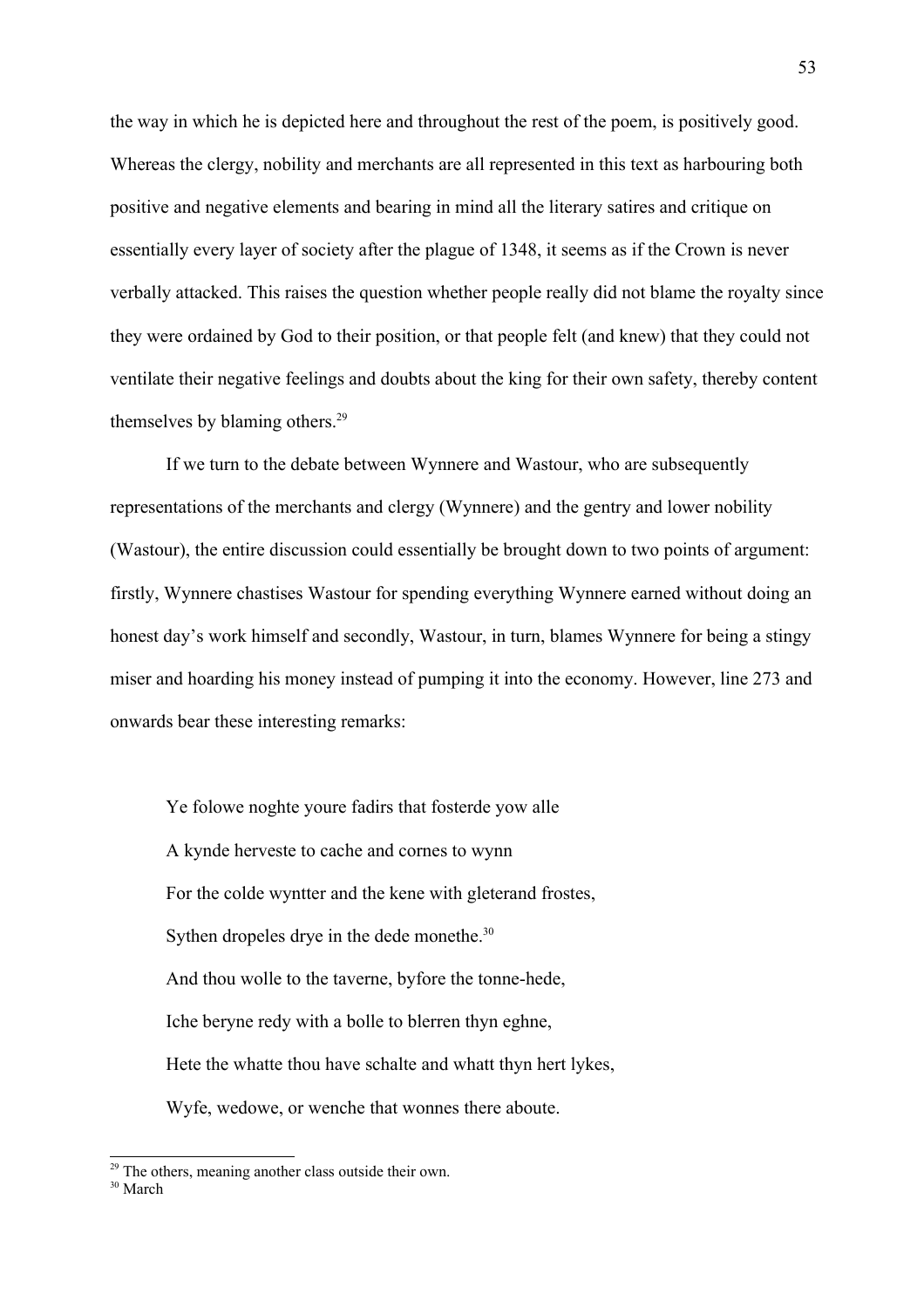Then es there bott "fille in" and "feche forthe," florence to schewe,

"Wee hee," and "worthe up," wordes ynewe.

Bot when this wele es awaye, the wyne moste be payede fore;

Than lympis yowe weddis to laye or youre londe selle. (ll. 273-284)

## (translation)

You do not follow your fathers, who fostered you all, To gather a good harvest and bring in the grain Before the freezing winter with glittering frosts And the rainless drought in the dead month. And you will go to the tavern, where wine-casks are tapped, And ever waiter serves you till you can't see straight, You order your drinks, and also what you fancy, Wife, widow, or girl, whatever can be got. Then nothing but "Fill it up!" and "Fetch out your money", "Wey-hey!" and "Up you get!" and not a word more. But when you've had your fun, you have to pay the wine-bill; Then you must take out mortgages or sell off your land. (WPWT)

Besides a comical insight into phrases that were apparently used by drunken nobility in the atmosphere of a tavern, this complaint also reveals something else, namely that the aristocrats who were in charge and who possessed lands, were not acting according to their role. Wynnere is reprimanding Wastour for not following the examples their fathers set them and instead of managing the estates, all they seem to do is spend the family fortune on drink and women. In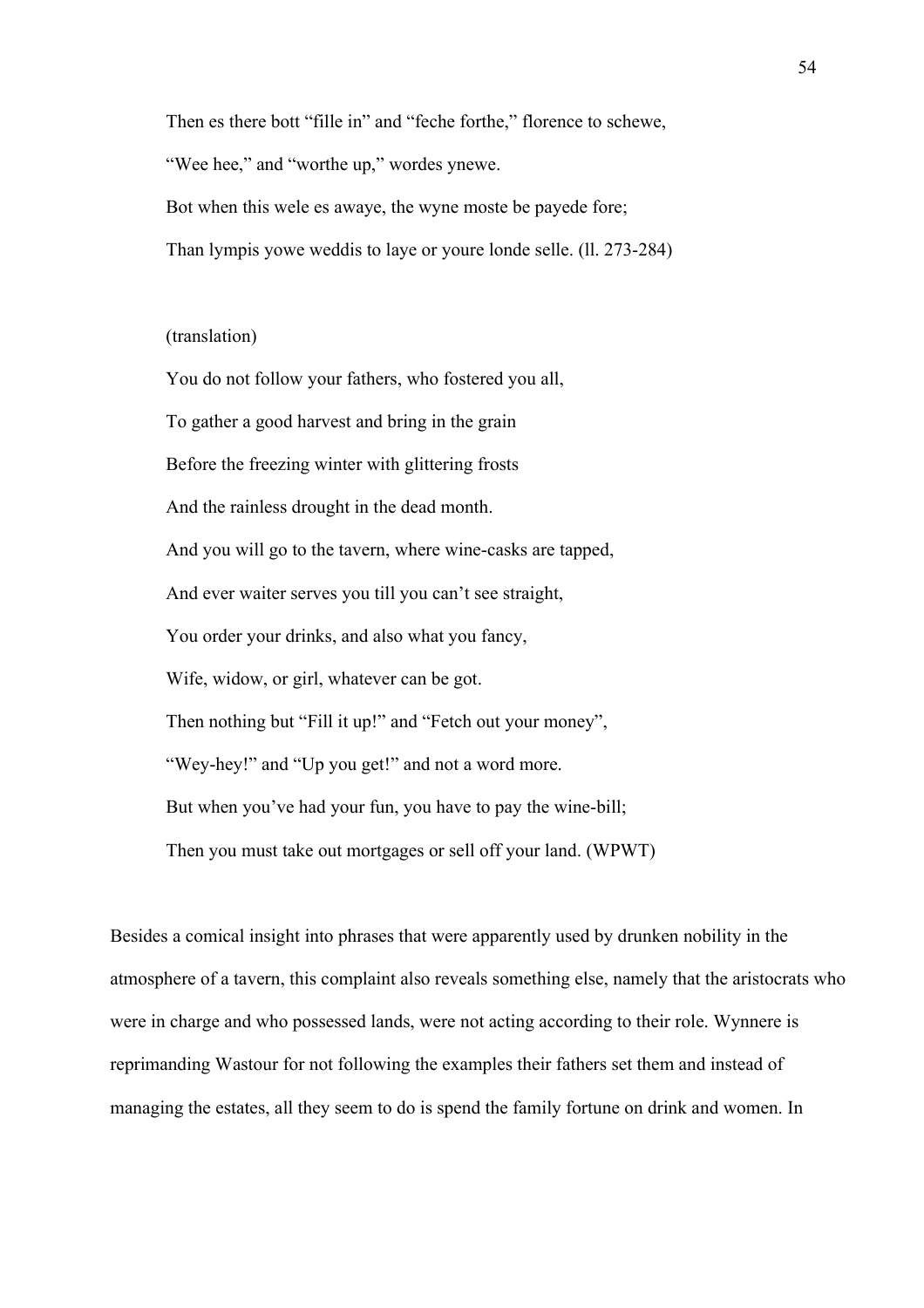essence, Wynnere is telling Wastour to play his part, since the latter seems to have grown passive and only interested in pleasure instead of ordering others to cultivate his lands.

Another example of Wastour's inclination to delights is also revealed in the description of the over-extravagant meal that Wynnere describes which is served at the table of Wastour. Between lines 330 and 355 the audience is presented with a whole array of the most luxurious and unheard of dishes, such as barnacle-geese, boar's head, pheasants, swans, rabbits, woodpeckers, pastries, snipes, all of which richly decorated and covered in what have you to make it even more appealing. As far as the medieval cuisine in late medieval England is concerned, it is not completely clear to me as to what was considered to be normal during mealtime at the table of a noble household, but even so, this feast meal still seems highly extravagant in all its luxury. Either the author of this text was cooking things up as he went along, thereby making Wynner's complaint all the more justifiable, or this scene might reflect the tendency of those who had the money to afford it, to overindulge in all that was nice. It is almost as if we are brought back into the land of Cokaygne, especially if one bears in mind that this poem is in fact a dream vision.

Even so, the text is still concerned with the debate between two allegorical figures who want to win their argument and considering the fact that the people represented are real figures in society of fourteenth century England, it would be too harsh just to disregard this lavish food description as entirely phantasmal. Admittedly, Wynnere might be overdoing it, but it is nevertheless telling that excess was still present and perhaps even more so amongst the survivors of the plague. Another sign of this tendency to overindulge is, again, presented by Wynnere, who comments:

That are had lordes in londe and ladyes riche, Now are thay nysottes of the new gett, so nysely attyred,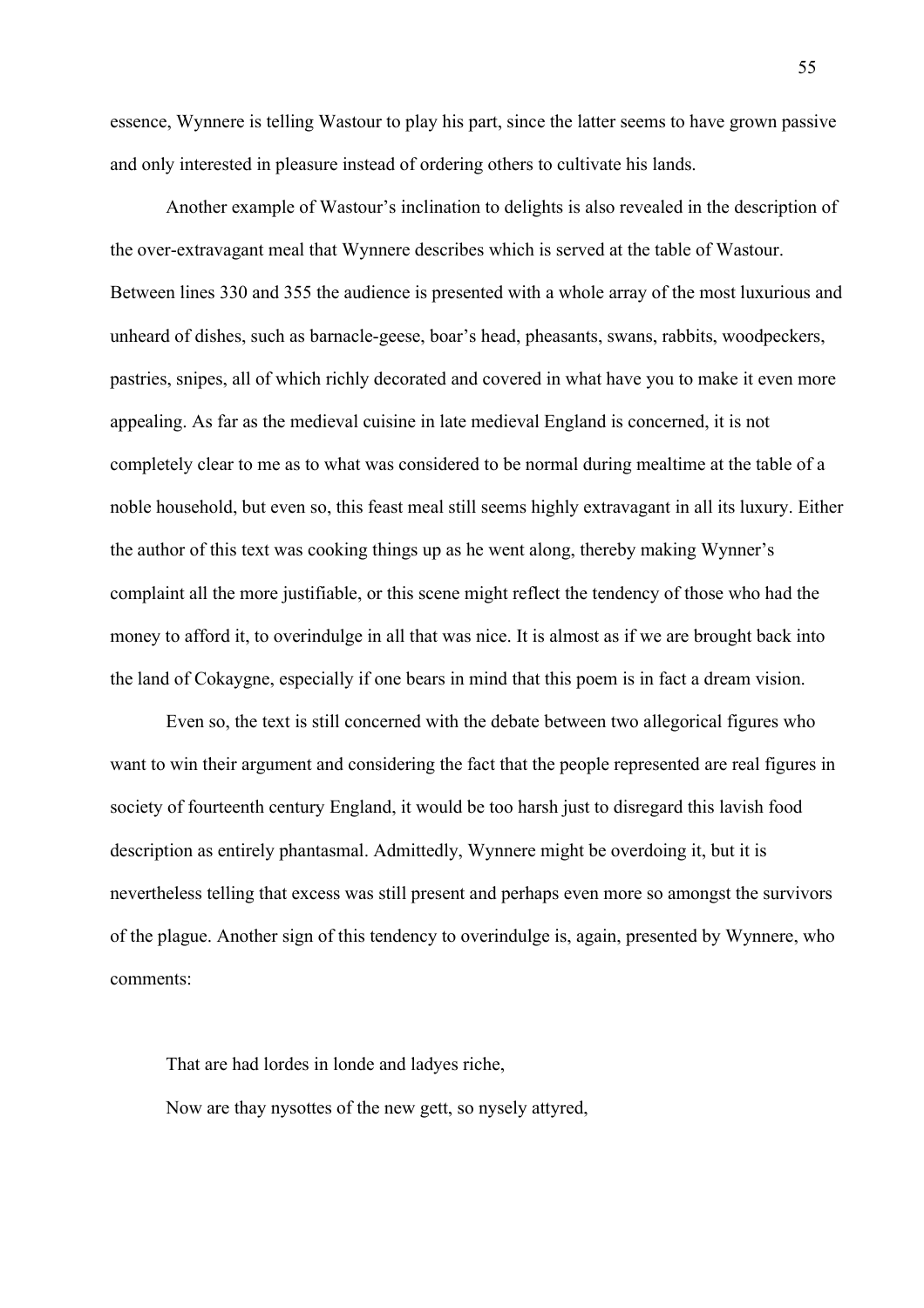With side slabbande sleves, sleght to the grounde, Ourlede all umbtourne with ermyn aboute (ll. 409-412)

(translation)

Those who had been lords in land, and noble ladies Have become fashion victims, finely dressed With broad trailing sleeves let down to the ground, Lined and trimmed around with ermine borders (WPWT)

Thompson also mentions the development that took place after the Black Death, explaining that "the new high society was ignorant of good manners [...], even fashions reflected the decadent conditions of the age. [...] The *nouveaux riches* had a passion for display, for garish colours, for excessive dress, for the wearing of many jewels." (Thompson, 384) If Thompson's statement is accurate, this would tie in with Wynnere's comments on the manner in which Wastoure (the nobles) are dressing themselves according to the latest fashion.

Wastoure defends himself by lashing out to Wynnere when commenting on his reputation as a money grubber and warning him of the sin of hoarding:

For gode day ne glade getys thou never. The devyll at thi dede-day schal delyn thi gudis; Tho thou woldest that it were, wyn thay it never; Thi skathill sectours schal sever tham aboute, And thou hafe helle full hotte for that thou here saved (ll. 440-444)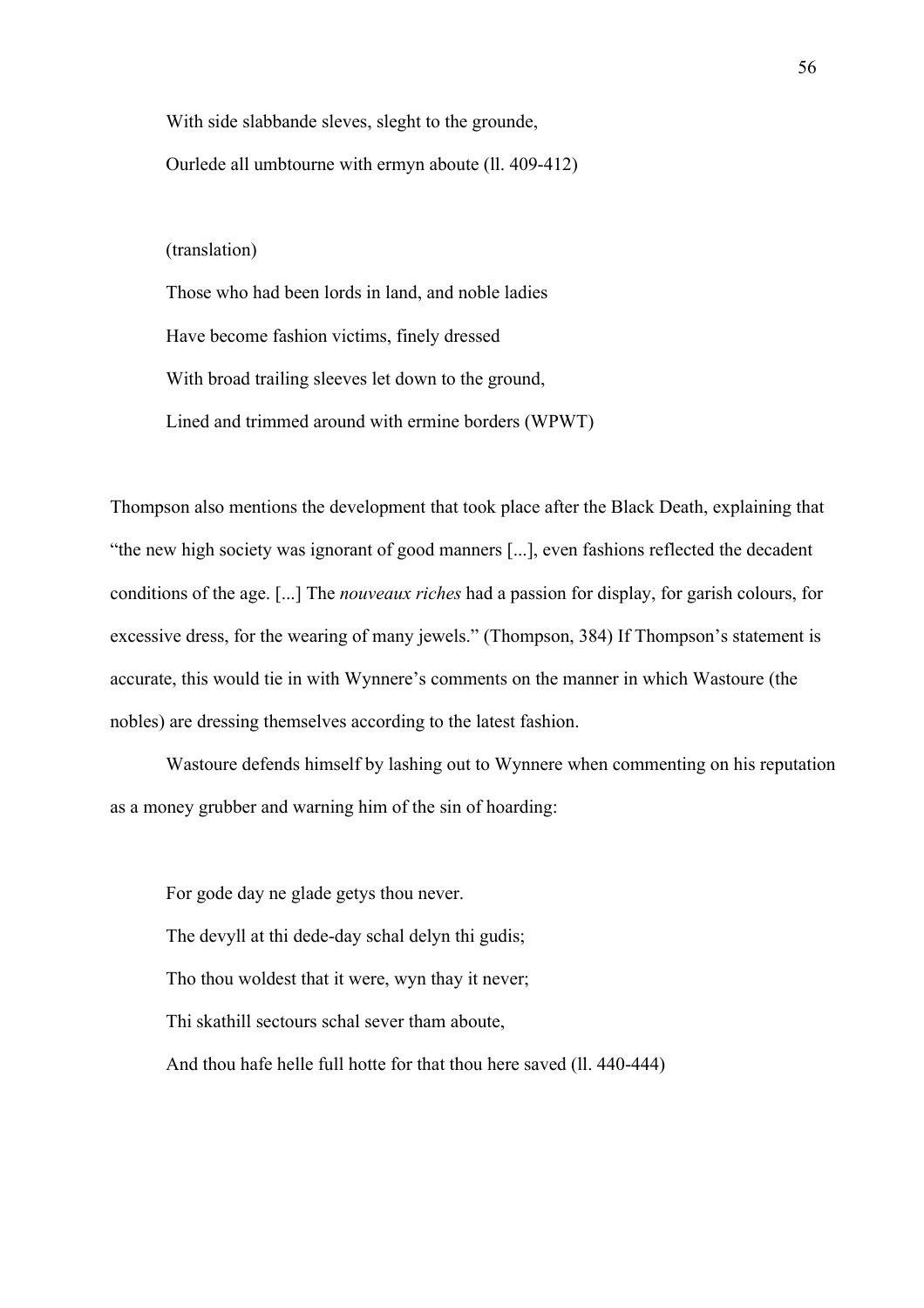## (translation)

Because you will never get a good or happy day. The devil when you die will distribute your goods, Those that you want to have them will never have the chance, Your crooked executors will scatter them about, And you will burn in hell for what you saved here (WPWT)

What we are presented with up till now are essentially three main points of critique: the nobility are given a bad press due to their lack of responsibility and failure of playing their part in society, while spending money in the most outrageous manner. Meanwhile the merchant class (roughly speaking) are blamed for holding on to their money for dear life, even if it means that this does not help the economy in any way. These are all interesting insights into medieval English society after the Black Death. However, there is another aspect to the poem which must not be overlooked entirely.

An element that makes the trustworthiness of this dream-vision questionable is a remark that begins in line 213, where the narrator turns from being only a spectator into a participant:

The kynge waytted one wyde, and the wyne askes; Beryns broghte it anone in bolles of silvere. Me thoghte I sowpped so sadly it sowrede bothe myn eghne. And he that wilnes of this werke to wete any forthire, Full freschely and faste, for here a fitt endes. (ll. 213-217)

# (translation)

He glanced to one side and sent for the wine;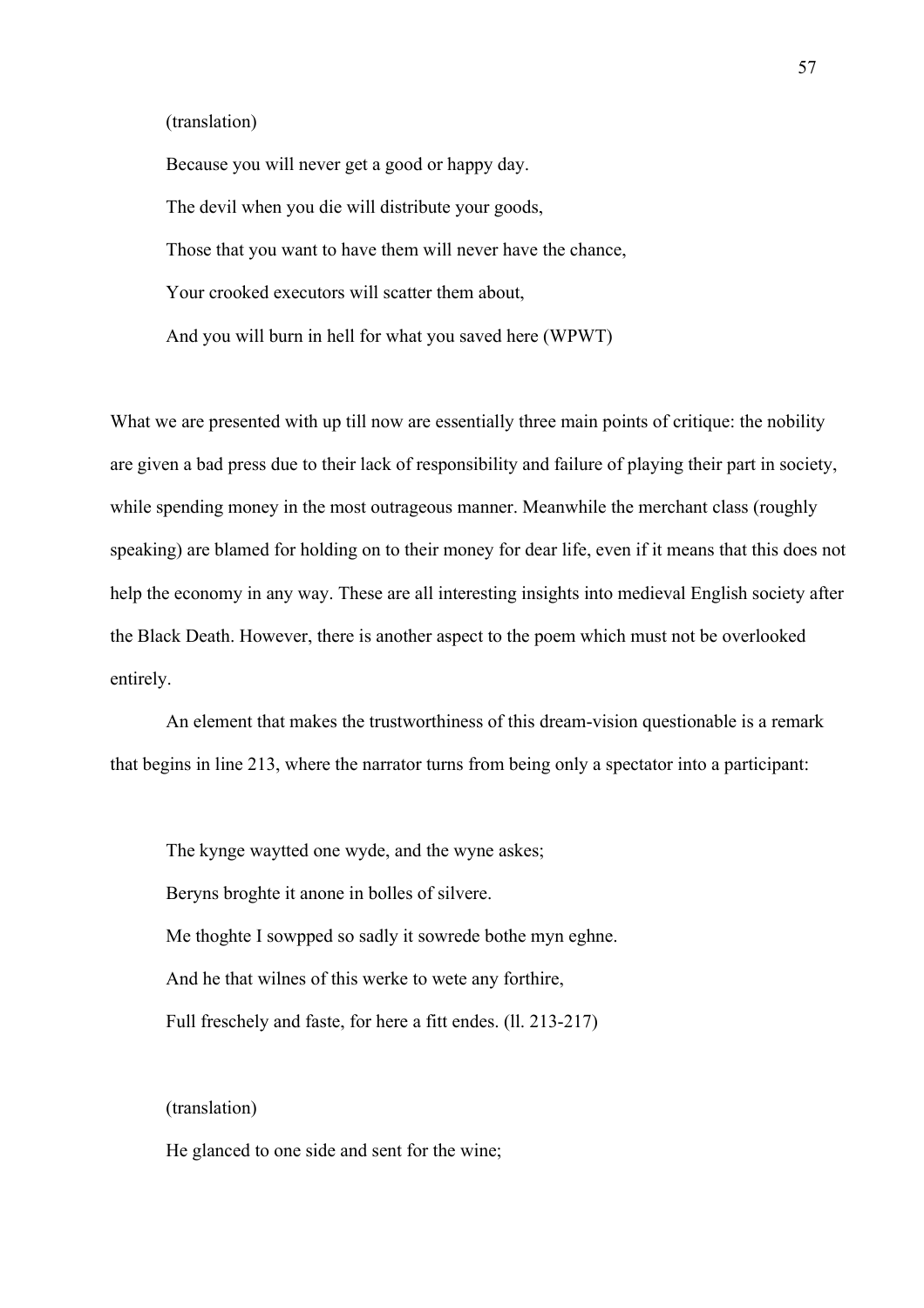His men brought it at once, in bowls of silver.

I drank so deeply myself it made me blind drunk.

And if you want to listen to more of this work,

It's time to fill up my wine-cup, for here the fitt ends. (WPWT)

Apart from the fact that this is an interesting literary device that turns the narrator's voice from being objective into (doubtfully) subjective, it is also a handy tool with which the performer signified a break in the text and that he would welcome a cup of wine or another drink, before he continued this tale.<sup>[31](#page-57-0)</sup> Nevertheless, as for the speaker being reliable, his credibility does seem to diminish after his confession of inebriation. The same situation occurs again in line 367, where the speaker again asks for his cup to be filled, but without the comment that he is besotted. Warren Ginsberg comments on this line, stating that: "The repeated lines seem to be a stylistic remnant of the minstrel's art; certainly the fitt divisions perform little formal or structural function as the poem is too short (barely longer than a single fitt of *Sir Gawain and the Green Knight*) and its action too continuous to require the pauses. The lines calling for wine are part of the poet's overall fiction, reminding us of the dreamer's presence, with the address to the readers at line 31" (Ginsberg, 36). This observation notwithstanding, it is still a captivating portrayal which the author gives us of problems that seemed to exist between several classes in society.

Ultimately, the poem breaks off in the MS before a final decision is made, but the king does manage to listen to both parties and decides to send them off to Paris and Rome (Wastour) and a shopping district in London (Wynnere) where they may both continue their lives accordingly. Interestingly enough, the king also urges both Wastour and Wynnere to continue their work and livelihood to the utmost. He tells Wastour to spend as much money as he can, for Wynnere will only be the more pleased when he does: "The more thou [Wastour] wastis thi wele,

<span id="page-57-0"></span><sup>&</sup>lt;sup>31</sup> As far as intended authors and narrators could possible be objective. Perhaps this is just a way of emphasising the presence of the narrator and the notion that texts should never be wholly trusted, especially if the author confesses himself to be roaring drunk. Overall, what we have here seems to be an unreliable narrator.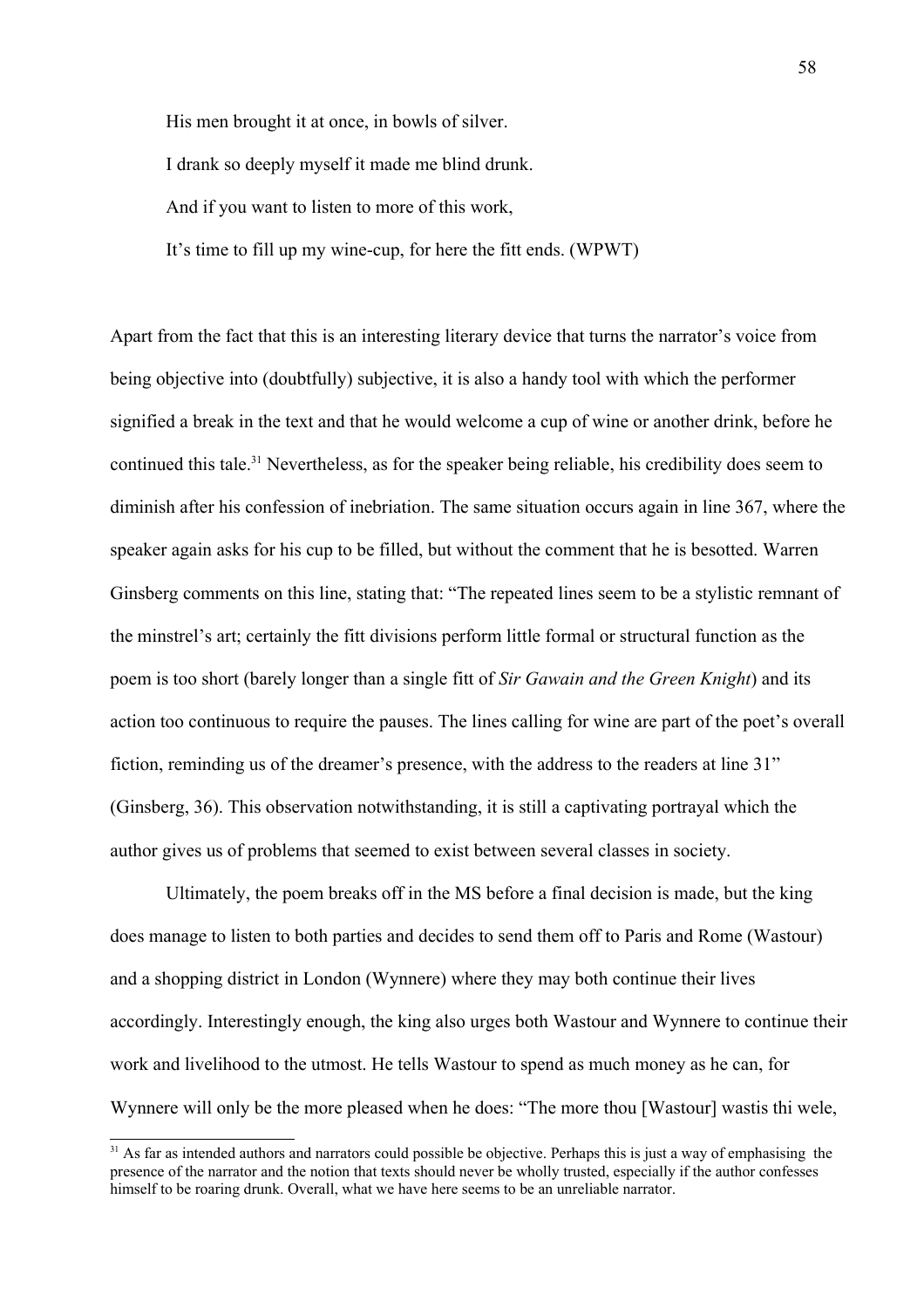the better the Wynner lykes". (l. 495) The situation is almost ironic: although Wynnere and Wastoure are constantly at each other's throats and accusing each other of either covetousness or debauchery, one cannot live without the other. However, besides all this, the arguments that both of them use during the debate contain highly informative and interesting insights into life after the Black Death on how people from different social classes and backgrounds behaved and how this was met by other groups in society.

What we have seen up till now is that, whereas *The Owl and the Nightingale* keep referring to Alfred as their ancient source of knowledge, by the time *Wynnere and Wastoure* was written, he has been entirely discarded and replaced by other and older figures of authority that are now the distributors of wisdom. The remark in this text of the times being dire indeed, since noble women are married to men of lower ranks, is very informative and by all means quite accurate as well. As we saw in some of the statistics given in the paragraph on the *Parliament of Foules*, many noble families were left with no male heir, as a result of which all the lands were passed on to the closest living female heir. If no suitable men of rank to hold an estate were available, it seems plausible that a few suitable men with title and eligible for marriage were.

Moreover, this poem features the first instance in which the quality of artists is heavily criticised and compared to what the standard was before the plague. This ties in completely with Thompson's remark on the decline in language after the Black Death, that "familiar speech became rude, lewd, even obscene [...]" (Thompson, 384). Continuing with Thompson's observations that "the *nouveaux riches* had a passion for display, for garish colours, for excessive dress [...]" (Thompson, 384), this is again underlined by the Wynner's remark that Wastour is splashing out on clothes that are extravagantly decorated and lavish. Another new phenomenon that is absent in the texts discussed before *Wynnere and Wastoure* is the critical attitude towards all levels of clerics. Whereas in *The Owl & the Nightingale* the birds are both complaining about the bishops, in *Wynnere and Wastoure* none of the ecclesiastical members of staff come away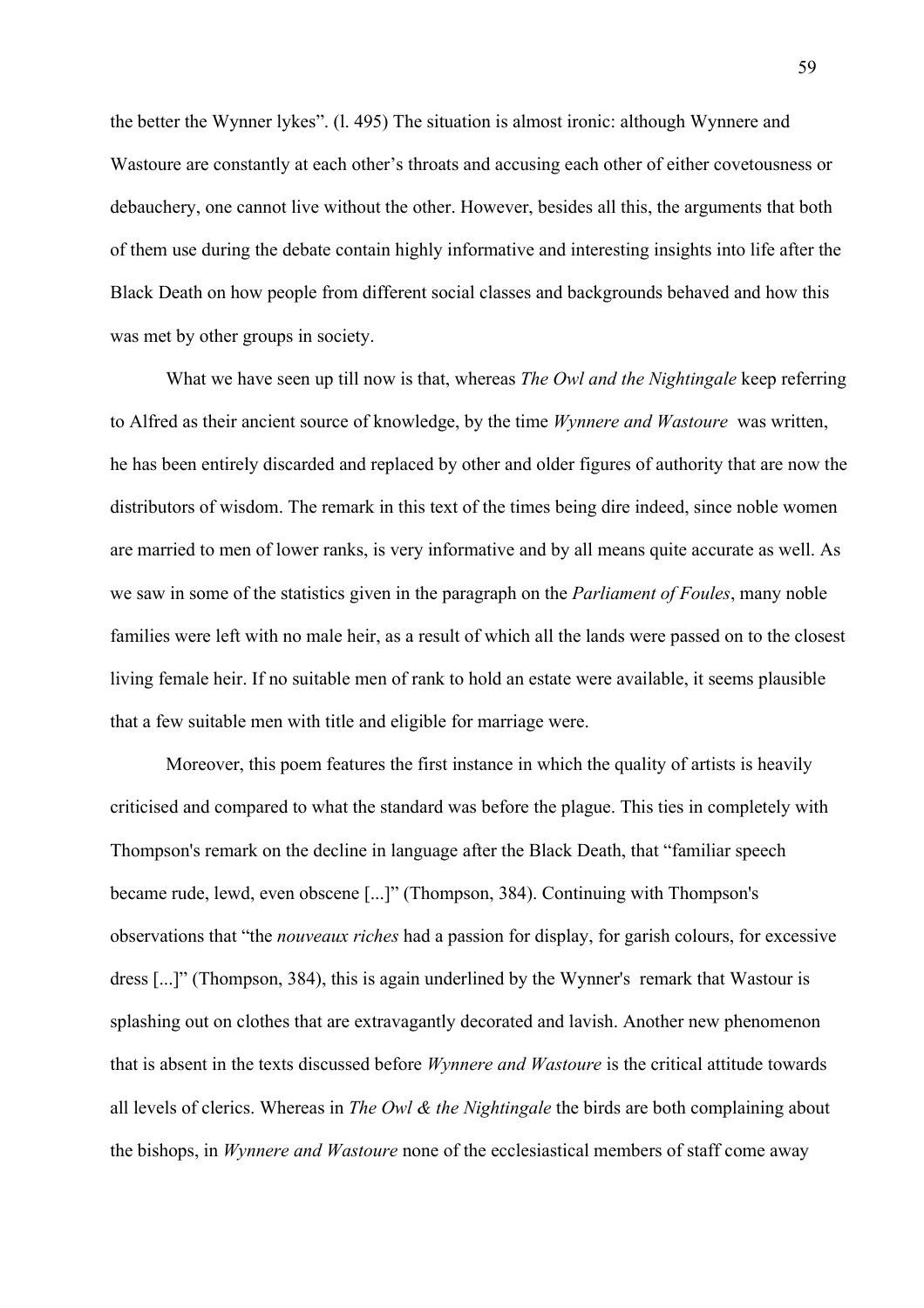unscathed. This could imply two things: that the quality of clerics plunged downhill after the Black Death due to the massive death toll (as we have seen in the first chapter on the Black Death in England) and that people were reasonably upset about this, or that corruption and bad behaviour on behalf of the clergy had always already existed, but that now people were finally finding the courage and the freedom to voice their discontent. Another fine example of social critique may be found in the next literary composition that will be analysed, namely:

# *Piers Plowman*

Bearing in mind the enormous length of this poem, it would benefit both the research and the reader to divide this analysis up by themes. These subjects range from the material and mundane (such as labour and food) up to the more highbrow and spiritual affairs (such as a viewpoints on sin and thoughts on the afterlife). Since the text is so large and bursting with information, I have chosen to summarise the main themes at the beginning of this paragraph. This consequently differs from the examination of the other works, in which the recapitulation is given at the end of the analysis.

First of all, Langland describes the current economic climate in post-plague England, demonstrating that the standards for labourers have significantly improved to such an extent that now they are essentially and exclusively messing about, instead of doing an honest day's work.

Moreover, *Piers Plowman* also reveals the consequences the Black Death had on the ecclesiastical world and on religious practices in general. Consequently, the lack of people caused a shortage of manual workers and clerics at the same time. As a result, plenty of food was left for everyone, which probably triggered the growing emphasis on *contemptu corpi* and self-restraint. It seems that this same development also ignited the shift to the focus on the afterlife becoming a more central theme, as the text of *Piers Plowman* will show.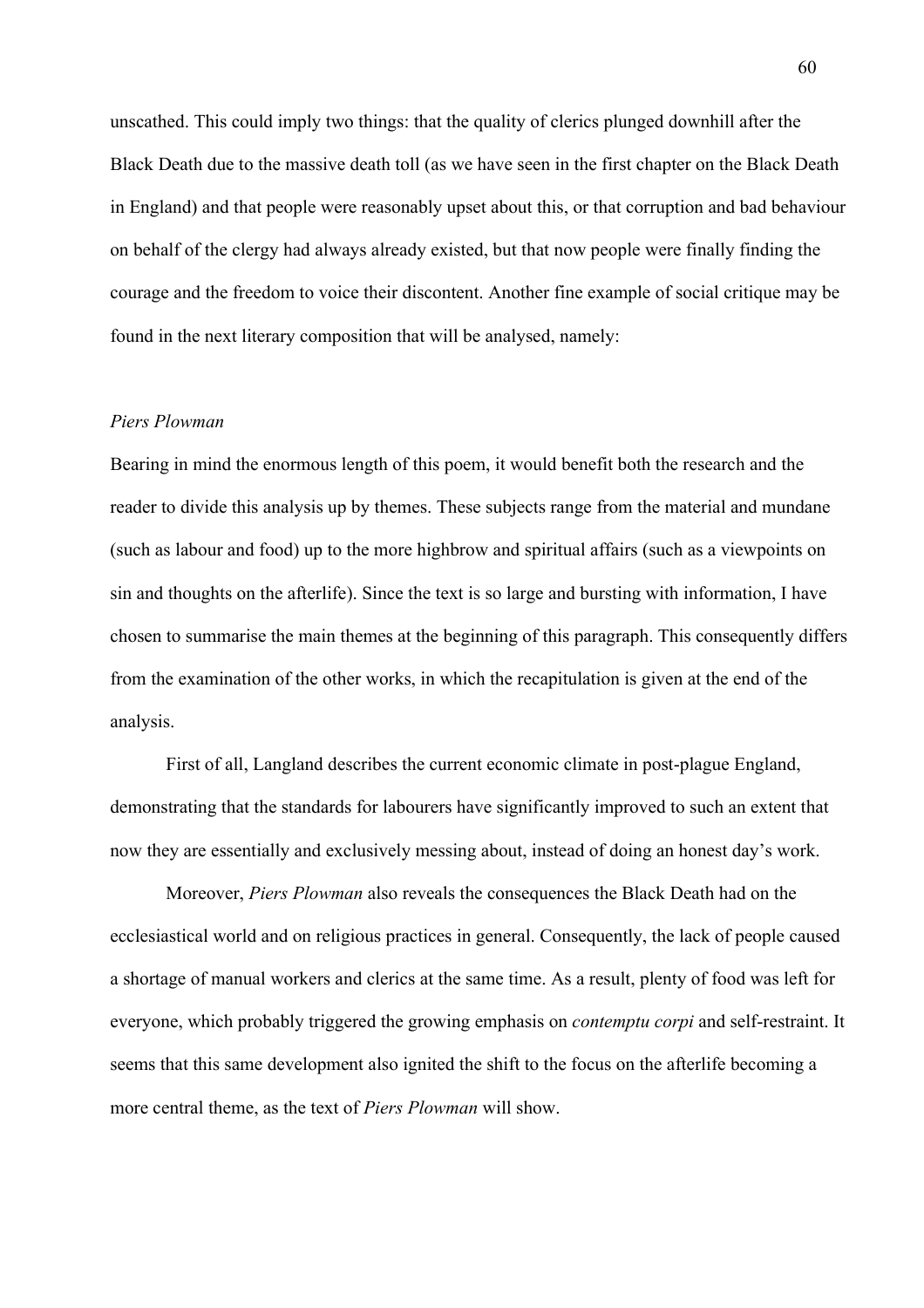The poem's elements that I found most interesting are Langland's remarks on the decline of knowledge. He chides both the clerics for their inefficient Latin proficiency and (professional) artists for their poor performance. Also, the way in which he approaches sin is highly intriguing, seeing that he treats it as a disease, referring to Piers Plowman as doctor who has come to cure the sick. That, in itself is an obvious reference to Christ, who himself said that he had come to heal those who needed it. Moreover, the whole tone of the text on the subject of sin is not a very indulgent one and fascinatingly enough, the speaker explicitly mentions that the plague may not be used as an excuse for bad behaviour. Finally, Langland's commentary on labourers and their conduct seems to boil down to the fact that society, as Langland probably used to know it, was changing and that the social mobility that was (further) ignited by the plague, was not as God had ordained in the beginning.

# The working class

The poem starts in a scene setting that follows all the conventions of the genre: a narrator who dresses or disguises himself as a shepherd (why, he does not explain) and wanders around Malvern Hills during the month of May, who falls asleep out of weariness by the sound of a brook. He then slips into a dream in which he sees a tower on a hill and a dungeon below, allegorical symbols for heaven and hell, with in between a fair field full of folk consisting of both poor and rich people, labouring as they should:

Thanne gan I meten a merveillous swevene-- That I was in a wildernesse, wiste I nevere where. A[c] as I biheeld into the eest an heigh to the sonne, I seigh a tour on a toft trieliche ymaked, A deep dale bynethe, a dongeon therinne,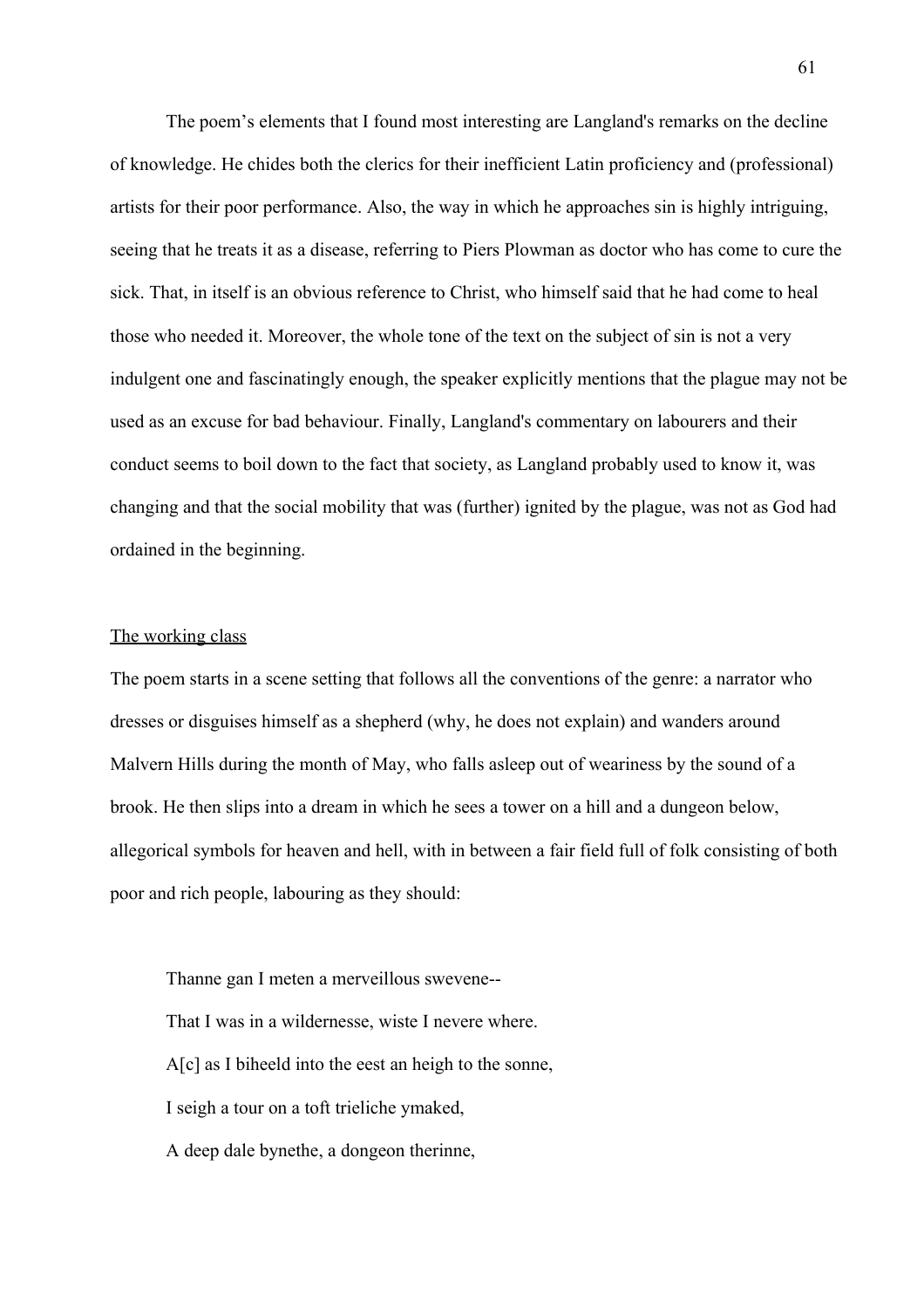With depe diches and derke and dredfulle of sighte. A fair feeld ful of folk fond I ther bitwene-- Of alle manere of men, the meene and the riche, Werchynge and wandrynge as the world asketh. Somme putten hem to the plough, pleiden ful selde, In settynge and sowynge swonken ful harde, And wonnen that thise wastours with glotonye destruyeth (ll. 11-22)

The way in which the scene is depicted is reminiscent of how Chaucer introduces the gatherings of birds to his audience, where each one of them is introduced as doing what they should be doing, acting according to their nature. Even more, there are scholars who argue that Chaucer even based his Plowman in the Canterbury Tales on Langland's *Piers Plowman* and if this is the case, maybe Langland even inspired Chaucer in his description of the gathering of people.

First, the element that attracts most attention in this fragment is the mentioning of 'thise wastours' in line 22, which are said to be gluttonous destroyers. It is interesting to remark that the wastours embody the labourers and the peasants in this poem, whereas in *Wynnere and Wastoure* they represent the nobility and higher clergy. Funnily enough, these wastours are also said to be gluttonous, not because they squander their money all over the place, but because these workers are hardly motivated to attend their duties with care.

### The church and the spiritual

Another phenomenon that seemed to be the result of the plague, is one of a more spiritual, ecclesiastical even, nature. Consider the whole hoards of friars which the speaker describes, who are roaming the country while preaching the gospel as they see fit, being heavily criticised by the narrator: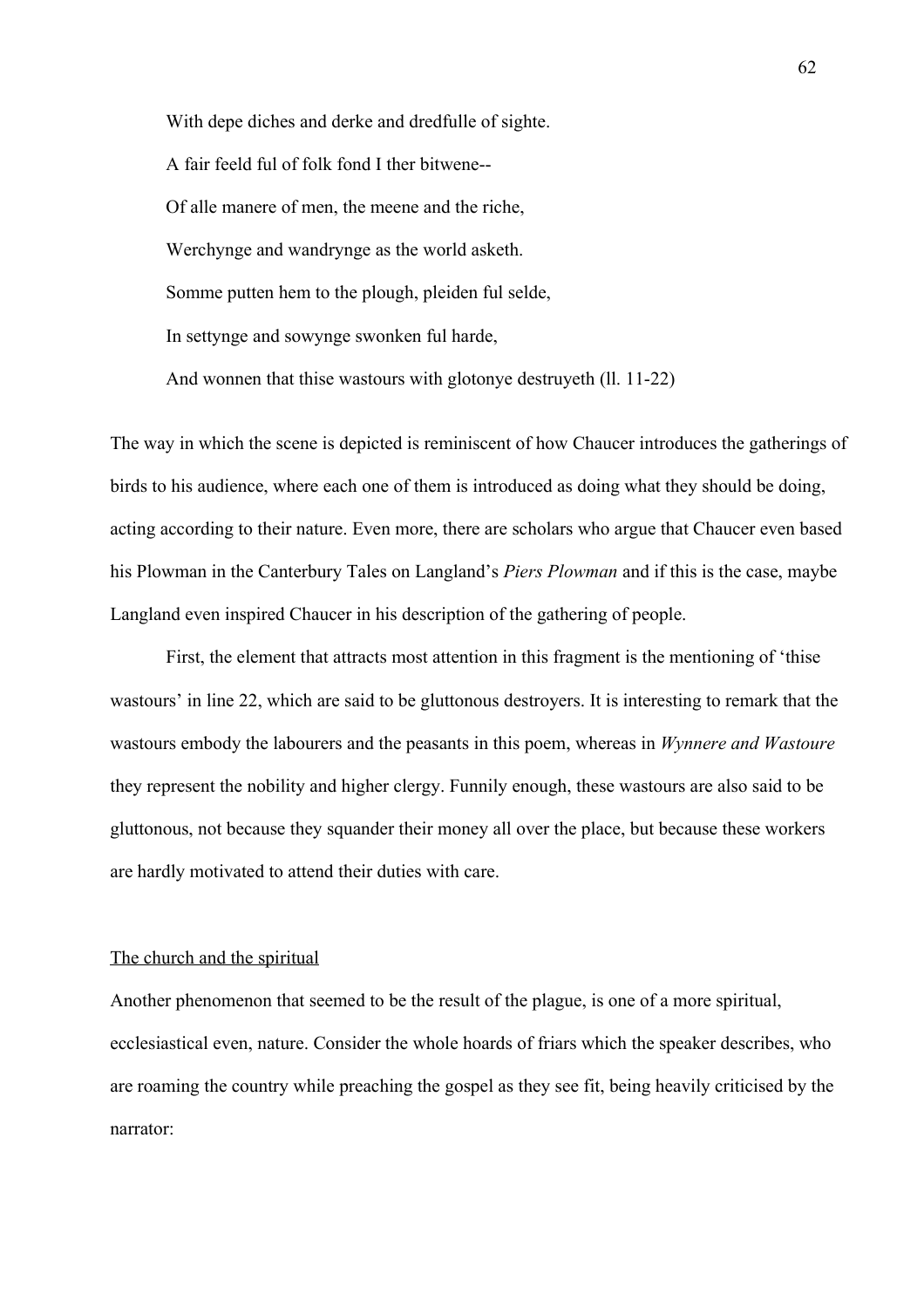I fond there freres, alle the foure ordres, Prechynge the peple for profit of [the wombe]: Glosed the gospel as hem good liked; For coveitise of copes construwed it as thei wolde. Manye of thise maistres mowe clothen hem at likyng For hire moneie and hire marchaundise marchen togideres. Sit charite hath ben chapman and chief to shryve lordes Manye ferlies han fallen in a fewe yeres. But Holy Chirche and hii holde bettre togidres The mooste meschief on molde is mountynge up faste. (ll. 58-67)

It would be intriguing to think that after the plague, there was a gap left to fill for the clergy and that friars jumped at the opportunity, since they could travel around on foot, whereas monks were confined to their cloister. This could potentially amount to the same situation as the narrator describes in *Wynnere and Wastour*, when professional entertainment saw a heavy decline in quality after the Black Death, the same might occur within clerical surroundings. [32](#page-62-0) If we recollect the numbers of deaths among clergy as discussed in chapter 1, there must have been a huge demand for clerics during, but also after the pestilence. Seeing that priests were not that readily available, people had to content themselves with those who survived and who were willing to venture into a new career as a parish priest. Ziegler puts it quite aptly when stating that "it does not seem that the new recruits who took the place of the dead were spiritually or, still more, educationally of the calibre of their predecessors" (Ziegler, 270). Even more so, he also recounts an interesting case wherein "in the diocese of Bath and Wells a priest was admitted to holy orders even though his wife was still alive and had not entered a cloister on the somewhat shaky grounds that she was an old woman and could remain in the world without giving rise to any suspicions" (Ziegler, 270).

<span id="page-62-0"></span><sup>&</sup>lt;sup>32</sup> Fascinatingly enough, Langland also comments on what he perceived to be the poor quality of performing artists in his day. See lines 10.038 through 10.043.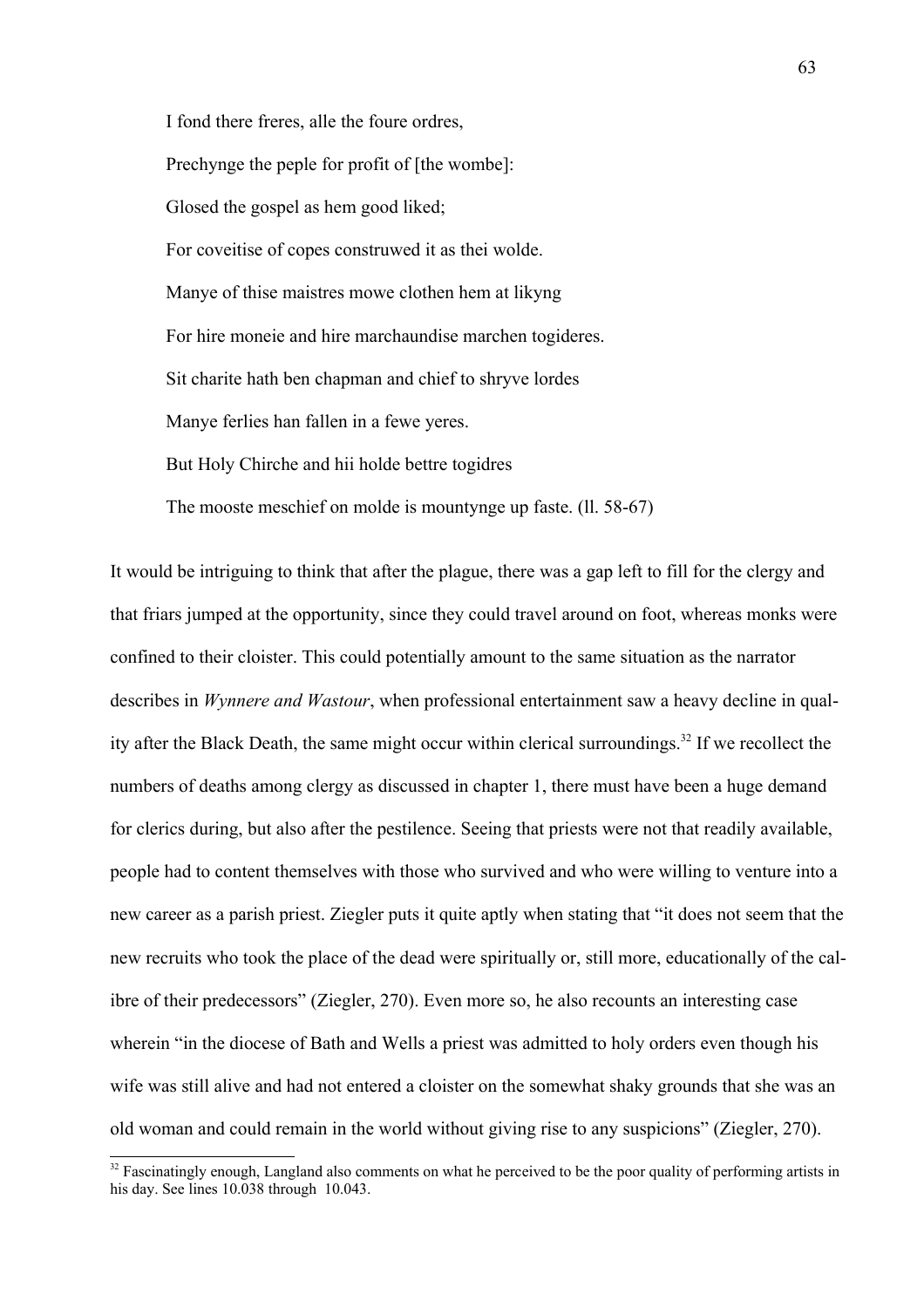Ziegler continues to comment on the popularity of friars, which ties in with the remarks of the narrator in *Piers Plowman*: "The mendicant friar, descending as from heaven on a beleaguered village, was greeted with an enthusiasm which his better-established colleague [the priest] rarely knew." (Ziegler, 275) As the text in *Piers Plowman* says itself in line 83, the friars were experienced as a nuisance to priests as well, seeing that their parishes were already reduced in size, even without friars luring people out of the church:

Persons and parisshe preestes pleyned hem to the bisshop That hire parisshes weren povere sith the pestilence tyme, To have a licence and leve at London to dwelle, And syngen ther for symonie, for silver is swete. (ll. 83-86)

Line 84 shows that the economic consequences of the plague were also felt deeply within the church. Not only the amount of parishioners was hugely diminished, but with that, the income of the parish priests as well. Where there are less people, there are obviously less tithes and therefore less funding for the church.

Another religious peculiarity seemingly inspired by the plague was that of the so called flagellants. Although Langland does not mention these directly in his text, he does express his distaste of pardoners who were also known to behave as flagellants would, beating and whipping themselves, as atonement for the sins of mankind. According to Langland, who does not describe any flagellant-like behaviour when depicting the pardoner, but who does point out some of the other behavioural aspects of pardoners that shows his critical stance towards their presence:

Ther preched a pardoner as he a preest were: Broughte forth a bulle with bisshopes seles, And seide that hymself myghte assoillen hem alle Of falshede of fastynge, of avowes ybroken.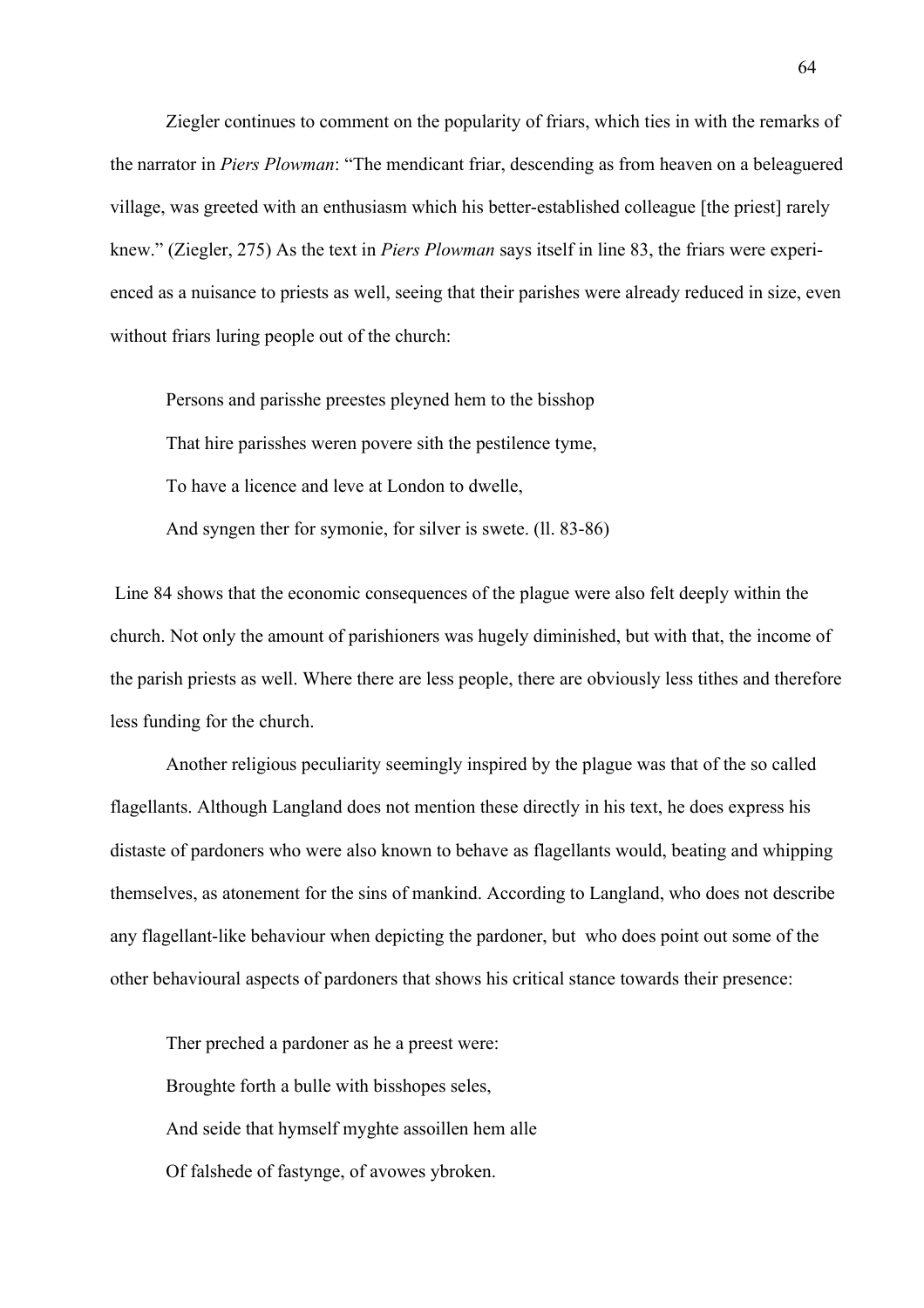Lewed men leved hym wel and liked hise wordes, Comen up knelynge to kissen his bulle. He bonched hem with his brevet and blered hire eighen, And raughte with his rageman rynges and broches. Thus ye gyven youre gold glotons to helpe, And leneth it losels that leccherie haunten Were the bisshop yblessed and worth bothe his eris, His seel sholde noght be sent to deceyve the peple. Ac it is noght by the bisshop that the boy precheth For the parisshe preest and the pardoner parten the silver That the povere [peple] of the parissche sholde have if they ne were. (ll. 68-82)

In merely fifteen lines we are given an observation on some of the religious practices that occurred in Langland's time, after the plague, including his relentless criticism. Line 68, in which a pardoner preaches as if he were a priest, allows me to consider whether this huge increase in numbers of friars was due to a lack of priests, thus enabling the wandering friars to fill the gap or whether it was by authority from Rome. One would think that the Pope would not be overly pleased with the practices of the friars either. Yet consider the following response by pope Clement VI to a petition offered to him in 1351 by senior clergy, pleading for the dissolution of the orders of mendicant friars or that they should be restricted in their services.<sup>[33](#page-64-0)</sup>

And if their preaching can be stopped, about what can you preach to the people? If on humility, you yourselves are the proudest of the world, arrogant and given to pomp. If on poverty, you are the most grasping and the most covetous. If on chastity- but we will be

<span id="page-64-0"></span> $33$  i.e. by prohibiting the friars to preach or hear confessions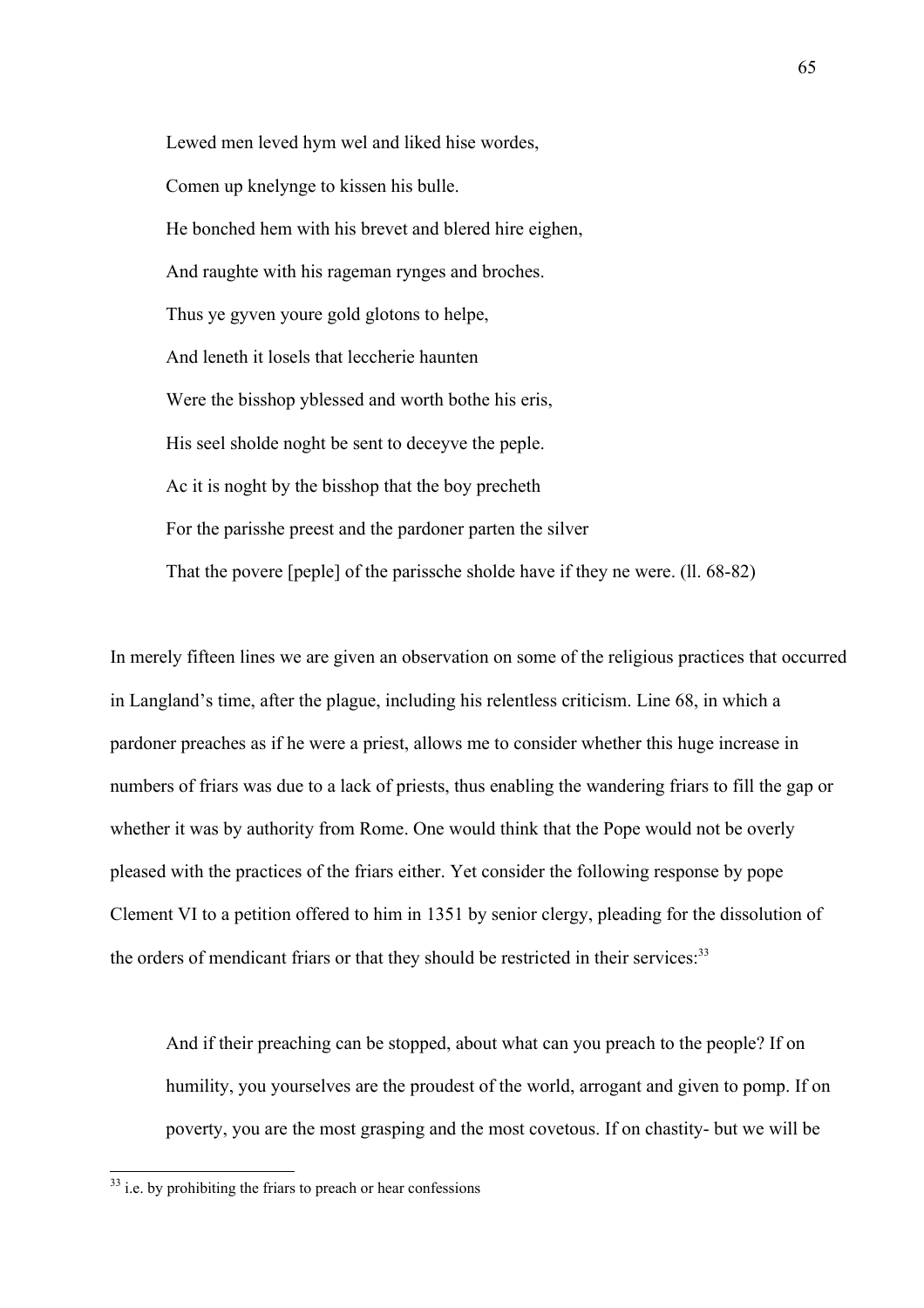silent on this, for God knoweth what each man does and how many of you satisfy your lusts. (Pope Clement VI, quoted in Ziegler, 275)

If even the Pope himself lashes out in accusations like these towards his own staff, than Langland's description of the ways of the clergy suddenly does not seem too far-fetched.<sup>[34](#page-65-0)</sup>

# Freedom of speech

Besides his critique on friars and pardoners (the latter were also a problem for the Catholic Church, regarding all the decrees that were written in order to either restrain or reduce their authority and practices), the fact that he is apparently free to voice his complaints so vehemently without fear of (divine) retribution seems almost modern. This leads us to the fourth element that is worthwhile to consider, namely the freedom of speech. It is intriguing to wonder whether Langland is simply portraying the corruption of the church which had been occurring through all ages, but that the time and place in which he was living enables him to voice his sentiments publicly, or it could be that his account of a series of unfortunate events within the clerical world is in itself a direct consequence of the Black Death.<sup>[35](#page-65-1)</sup> Also, Langland openly questions the authority of the Pope up to a certain extent. In passus XIII, the narrator wishes that if only he would know an educated fellow to write (which is a strange remark, since he himself writes down all the visions that he encounters), then he could draw up a complaint to the Pope, so that he could send a remedy for the plague:

That he sente me under his seel a salve for the pestilence

And that his blessynge and hise bulles bocches myghte destruye:

<span id="page-65-0"></span><sup>&</sup>lt;sup>34</sup> The number of times where clerics, and especially friars, are criticised throughout both passus XII and XIII is staggering. Langland keeps hammering on the corruption of friars to such an extent that it borders on the brink of tiring. Yet, it would be interesting to wonder whether this relentless criticism is a new phenomenon that occurred more heavily after the plague.

<span id="page-65-1"></span><sup>&</sup>lt;sup>35</sup> More critique is found in Passus XIX, where this time, the cardinals in Avignon are subject of discussion (ll. 19.420-19.430)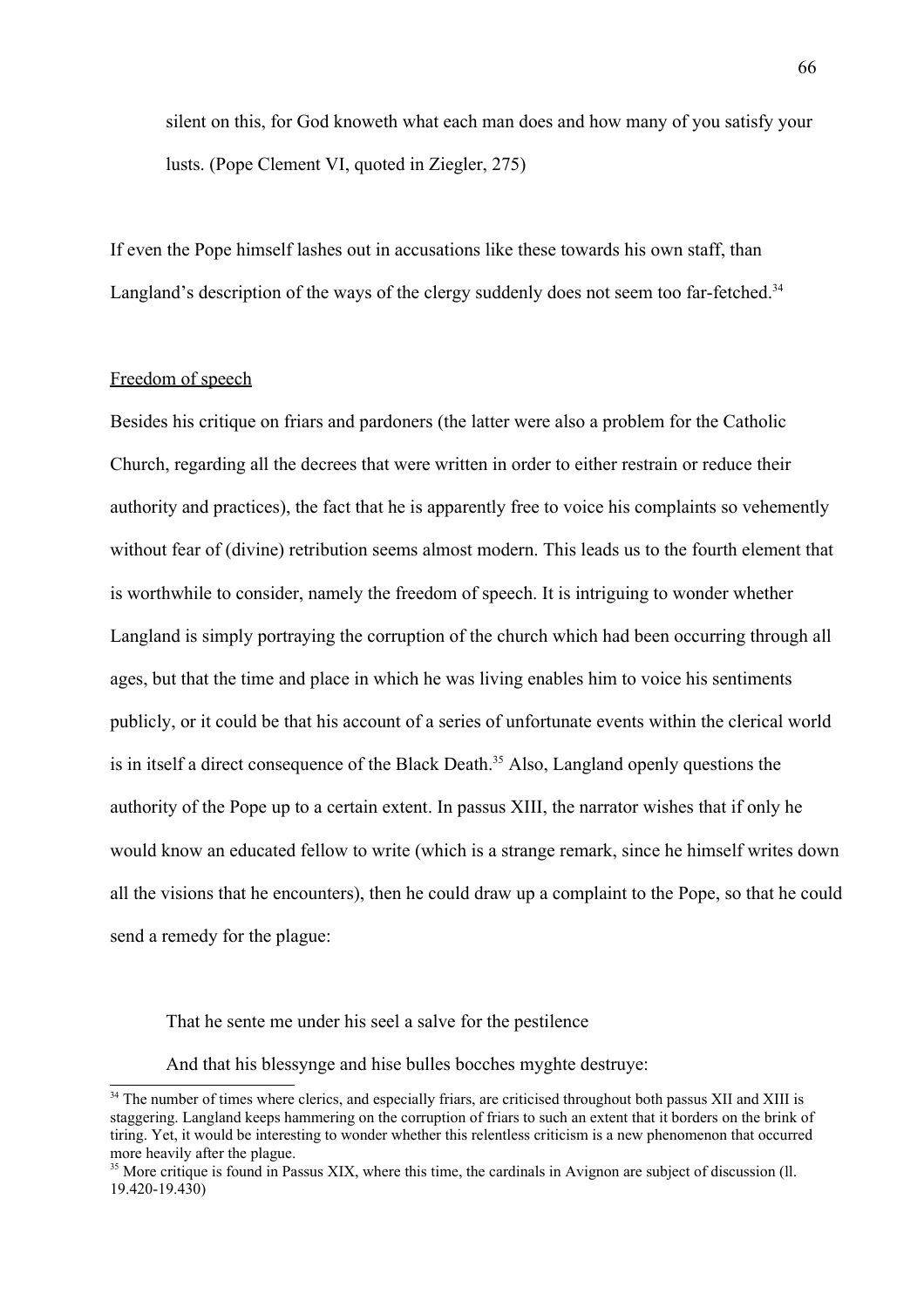[...]

For hyrn and for alle hise, founde I that his pardoun Mighte lechen a man--as I bileve it sholde. For sith he hath the power that Peter hadde, he hath the pot with the salve: Argentum et aurum non est michi: quod autem habeo, tibi do: In nomine Domini surge et ambula. [...]

Ac if myght of myracle hym faille, it is for men ben noght worthi

To have the grace of God, and no gilt of the Pope. (ll. 13.248/9 & 13.252/4 & 13.255/6)

First of all, it is fascinating to wonder whether the public would really believe that a papal bull, blessed by the Holy Father himself, would have had the power to end the plague. Next comes the astounding insight that Langland is actually questioning why the papal blessing does not put a stop to the epidemic and how come the God-given authority of the Pope is not working when it comes to a widespread sickness, such as the plague, and which was believed to be a punishment for the sins of mankind. Even though the speaker in *Piers Plowman* seems to be a pious and devout believer, it is nevertheless striking to see this critique on the church and its leader so openly presented. It seems as if people had serious questions on life and religion in general and that they were not satisfied with the usual answers given to them. The challenging of the Pope's authority seems quite revolutionary to me, considering the fact that the Pope is claimed to be God's representative on earth. If he is not able to break the spell of the deadly pestilence, maybe that is saying something more about his position as a human being, than about his God-ordained status.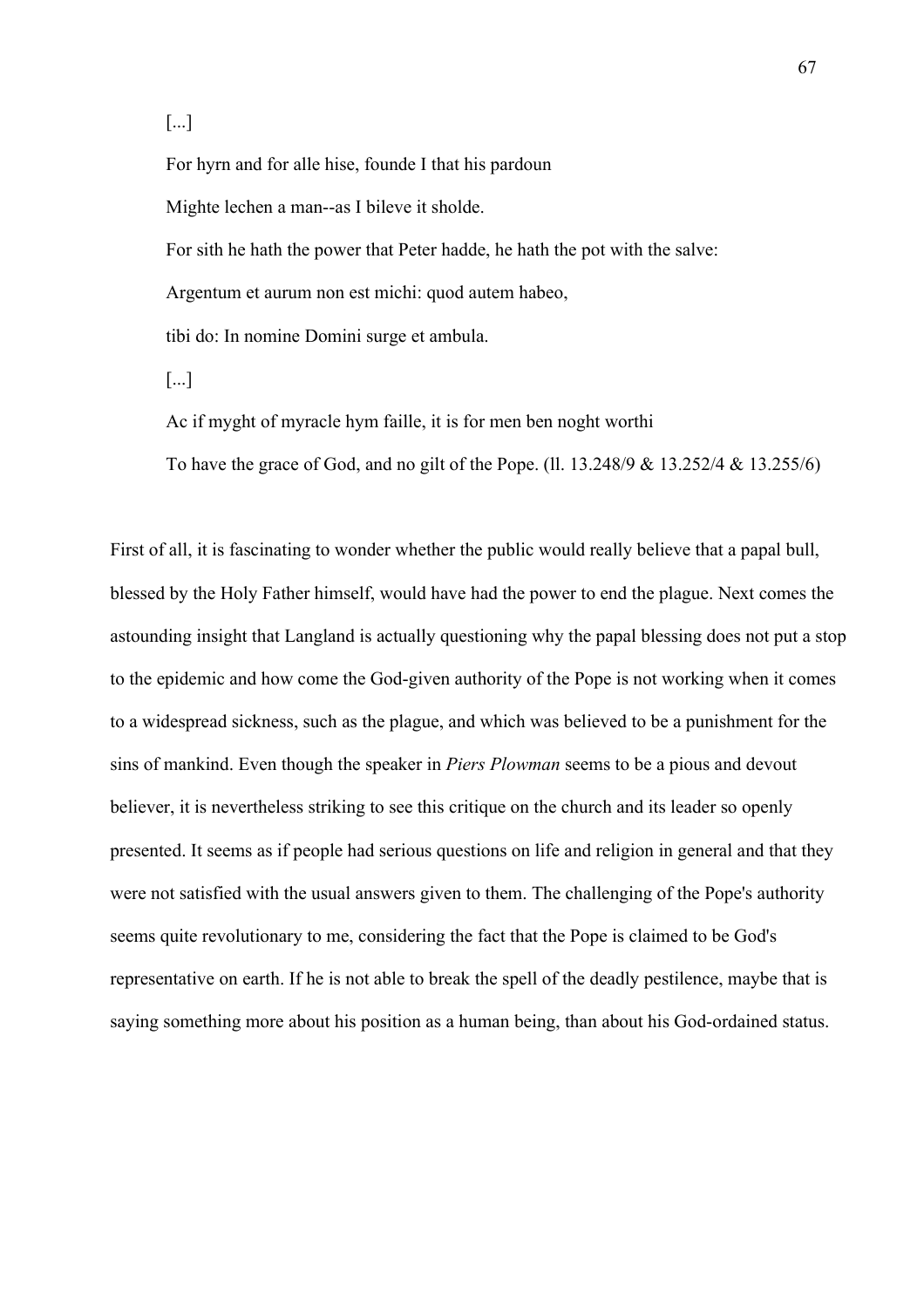### The material world

If we continue to look at *Piers Plowman*, it seems that the situation after the great outbreak of the pestilence also had great material advantages, at least for some. Let us consider line 226 and onwards:

Cokes and hire knaves cryden, "Hote pies, hote! Goode gees and grys! Go we dyne, go we!'" Taverners until hem tolden the same: "Whit wyn of Oseye and wyn of Gascoigne, Of the Ryn and of the Rochel, the roost to defie!" (ll. 226-230)

Again, we are presented with a situation that seems to derive straight from the *Land of Cokaygne*, where both food and drinks are abundantly present. Although this is a dream vision, Langland is also clearly commenting on his own society as he perceived it to be and therefore, I believe that this description of rich fare and lavish wines is not so much a wish of the protagonist, but the actual and current circumstances. Langland would gain no profit by describing an utopian ideal. If he is writing a social satire, he has to portray actual situations which he can criticise. It would be nonconstructive to describe a non-existing situation or event so that it would only provide him with a framework in which Langland would be able to condemn them. Moreover, it is interesting to wonder whether Langland consciously uses the same phrases to describe the nourishments as the narrator does in *Land of Cokaygne*, to underline his argument and to appeal to the knowledge of his readers who, after all, belong to a a society gone wrong and topsy-turvy.

Another element that emphasises the argument that food and drinks were plentiful, is the advice that the lady who descends from the tower (which is an allegorical representation of the Holy Church) gives to the narrator in lines 1018/ 9, where she comments that "Of woilene, of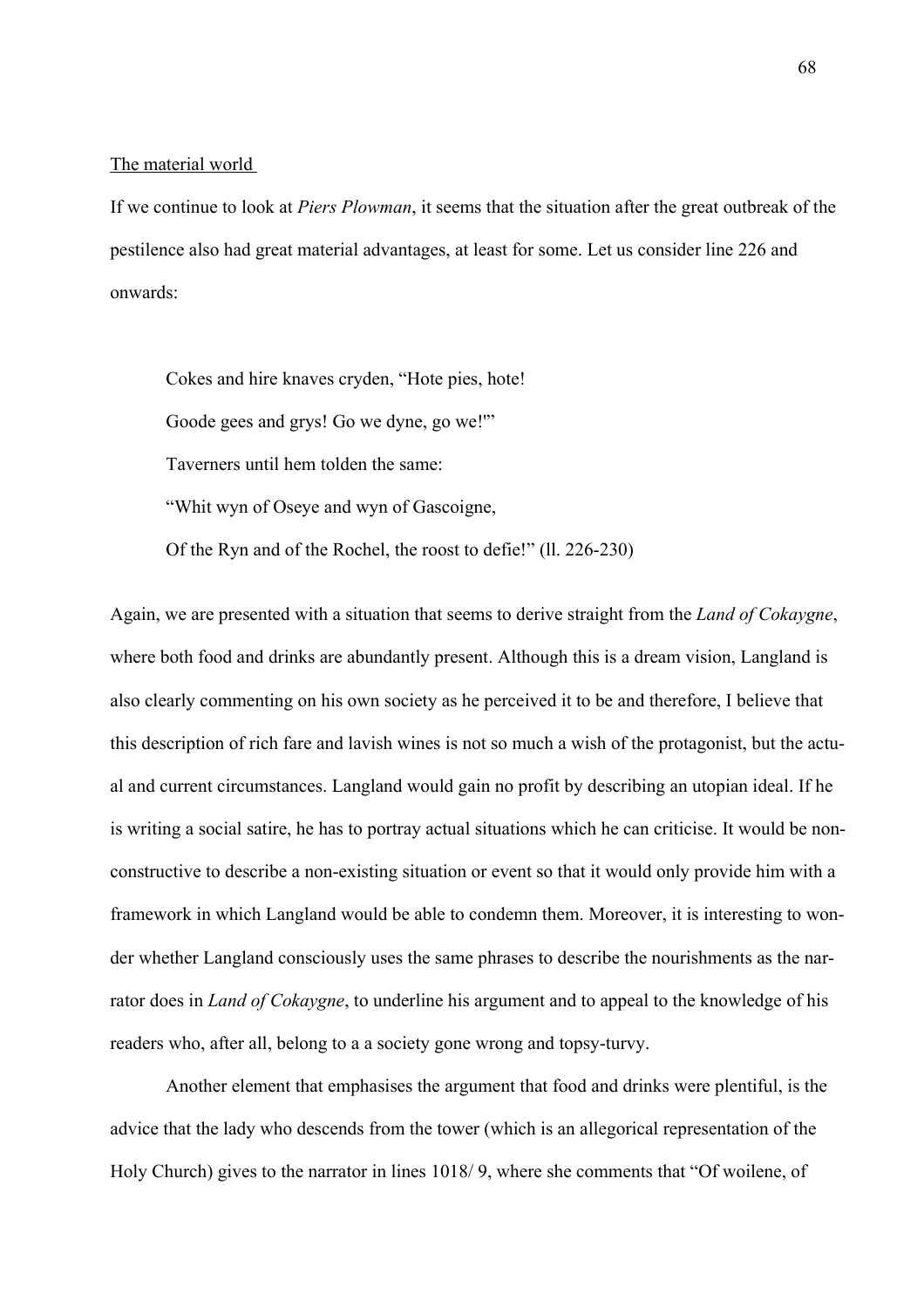lynnen, of liflode at nede/ In mesurable manere to make yow at ese<sup>3[36](#page-68-0)</sup> and in line 1035, the lady stresses her advice again, saying "Mesure is medicine, though thow muchel yerne".<sup>[37](#page-68-1)</sup> Temperance has always been regarded as a virtue within societies that have a foundation firmly built on Christianity, but it seems as if in this text it is not only heavily stressed, but also juxtaposed to the current circumstances, as if moderation is almost the opposite of the actual situation. Holy Church gives the example of Lot who, in his lechery, indulged in drinking and ended up impregnating his daughters. She continues by stressing that the flesh is fickle and therefore not to be trusted: "Leve nought thi likame, for a liere hym techeth/ That is the wrecched world, wolde thee bitraye/ For the fend and thi flessh folwen togidere".<sup>[38](#page-68-2)</sup> Again, this concept of disregarding the desires of the flesh is not entirely new, but it seems as if this *contemptu corpi*, the notion of forsaking the body and earthly subjects (and objects) increased in popularity after the Black Death, since all that was material, mortal and profane had proven to be of no avail at all during the plague. Add to this the fact that there were now fewer people left with more food at their demand than they could ever dreamed of, this call for moderation and forsaking earthly goods seems almost logical, yet paradoxical at the same time. [39](#page-68-3)

### Views on sin and death

Likewise, whereas there was an overstock in food, potentially enticing people into sin, it appears that this development went hand in hand with the fact that people became increasingly more focused on the afterlife. In line 1084 the protagonist asks in what manner he might save his soul, "How I may save my soule, that seint art yholden", thereby clearly marking the difference between his wordly body and his immortal spirit. This brings back the debate between *The Owl and the Nightingale* in which both birds also discern a difference between bodily sins and spiritual

<span id="page-68-0"></span><sup>&</sup>lt;sup>36</sup> With woollen, with linen with food at your need/ In reasonable measure to make you at ease

<span id="page-68-1"></span><sup>&</sup>lt;sup>37</sup> Measure is medicine though thou yearn for much

<span id="page-68-2"></span><sup>&</sup>lt;sup>38</sup> Believe not thy body for him a liar teacheth/ That is, the wretched world which would thee betray/ For the fiend and thy flesh follow thee together

<span id="page-68-3"></span><sup>&</sup>lt;sup>39</sup> In Passus XIV, moderation is praised again as a virtue and the case of Sodom and Gomorra is presented as what the consequences are of over-indulgence. (ll. 14.073-80)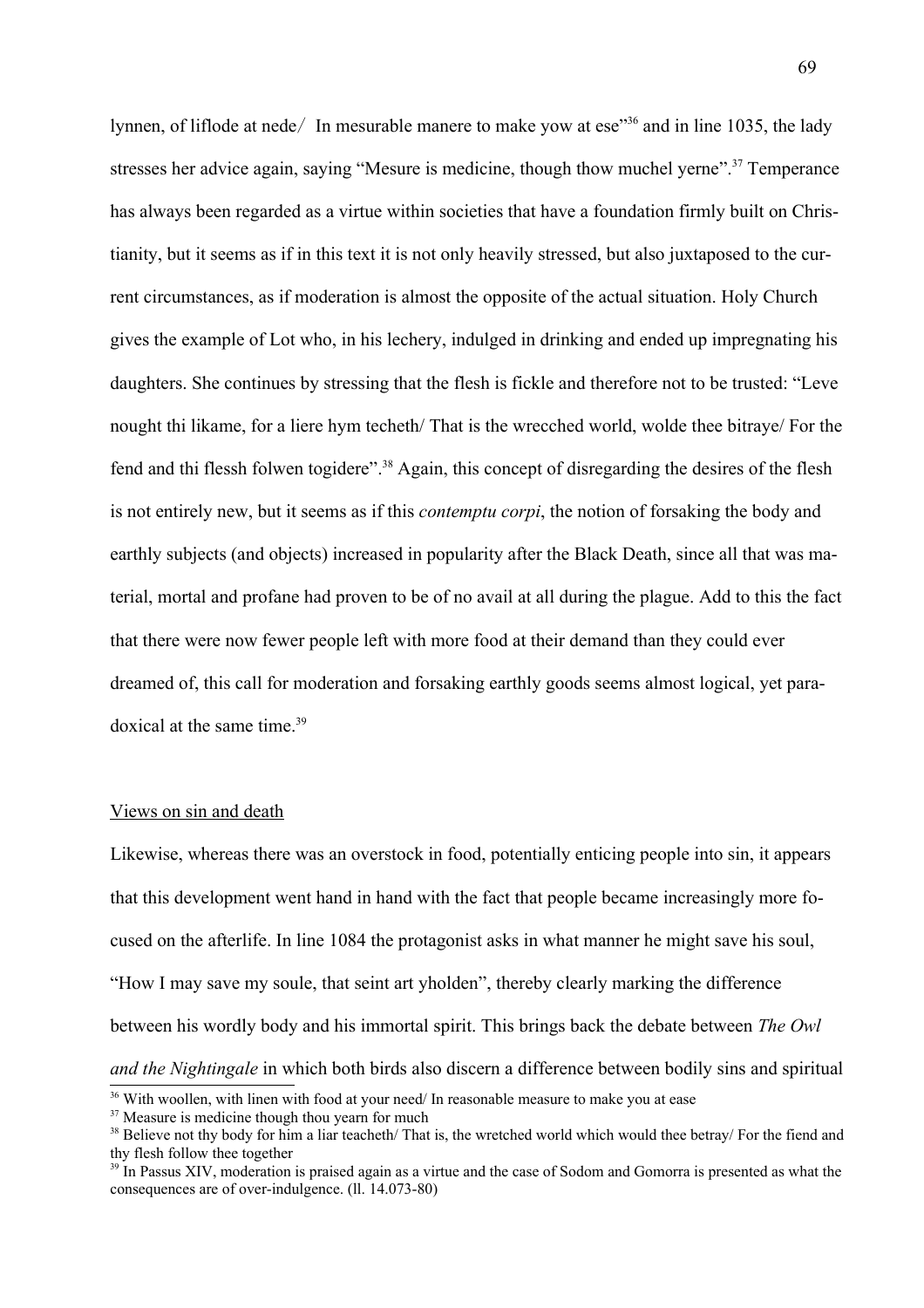wrongs. However, whereas the owl and nightingale are inclined to be more lenient to those who commit sins of the flesh, it seems as if Langland is voicing that all that the body entices you to do is wrong, besides the basic necessities of some food, clothing and shelter. There are no more comforting words spoken nor is there any tolerance.

Another example that shows this new and hardened stance on bodily sins is a remark made by Lady Meed, who is introduced to the audience in Passus II as a counterpart of the Scarlet lady in the book of Revelations. This introduction alone is telling, given the speaker and her reputation (Burrow, 113):

lt is a freletee of flesh, ye fynden it in bokes And a cours of kynde. wherof we comen alle Who may scape the sclaundre, the scathe is soone amended It is synne of the sevene sonnest relessed (ll. 3055-3058)

Lady Meed claims that frailty of the flesh is the first of the seven sins that is forgiven. This is highly reminiscent of the debate between the owl and the nightingale, who seem to take a softer stance on those who lose themselves in physical pleasures, than on those who pride themselves to be better, since spiritual sins are condemned more strongly by both birds. If we remember the warning that Holy Church gave, to forsake all that the flesh entices one to, and regarding this comment by Lady Meed, it seems that Langland is clearly distancing himself from those whose opinion seem to be more lenient on bodily sins. Not only does he disapprove of such practices, he also clearly stigmatises those who hold looser morals, by putting these words into the mouth of one of the figures who represents several vices. According to J.A Burrow, Lady Meed could either be "the sin of covetousness, or else bribery and corruption, or else 'the power of money'" (Burrow, 113). Both ways, the lady is up to no good and people who share her opinions, should think twice and recant their ways. The main focus now seems to have shifted from the earthly (how to lead a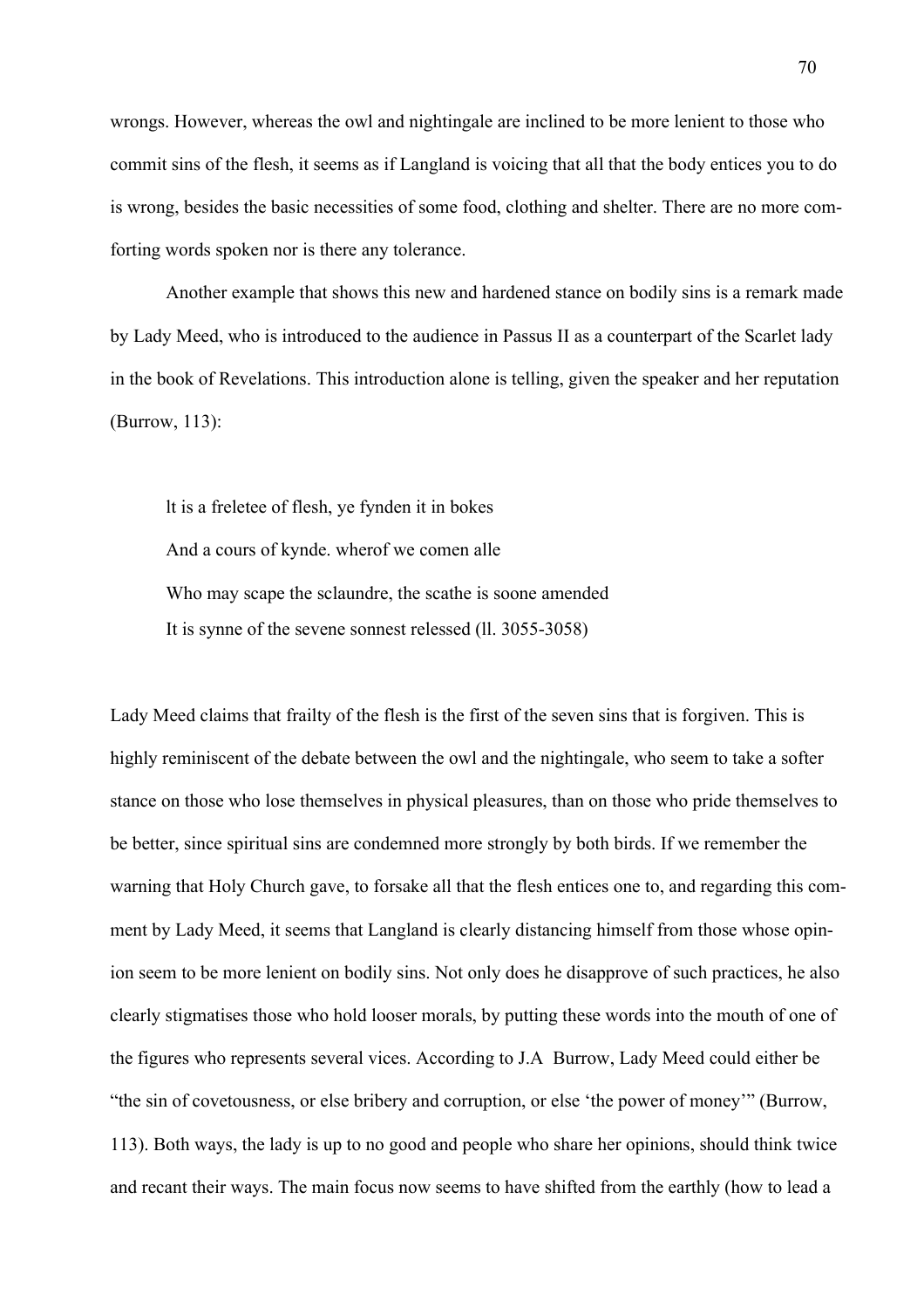proper life and avoid excessive sinning) towards life after death (how to keep, or at least, make your soul spotlessly clean so that you might be allowed access into heaven).

# Downfall of wisdom

Along with this (renewed) interest in the afterlife, Langland also reveals the decline of knowledge that appeared to be prevalent after the Black Death had taken its many victims. In line 1141, we find an interesting remark by the personified Holy Church, for she chides the narrator for lacking a proper knowledge of Latin: "To litel Latyn thow lernedest, leode, in thi youthe"<sup>[40](#page-70-0)</sup> and subsequently throws a Latin sentence at him, which does not only leave the speaker slightly puzzled, but the audience as well: "*Heu michi quia sterilem duxi vitam iuvenilem*"! [41](#page-70-1) It seems plausible to assume that the complaint of Holy Church is a valid and reasonable one. If we bear in mind the huge mortality rate among clergy as seen in chapter 1 and the findings by Ziegler on the lack of proper clerical staff, then it seems almost natural that there were also few left with a sound knowledge of Latin who were able to pass it on to another generation. Fewer clergy would mean fewer teachers and even less transfer of knowledge. According to P.A. Sorokin, in his study on *Man and Society in Calamity*, citing a source written by the Minor Friar Johannes of Winterthur, "in the years 1348 and 1349 [...] abbeys, priories, guardianships, professorships, and readerships, and other posts, are bought by ignorant, young, inexperienced and stupid people" (Sorokin, 113). It might go too far to imply that the quality of Latin was severely reduced after the Black Death, but it would not be unreasonable to suggest that the outbreak of the plague and all the people and their knowledge that consequently perished, only did more damage to the decline of the proper usage of Latin, while at the same time supporting the rise of the vernacular.<sup>[42](#page-70-2)</sup> Admittedly, the complaint

<span id="page-70-0"></span><sup>40</sup> Too little Latin thou learnest man, in thy youth

<span id="page-70-1"></span><sup>&</sup>lt;sup>41</sup> "Alas me, because of the fruitless command of youthful life." This translation is my own, in want of any better English renderings. Yet, suggestions for improvement are much appreciated.

<span id="page-70-2"></span><sup>&</sup>lt;sup>42</sup> More comments on the problem of poor Latin knowledge (mainly when it concerns priests) are found in passus XI, lines 11.301 – 11.316.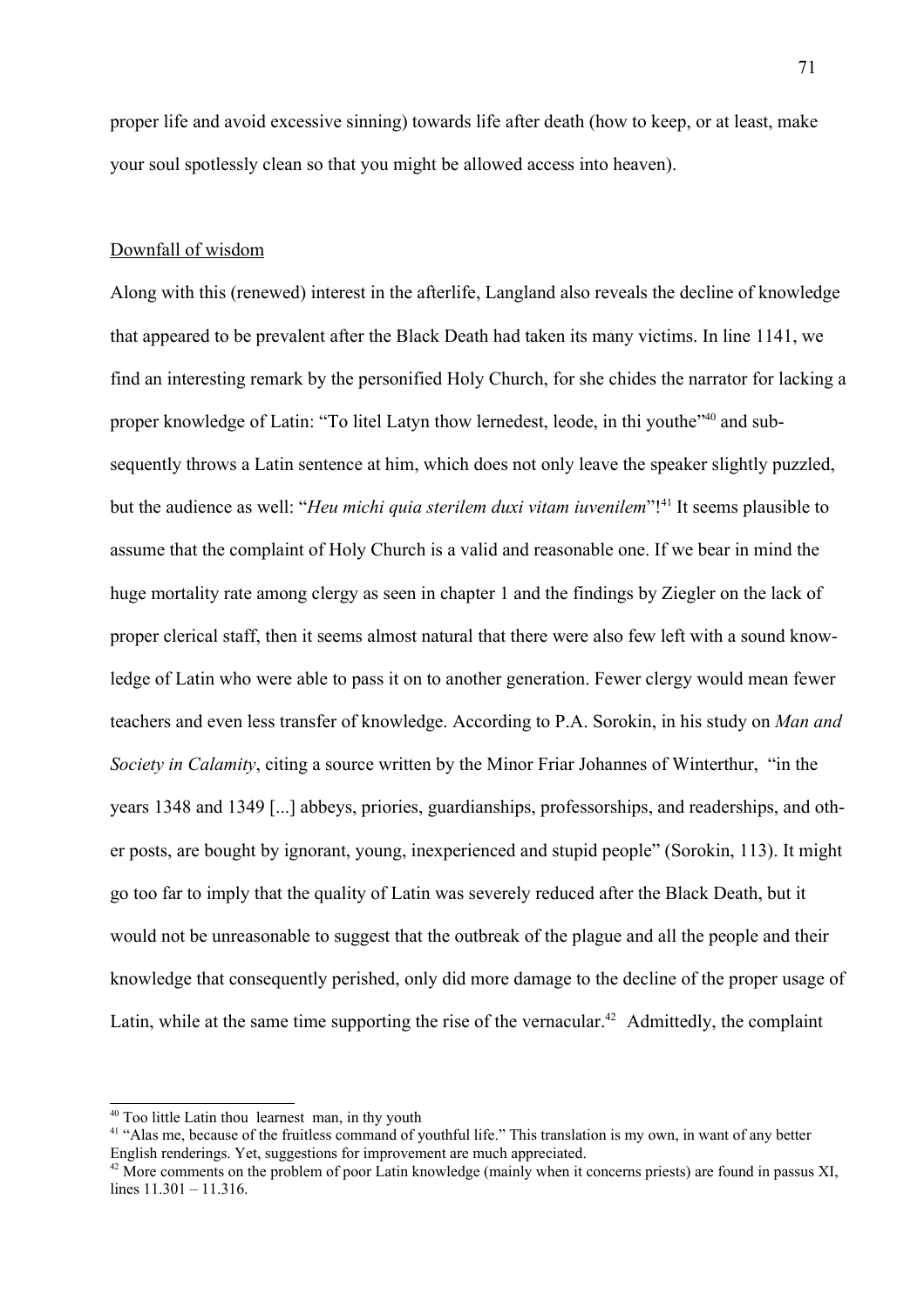and concern that no one possessed a decent knowledge of Latin was already prevalent in King Alfred's time, but this development was only intensified this progress of language corruption.

Moreover, considering the fact that most texts dating from after the Black Death that we have seen up till now show a significantly more substantial amount of Latin phrases, sentences and sayings, compared to that from before the plague, this is a very interesting phenomenon when juxtaposed to the notion that Latin was in fact deteriorating. This emphasis on using and scattering Latin throughout a text might indeed imply that authors were flaunting their skills which had become more and more exceptional. It could also be an attempt to educate the masses, or it could be a combination of both. Besides, this also raises questions as to what audience Langland was aiming for when (re)composing *Piers Plowman*, by inserting a dozen or more Latin phrases in the Btext that are either biblical or ecclesiastical. It might imply that he had a select group in mind, but it could also be hinting at Langland reaching for a wider array of readers and simultaneously trying to educate them in several areas. Additionally, the overt usage of Latin also boosts a text in prestige and signifies that what we have here, is a distinguished text for particular readers.

# Regarding sin as sickness

Another completely different yet intriguing aspect that we may find in *Piers*

*Plowman* is the recurrent references to sin as a disease. Rosanne Gasse argues in her article on "The Practice of Medicine in Piers Plowman" that it was generally held that "natural disasters like plague and destructive wind storms are believed to be divine warnings to improve human social behaviour" (Gasse, 178). Again, a reference that underlines the belief of misbehaviour as the root of the plague, is to be found in line 5013, where the personification of Reason teaches people that "thise pestilences were for pure synne". [43](#page-71-0) Interestingly enough, this explanation is preached by Reason and not by a clerical figure (although Reason is standing in front of a bishop while

<span id="page-71-0"></span><sup>&</sup>lt;sup>43</sup> He proved that these pestilences were purely for sin. Another reference to the pestilence as a warning sign occurs in Passus XX, ll. 20.096-20.109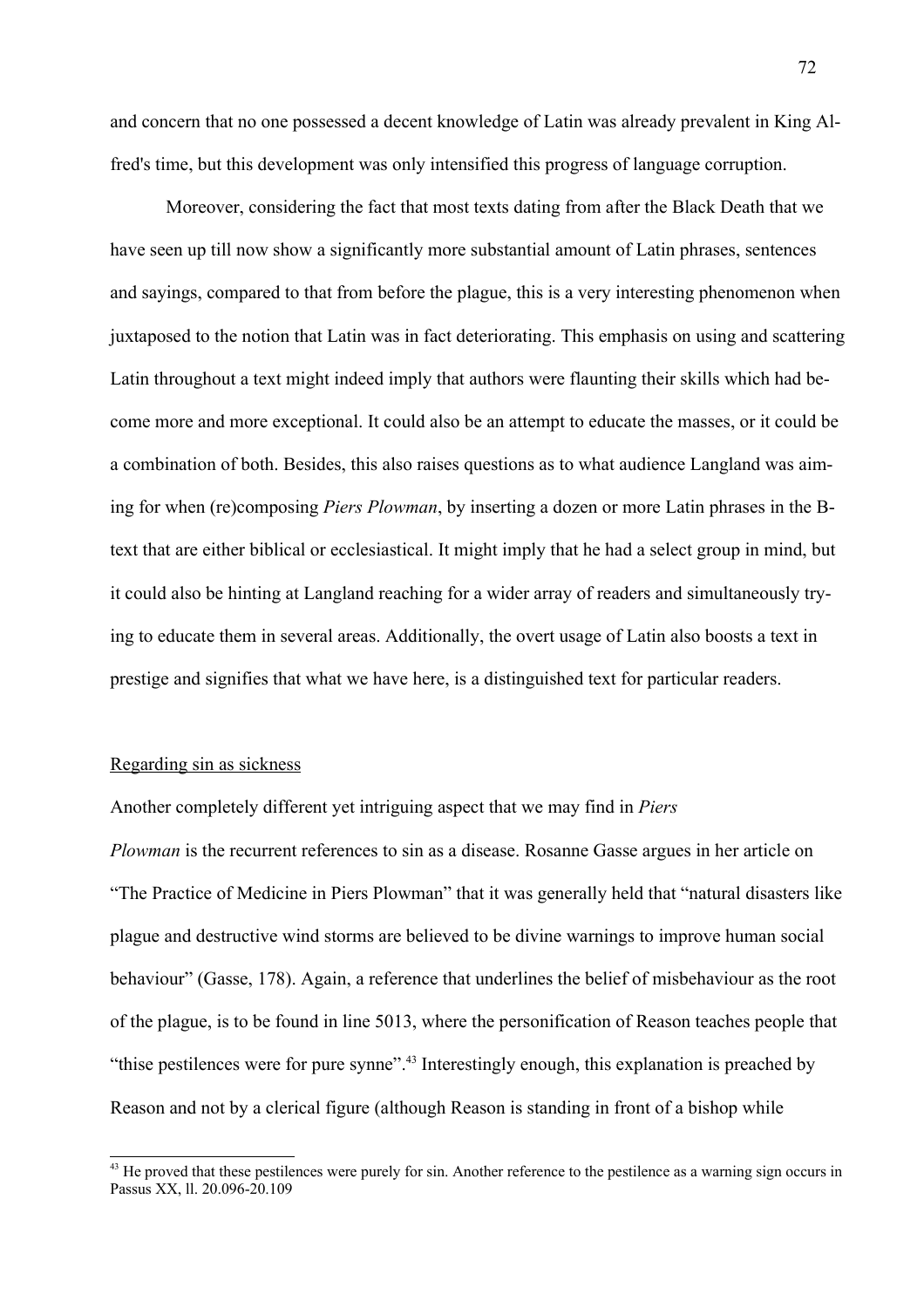proclaiming his news). Let us consider the following theory: behind a scourge like the plague lies the wrath of God, due to the wrongdoings of mankind. Consequently, epidemics served as a way to give people a chance to better their lives (if they survived). If this was indeed the case, it seemed to have had quite the opposite effect. Instead of forcing people to undergo a serious reality check, contemplating their sins and resolving to amend their ways, it seemed that people lost themselves in extremes. As we can see in the text of *Piers Plowman*, people lived as they wanted: eating, drinking, feasting and hardly working, indulging in all the bounty left after the waning of the plague. Alternatively, they lost themselves in religious frenzy (think of the flagellants whipping themselves through town) and started to attach less than reasonable meaning to all that was worldly, shifting their focus to the afterlife.

#### Bad behaviour as a result of the Black Death

It seems that the plague, despite its possible admonishing nature, was also used as an excuse to behave badly, or, in any way, inappropriately. According to Langland: "Late no wynnyng forwanye hem while thei be yonge/ Ne for no poustee of pestilence plese hem noght out of reson<sup>1[44](#page-72-0)</sup> (Il. 5035/6). Apparently, the plague was used as an argument for people not to behave reasonable anymore. It is tricky to attach too much significance to this remark, especially since reason is a word that contains such a broad and general definition. Nevertheless, it should not be glossed over in its entirety. It seems plausible to think that a calamity such as the outbreak of a plague is able to beguile people out of their wits or their usual line of reasoning, since the events taking place during the Black Death seemed to go entirely against everything that people deemed sensible and understandable. In Sorokin's study of the manner in which societies tend to react to catastrophes such as war, famine and pestilence, it is claimed that in the latter case, "grave pestilences [...] produce different and even opposite ethic-religious effects in the behaviour of different elements of the population concerned: in one case they induce demoralisation and

<span id="page-72-0"></span><sup>&</sup>lt;sup>44</sup> Let no wish for wealth spoil them while they be young/ Nor for power of the pestilence please them out of reason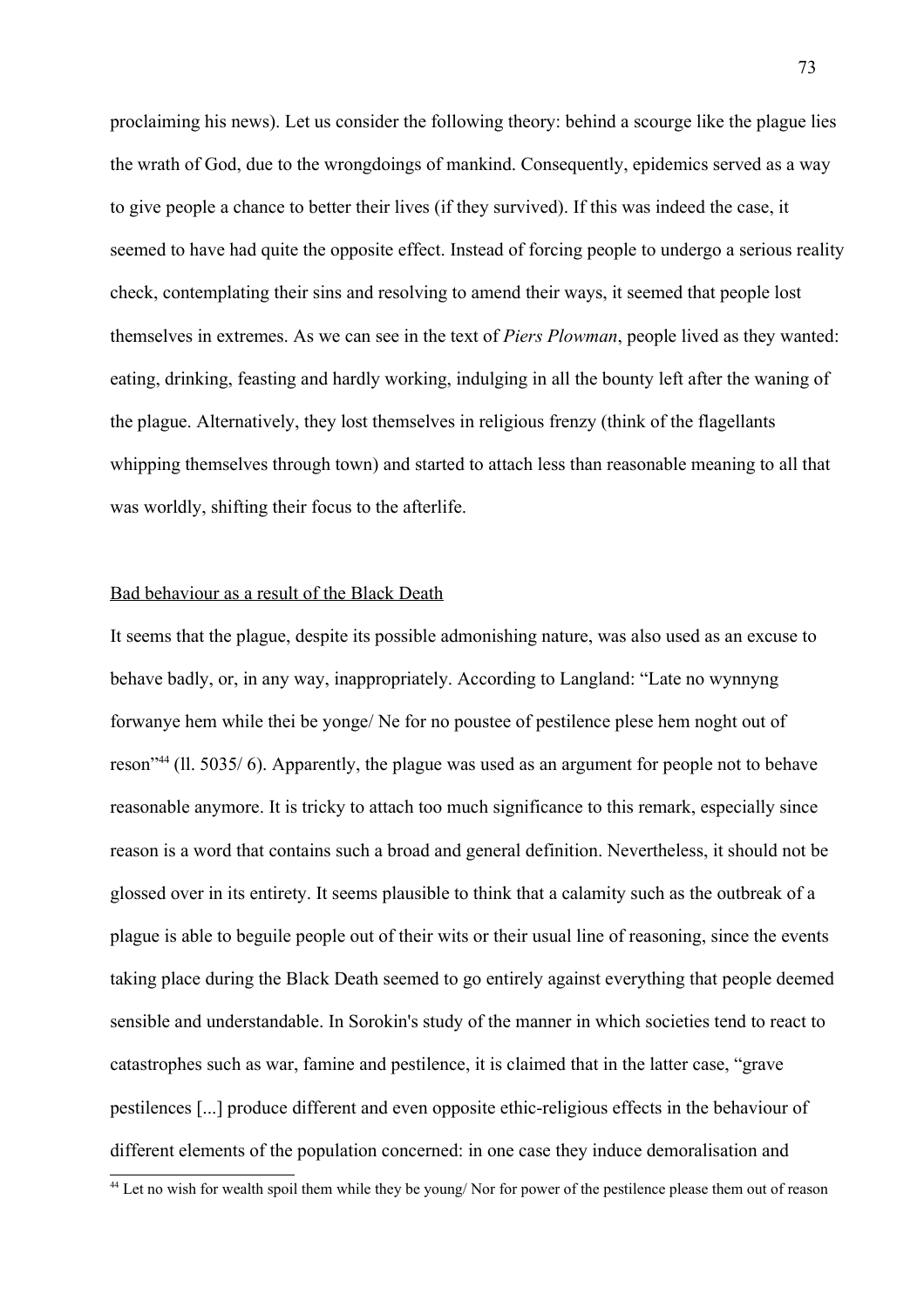irreligiousness; in another they lead to moral and religious exaltation" (Sorokin, 180). He also refers to a contemporary chronicler, John of Reading, who "complains bitterly [in the plague year 1349] of the Mammon of unrighteousness which has taken possession of the regulars, especially the mendicants, who, having become unduly rich through confessions and legacies, were seeking after earthly and carnal things" (Sorokin, 175).

Let us look at some consequences that Langland himself presents in passus  $X$ , where he writes that: "Freres and faitours han founde [up] swiche questions/ To plese with proude men syn the pestilence tyme [...] Ne beth plentevouse to the povere as pure charite wolde/ But in gaynesse and glotonye forglutten hir good hemselve" (ll. 10.071/72 & 10.082/83) Again, we have the critique on friars, but what is noteworthy, is that those who have money, seem to have lost the goodwill to let those who are less well off participate in their bounty. Instead they are indulging in their richness by spending money on fancy pastimes and extravagant meals.

#### Upward mobility

As has been said before, the plague did more than just wreak utter havoc. It also seemed to open up new possibilities for groups of people who had been confined, or condemned even, to a life of poverty before the outbreak. This new social mobility that was prevalent seems to have met much criticism by Langland.<sup>[45](#page-73-0)</sup> He seems slightly obsessed with the fact that labourers, i.e. non-skilled workers, were now able to go around and ask for much higher wages than they ever dared to do before the plague. Yet, it occurs to me that it is not so much that the speaker in *Piers Plowman* is raging against the opportunity that these workers now had, since there was plenty of labour, but only a few workers. From this perspective, the speaker would be criticising something that was essentially nobody's fault. The seemingly biggest point of frustration to him is that people are not

<span id="page-73-0"></span><sup>&</sup>lt;sup>45</sup> Langland also complains of other professions who do not know how to do their job properly anymore in Passus XIV, ll. 15.355 and onwards.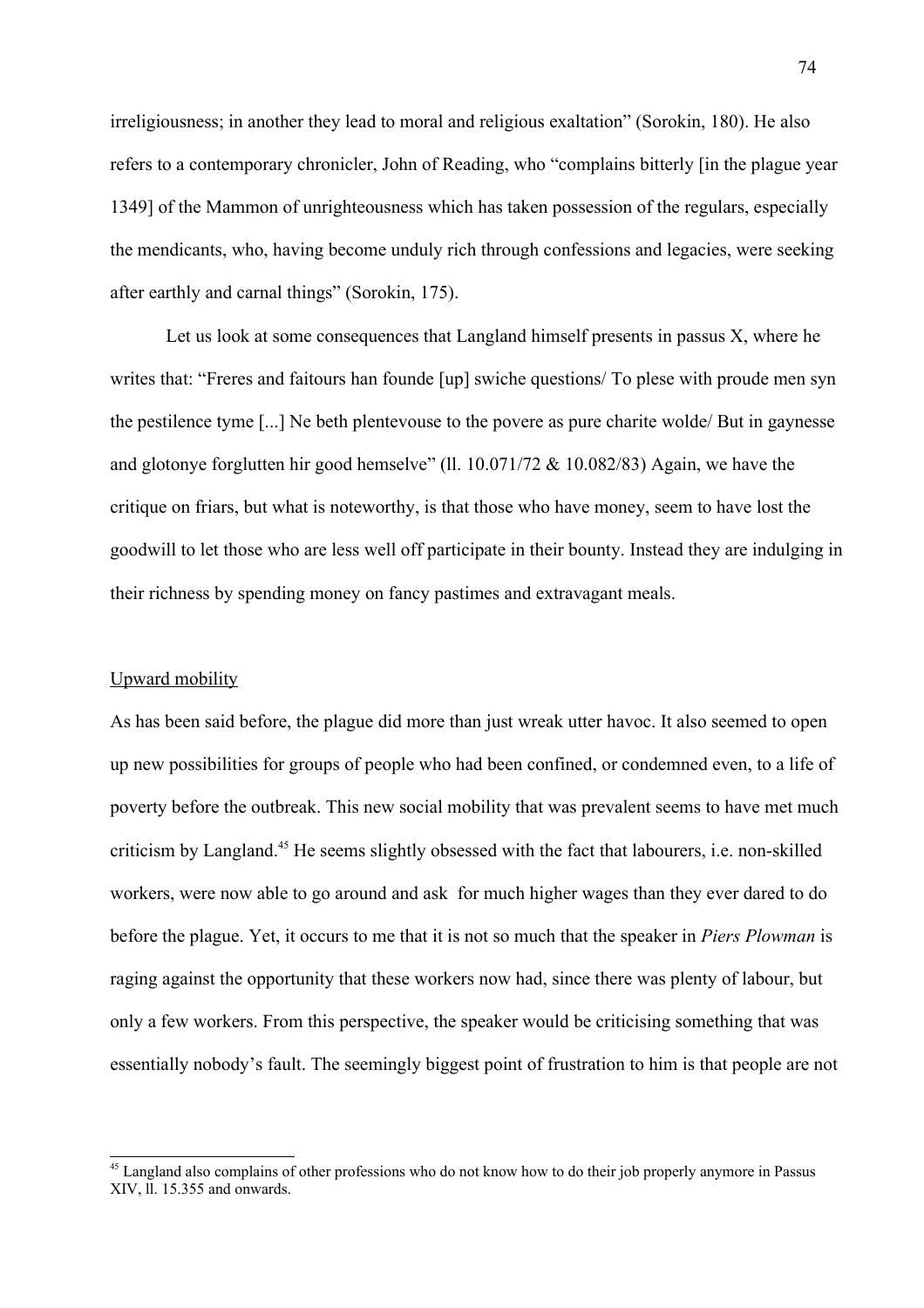acting according to their place in society. From line 6303 onwards, the narrator describes how beggars (who usually cannot be choosers) refuse any food that is not to their liking:

Ne no beggere ete breed that benes inne were, But of coket and clermatyn or ellis of clene whete, Ne noon halfpeny ale in none wise drynke, But of the beste and of the brunneste that [brewesteres] selle. (ll. 6306-6306)

The situation described here is that the lowest of the low, the unskilled labourers, who can only work with their hands and who are dependent on the generosity of those who hire them, are turning their noses up at the food that was usually given to them and are demanding bread and drinks that were commonly reserved for those who were (much) more well-off. By displaying this behaviour, they are rebelling against the established (pre-plague) feudal society and its embedded hierarchy, and thus indirectly, they are revolting against God.

Nevertheless, although Langland might not be too happy with this course of events, it is undeniable that circumstances did progress for certain groups of people. As Sorokin states: "as a result of the depopulation of England by the Black Death, the wages of farmhands doubled or trebled, and there was a widespread improvement in their general condition. Serfdom sharply declined, and may a serf became free- that is, climbed to a higher rung of the social ladder." (Sorokin, 112)

#### Focus on Christ

A final note on the contents of *Piers Plowman* is found in the last Passus of the B-text, where the narrator describes that:

I wole bicome a pilgrym,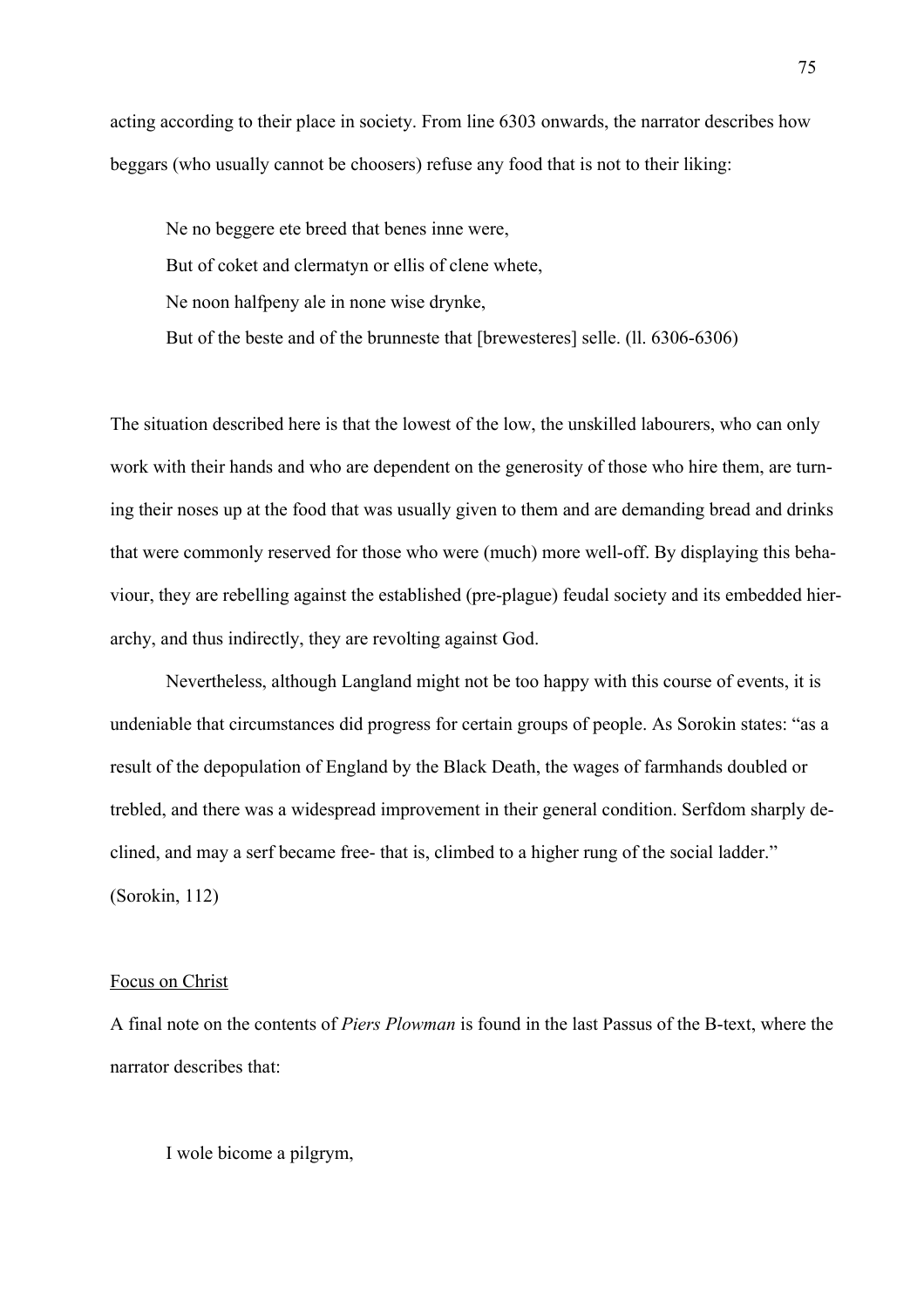And walken as wide as the world lasteth,

To seken Piers the Plowman, that Pryde myghte destruye, And that freres hadde a fyndyng, that for nede flateren And countrepledeth me, Conscience. Now Kynde me avenge, And sende me hap and heele, til I have Piers the P1owman!' (ll. 20.381/6)

This everlasting search for Piers Plowman, who basically seems to be a metaphorical figure representing Christ, appears to echo a longing for an ideal religious authority, which, according to A.V.C. Schmidt, "[is] no longer to be found within the visible institutional framework" (Schmidt, 350). Clearly, although Langland is admonishing and lecturing his audience, while describing the current situation he found himself in, he has also lost hope of finding solace and answers from the established holy administration and has set his mind and heart to the person of Christ.

Tying all these loose strings together, a highly informative account emerges, recounting the way in which several layers in the society of Langland's time looked and functioned. Comparing this to what we have seen in *Wynnere and Wastoure*, the matters both the texts are treating and commenting on certainly convey quite a few parallels. Think of social mobility as a seemingly new phenomenon, or the decline in the quality of performers. Likewise, both poems are far from positive when it comes to the clergy and both writers seem to be astounded and somewhat repulsed by the display of riches exhibited by certain groups of people. Let us continue then to the next and final set of poems, to see whether any more similarities or new insights will emerge.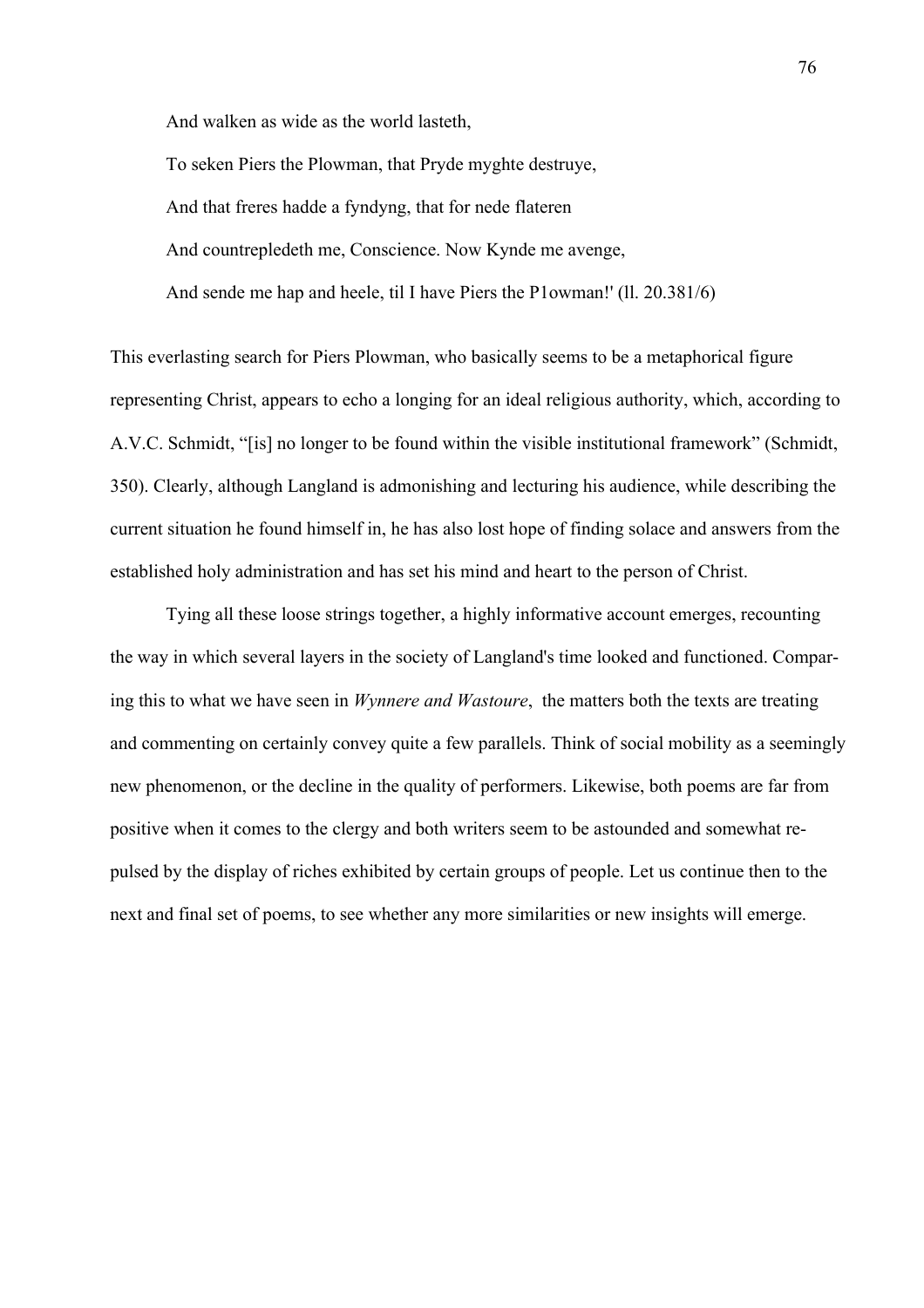#### *III. Ubi Sount Qui Ante Nos Fuerount (Pre) VS*

### *A Disptacioun betwyx þe Body and Wormes (Post)*

*Ubi Sount Qui Ante Nos Fuerount*

last quarter of  $13<sup>th</sup>$  century

*A Disputacioun betwyx þe Body and Wormes* early 15<sup>th</sup> century

In this *Ubi Sount* poem, the text can be basically divided into three parts. The first three stanzas consist of a summary of all the splendour, beauty, earthly pleasures and lavishness in general, which the speaker is describing (or lamenting almost) as glories of the past, while wondering where all beautiful ladies and proud men have gone:

Were beþ þey biforen us weren, Houndes laden and hauekes beren, And hadden feld and wode? Þe riche levedies in hoere bour, Þat wereden gold in hoere tressour, Wiþ hoere bri3tte rode,

Eten and drounken and maden hem glad, Hoere lif was al wiþ gamen ilad; Men keneleden hem biforen. Þey beren hem wel swiþe heye, And, in an twincling of on eye, Hoere soules weren forloren. (ll. 1-12)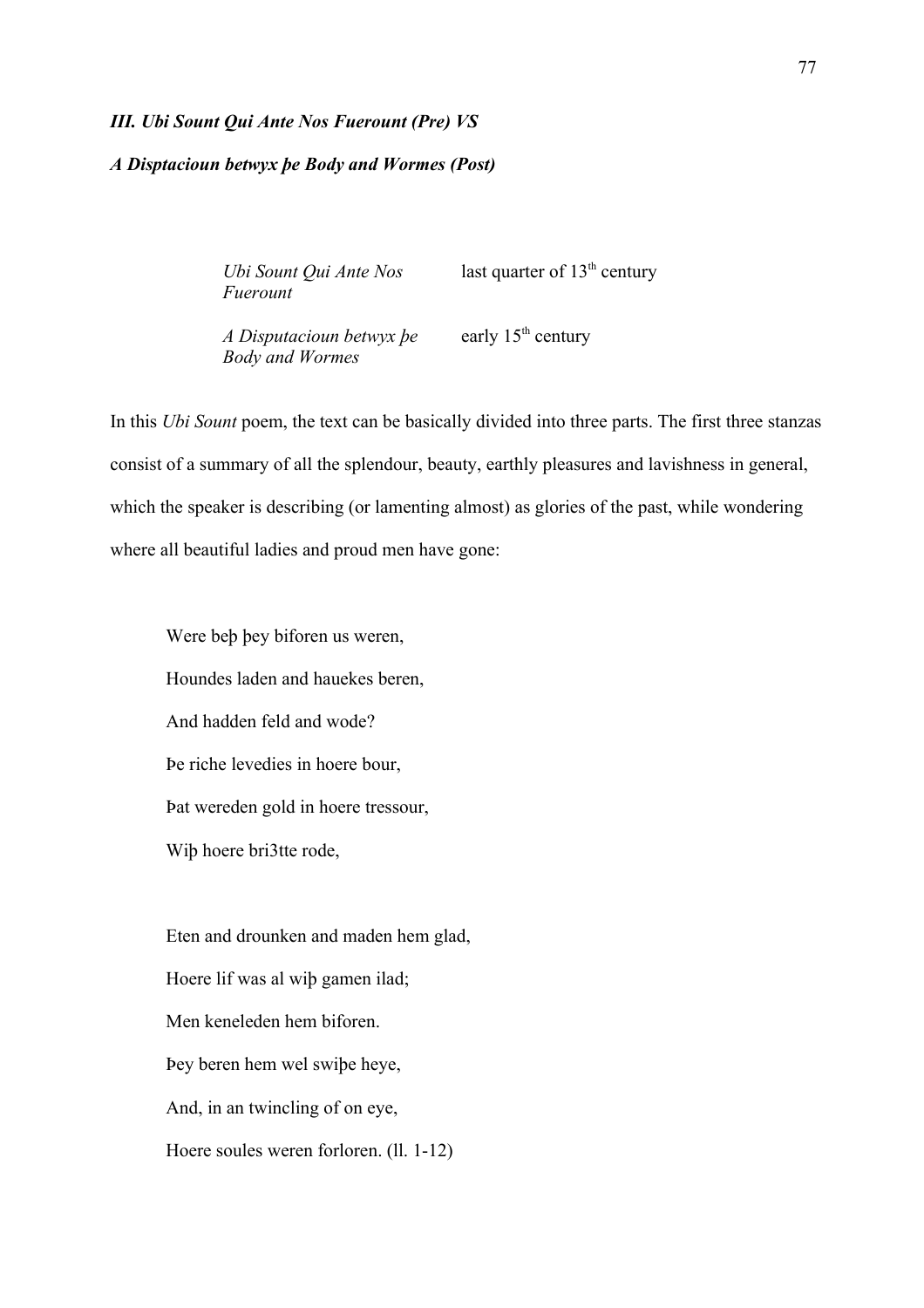The fourth stanza offers a less blissful explanation, when the speaker answers that since they already enjoyed an earthly paradise and as a result they are now writhing in anguish and are tormented by the fires of hell. Consequently, the following four stanzas are devoted to warning its audience that they should set their minds on the heavenly rewards they will earn if they forsake earthly pleasures:

Dre3y here, man, þenne, if þou wilt A luitel pine þat me þe bit, Wiþdrau þine eyses ofte, Þey þy pine he ounrede; And þou þenke on þi mede, Hit sal þe þinken softe. (ll. 25-30)

Strikingly (and slightly strangely) enough, the speaker is encouraged to suffer in this life while on earth, so that in heaven he might gather the spiritual fruits of his earthly woes. The audience is instructed to take up their weaponry and fight the good fight, so that they may be "god['s] chaunpioun!" (l. 34), which only underlines the notion of life on earth as a spiritual battleground between the forces of good and evil even more. Better yet, in the seventh stanza, the poet contemplates Christ's death on the cross and those who read or hear this poem are not only supposed to be strengthened by this meditation, but also called upon to avenge Christ's offering, by repaying him with one's own life. The ninth stanza offers a glimpse into what this heavenly reward might actually entail, by stating that in the afterlife, there will be day without night, with no vengeance, quarrelling and strife, and one shall be able to dwell with God in peace, rest and joy without end.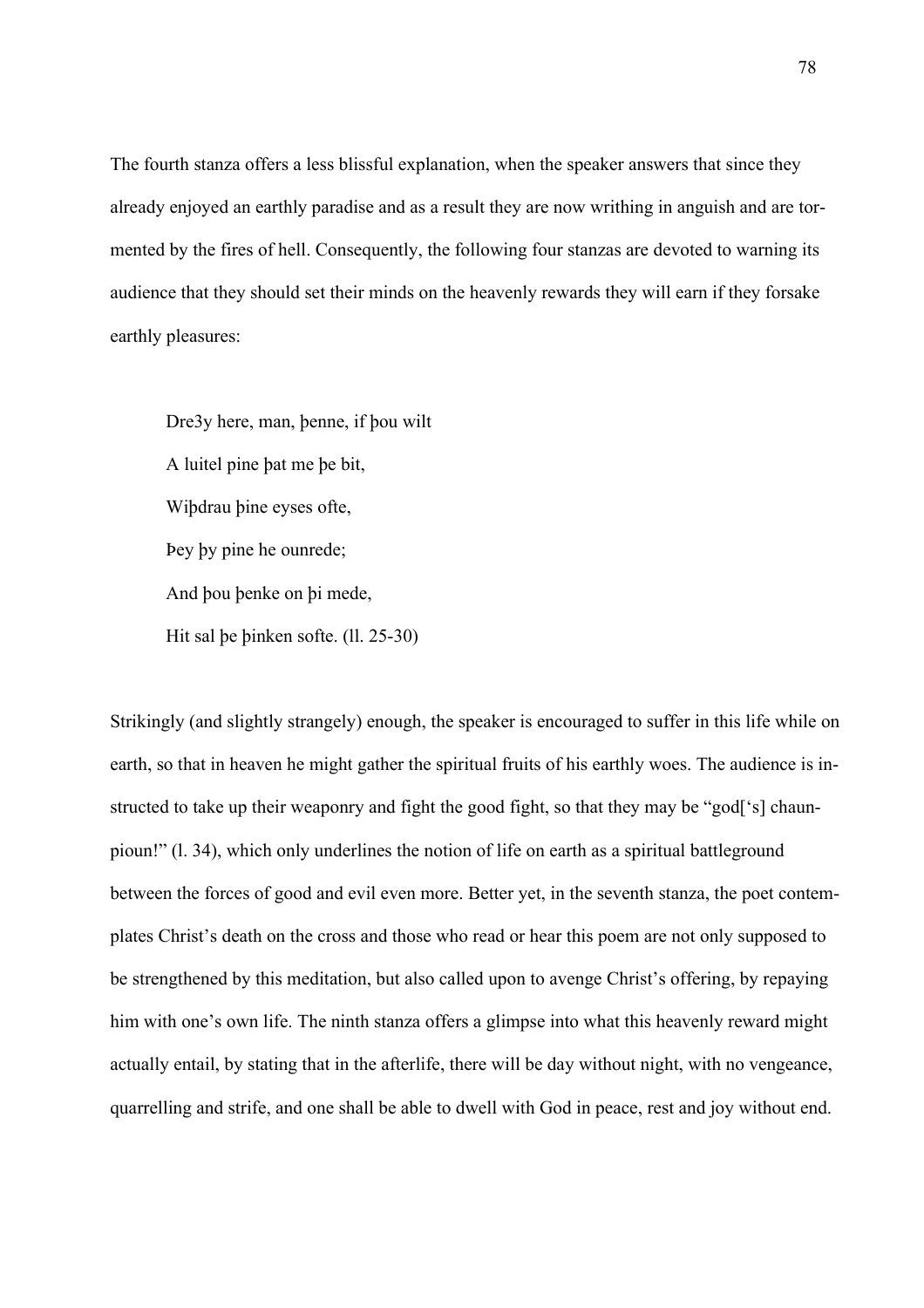Again, snippets of *The Land of Cokaygne* seep through (day without night, endless joy and no conflict), which is not that surprising, since the aforementioned is a satire on the ideal of Paradise.

Finally, the last and tenth stanza is a prayer and invocation to Mary, queen of heaven, to act as a guardian for those who are tempted and as a shield to defend people against the devil. It is interesting to ponder whether Marian influences became less after the Black Death, but this might very well have nothing to do with the outbreak of the plague and that this has to be considered as a development on its own. Nevertheless, it does seem striking that in all the post-plague literary works that have been discussed up till now, there is either no- or hardly any mention at all of Mary, mother of God, while the popularity of Marian veneration was alive and booming during the twelfth and thirteenth century.

Also, the reader or general public is instructed on how to defend themselves against the temptations of the devil:

Of ri3tte bileve þou nim þat sheld þe wiles þat þou best in þat feld þin hond to strenkþen fonde; And kep þy traytre seien þat word. Biget þat murie londe (ll.37-42)

It is noteworthy that the religious imagery used here is that of a weapon arsenal; as if the religious have a battle to fight against Satan. Even so, the tone that speaks from this stanza is considerably proactive. It teaches that Christians have a choice when it comes to dealing with the world's temptations and that, although the main emphasis lies on the rewards in heaven, one should take up arms to both defend himself and to keep the enemy aloof.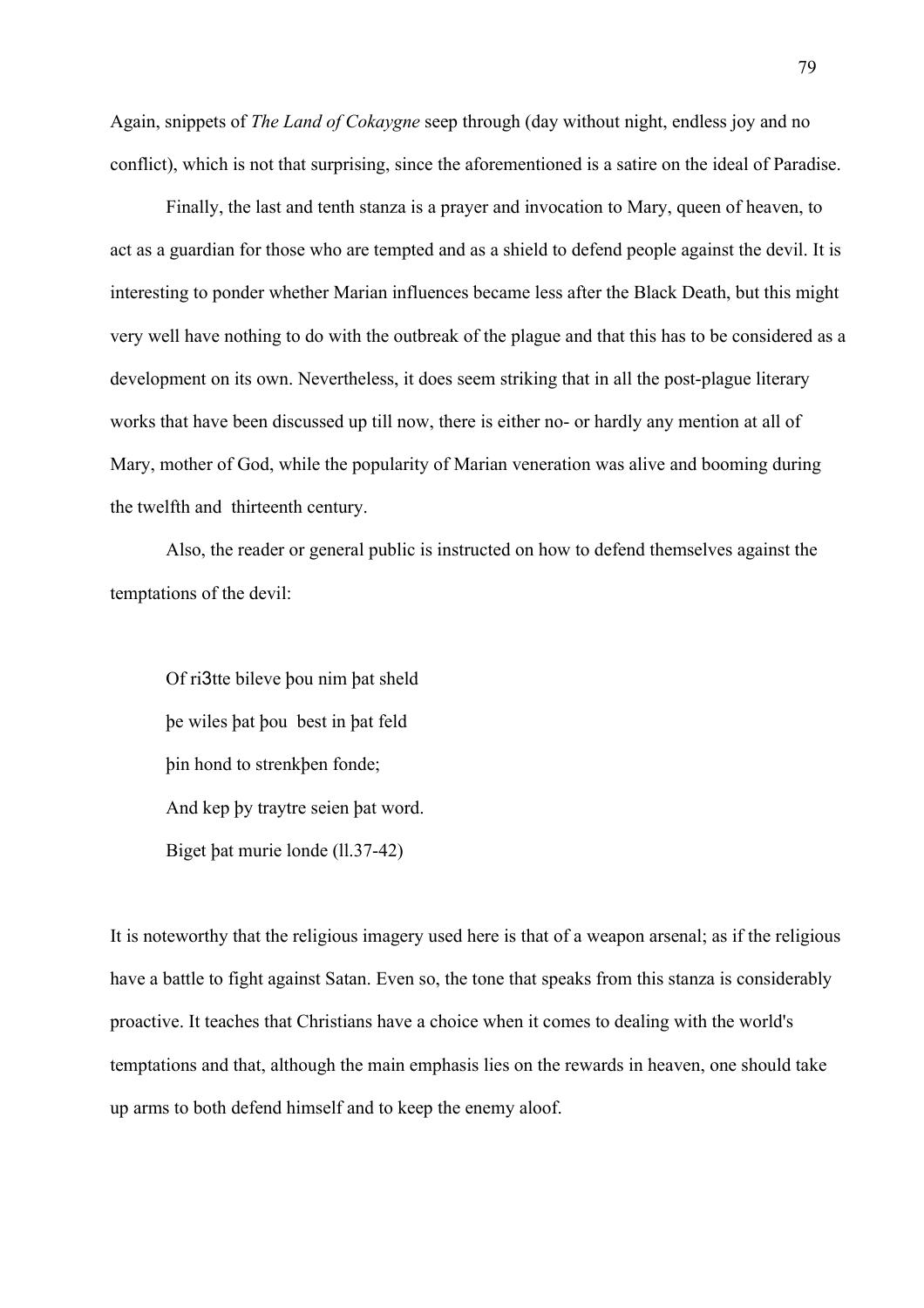Overall, the focus or aim of this poem is to move people's gaze and preoccupation from that which is earthly and temporary to a subject that is more divine and eternal. Even so, the earthly riches described in the first few stanzas are not specifically condemned. The speaker recounts the splendour of the past and emphasises that all these are not everlasting and worthless when one journeys to the grave. Nonetheless, the main tone of the poem is one of nostalgia rather than condemnation. It is more a lament with a moral, than a very religious and moralistic text offering a gloomy outlook on life. Instead of looking forward, its gaze is fixed on past and present: on those who once were beautiful, young and dashing, are no more. As George Kane argues in research on Middle English religious lyrics: "The effect of this poem is [...] mixed, but nevertheless relatively successful; it awakens not only fear of death but also a romantic sorrow for past splendours, in order to banish them with good counsel." (Kane, 116) The three aspects that made those in the past stand out, namely riches, beauty and youth are ultimately juxtaposed to what comes next: suffering, sin and woe. The lesson that is to be learned is that one should not cling too much to earthly goods, but seek everlasting treasures in heaven.

In short, what we observe here is the reminiscence of past splendours, which once filled people with joy, but have since seemingly vanished into thin air. Therefore, the audience is urged to aim its gaze towards heaven and bear in mind that all that is earthly is also transient. Man should thus seek its treasures in heaven. Yet the most interesting aspect of this whole poem is not the *Ubi Sunt* motif which is to be found in texts throughout the whole of the Middle Ages, but the nostalgia that speaks from it. The beauty and riches from bygone days are not condemned at all, they are just recounted as an example of what might happen if one attaches too much trust to- or has too much faith in earthly objects. When comparing this to the other texts, the trend that is starting to show is that, in most of the pre-plague texts, a notion of mortality and spiritual matters presiding over the worldly is always present, yet the latter is never entirely condemned, whereas in the post-plague texts, terrestrial subjects are discussed in a condescending manner, while mankind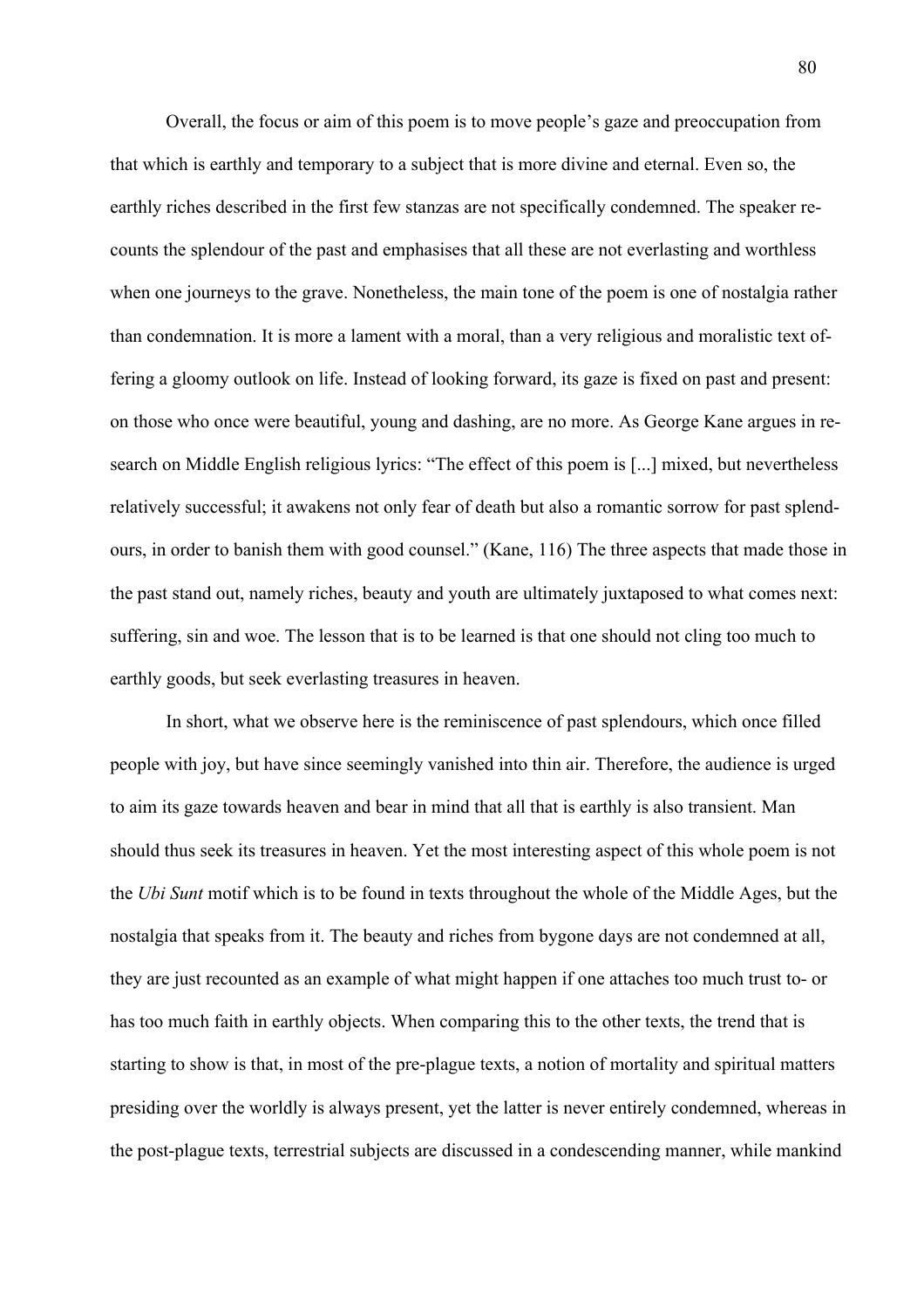is mainly urged not to over-indulge in any physical pleasure, thereby stressing the gravity of sins and especially physical misbehaviour, such as gluttony, lechery and extravagance. One could almost say that all that is attached to bodily issues is frowned upon, whereas more incorporeal subjects are thought to be more worthy. This could be a reaction to the excess that was present after the Black Death and it could also be a way of coping with the disappointment in all that could not help during the plague pandemic. All that was worldly, be it knowledge, medicine, doctors, priests, etc., seemed to be of no help at all. Therefore, a conclusion that might be drawn is that everything under the sun is rather worthless in the end. It seems like a harsh and a too narrowminded judgement, but when one is traumatised and has just survived a disease that killed at least one third of the people around you, it is easier to choose a line of thought that, however bleak it may be, gives you some notion of understanding how to get to grips with the facts, instead of facing the terrifying and absurd reality that there was basically no logic behind it all.

Having said all that, and putting these conclusions just aside for a moment without disregarding them wholly, the time has come to have a closer look at the last text.

#### *A Disputacioun betwyx þe Body and Wormes*

The next and last poem that is examined in this research is also one of the most extraordinary compositions that I have yet come across. As might have become evident up till now, both dream visions and debates are popular genres, while the literary devices employed by writers tended to convey their message to their audience. *The Owl & the Nightingale*, *Parliament of Foules* and *Wynnere and Wastoure* are the other examples that we have seen so far, but the main aspect that makes *A Disputacioun* stand out, is the mere fact that the debate takes place not between two living beings, but between a corpse and the worms that are feeding on it. This is almost like a parody on the popular body and soul debate that was commonly known in medieval literature, where it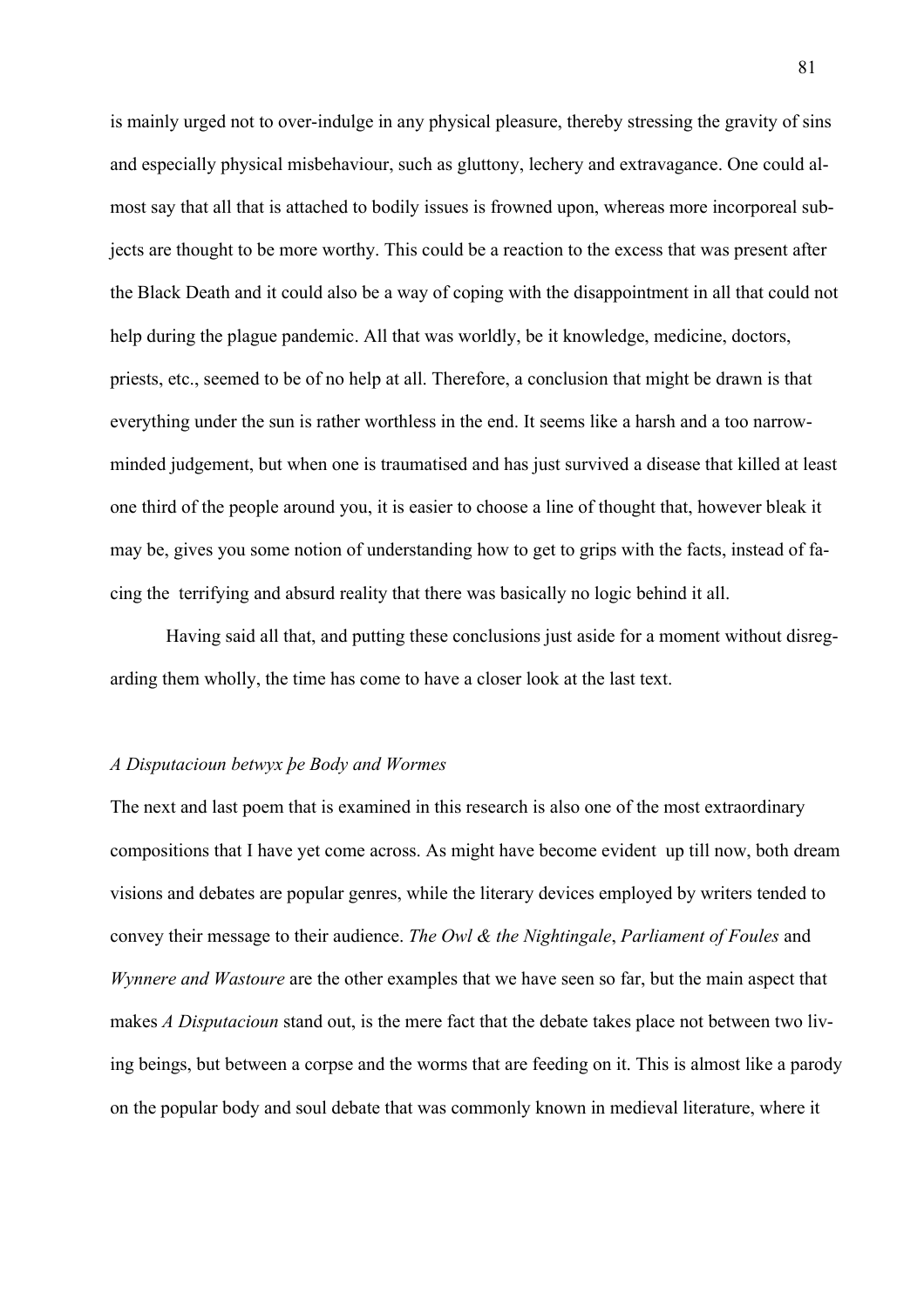was typical for "the soul [to chastise] the body for sinning while it was alive and [to describe] the body's incipient decomposition" (Rytting, 217)

However, in this poem it is not so much the soul accusing the body of sinfulness and the other way round, this time it involves an already decomposed body who is complaining and trying to persuade the worms not to gnaw on its remains. Also, as Jenny Rebecca Rytting argues, another element that is intriguing to this poem is that "the body seems to be a specific person with a distinct personality, rather than an abstract representation of 'the flesh'"(Rytting, 218). Instead of having a general personification such as the speakers from *Wynnere and Wastour*, it seems that the body here is an actual persona with its own distinctive voice. This seems like an example where the focus on general, communal identification which was common for medieval society, has shifted to the personal and individual perspective that became one of the distinctive features of the renaissance.

As recounted earlier, during the first few stanzas, we are introduced to a pilgrim who leaves the country to flee the pestilence and to clear his conscience by doing a pilgrimage at the same time:

In þe ceson of huge mortalite Of sondre disseses with þe pestilences Heuely reynand whilom in cuntre To go pylgramege mefed be my conscience (ll.1-4)

En route he finds a church which he enters to say his prayers. While kneeling inside, he sees a newly made sepulchre with a coat of arms emblazoned on it, hinting that the body inside is of noble blood. In the fourth stanza, it is revealed that the body of a woman is contained within the tomb, as the speaker describes the fashion in which her appearance is depicted on the tomb. The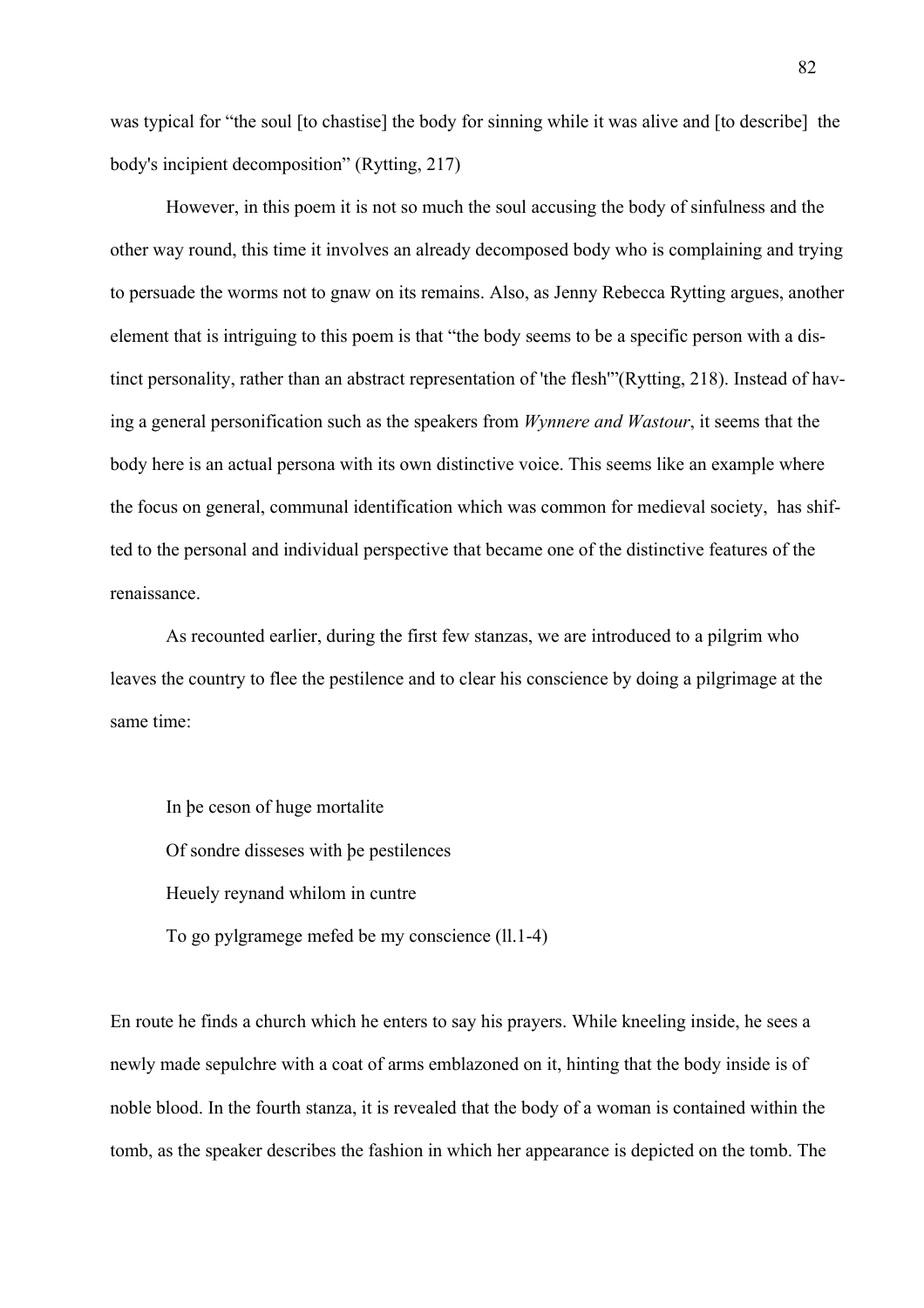speaker, rather abruptly, falls asleep, and dreams of the dialogue between the corpse of the lady and the worms, feeding on her flesh.<sup>[46](#page-82-0)</sup> The body starts to address the worms directly, speaking in the first person. She recounts how fresh and sweet her body once was, and how personable, beautiful and high-ranked she was conceived to be during her lifetime. In fact, especially her noble birth is stressed four times alone in the fifth stanza, thereby emphasising the grim contrast between her glorious past and her present state of being. Essentially, the way in which the body is presented to us is that at this moment, she has both metaphorically and literally, hit an all-time low.

The body pleads with the worms to leave her at peace out of courtesy, to which the worms reply that they are actually doing the body a favour. Since they lack the sense of smell and taste, they are the only animals in the kingdom even willing to go near such a corpse, with "orrybyll flesche rotyng and stynkynge" $(1.66)^{47}$  $(1.66)^{47}$  $(1.66)^{47}$  and, by eating her remains, they are in fact cleaning and polishing the bones. This is the only instance wherein the poem is being overtly graphic, by describing the corpse's corrupted and decayed appearance. Interestingly enough, there are very few (highly) graphic descriptions of the results of the plague or the decomposing of bodies in literary works, besides Boccaccio's introduction to the *Decameron*. Nevertheless, it is interesting to note that the decaying body was popular in the contemporary art of that time, such as tombs that contained an image of both the body in all its glory and that of the carcass as it would look like after death. Perhaps writing down the physical details of victims, both alive and dead, would be considered too gruesome, unfit or maybe even disrespectful with regard to the deceased. In a reply to the worm's explanation, the body cries out for help to her former suitors and lovers, who have vowed to serve and protect her: "Now where be þe knyghtes cum forth in place/ And þe worschipful sqwyers both hye and base/ þat sumtyme to me offerd þour seruyse/ Days of þour lyfes of hertes frawnchsyse" (11, 75-79). It seems bizarre, funny and macabre at the same time to imagine a

<span id="page-82-0"></span><sup>46</sup> A note on the sudden transition from the depiction of the lady's beauty to the speaker's slumber: according to Karl Brunner, who is cited by Jenny R. Rytting, it seems that six lines are missing from the MS, due to a mistake made by the copyist. This is however a theory that cannot be proved, seeing that this poem is only preserved in one MS, British Museum Add. 37049. (219)

<span id="page-82-1"></span> $47$  [Your] horrible, rotting, stinking waste (Rytting)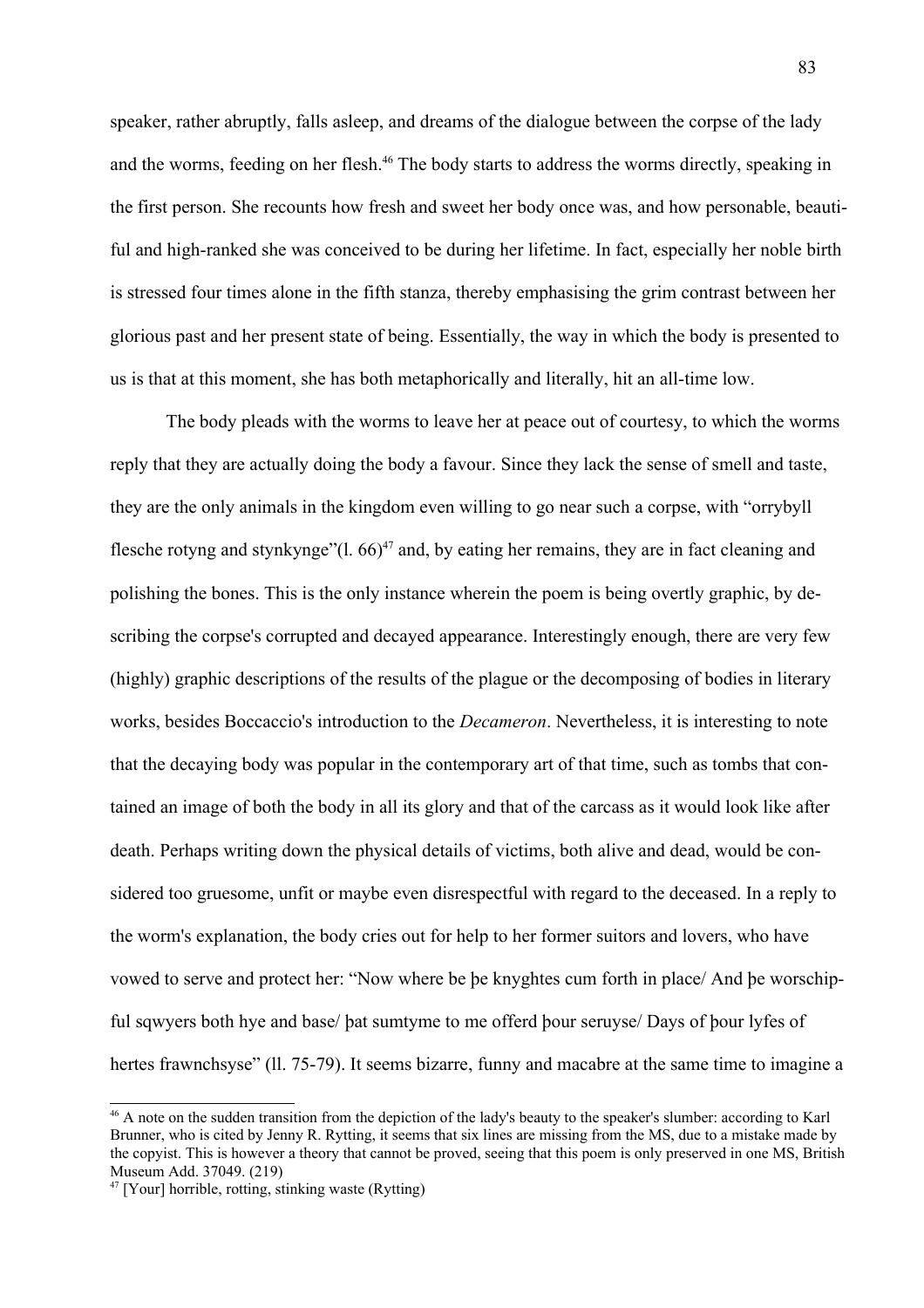rotting corpse crying for the noblemen, those who had once devoted their lives and hearts to her, to come to her rescue. Even more ironic if one thinks that the only ones who are actually helping her are the worms, by keeping her company and polishing off her bones. The worms reply quite pleasantly that all her knights and squires are more than welcome to join her, since they could tackle them as easily as anybody else. In the eleventh stanza, the worms describe the great figures that once were, but which are now devoured by them. They sum up the nine worthies, the Trojan knights and four female beauties, the latter all known from the classical sources (Helen, Polyxena, Lucrece, Dido). This puts the body and her past in a rather dim perspective, although she must have been a beauty and quite renowned in her own time, when compared to the names the worms mention, her reputation does not seem to be so notable at all.

Moreover, the sixteenth stanza is also graphic in quite another way and contains some revealing insight as well, when the worms recount all the fleas, nits and stomach-worms she had to deal with when the body was still alive. According to them, this was already a foreboding of what would happen to her after death, since, in life, she was essentially infested with bugs already. I mentioned revealing, since these lines also tell how daily life was for an aristocratic woman. Even though she was high and mighty, this did not imply that the daily annoyances such as stomach worms, itching and bites caused by bugs, overlooked her. In lines 151 and 152, the famous 'ashes to ashes, dust to dust' concept is recalled by the worms, thereby instilling even more humility into the body (and, by all means, the reader as well).

Now, from the twentieth stanza onwards, the tone of the body's voice seems to change. Instead of perpetually lamenting her past and eschewing the worms, it seems that she is undergoing her first penitential moment, by realising:

þat in my lyfe was I made lewyd and vnwyse With a reynawnde pryde so mykil for to mell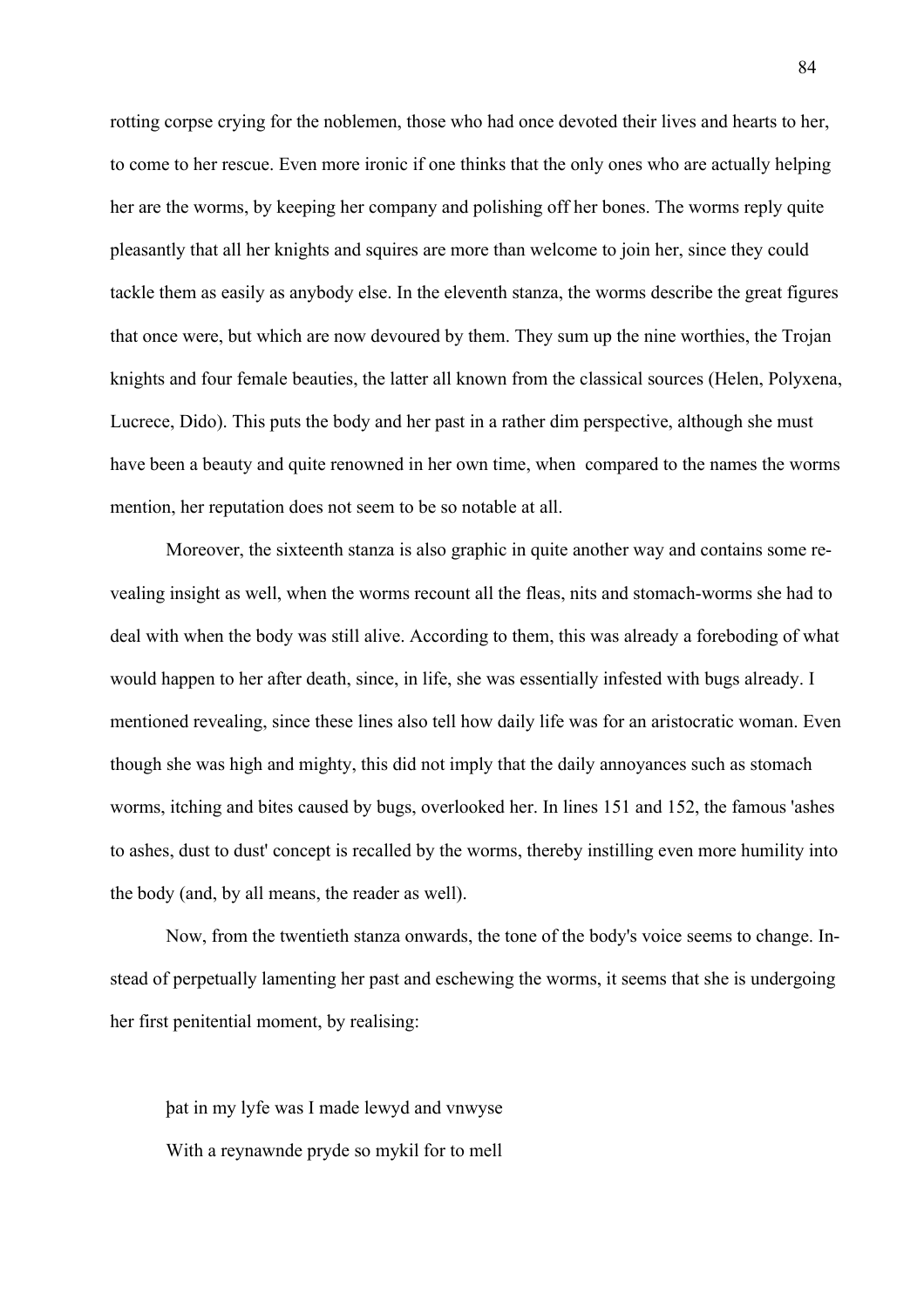For myne abowndant bewte to so devyse To prowde hafe I bene to wanton and to nyse In warldly plesaunce gret delyte hafyng To be my comper none worthy þinkynge (ll.157-162)

(translation)

That all my life I was a fool. With a reigning pride too much to tell, I thought of myself as a beautiful jewel And was wanton and frivolous, as a rule, Having great delight in worldly pleasure, Thinking none to be my equal measure.

This is the first instance in which the body confesses her sins, by repenting of her vain, prideful and promiscuous behaviour that she displayed during her life. Even so, this moment of revelation into self-knowledge does not seem to impress the worms much, since they reply that if the body could have decided, she would be alive all the same, and still sporting her attractive physical features. The worms refer to the Bible, by paraphrasing verse 30 from the book of Proverbs, chapter 31: "þat þe fayrnes of women talde/ Is bot vayne þinge and transitory/ Women dredying god sal be praysed holy" (ll.174-176).<sup>[48](#page-84-0)</sup> This reprimanding creates another change in the voice of the body. She accepts the worms' criticism and turns her gaze to the public, by addressing the audience directly and telling them to view her circumstances as a warning. Those who still have the luxury of time, should think ahead and prepare to meet death.

<span id="page-84-0"></span><sup>&</sup>lt;sup>48</sup> The King James version of the Bible reads: "Favour is deceitful, and beauty is vain: but a woman that feareth the Lord, she shall be praised."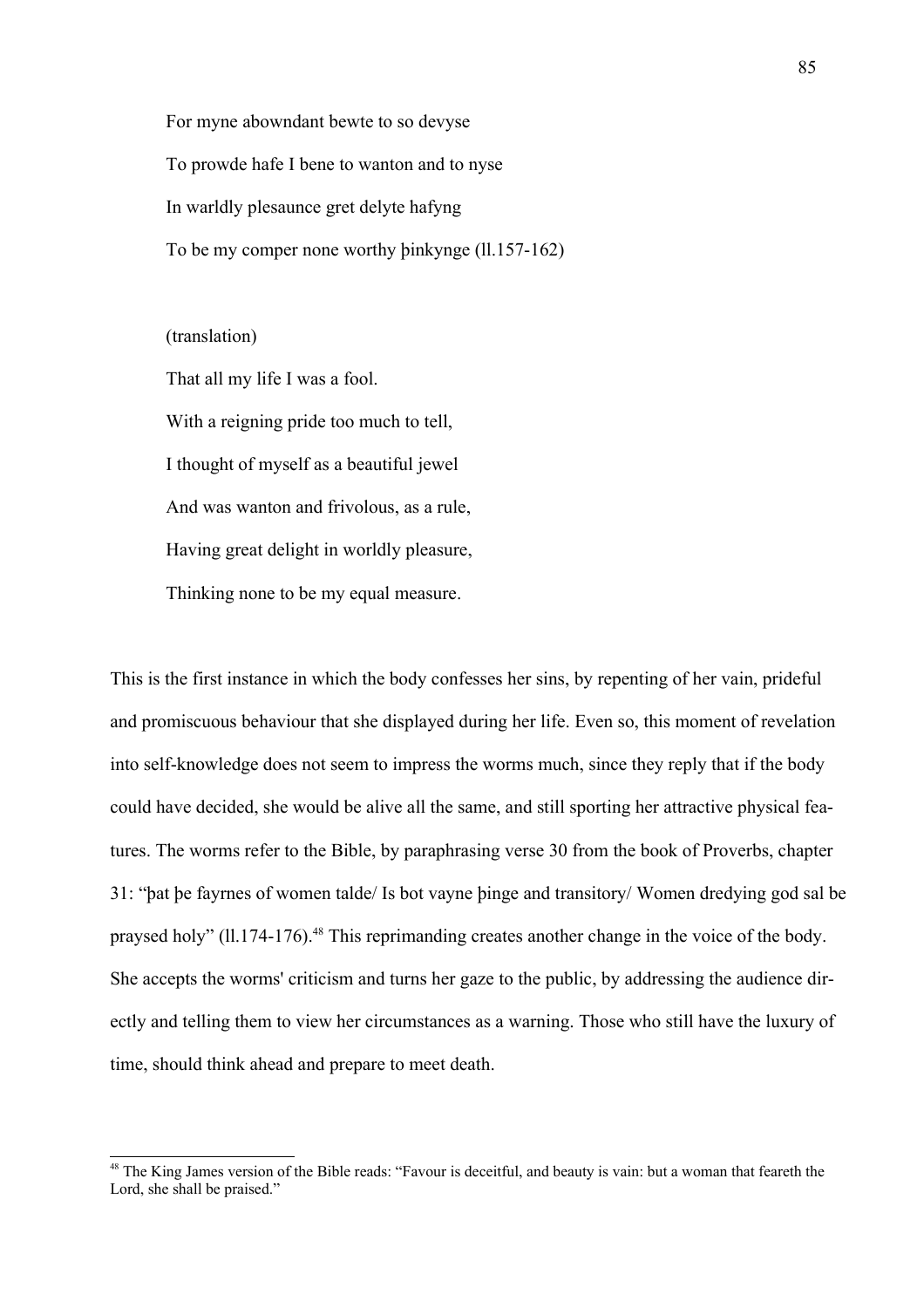And þat þos on lyfe may hafe space to be redy To rememor in þe same wyse also Contynewly þinkynge in þe tyme to cum þerto What he shal be and also what is he" (11.181-184)

#### (translation)

 And that those in life may have space to prepare, To consider in the same wise also, They should think, in the time before they go, Of their future states and their origins.

However, in the  $25<sup>th</sup>$  stanza, there is another development in the chain of events. Up till now, we have seen that, at first, we have the description of the tomb of what once was a beautiful, rich, young lady, who is now lamenting her rather deplorable situation in which she finds herself. She then tries to persuade the worms to leave her remains alone, by calling in the aid of her former lovers and admirers, which is honed away by the worms who, very aptly, reply that they have defeated greater men than the handful of noblemen that the body calls for. The worms then explain that they have been with her all her life, thereby emphasising the basic sordidness of a human body, which is now only fully exposed until after one's death. Not only is this a matter of fact, it also sheds a new light on how people might view themselves. Instead of merely being a precious jewel, as the body herself says, human bodies are also a collection of bacteria, bugs and other creepy crawlies. Following this humbling and matter-of-fact view on the human figure, the body repents of her pride and neglect of her spiritual condition, by only paying attention (too much even) to her physical well-being. She then addresses those who are witness to the debate to take heed and not to fall into the same trap as the body did.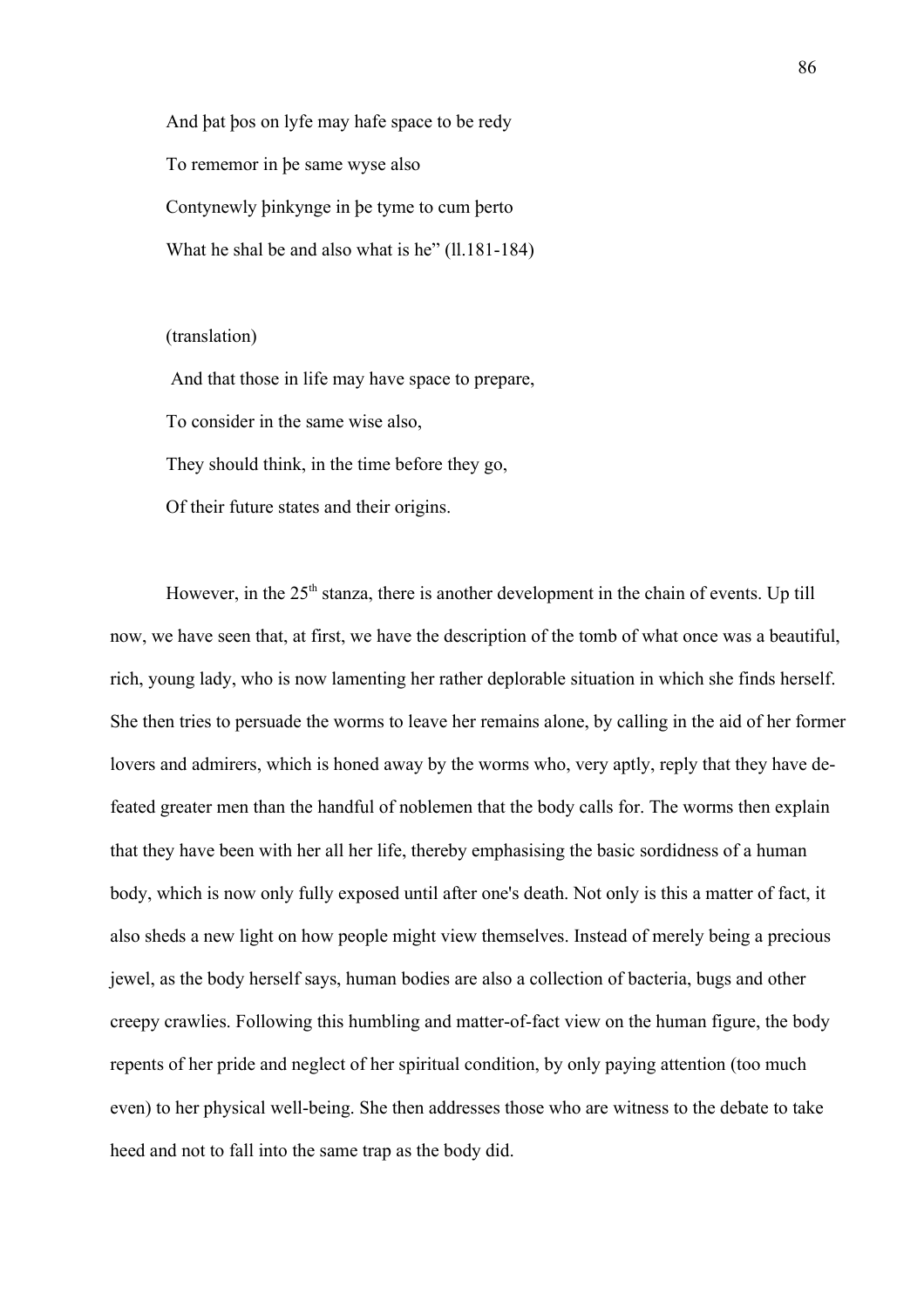Nevertheless, instead of ending the poem with an emphasis on man's mortality, employing the well-known *Memento Mori* theme, the body consoles herself by stating that she will enjoy the company of the worms for a little while longer, until she is resurrected again on Judgement Day, on which all the deceased will be given a new and even better body than they ever had whilst alive on earth.

Let vs kys and dwell to gedyr eyermore To þat god wil þat I sal agayne vpryse At þe day of dome before þe hye justyse With be body glorified to be (ll.195-198)

(translation)

Let us dwell together forevermore-Till I rise again at God's command On Judgement Day, and before him stand With this body to be glorified

Thus, instead of stressing mankind's transience state, the poem suddenly offers its public a glimpse of hope by reminding us that death is not the final verdict and that there is another life beyond the grave: not just spiritual, but quite a physical one. Even death seems to be a temporary state of affairs, according to this poem, and one may look forward to a new and better physique by which mankind shall be able to glorify its maker.

The last two stanza's are an elaboration on how the speaker wakes up from this dream vision and how he was urged by a holy man to write it all down, thereby summarising all the themes that the poem encapsulates. The aspect that is most compelling to me, in this body of text, is the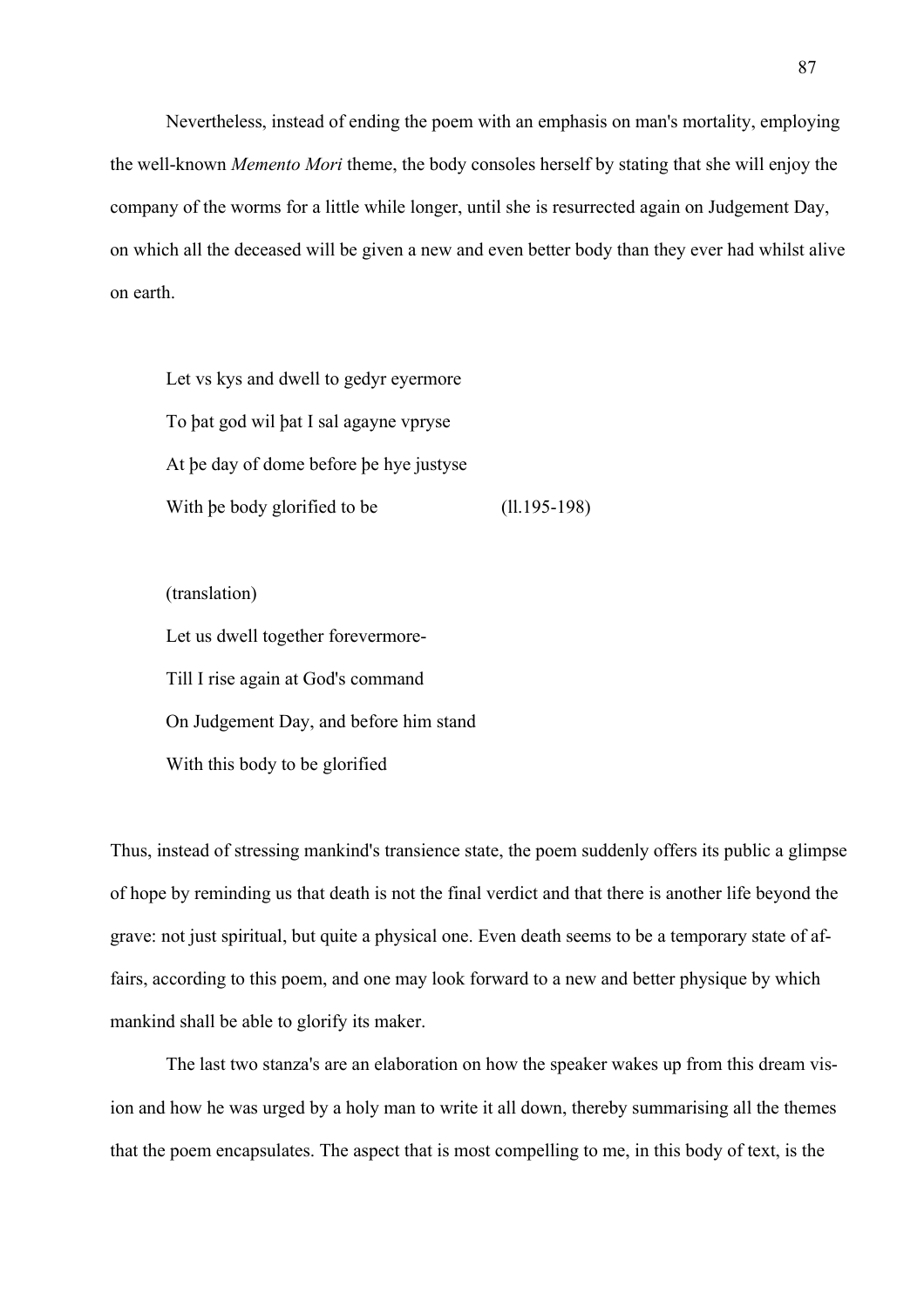manner in which it combines the grim and harsh reality of life and the promising hope of an afterlife, all intertwined in an insightful, moralist yet humorous debate. The start of the poem is particularly significant. It introduces a narrator who is fleeing the plague and sees a new tomb with (probably) a victim of the pestilence in it. When the vision begins, the author of the poem does not shun the more gruesome details, by enlightening us on how the worms are feeding on the corpse and how they in fact have been with her (and thus, with all of us) all her life. All these elements strike me as very realistic, besides the fact that a gathering of worms are actually having a conversation with a dead body.

Subsequently, we are presented with a more or less prescribed formula of lamenting, hindsight, repentance and admonition. However, as we would expect the poem to end, suddenly a new insight appears that not only leads to a change in the body's attitude to her death and its direct consequences, but which could also redefine the audience's attitude to life after death as well. Instead of ending the poem with a mournful remembrance of mankind's mortality, the promise of resurrection is offered. It is almost as if the audience are onlookers and that each part of human life is scrutinised: the glory of youth, the sordidness of death, the mutability of life, and then suddenly it seems as if the camera (so to speak) zooms out and we get a clearer view of the bigger picture, revealing the possibility that there is yet more to come.

Overall, this is a poem that almost resembles a parody on an already existing genre, namely the body and soul debate. Yet, it is not a parody, since it does not satirise its example, but in my opinion, even improves upon it. It is such a creative twist to what audiences would expect. Instead of a discussion between an earthly object and a celestial one in which the first blames the other for enticing it into sin and vice versa, we are now presented with what seems to be a very distinct voice who is arguing with the worms residing in her. It is graphic, funny, intelligent, realistic and rather gruesome at the same time. The *Disputacioun* text also shows references to classical names, but some more contemporary ones as well (Charlemagne, for example). However,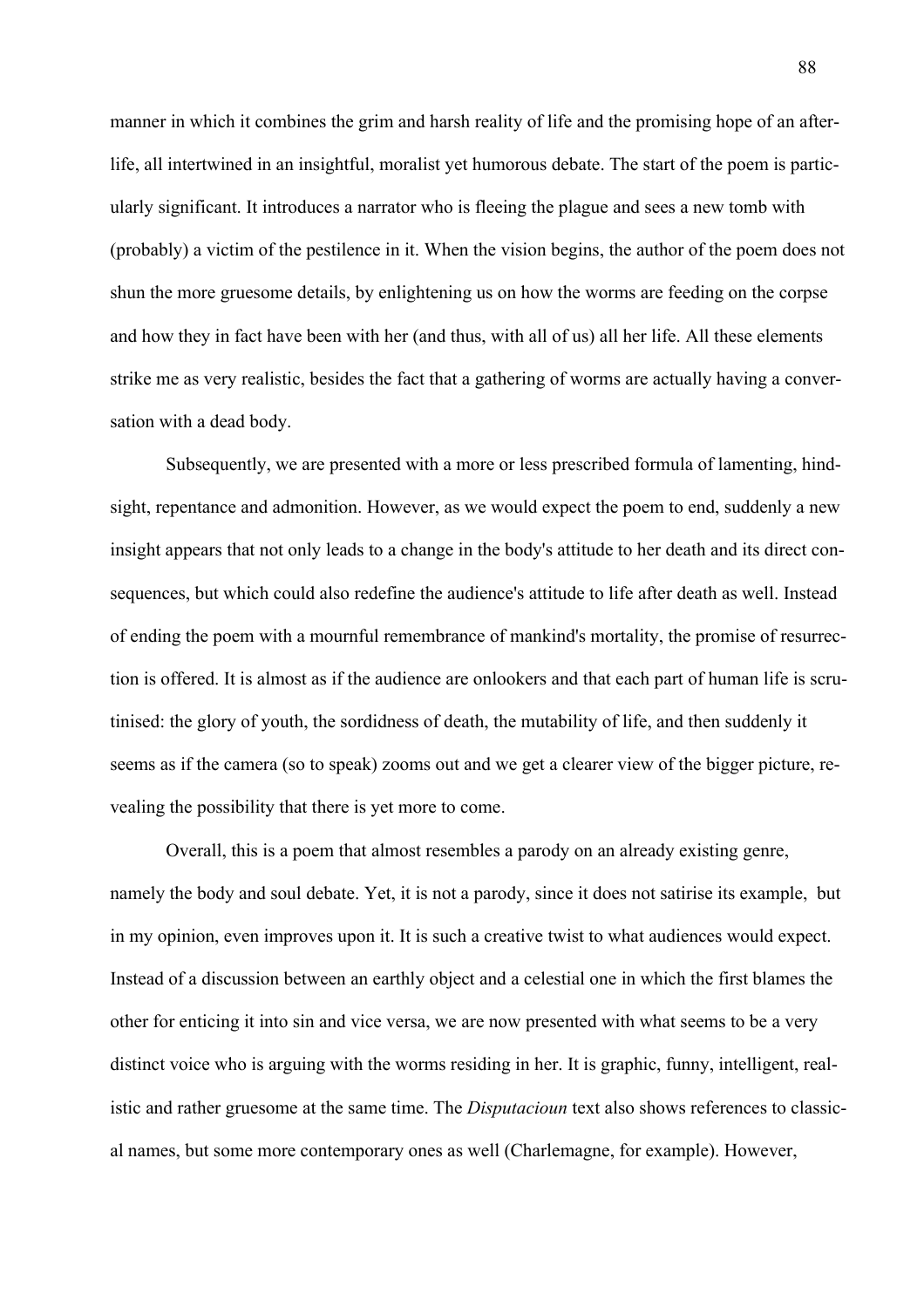whereas this text very vividly emphasises both the *Ubi Sunt* and *Memento Mori* theme, it also promises an actual and tangible solution. Not just the bliss of everlasting joy someday in heaven, but a whole new and even better body than before. Bringing this together with all the other texts we have seen up till now, this one is by far the most optimistic. It gives advice without being overtly patronising or moralising and it warns readers to take heed and not to attach too much significance to earthly matters, without rejecting all of it. It is surprisingly nuanced and commonsensical in its tone and by combining a promise that has both celestial (the return of Christ) as terrestrial (a new creation) elements in it, this piece of work seems to combine all the positive aspects that we have seen in both the pre- as the post-plague poems.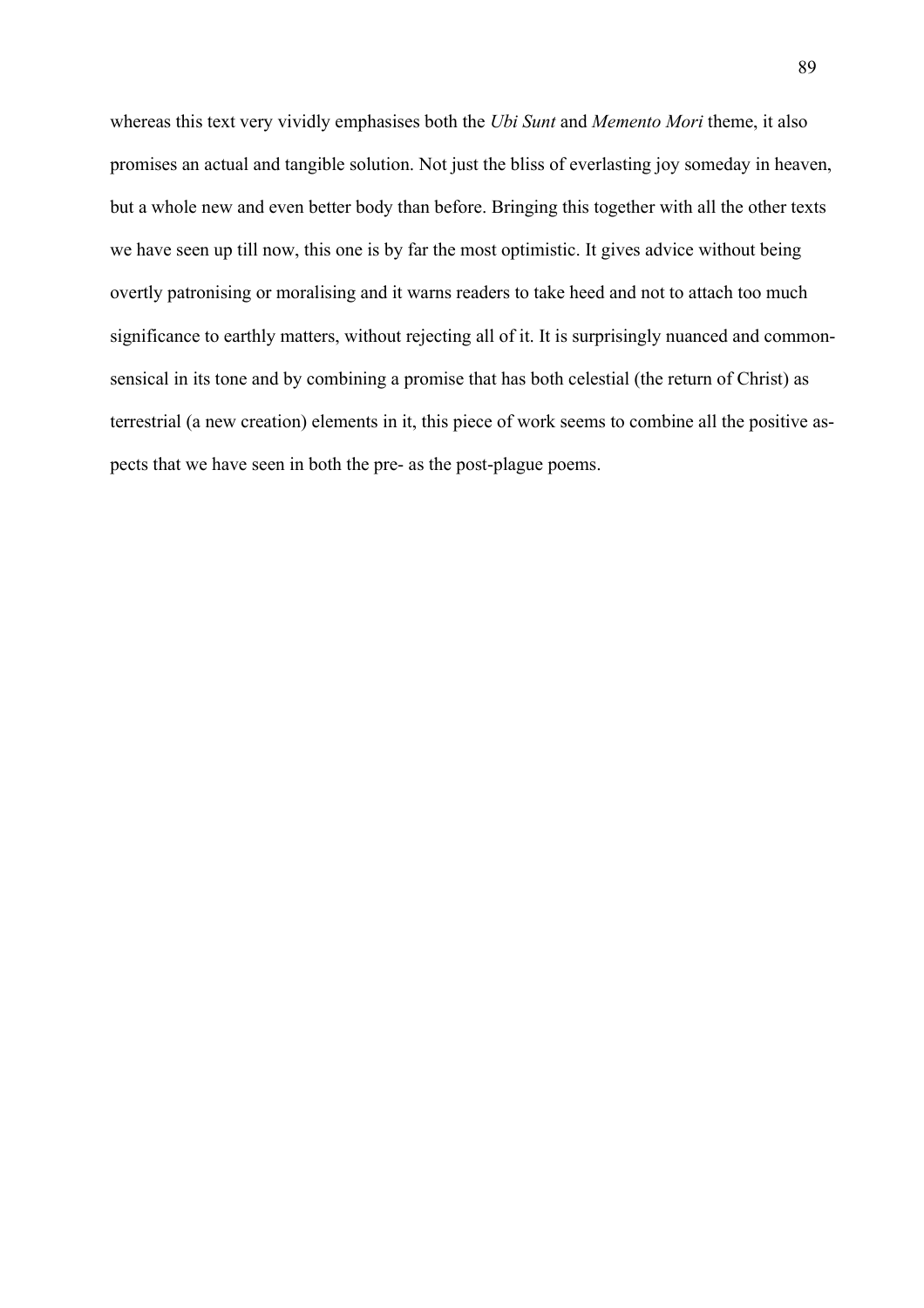## **VI. Conclusion**

When I first started my thesis, my main concern was to focus on literature that was produced in thirteenth- and fourteenth-century England and to see how the impact and effects of the pestilence were reflected in literary works from that period. I furthermore questioned whether literature from this same interval served as cultural memory to those who survived the outbreak and the onslaught of the Black Death.

As we saw in the first chapter, chroniclers that made accounts of the arrival of the plague in England, started referring to dates in a cyclic manner. Instead of just stating the day and month, which was already by then a usual way of dating a text, they named it the feast of St Stephen or the day of St James. In the light of the events that followed, this is an interesting development. It is almost as if people use other ways to remember a specific day when disaster strikes. Think of the way in which 9/11 is referred to by everyone, which is basically just a number of digits, but most people around the globe will now exactly what one is referring to without further explanation. Another example of this are the numbers 4/6, which does not ring a bell to many in the Western part of the world, but in China this immediately conjures up images from the protests at Tiananmen Square in 1989.

After the plague spread itself from Asia to the West through trade routes, it reached England in 1348. There, it struck a nation which was already under heavy economical strain due to population growth, urbanisation and a Hundred Years War that proved to be a bottomless pit, financial-wise. Figures have shown that the death toll varied per place, but that nevertheless, it was still exceedingly high. Ranging from thirty to over fifty percent in victims of a town's population, this was a disease unparalleled in numbers.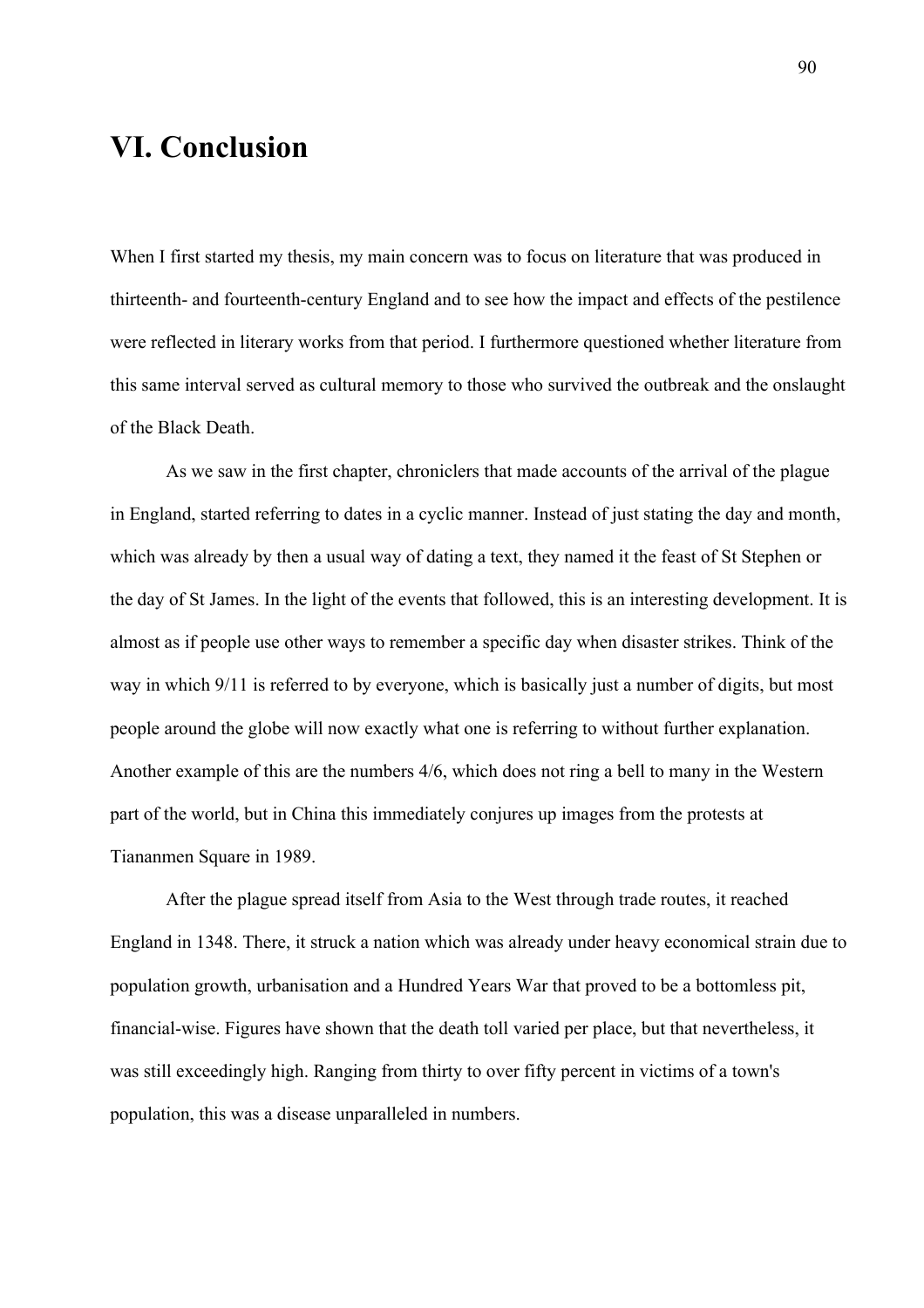In the second chapter, Boccaccio introduces us to the immediate effects of the plague, by presenting a vivid and distressing account of what happened, from which different sort of consequences on many levels can be observed. The speed with which the plague hit its victims is astonishing. Even more startling is the manner in which people behaved towards each other, however closely connected by blood or law. People resorted to their primal urge to survive and simply deserted each other, for fear of infection and in hope of saving their own lives. All moral and social rules, codes if you will, were forsaken and neglected, thereby destroying the fundamental principles of behaviour that are elementary to hold a society together and specifically, to keep it running effectively. While people were dying everywhere, it seemed that those who survived or who were not yet infected, could behave and do as they themselves wished or pleased.

On the one hand, there were those who underlined the principle of 'eat, drink and be merry, for tomorrow we die', while at the same time, others were seeking their comfort and help in religion, forsaking earthly pleasures and repenting of the sins of mankind. It goes without saying that there was undoubtedly a group of people that seemed unaffected and who continued living their lives as usual, yet this latter group is not the main focus of this research.

In chapter four, in which the poems and texts, showcased in chapter three, are discussed, we have seen that all the works show signs of both the *Carpe Diem* as the *Memento Mori* attitude. Whereas the pre-plague texts draw a distinction between bodily and spiritual sins, their attitude towards carnal sins is generally forgiving and tolerant. The literary compositions made after the plague are much more firm and harsh when judging those who (over)indulge in physical pleasures. Think of the way in which the speaker in *Piers Plowman* preaches against the sin of gluttony and lechery, whereas in *The Owl and the nightingale* both birds agree on little else besides the fact that the sin of pride is much worse than the sin of lust. In *Land of Cokaygne*, there are obviously no sins mentioned explicitly, but it would have been clear to the audience that this is a text in which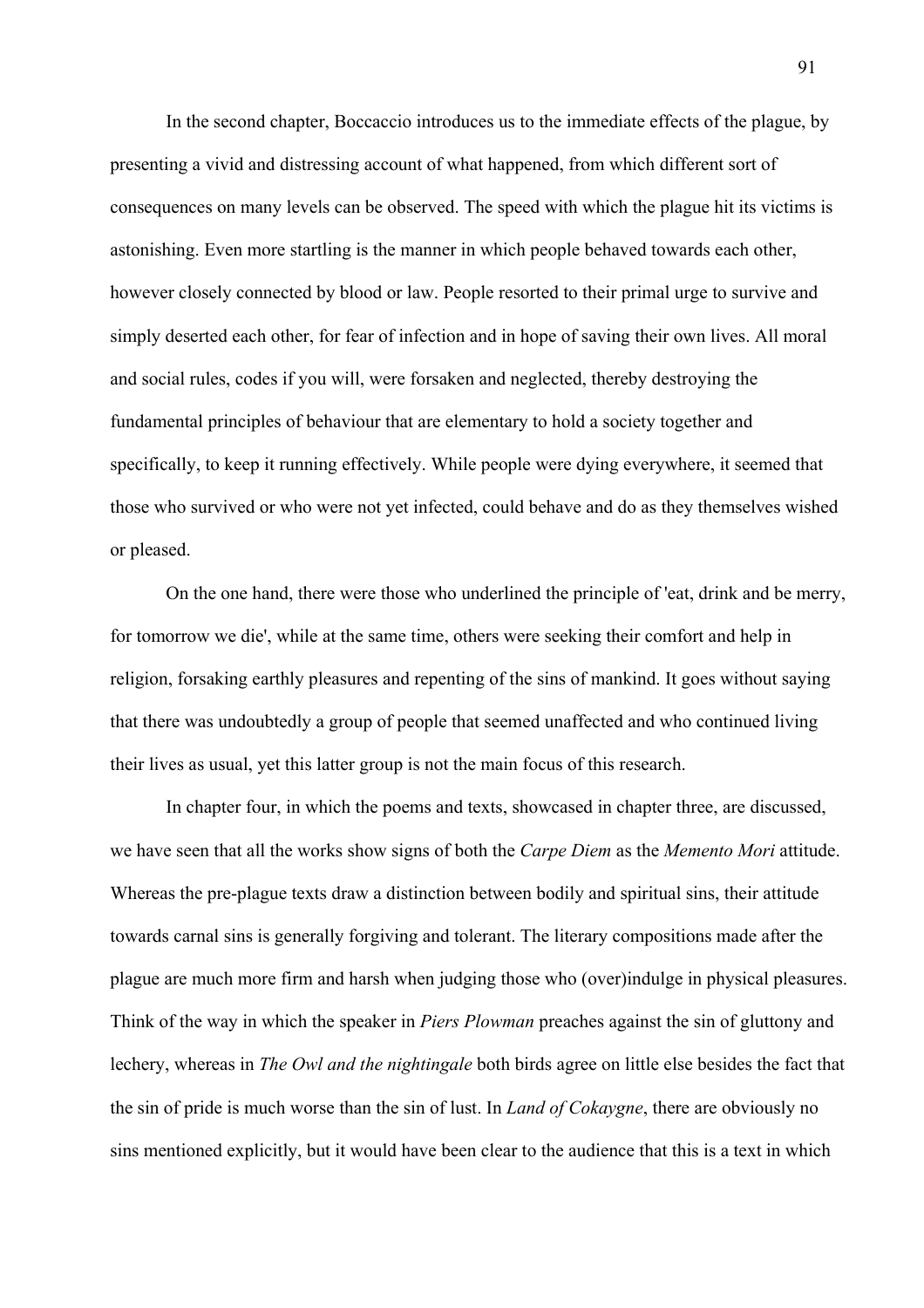room is offered to all sorts of physical delights, without the fear of divine retribution. Yet, there is no hint of any spiritual wrongdoings in which people can freely indulge themselves, although I confess it would seem less pleasurably to freely allow your anger to run wild, than to dive straight into a pool of wine. This change in attitude towards physical misbehaviour is likely to stem from the fact that after the Black Death, there were more stores, crops and harvests to feed the actual amount of people that were still alive. Moreover, the 'eat, drink and be merry' attitude which we discussed before, was obviously prevalent amongst those who survived the ordeal and those who were now in possession of more wealth than before, liked to show it in a rather blatant way. It is interesting to see that in one of the sources quoted, where the canon at Leicester Abbey comments that people have lost their interest in worldly goods during the plague, it seems as if this apathy turned around completely after the waning of the pestilence. In all the post-plague literary works that have been analysed in this thesis, there is a strong sense of *contemptu corpi* and warnings for people not to chase, nor take refuge in worldly affairs. Instead, their main focus should be on living a good, modest and humble life, in order to gather winning points for after one's death. It is not life on earth that matters, or the riches that one could gather while alive. It is the life after one's death and the treasures in heaven that seem to be the main focus point now. The spiritual presides over the mundane. In this sense, this is still the same as in the pre-plague texts, where carnal matters are viewed to be less important than incorporeal issues. Yet, the difference in the texts from after the plague is that there is much more contempt and disregard for all that has to do with the physical and the flesh.

Likewise, most texts, be they pre- or post-plague, contain some form of criticism on the clergy. However, whereas the poems from before the Black Death show a critical stance towards mainly higher clergy, such as bishops, while in the works after 1349, all levels of clerics are subjugated to severe observations. This could have two underlying reasons. One, which is pretty certain, is that during the Black Death, a huge amount of clerics died together with all the victims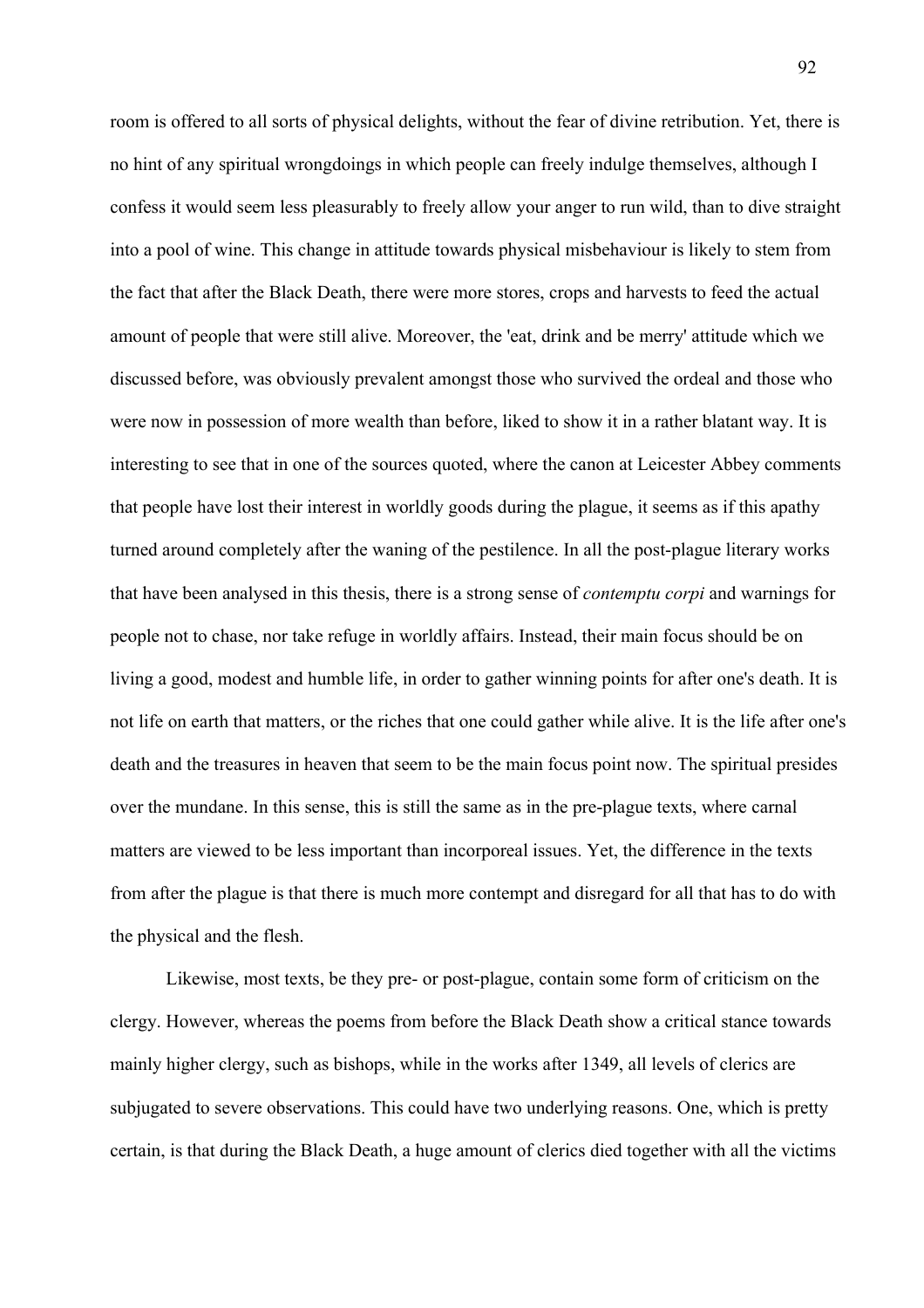of the pandemic, leaving a whole collection of vacancies to fill. Since they were already dead and gone, all the old clerical staff could hardly educate their newcomers. Those who did fill the gap were either too young, incompetent or wholly unsuitable for the job. The second reason, in my opinion, is that people found it easier to voice their criticism, be it on either their neighbour or the Pope. Perhaps the devastation of the plague that seemed entirely haphazard had encouraged mankind's critical thinking and given him the courage and opportunity to voice his thoughts.

Together with the decline of quality in clergymen, there was also a noticeable downfall in language skills, both in ecclesiastical as in common speech. Both the writers of *Wynnere and Wastoure* and *Piers Plowman* are complaining that no one knows his Latin properly anymore and, what is intriguing, that the abilities of professional entertainers are likewise deteriorating in comparison to those of their predecessors. The complaint that they cannot conjure up a good story with a decent rhyme in it is highly telling.

At the same time, alongside the decay of language, there was also a development of seeking out new knowledge from ancient sources becoming more prevalent. Although Latin might be impoverished after the Black Death*,* all the post-plague compositions show a huge surge in references to classical sources, be it books, mythical figures, philosophers or just plain old quotes.

This search for ancient knowledge coincides with the change in nature of the works we have seen. In case of the pre-plague poems, it strikes me that they are more neutral, so to speak, as in how they present their topics. Take for instance, the debate between the owl and the nightingale. All series of topics pass along the way, yet both the birds represent another side of the coin. It is as if the audience is given a whole array of choices and options and the author leaves it to them to decide which one is the best. Compared to *Piers Plowman* or *Wynnere and Wastoure*, the latter ones are much more didactic, advisory and moralising than the pre-plague texts. Instead of just leafing through a range of subjects in an encyclopaedia-like fashion, the post-plague texts read more like sermons at times. Do this, leave that, and rewards will await you in heaven. There is less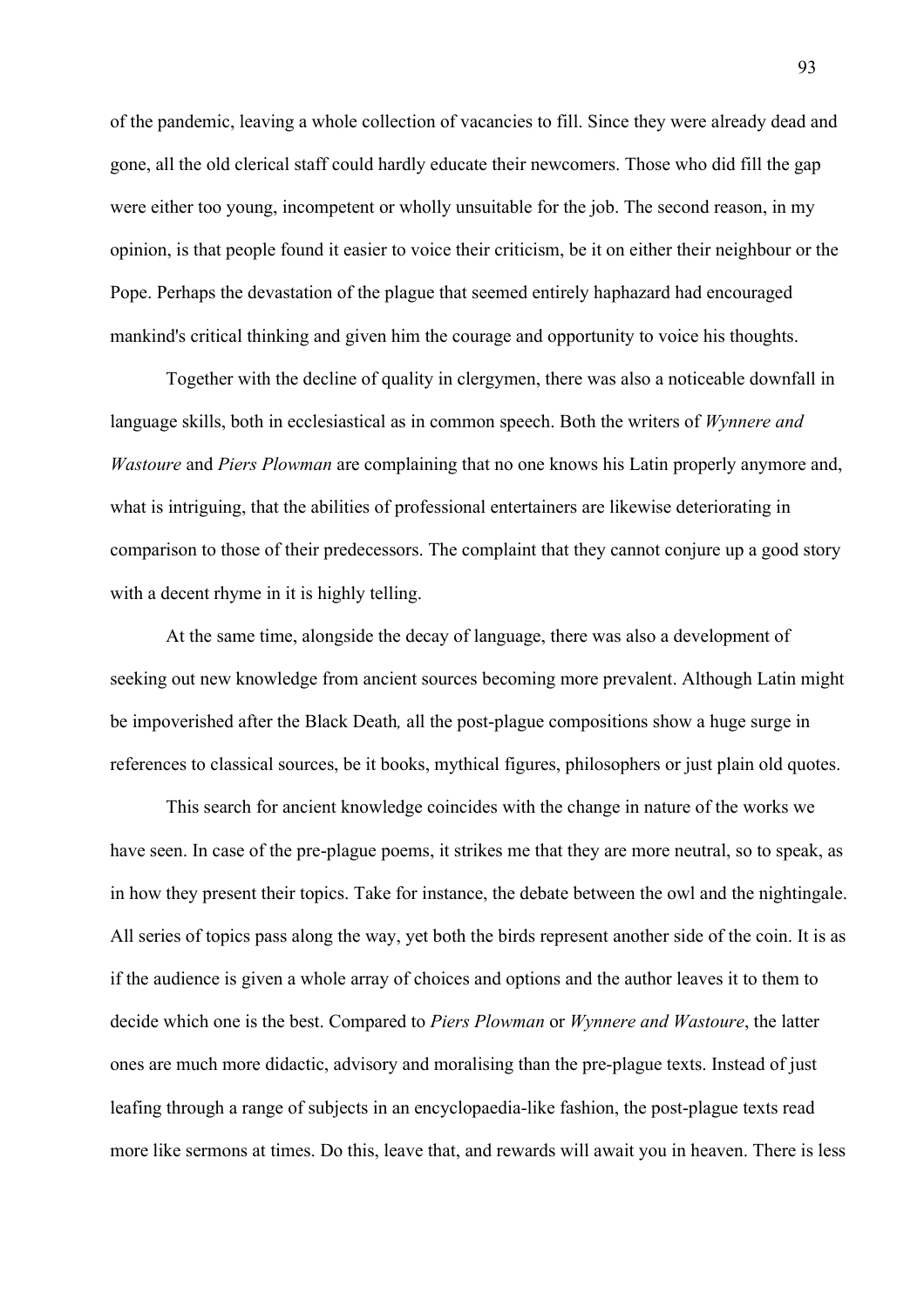room for discussion and the manner in which subjects are covered appears more one-sided. It could be that this was an attempt to educate the reader, who was among the survivors of- or born after the plague, and who subsequently encountered an absence of sufficiently educated people and their knowledge.

What is noticeable in the post-plague examples is that the voices of the speakers seem much more distinct and personal, as opposed to representing an entire group of people or just a general but anonymous voice, such as can be found in *The Owl & the Nightingale*, *Land of Cokaygne* and *Ubi Sount* . In the *Parliament* the speakers are even known by name and reputation, such as Chaucer and Scipio*.* In *Piers Plowman* we also have a quite unique character who is voicing his opinion through the medium of a distinct persona, not a general or allegorical figure who is simply embodying the author's thoughts. Individuality is starting to develop through literature. The same goes for the body that speaks in *A Disputacioun* , which is also the latest and 'youngest' composition. This one seems to combine the notion of *Memento Mori*, with a sense of nostalgia, recounting past splendours, yet reminding the reader of its humble and earthly origin, but with a promising look toward the future as well.

Thus, the state of mind of those who wrote literature before the Black Death and the ones who followed in its aftermath, certainly show some interesting differences. The centre of attention has shifted, the sources from which they gather their inspiration, the message they try to convey to their public and the manner in which they represent their own point of view have all underwent some significant changes. It is nevertheless striking that, although several works were written some considerable time after the great plague, they are still referring to it and that their main subject revolves around the immediate consequences of the plague. When reconsidering Thompson's statement that literature after the Black Death exhibited a heavy decline in quality, it is tempting to agree with him, at first. Nevertheless, we cannot gloss over the fact that, despite some phenomena in post-plague literature that could be considered a regression, there were also,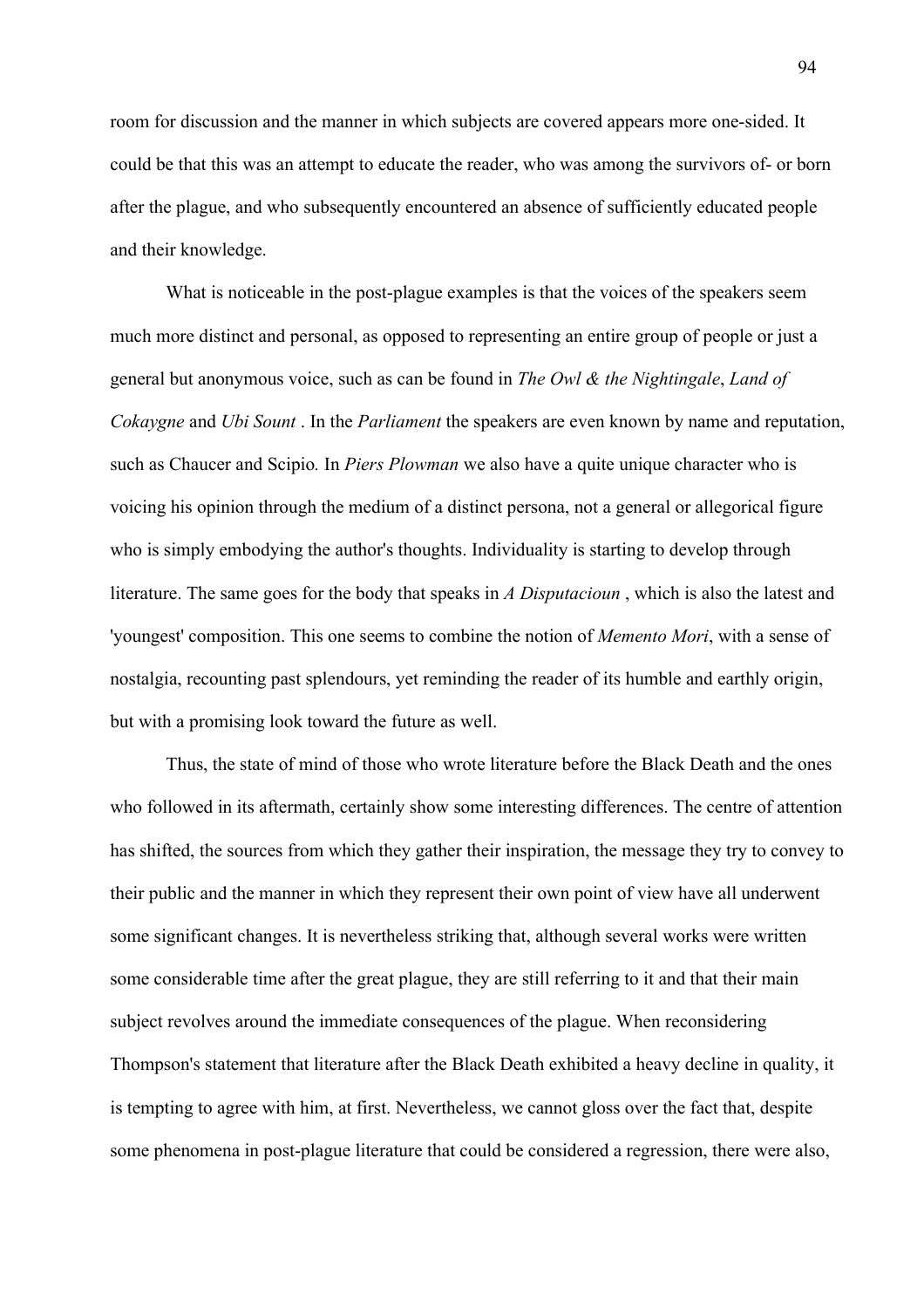ultimately, very promising developments. Regard the fact that some of the biggest and most wellknown literary works from the Middle Ages stem from after the plague, such as the much debated *Piers Plowman* and Chaucer's *Canterbury Tales*. It is vital to bear in mind that it is considerably more difficult to produce something good when one is still in the eye of a storm and that it takes an amount of time and some comfortable distance, before all the memories and remnants of a devastation as big as the plague, can be turned into something exceptionally good.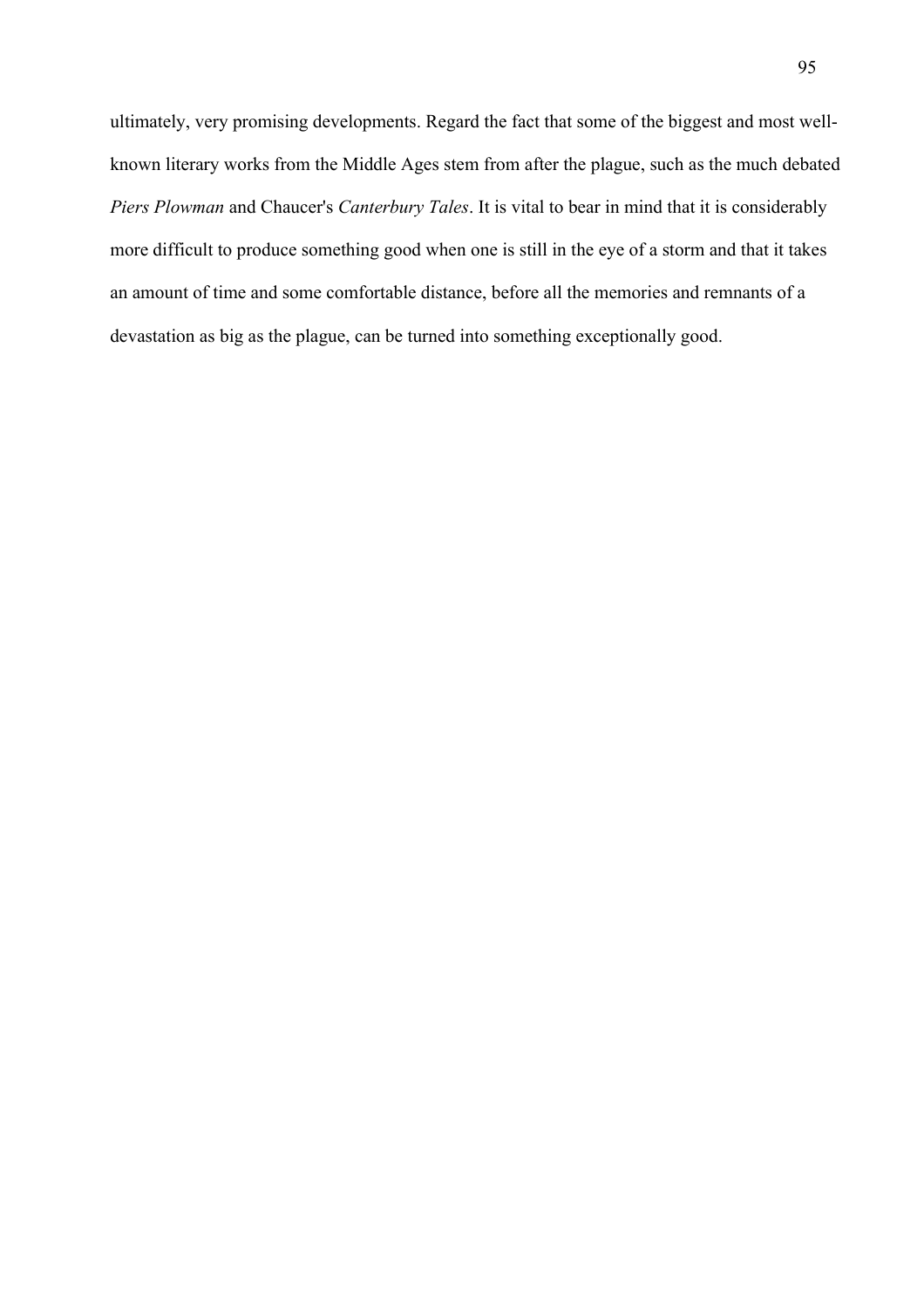# **Bibliography**

#### *Primary Sources*

- *Aberdeen Bestiary.* "The Medieval Bestiary". <http://bestiary.ca/index.html> David Badke (ed.) 6 February 2009.
- *A Disputacioun betwyx þe Body and Wormes*. Jenny Rebecca Rytting (ed). *Comitatus: A Journal of Medieval and Renaissance Studies.* 31-1 (2000) p. 217-232. *Google Scholar*. <http://repositories.cdlib.org/cmrs/comitatus/vol31/iss1/art10/> 13 March 2009.

Boccaccio, Giovanni. *The Decameron*. Middlesex: Hazell Watson & Viney, 1981.

Chaucer, Geoffrey. "The Parliament of Foules" *The Riverside Chaucer*. Larry D. Benson (ed). Oxford: Oxford University Press, 1988.

King James Bible, Thomas Nelson, Inc, 1990.

- *Land of Cokaygne*. Elaine Treharne (ed). *Old and Middle English c.890-c.1400: An Anthology.*  Oxford: Blackwell Publishing, 2004.
- Langland, William. *The Vision of Piers Plowman: "B"-text*. J.M. Dent (ed.) London: Everyman, 1995.
- Pepys, Samuel. The Diary of Samuel Pepys. <http://www.pepysdiary.com/archive/1665/06/07/> 21 June 2009.
- Shakespeare, William. *King Lear*. London: Penguin, 2005.
- *The Owl and the Nightingale*. Eric Gerard Stanley (ed). Manchester: Manchester University Press, 1972.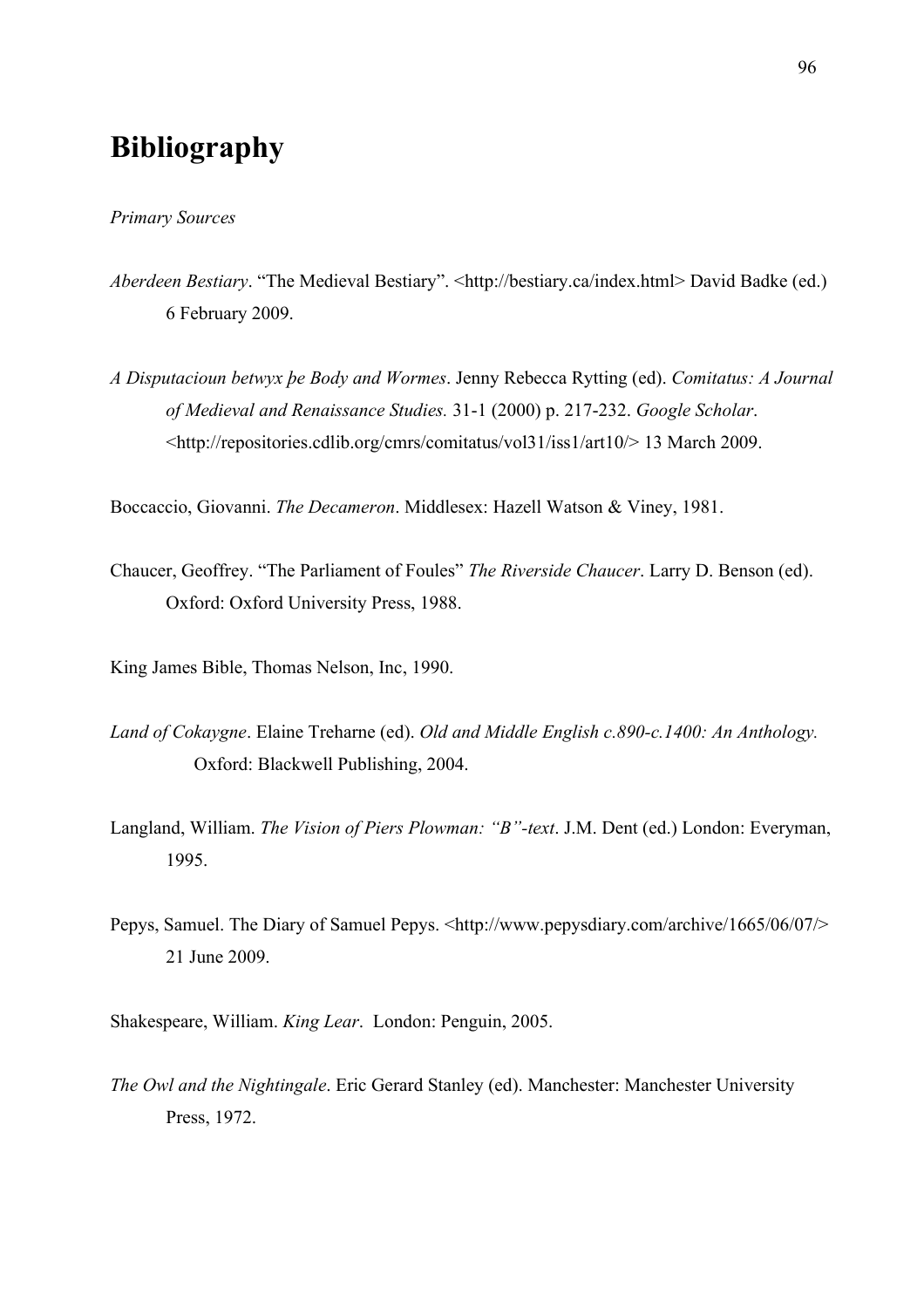*Ubi Sount Qui Ante Nos Fuerunt*. Elaine Treharne (ed). *Old and Middle English c.890-c.1400: An Anthology.* Oxford: Blackwell Publishing, 2004.

*Wynnere and Wastoure.* Warren Ginsberg (ed). *Wynnere and Wastoure and The Parlement of the Thre Ages*. Kalamazoo: Medieval Institute Publications, 1992.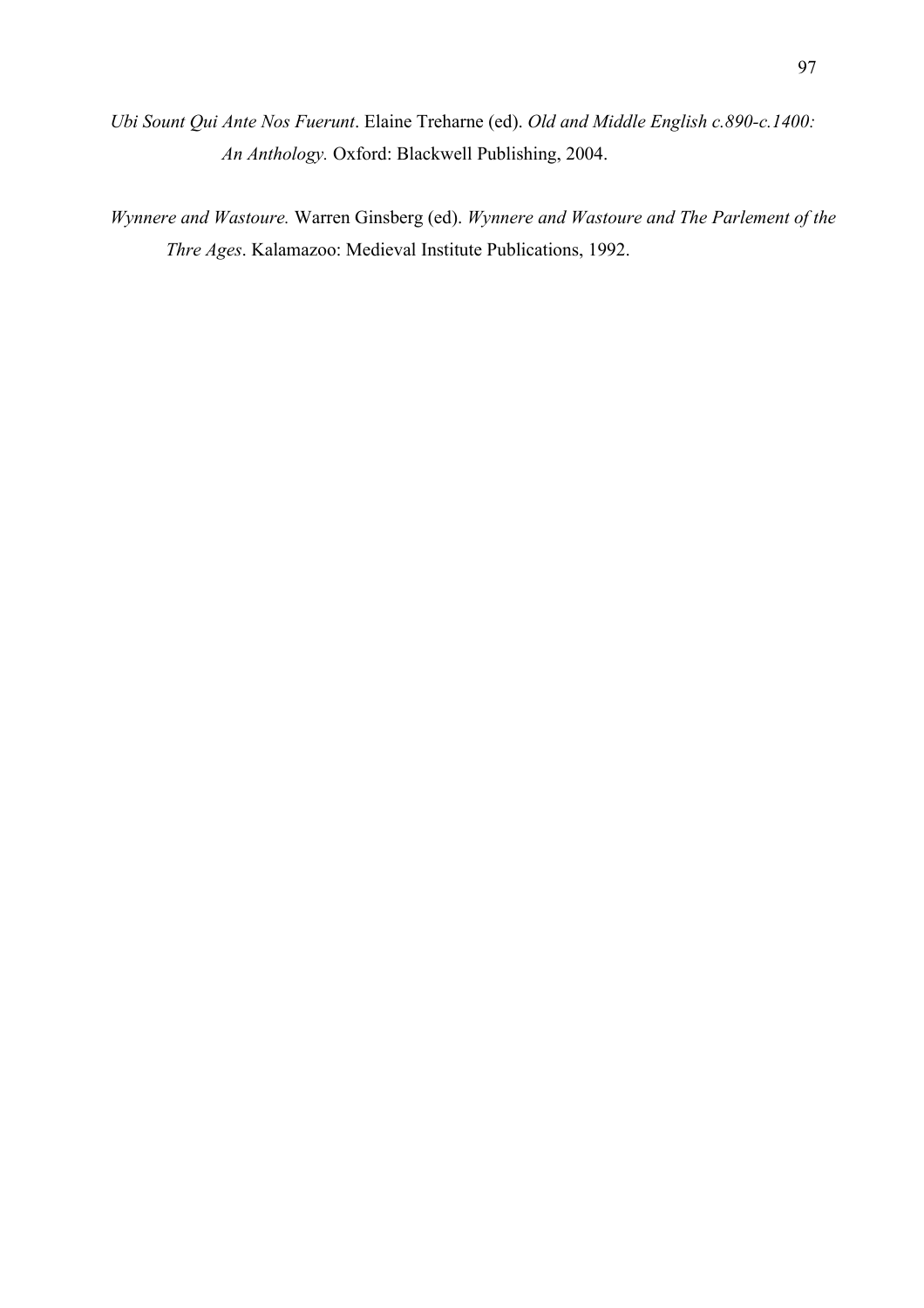Aberth, John. *From the Brink of the Apocalypse*. London: Routledge, 2001.

- Aberth, John. *The Black Death: The Great Mortality of 1348-1350.* New York: Palgrave Macmillan, 2005.
- Beadle, Richard. *The Cambridge Companion to Medieval English Theatre*. Cambridge: Cambridge University Press, 1994.
- Beattie, Cordelia. "The Problem of Women's Work Identities in Post Black Death England". *The Problem of Labour in Fourteenth Century England.* James Bothwell, P.J.P Goldberg and W.M. Ormrod (eds). York: York Medieval Press, 2000.
- Bloomfield, Morton W. "Review". *Speculum.* 52-4 (1977) p. 998-1000. *JSTOR.*  <http://www.jstor.org.proxy.library.uu.nl/stable/2855427> 24 March 2009.
- Bothwell, James. (ed.) *The Problem of Labour in Fourteenth Century England*. York: York Medieval Press, 2000.
- Burrow, J.A. "Lady Meed and the Power of Money". *Medium Aevum*. 74-1 (2005) p. 113-118. *EBSCOhost. <http://search.ebscohost.com/login.aspx direct=true&db=afh&AN=18851883&site=ehost-live>.* 9 May 2009.
- Cannon, Christopher. "The Owl and the Nightingale and the Meaning of Life". *Journal of Medieval & Early Modern Studies*, 34-2 (2004) p. 250-278. *EBSCOhost.*  <http://search.ebscohost.com/login.aspx?direct=true&db=afh&AN=12978758&site=ehostlive*>*
- Dunn, Charles W. & Byrnes, Edward T. *Middle English Literature*. London: Routledge, 1990.
- Dyer, Christopher. *Standards of Living in the Later Middle Ages: Social Change in England c.1200 – 1520*. New York: Cambridge University Press, 1989.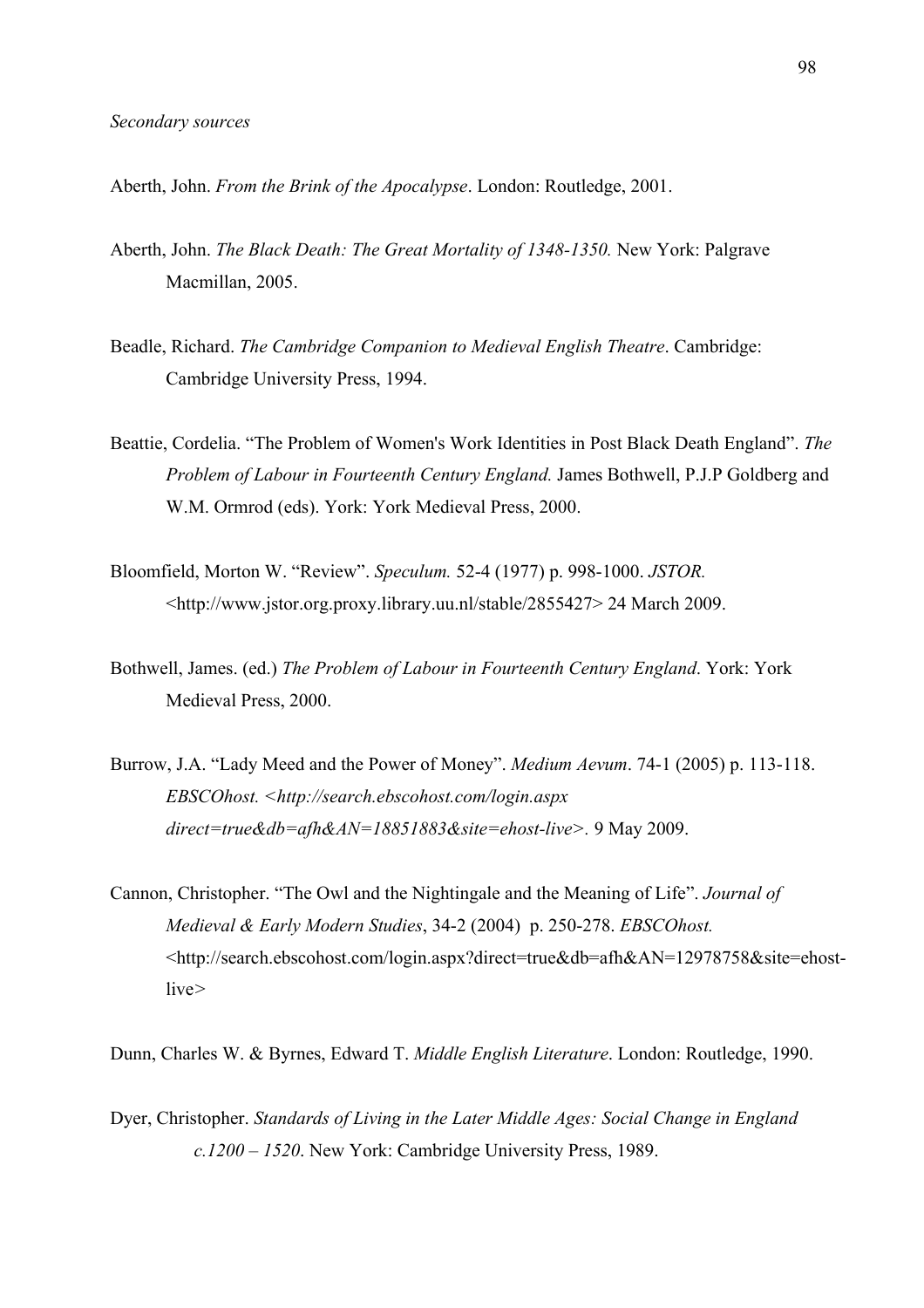- Frank, Robert Worth Jr. "Structure and Meaning in the Parliament of Foules." *PMLA*. 71-3 (1956) p. 530-539. *JSTOR.* < http://www.jstor.org/stable/460719>. 12 May 2009.
- Ginsberg, Warren. "Review: Wynnere and Wastoure and the Parlement of the Thre Ages". *Speculum*. 69-3 (1994) p. 781-782. *JSTOR*. <www.jstor.org/stable/3040883>. 25 May 2009.
- Green, Richard Hamilton. "Alan of Lille's De Planctu Naturae". *Speculum.* 31-4 (1956), p. 649-674. *JSTOR.* <http://www.jstor.org/stable/28509>. 8 April 2009.
- Kane, George. *Middle English Literature*. London: Methuen & Co, 1951.
- Keys, Thomas E. "The Plague in Literature." *Bulletin Medical Library Association*. 32-1 (1944) p. 35 –56. *JSTOR*. <http://www.pubmedcentral.nih.gov.proxy.library.uu.nl/articlerender.fcgi? artid=194297> 2 February 2009.
- Platt, Colin. *King Death: The Black Death and its aftermath in late-medieval England*. Toronto: University of Toronto Press, 1996.
- Rytting, Jenny Rebecca. "A Disputacioun betwyx þe Body and Wormes". *Comitatus: A Journal of Medieval and Renaissance Studies.* 31-1 (2000) p. 217-232. *Google Scholar*. <http://repositories.cdlib.org/cmrs/comitatus/vol31/iss1/art10/> 13 March 2009.

Schmidt, A.V.C. *Piers Plowman: A New Translation*. Oxford: Oxford University Press, 1992.

Sorokin, Pitirm A. *Man and Society in Calamity*. New York: E.P. Dutton & Co, 1946.

Thompson, James Westfall. *Economic and Social History of Europe in the Later Middle Ages*. New York: Frederick Ungar, 1960.

Walsh, P.G. *Andreas Capellanus on Love*. London: International Pub Marketing Inc, 1982.

Wessex Parallel Web Texts. *Winner and Waster*. Bella Milett (ed). <http://www.soton.ac.uk/~wpwt/trans/winner/winner.htm> 20 February 2009.